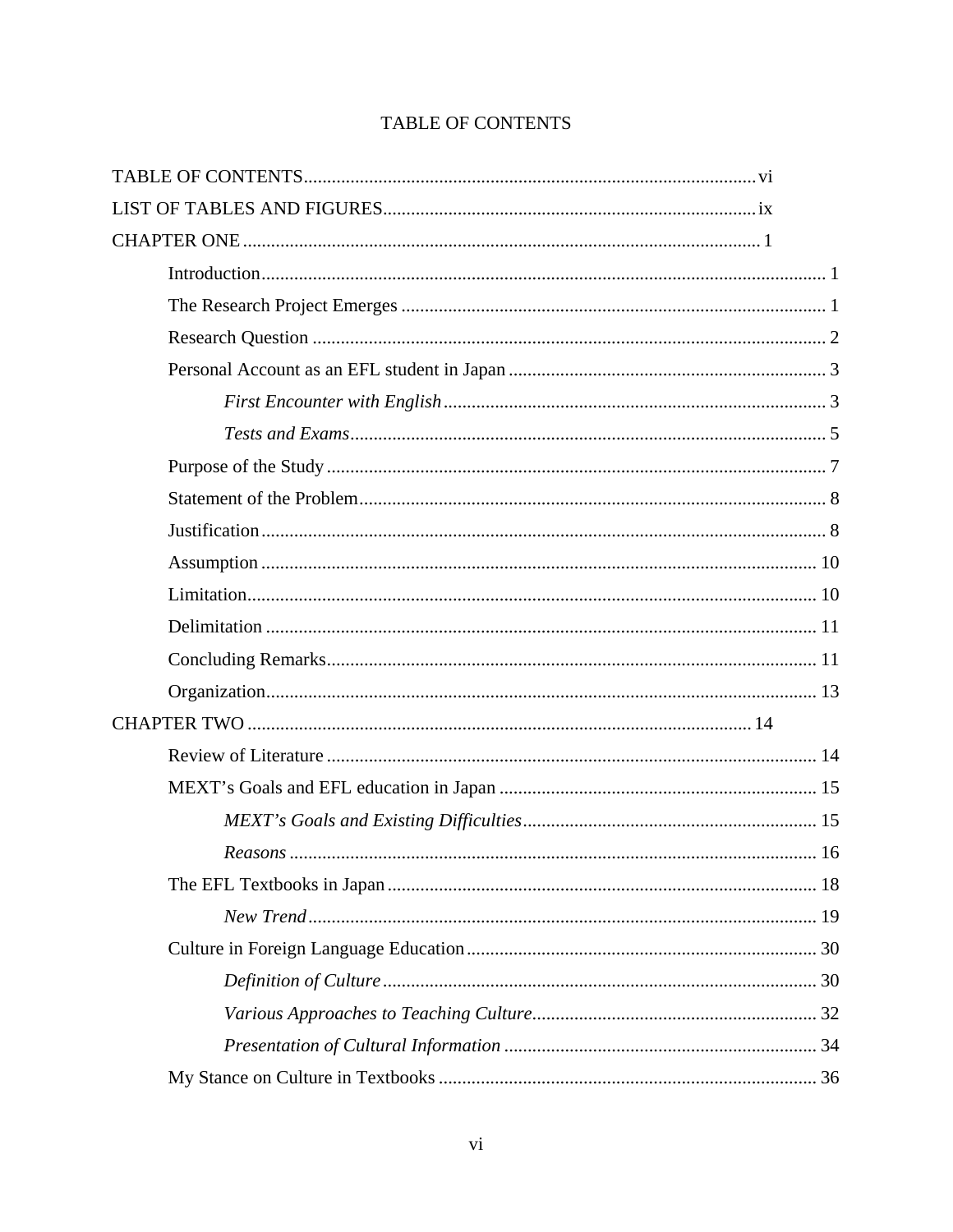| Results: Second Phase - Analysis of Pre-reading & Post-reading Activities  68 |  |
|-------------------------------------------------------------------------------|--|
| Summary of Findings Related to the Presentation of Culture in Reading         |  |
|                                                                               |  |
|                                                                               |  |
|                                                                               |  |
|                                                                               |  |
|                                                                               |  |
|                                                                               |  |
|                                                                               |  |
|                                                                               |  |
|                                                                               |  |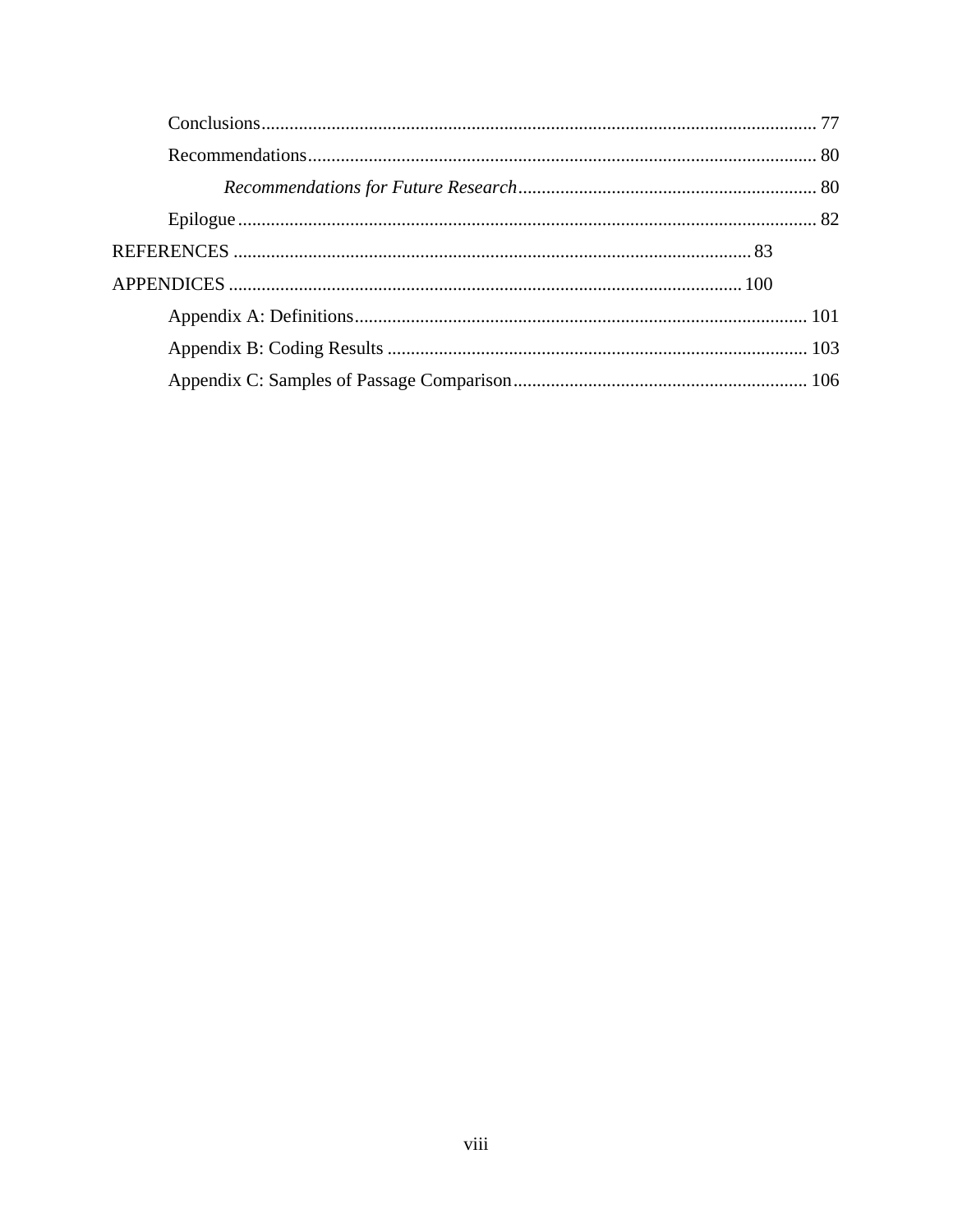## LIST OF TABLES AND FIGURES

| Table 1 Foreign language subject selected for Center University Exam in 2006 6 |  |
|--------------------------------------------------------------------------------|--|
|                                                                                |  |
|                                                                                |  |
|                                                                                |  |
|                                                                                |  |
|                                                                                |  |
|                                                                                |  |
|                                                                                |  |
|                                                                                |  |
|                                                                                |  |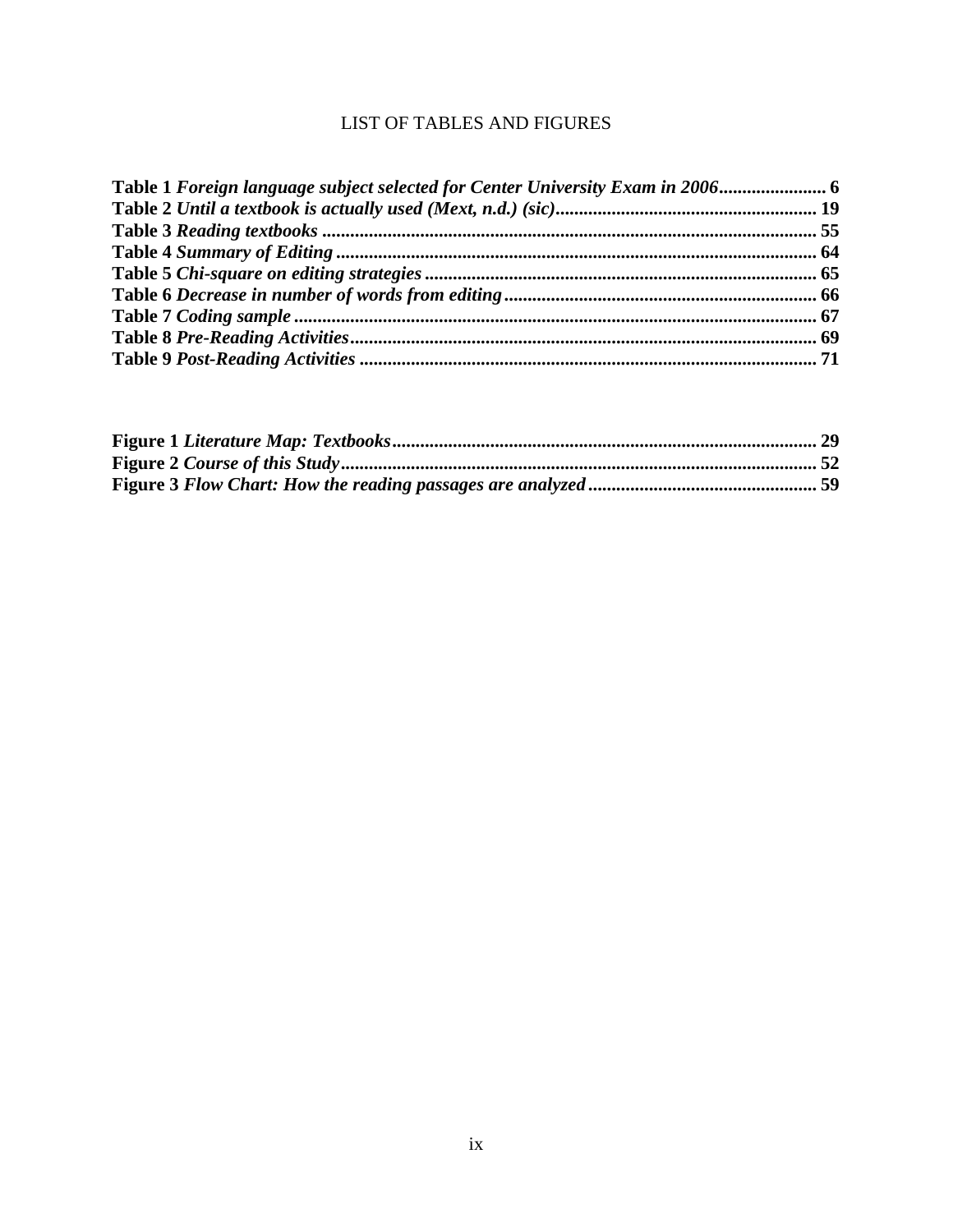#### CHAPTER ONE

#### **Introduction**

Recently, there is an increase in the amount of contacts of the Japanese people with the people of different cultures, and Japan is becoming multi-cultural and multi-lingual (Kanno, 2006). According to the surveys, there are increasing occasions for the Japanese people to encounter non-Japanese people even within Japanese contexts. The number of legal aliens in Japan has doubled in the two decades from 1980 to 2000 and the number of non-Japanese students studying in Japan has also increased consecutively from 1999 to 2003 (Ministry of Justice, 2004). The number of Japanese going abroad has increased from less than five million in 1985 to 18 million in 2000 (Ministry of Foreign Affairs, 2003).

At the same time, there is a considerable number of Japanese overseas for different reasons. For example, in the world of global business, the number of Japanese expatriates from 149 private companies working in branches overseas has increased from 2003 to 2005 (Nihon Zaigai Kigyoo Kyookai [The Japan Overseas Enterprises Association], 2006). More than half of these expatriates take their families with them. This survey has revealed that the number of children of these corporate employees has also increased. More than half of these children are enrolled in K-12 and schools in institutions of higher education, and thus, must mix with people of their own age in school. Publicly and privately, people in Japan are increasingly exposed to people of other cultures.

## The Research Project Emerges

Since  $I^1$  came to the United States in 1988 as a student, I have experienced a number of culture shocks. They have been a series of learning experiences. Some were pleasant, and some were overwhelming. Although I came of my own free will, I had to struggle to accept American ways.

 $\overline{a}$ 

<sup>&</sup>lt;sup>1</sup> Due to the personal nature of some sections, this chapter is narrated from the first person's point of view. However, this rhetorical choice does not apply to the remainder of this dissertation.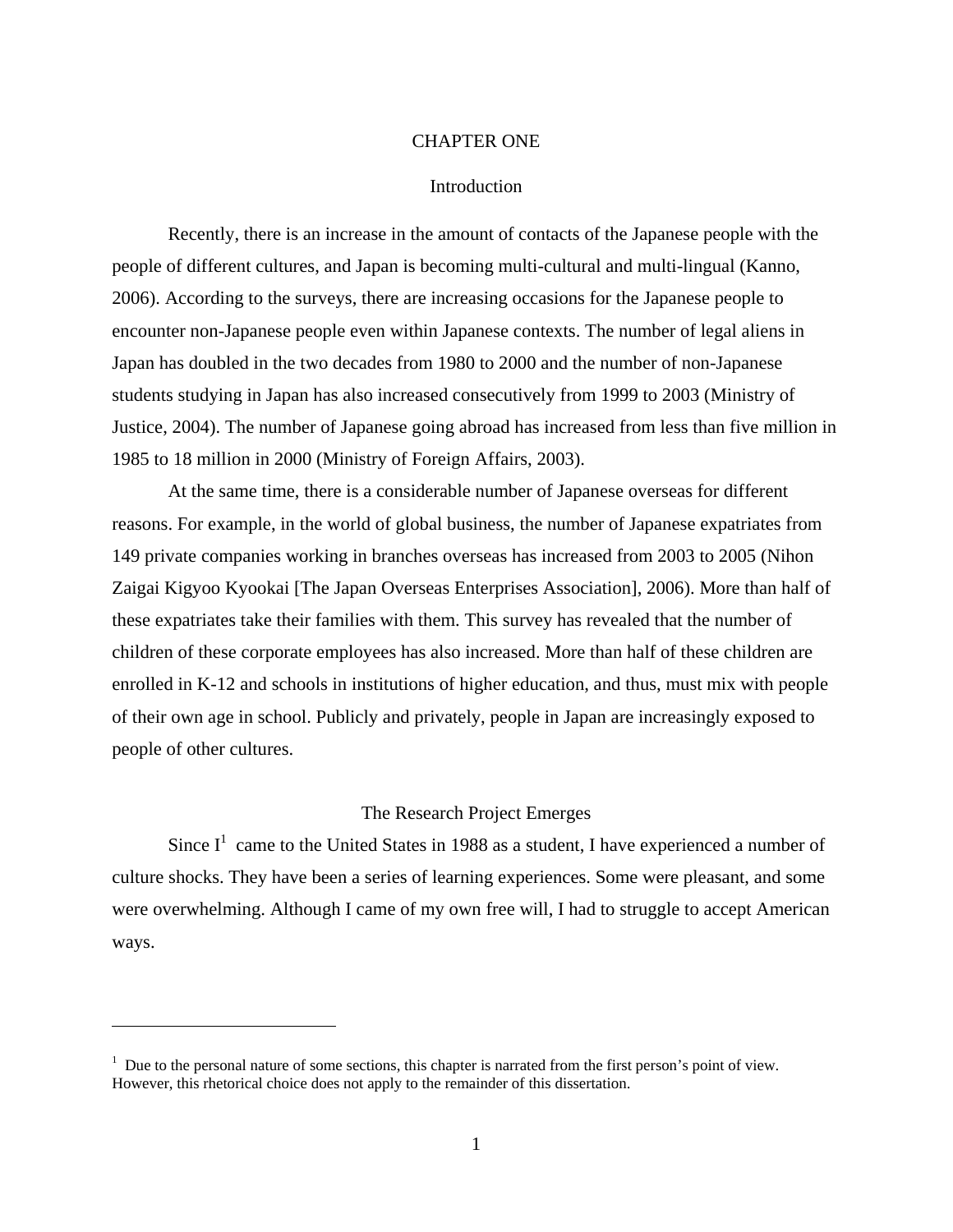I have seen students from other parts of the world experiencing similar culture shock. Not all of us were trying to adjust to the American culture or to each other's culture. It is very common and almost natural to see elements of others' cultures through the cultural lens of our own culture. After a while, I had no choice but to embrace the idea that everyone was different. These cultural confrontations have been occasions of learning and new cultural experiences for me.

English was another matter. There were striking differences depending on where someone studied English before coming to the United States. Communication with native English speakers and with students from other countries sometimes led to misinterpretation because what I meant was not always interpreted as such. There were even times when I thought I was understood but in reality I was not. I questioned my ten-year education in English in Japan.

When I came to Virginia, I could communicate well enough to take care of my basic needs such as asking questions at a grocery store but I knew little about anything else in the United States. It did not take long for me to realize that in spite of all the efforts I spent to learn English, I lacked knowledge on how to act normally in America. The fact of the matter is when we studied English with written materials, we translated. We did not read to learn from the text; we did not read to use the information later in life, and we did not read to prepare ourselves so that we could function as English speakers in an English-speaking country.

#### Research Question

Sprouting from my personal experience, I wonder if I could have learned about American culture if our teachers had shown us different cultural perspectives with the given textbooks. Since the instruction of reading class was so form-focused, I do not even remember the contents of the passages. I wonder if culture was presented at all in the textbooks. If so, they could be a source to learn cultures of English-speaking countries. Based on the claims that authentic materials are a source of culture (Brown, 1987; Gilmore, 2004; Honeyfield, 1977; Kramsch, 1993; Lamie, 1998; McKay, 1982; Shrum & Glisan, 2005; Swaffar, 1985), I investigated how culture is presented in textbooks used in Japan. The research question that guides this study is: How is culture addressed in high school reading textbooks?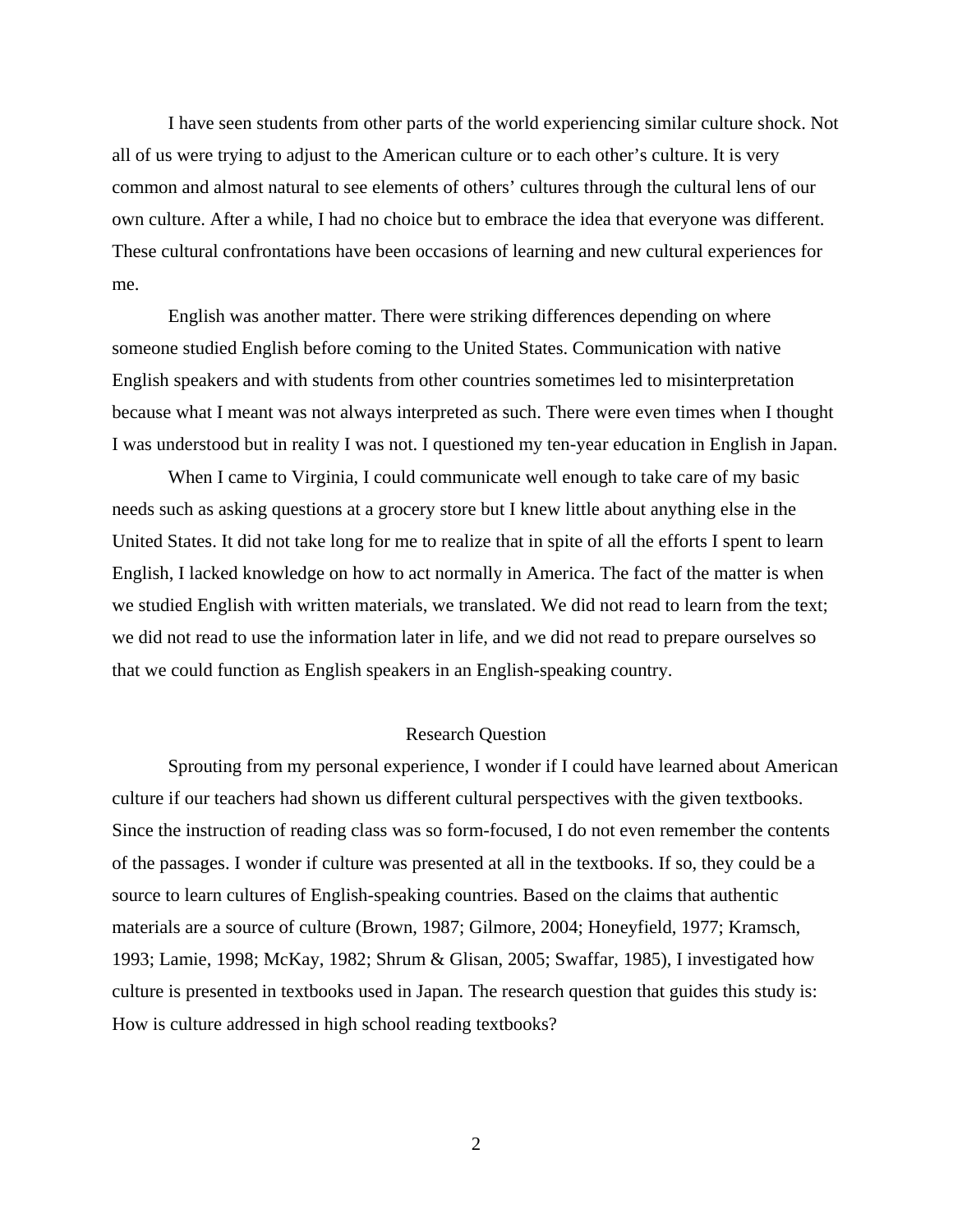# Personal Account as an EFL student in Japan *First Encounter with English*

In Japan, English is one of the mandatory subjects from the  $7<sup>th</sup>$  through  $9<sup>th</sup>$  grades. Education beyond the  $9<sup>th</sup>$  grade is optional. Therefore anyone who decides not to pursue the optional high school education for the  $10<sup>th</sup>$  through  $12<sup>th</sup>$  grades is no longer required to study English.

When I started my middle school education, part of the excitement came from the first experience of learning a foreign language. After my parents bought the textbooks of all subjects, I was in my room staring at the drawings and photographs in the English textbook without knowing what they were about. I assumed I would know much about America in three years while I subconsciously ignored the fact that no one around me did. For a while after the first semester started, I was not doing anything as homework assignments other than translating a reading passage in each chapter. I still did not realize that neither my classmates nor I knew similarities or differences between the United States and Japan. In my mind, being good in English was scoring high on quizzes and exams.

What we did in class was simply translate each sentence in the reading passage and then complete the exercise section that followed the reading. We usually finished the translation as a homework assignment and the next day the teacher had us read our translation sentence by sentence in class. The translation was so precise that there seemed to be only one Japanese word for each English word. Although the Japanese language does not use pronouns except for *I* and *we*, we started using pronouns such as *kanojo* [she] and *kare* [he] in translations. For example, these pronouns in Japanese usually mean 'boyfriend' and 'girlfriend' in Japanese contexts; however, they are understood to mean 'she' and 'he' only in English classes, most probably for the ease of literal translation.

The post-reading exercises consisted of recall questions such as fill-in-the-blanks and a couple of translations into English using the new grammar rules presented in the chapter. The translation exercise consisted of sentences that were not related to the contents of reading materials or context of the reading passages.

There was never any conversation practice in English class. The only time we said anything in English was when we read from our notebooks our answers to the questions and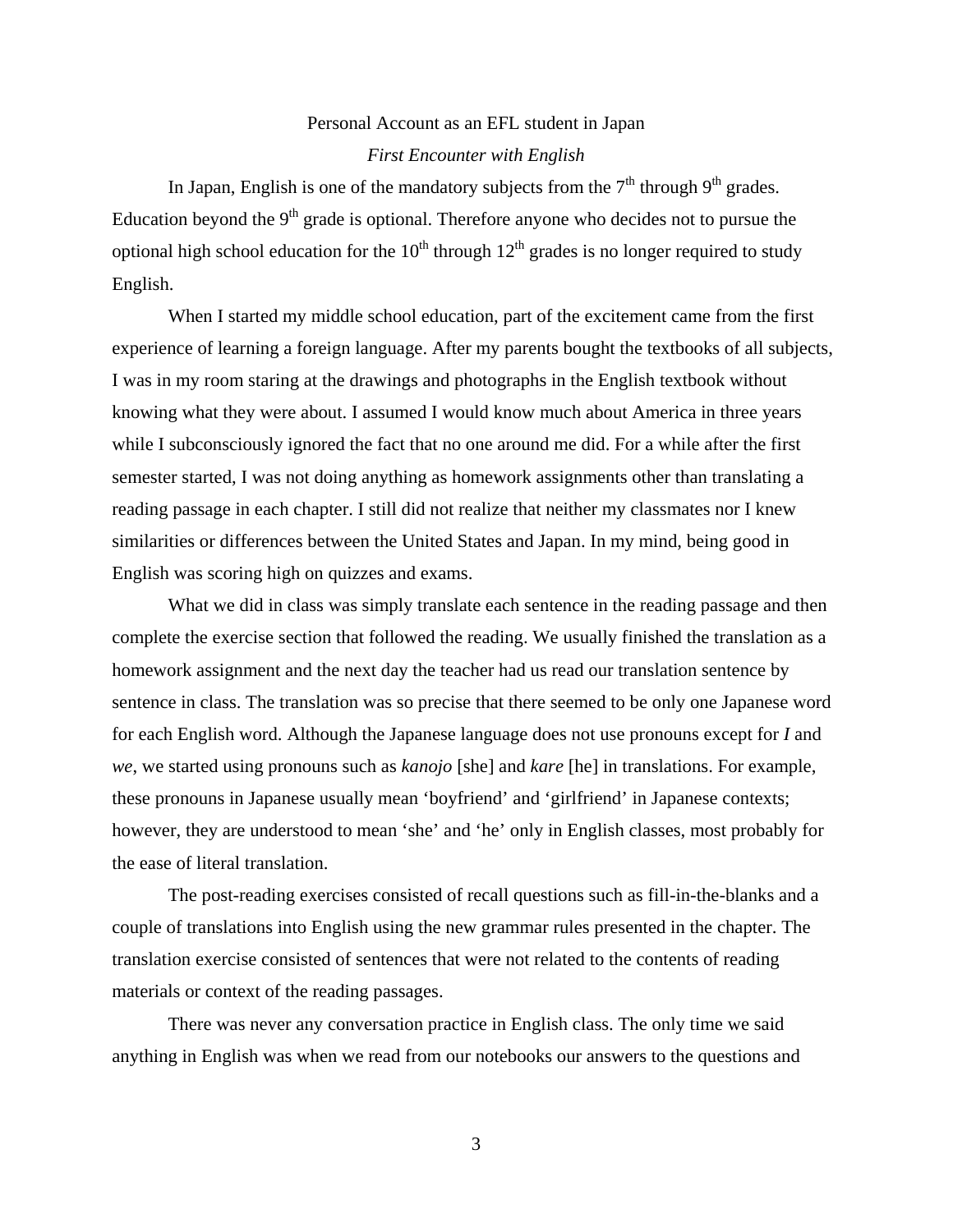when we read the English sentence we were going to translate. The teacher used the audio cassettes that accompanied the textbook from time to time. He played the tape for us to repeat each sentence and we tried to imitate the pronunciation.

The language of instruction in school was always Japanese. Although the questions were asked and answered in English, rather mechanically, nothing original was expected by the teachers. There was always only one correct answer to every question. Everything was very mechanical, but still, I was content with the experience of learning a foreign language.

Near the end of the  $7<sup>th</sup>$  grade, I had voluntarily started listening to a daily 20-minute radio program at home in order to practice listening and speaking in English. This program was broadcast by a Japanese company with a Japanese college professor and two native English speakers. Since I had missed the first nine months of the program, at first I could not keep up to speed when a native speaker read the dialogue on the radio. Although each sentence was only about 10 words long, I could not finish repeating all of it within the given pause. Still, I kept listening to the radio program every day.

Shortly after the  $8<sup>th</sup>$  grade began, my grade in English started to deteriorate. We were supposed to understand all the grammar rules and know them by name. Among many other things, I did not even know why or when English distinguishes singular from plural because the Japanese language does not do this. I tried to improve my grades with a workbook only to discover that a workbook did not help, and I was falling behind more and more. Strangely, even the students with good grades in English were not becoming bilingual or culturally knowledgeable.

After a while, the dark cloud in my head started disappearing unexpectedly. I still could not name all those grammar rules but somehow all of a sudden I started applying those rules without thinking about it. My vocabulary size was bigger than my classmates with the input from the radio program and my pronunciation and fluency made progress. All the input from the radio program probably provoked this sudden change. My grades at school improved and I passed two optional national standardized English proficiency tests with perfect scores before finishing the  $9<sup>th</sup>$  grade. Following classroom instructions loyally, studying textbooks and workbooks never worked to improve my English proficiency but what I learned from the radio program started making sense after a year. There were other students who did well in English class but still, after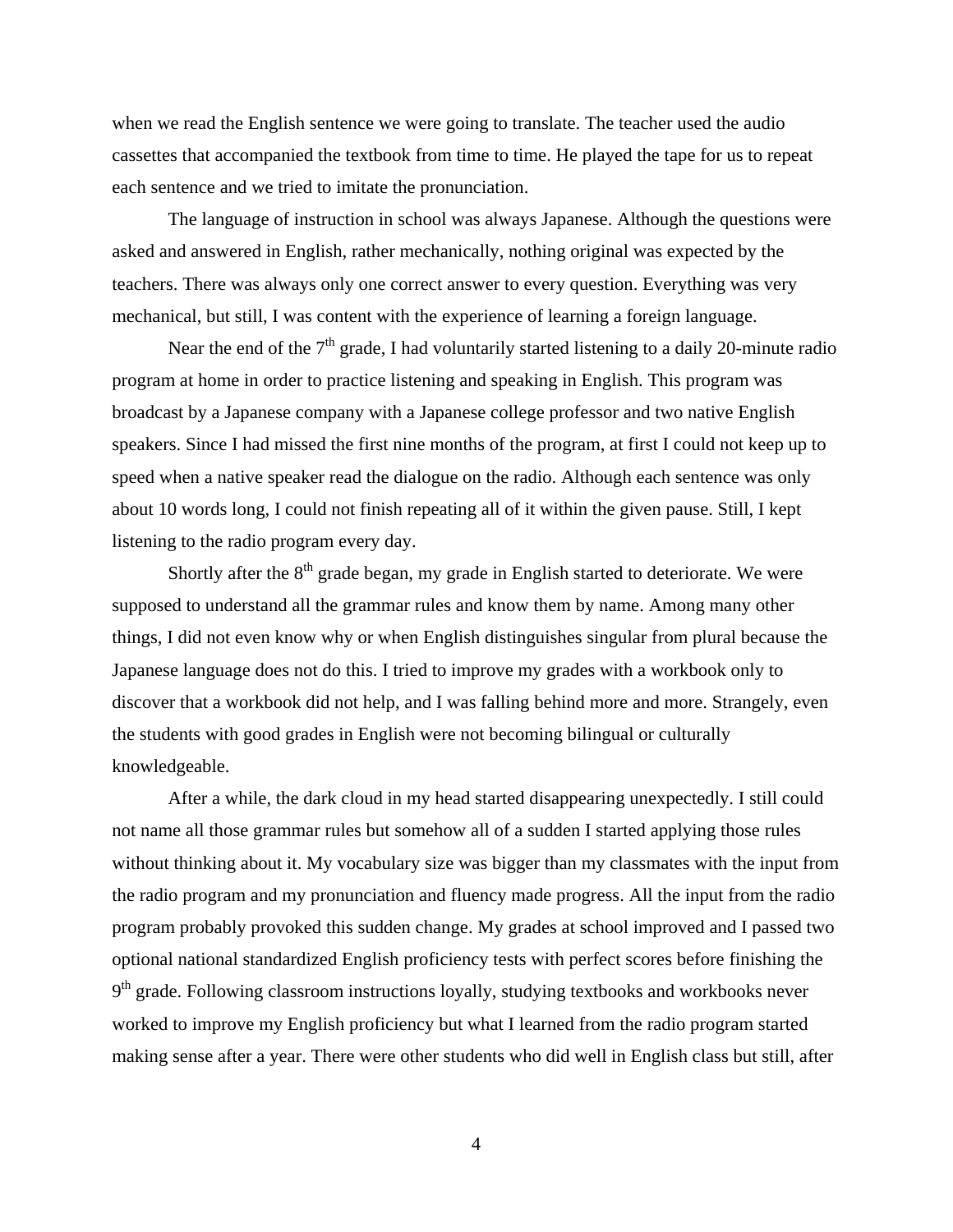three years of translation work, no one in my school was bilingual or had superior knowledge of the United States. My pronunciation and listening skills were above average but I was not fluent or familiar with American culture at all.

## *Tests and Exams*

Even after I was admitted to a high school where they offered an intensive curriculum in English, my classmates and I spent most of our time studying for the tests. There were quizzes constantly, but we had a larger goal: preparing for an entrance exam for admittance to a college or university. In Japan, mandatory education ends after  $9<sup>th</sup>$  grade with middle school graduation. In order to continue onto high school and then college, each student must pass the entrance examination. The subjects for public high school entrance exams are the same in each school district, but the level of difficulty of the tests varies by school. Private schools select their own test subjects and prepare their own entrance exams.

The tests for locally and nationally funded colleges and universities are two-fold. Each applicant must first take a nationally administered Center Test to earn points to add to the score of the second test administered by each college or university s/he is applying for. For private college/university admission, applicants take only the test that each college/university has prepared. If a student selects a private university the student takes only that test. If a student applies for public or federal college or universities, a second test is taken in order to add points to the first test. The competition was so fierce that I do not remember thinking about anything other than the entrance examinations during the  $6<sup>th</sup>$ ,  $9<sup>th</sup>$ , and  $12<sup>th</sup>$  grades, the last years in elementary, middle, and high school. Since I went to a private middle school, I even had to spend my  $6<sup>th</sup>$ grade preparing for the examination.

Ministry of Education, Culture, Sports, Science and Technology (MEXT) reports that 58.8% of new graduates from high schools, those who graduated a year or more ago and those with high school equivalency apply for institutions of higher education (2007). Out of those who qualify, 53.7% are admitted. 97.7% of middle school graduates are admitted to high schools. Private middle schools are fewer in quantity and concentrate more in highly populated prefectures such as Tokyo and Osaka. In and around Tokyo,  $15.4\%$  of  $6<sup>th</sup>$  graders took entrance examinations for private middle schools. In areas surrounding Osaka, 27.3% did.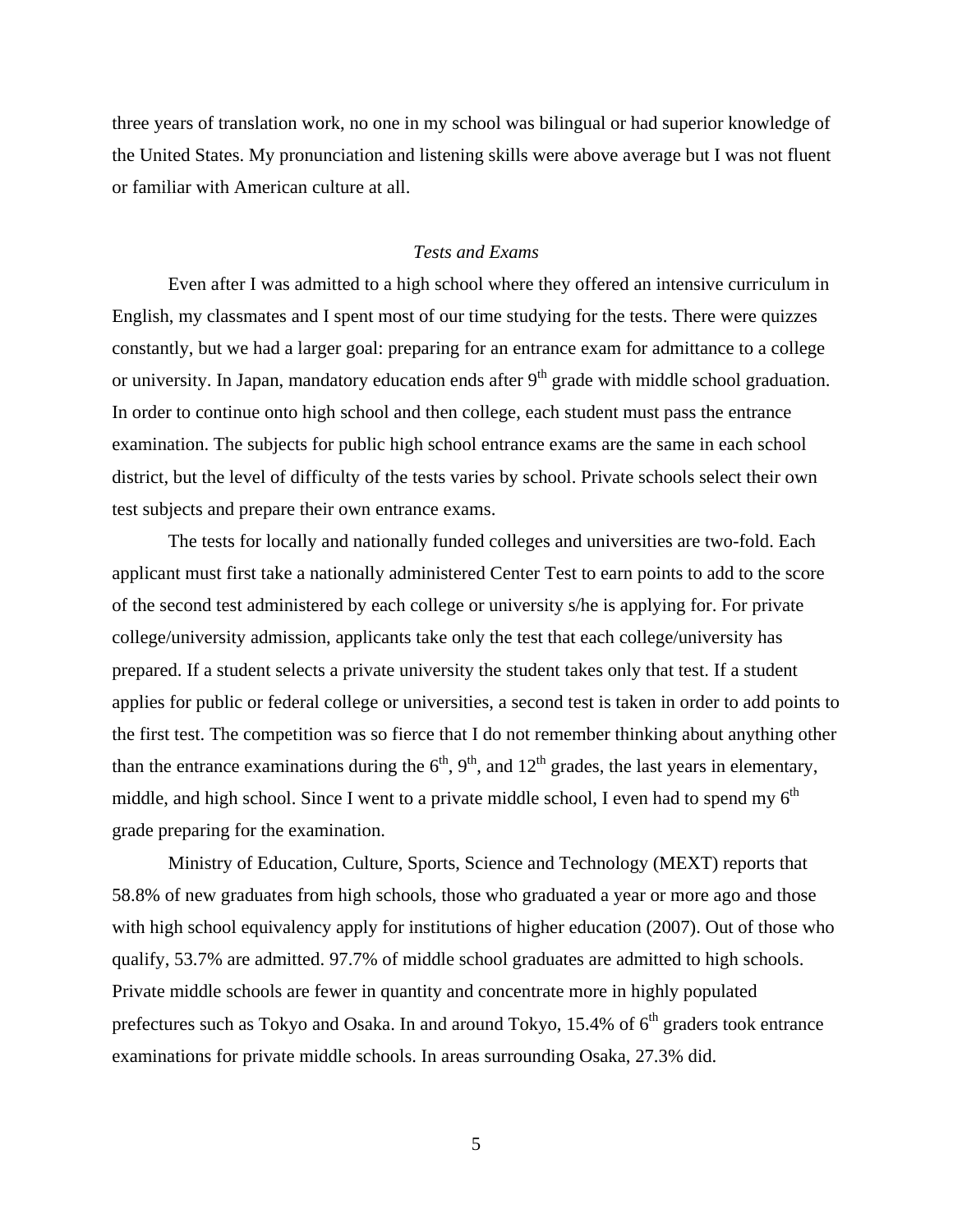Knowledge of a foreign language is mandatory for high school and college entrance exams. By a wide margin, English is the foreign language that the most of the applicants choose. The National Center for University Center Examinations reports the statistics for the foreign language subjects that examinees selected for the Center Examinations in 2006 (Table 1).

| <b>Section</b> | Language | <b>Number of Examinees</b> | $(\%)$ |  |
|----------------|----------|----------------------------|--------|--|
| Writing        | English  | 499,630                    | 99.83  |  |
|                | German   | 106                        | 0.04   |  |
|                | French   | 141                        | 0.05   |  |
|                | Chinese  | 397                        | 0.13   |  |
|                | Korean   | 189                        | 0.06   |  |
| Listening      | English  | 294,555                    | 100.00 |  |

**Table 1** *Foreign language subject selected for Center University Exam in 2006*

Looking back, I only remember spending hours translating short English passages into Japanese and answering questions about the text I had just translated. I do not remember summarizing, rephrasing, or reacting to the contents of the passages. In summary, the contents or my reaction did not matter. I clearly remember when one of my high school English teachers, asked the class what we thought about the content of the chapter we had just finished translating. I could not say a word because no one had ever asked such a question. Neither my classmates nor I had to do any free thinking or create anything from scratch using the knowledge of English that we had spent years to learn. There are reports over a span of two decades with similar findings on how English has been taught in Japan (O'Donnell, 2005; Research Group, 1983; Sato, 2002). To each question asked in class, there has to be only one answer. Questions that possibly solicit a variety of responses were usually never asked. We as English learners were rarely enlightened by the contents of what we read because all we did was replace the surface of the matter, the language, from English to Japanese. Naturally I do not remember much of what I read in middle school or high school textbooks. Even to this day, I wonder why English is taught that way because in real life we use a language for communication. I learned how to translate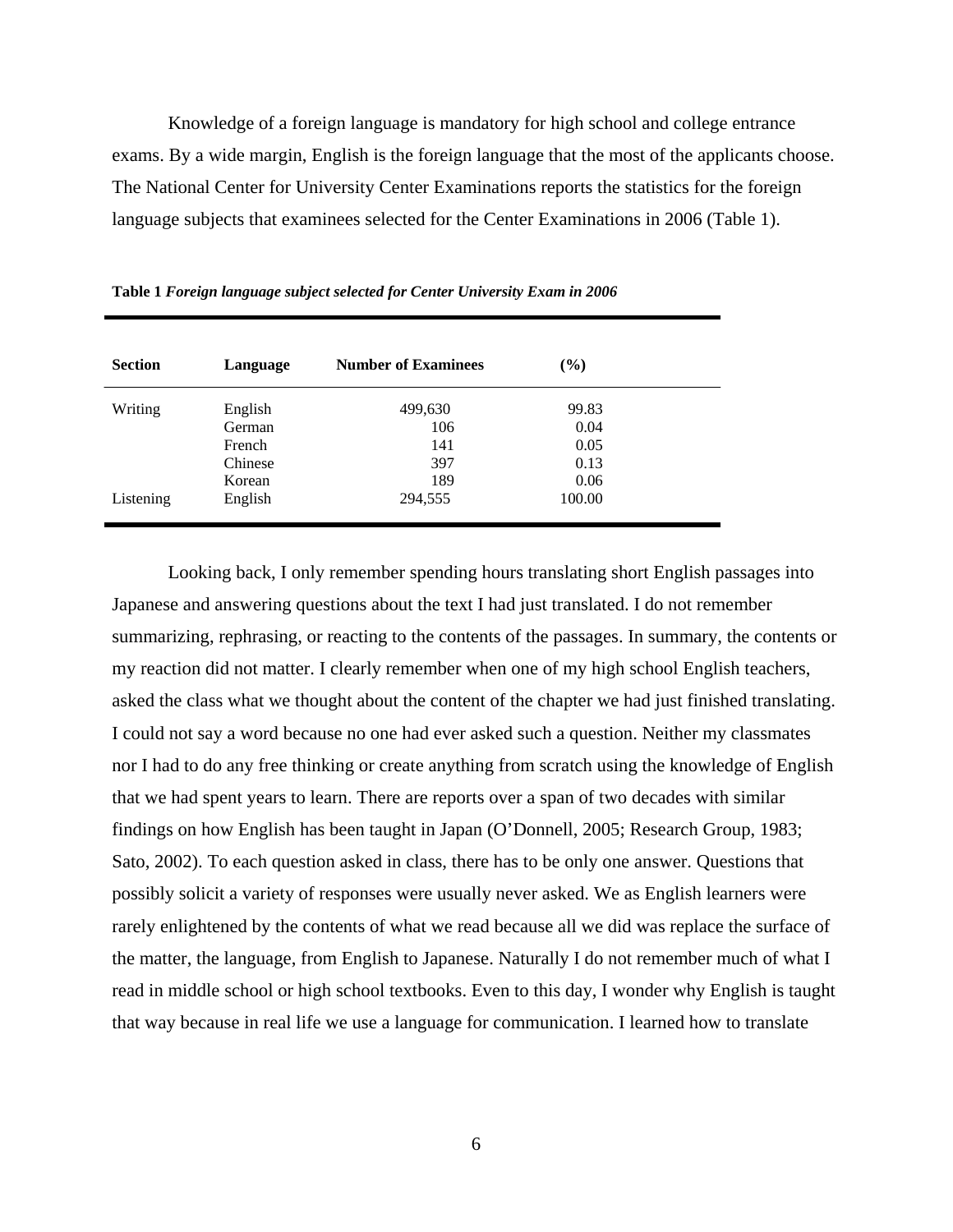words, not how to talk, read, write, or communicate with English speakers. All I knew was vocabulary and grammar, not the people or their culture.

It is unknown how unique or general my personal experience was, comparing to other millions of students in the world who are required to study foreign languages in compulsory education. The claimed needs for teaching culture in foreign language classes are introduced in the next section.

## Purpose of the Study

The importance of teaching culture in foreign language classes has been claimed for decades (Allen, 1985; Brooks, 1960; Crawford-Lange & Lange, 1984; Damen, 1987; Kramsch, 1993; Lange & Paige, 2003; Nostrand, 1978; Seelye, 1976, 1993; Stern, 1983). Culture has been presented separately from other language skills in foreign language courses partly due to the difficulty in teaching it along with the linear curriculum and itemized linguistic objectives. The position of culture in foreign language education has not been changed in spite of the assertions by these professionals as well as American Council on the Teaching of Foreign Languages (ACTFL) *Standards for Foreign Language Learning in the 21st Century* (National Standards for Foreign Language Education Project [NSFLEP], 2005).

On a personal level as a foreign language instructor and life-long learner of English as a Foreign Language (EFL), I know that teaching and learning languages and culture requires endless effort. As a learner, I had to learn from experience by making mistakes until I finally realized that people had different ways of living. As an instructor, I do not know how many times I have wanted textbook material that incorporates the language and culture together as a unit.

Although ultimately I hoped to contribute to EFL education in Japan, it was not the aim of this study to propose a system that would include more cultural elements in a reading passage or to offer a better measurement tool to assess how "cultured" a learner has become after using the textbooks to review in this research. More specifically, by examining the reading passages and the exercise sections that precede and follow the reading passages, I hoped to determine if and how current textbook were designed to give Japanese high school students an understanding of other cultures. Pedagogy and other factors such as the emphasis on the entrance exams have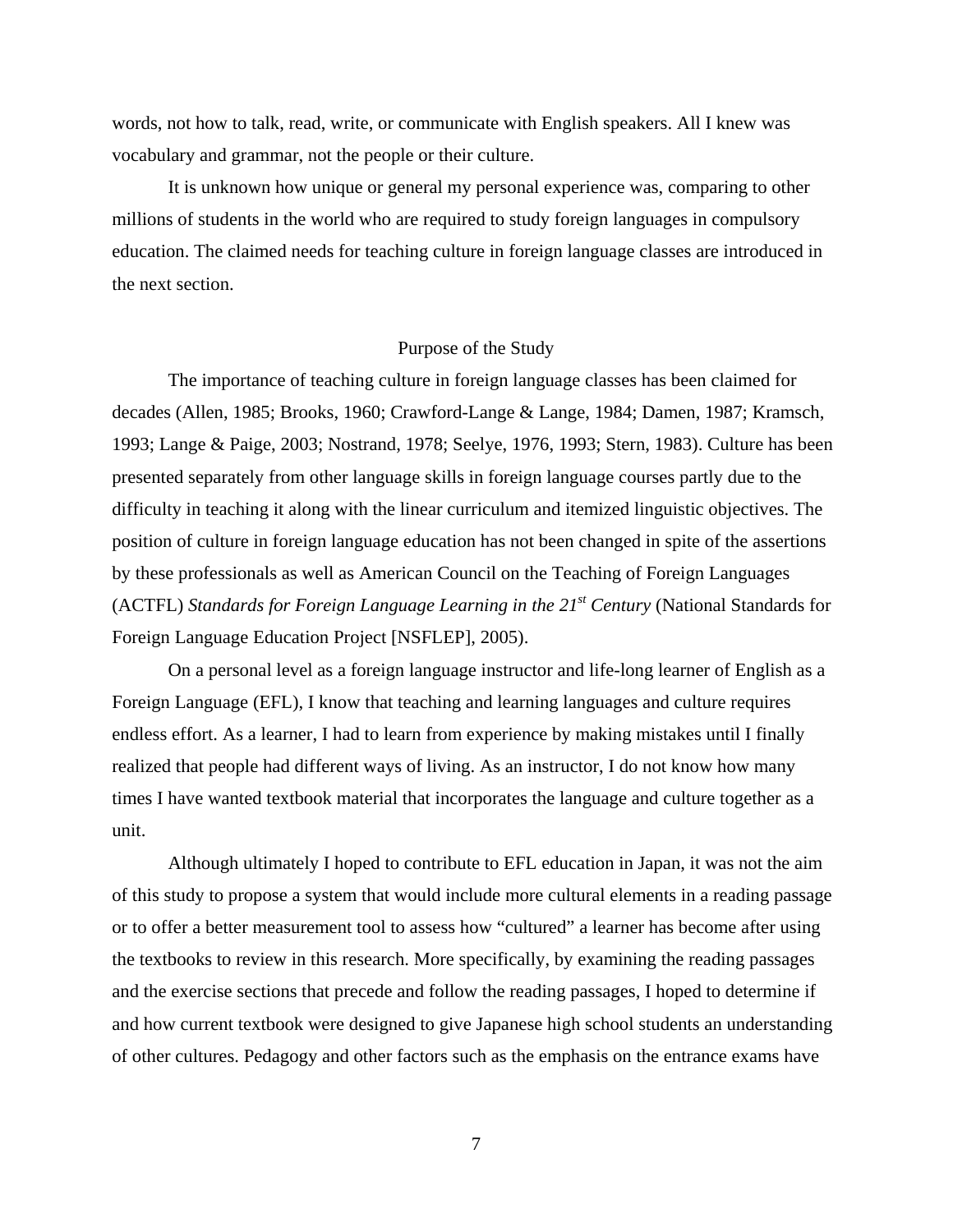definite effects on the acquisition of English but as a student of English who has been through the system of formal foreign language education in Japan and as a foreign language educator, I was curious to find how the textbooks were designed. Using descriptive and quantitative procedures, I explored the contents of high school textbooks.

#### Statement of the Problem

Presumably all textbooks approved by the Ministry of Education, Culture, Sports, Science and Technology (MEXT) have been designed to reflect the ministry's goal to learn about other cultures and to become capable of communication in foreign languages, as well as to model correct forms and structures of English. However, in the past the form and structures of the English language were emphasized more in order to prepare the students for entrance examinations for colleges and universities. This emphasis placed the content and meaning secondary. The textbooks to be analyzed in this study were used for reading courses in Japanese senior high schools. All of these textbooks were approved by MEXT.

There have been claims to teach culture in foreign language classes. In my personal experience in learning EFL, the undocumented but apparent goal was not to learn how to communicate but to pass the entrance examinations and to score high in the tests. I did not read any of my textbooks but translated them. The content and the meaning were of secondary importance compared to memorization of grammar and vocabulary.

## **Justification**

Cultural diversity within Japan is one of the justifiable reasons for this study. Since Japan is significantly smaller than the United States, the assumption could be that there is less cultural diversity in Japan. However, there are indigenous peoples, immigrants, descendants of immigrants, students from abroad, and social outcasts. Historically, there were people from other countries who migrated to Japan, on occasion by force, without an opportunity granted to return to their homelands. Also, there are social outcasts in the present day Japan, *burakumin*, who are the descendents of those in the lowest social rank in the former caste system. They were coerced to live in restricted areas in the communities and to engage in the duties that involve slaughtering animals for consumption. Even in modern Japan, the descendants of *burakumin* face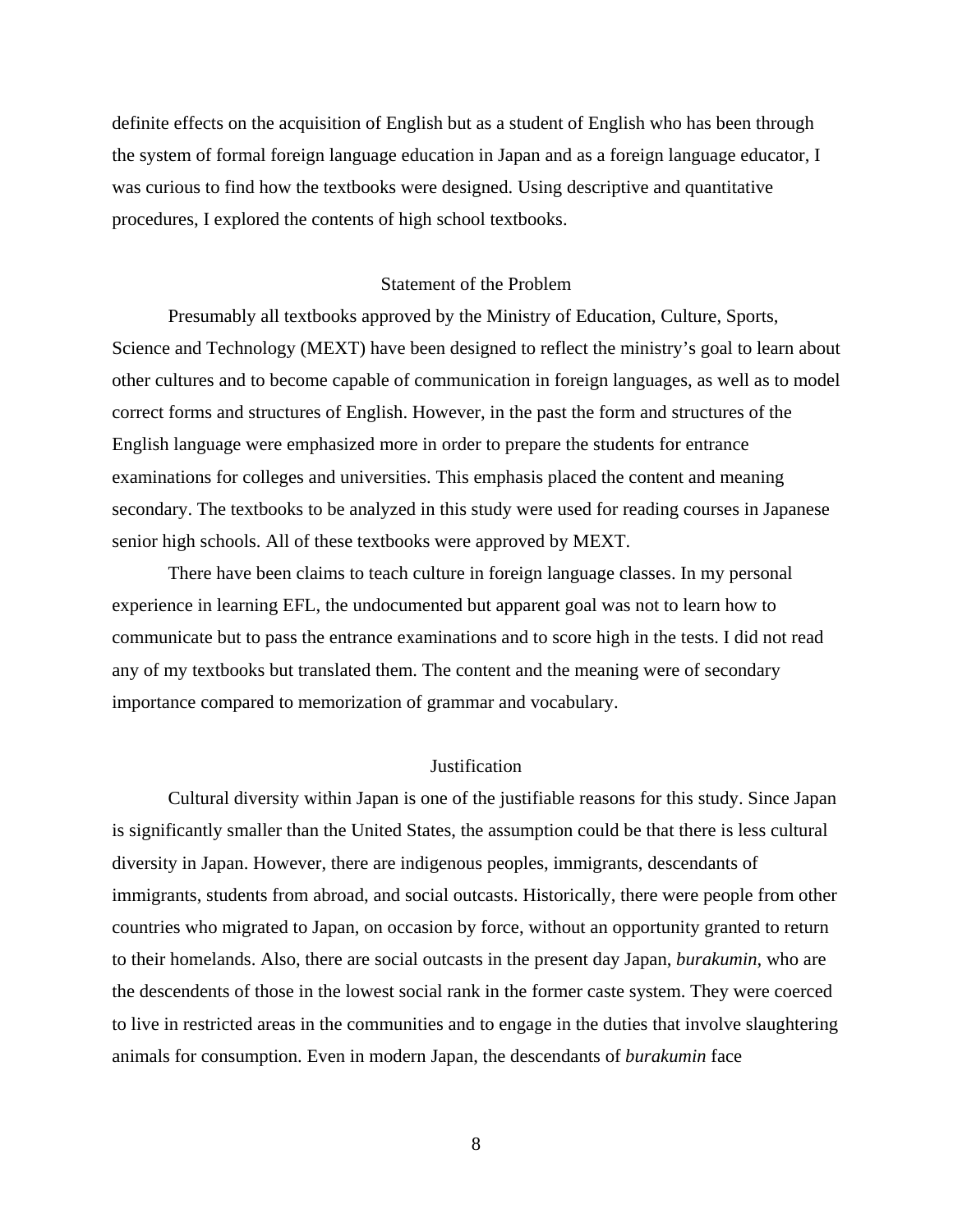discrimination in some way or another. Along with the non-Japanese people in Japan whether legally or illegally, they contribute to the socio-cultural diversity in Japan.

In addition, since the end of World War II, as Japan has become more industrialized, the need for English has increased. Because Japan is not rich in natural resources, the Japanese must purchase raw material from abroad, make products, and then trade these products in the worldwide market. In such an international economy, the fact that the Japanese people lack both proficiency in English and knowledge of other cultures has been a critical problem. As an example, the scores of Test of English as a Foreign Language (TOEFL) of the Japanese rank near the bottom (Bronner, 2000) and poor performance by the Japanese in foreign languages has been reported by Clark (2000), Mulvey (1999), and Tolbert (2000). Reflecting the need for improvement in language proficiency and cultural competence, the latest national curriculum lists the promotion of international understanding and communicative competence as two of the objectives of EFL education (MEXT, 2002).

There have been studies and a newspaper report (Dale, 1986; Hayes, 1979; "Japan Failing", 2005; Kramsch, 1997) that describe the possible reasons why the Japanese people experience great difficulty in learning a foreign language. Dale (1986) and Kramsch (1997) suggest that the very culture of Japan surrounds itself with a thick wall that prevents becoming culturally open-minded. For example it is indicated that the Japanese tend to view their language as unique. This attitude creates a psychological distance from other languages. Secondly, supporting this claim from a different angle, *Taipei Times* (2005) reports that UN officials pointed out upon their visit to Japan that the lack of efforts by the Japanese government results in its citizens' disregard for the ethnic variation in the nation. Because the multiple ethnic origins are not brought to their awareness, the Japanese people tend to disregard the existence of people of other ethnic origins.. Third, more than two decades ago, Hayes (1979) pointed out motivation to study a foreign language as another reason for the low foreign language proficiency of the Japanese people and that passing a test is an unrealistic goal to learn a foreign language.

In the midst of internationalization and in view of the Japanese proven poor performance in language and culture, my research might make a contribution. Culture shock is not a pleasant surprise but instead, it is often frustrating and even infuriating. It is not possible to turn the clock backwards because Japan is no longer under an Isolation Policy (1633-1854), under which the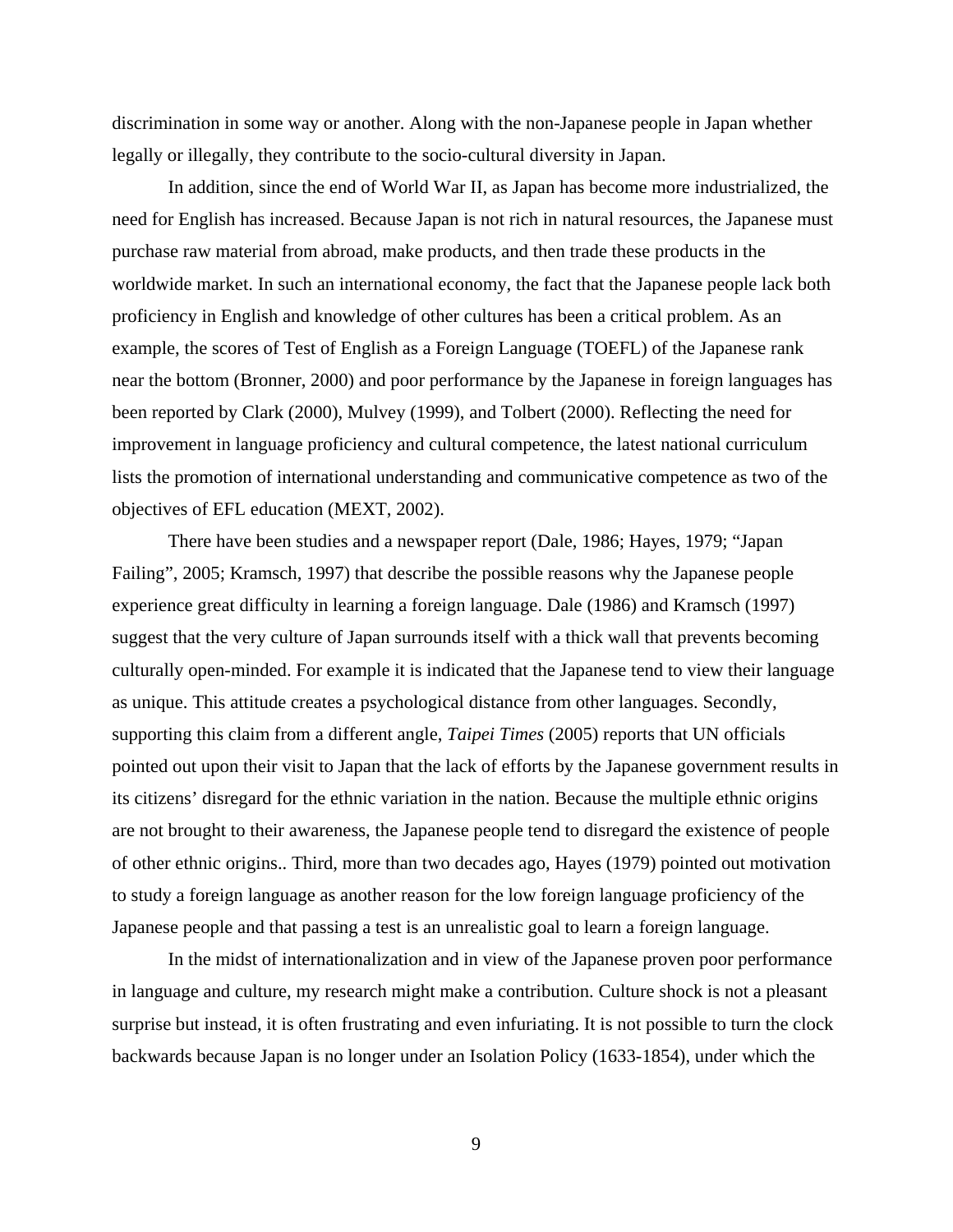trade with non-Japanese countries was limited to China and Holland and that a port in Nagasaki was open to these countries. People with different values come and interact with the Japanese people. The Japanese visit other countries where people live quite differently. In order to make the interaction smooth and pleasant, the Japanese people have to be prepared for such transactions.

From a different angle, a study such as this that analyzed reading textbooks for high schools in Japan might contribute to the curriculum of EFL education in Japan. Analyses of the textbooks for subjects such as English I and Oral communications have been published. However, no studies of high school reading textbooks have been found that explored the cultural contents in the reading passages and the exercise sections in depths in a single study.

#### Assumption

This study examined how EFL textbooks used in Japan presented culture and whether or not the current pre-reading and post-reading exercise sections asked the EFL learners questions that reflected on their own culture (C1) in order to arrive at a better understanding of other cultures (C2).

The reason why reading textbooks were selected for this study rather than other EFL textbooks was that others such as grammar textbooks seemed to have little relevance to the students' daily lives (Kanda, 2003). She claims that there are no meaningful interactions between a user and the text in grammar textbooks in Japan because the focus is exclusively on forms rather than meanings. Secondly, reading textbooks were selected because reading material, especially when they were written by native English speakers for English-speaking audience, presents authentic cultures.

## Limitation

Since this study examined how the cultural information was presented in English as a Foreign Language (EFL) reading textbooks used exclusively in Japan, the generalizability of the results to other populations is limited.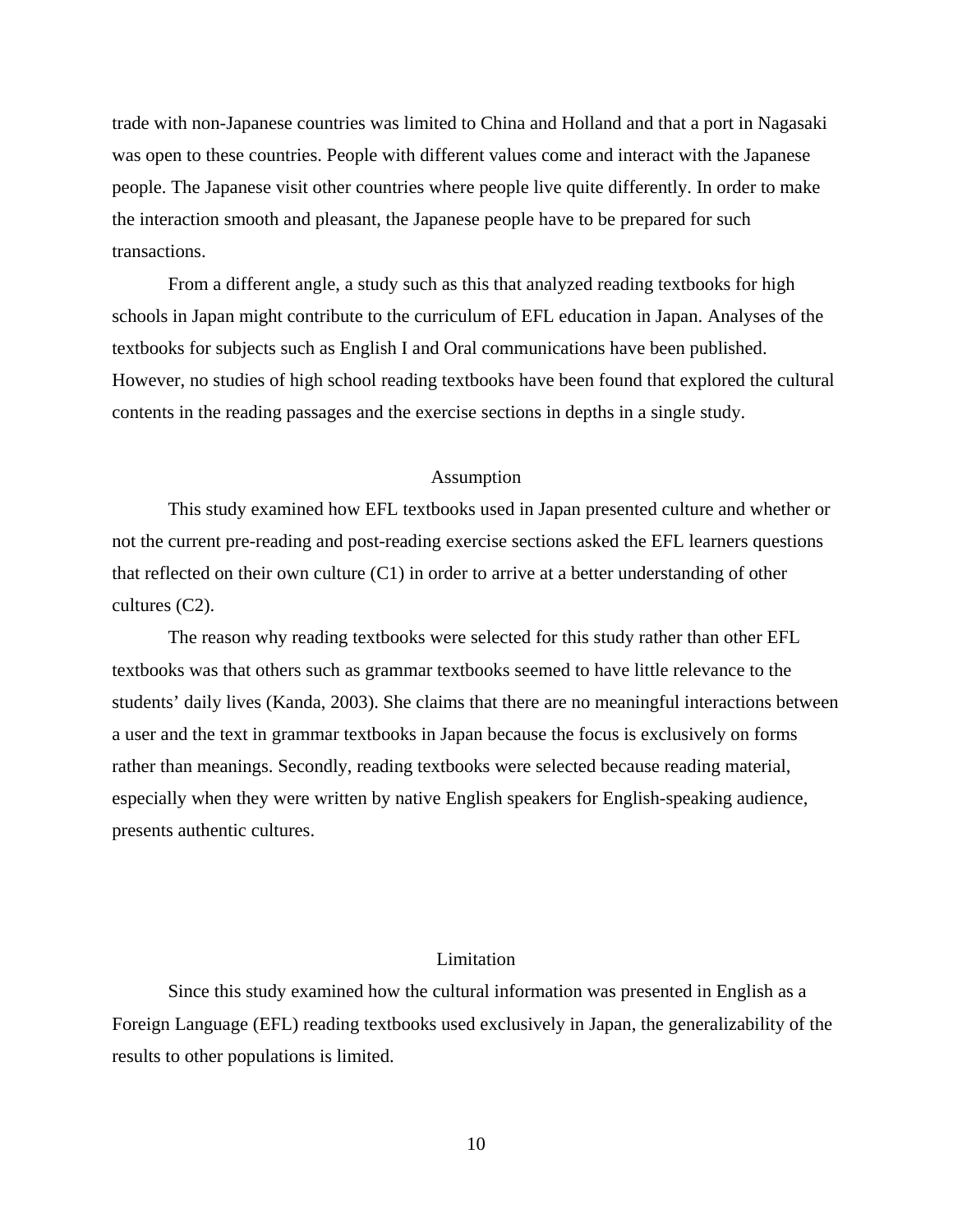#### **Delimitation**

This study approached the stated research problem only in the area of teaching materials. Other issues such as entrance examinations, the grammar-translation method, insufficient training of Japanese teachers of English (JTEs) and Assistant English teachers (AETs) are presented in the literature review briefly but they were not explored any further. Pedagogy is problematic but the fact that it is so closely connected and indirectly controlled by the nation-wide entrance exams lead me to believe that there would little contribution to be made by this study in terms of calling for a change in pedagogy.

The focus of this study was on textbooks because they were the only constant in high school EFL classes throughout Japan. Teaching methods and the level and amount of training that the teachers have vary considerably, and because college and university entrance examinations are different from school to school. Faculty are not authorized to choose a teaching material at their discretion.

This study explored only reading textbooks approved by MEXT. Thus, the results and implications from this study may not be applicable to other EFL textbooks such as grammar. The details of cultural contents specified by MEXT in the area of English courses are presented in the following chapter.

## Concluding Remarks

Historically, a knowledge of culture has been one of the major skill categories to acquire in foreign language education not only in Japan but in other parts of the world. During my school years the culture presented in Japanese teaching materials was not closely related to the daily lives of C2. Often referred to as 'Big C', the culture presented in textbooks belongs in museums. The knowledge of "Big C" includes that of social, political, and economic institutions, history, literature, arts and sciences. The "small c" includes the aspects of daily living, housing, clothing, food, tools, transportation, and all patterns of behavior that are shared by the majority within a cultural group (National Standards in Foreign Language Education Project [NSFLEP], 1996). Since communicative competence became one of the goals of foreign language education in Japan, the kind of culture taught in foreign language classes has centered on things, events, and ideas more common in C2, which is referred to as 'small c'.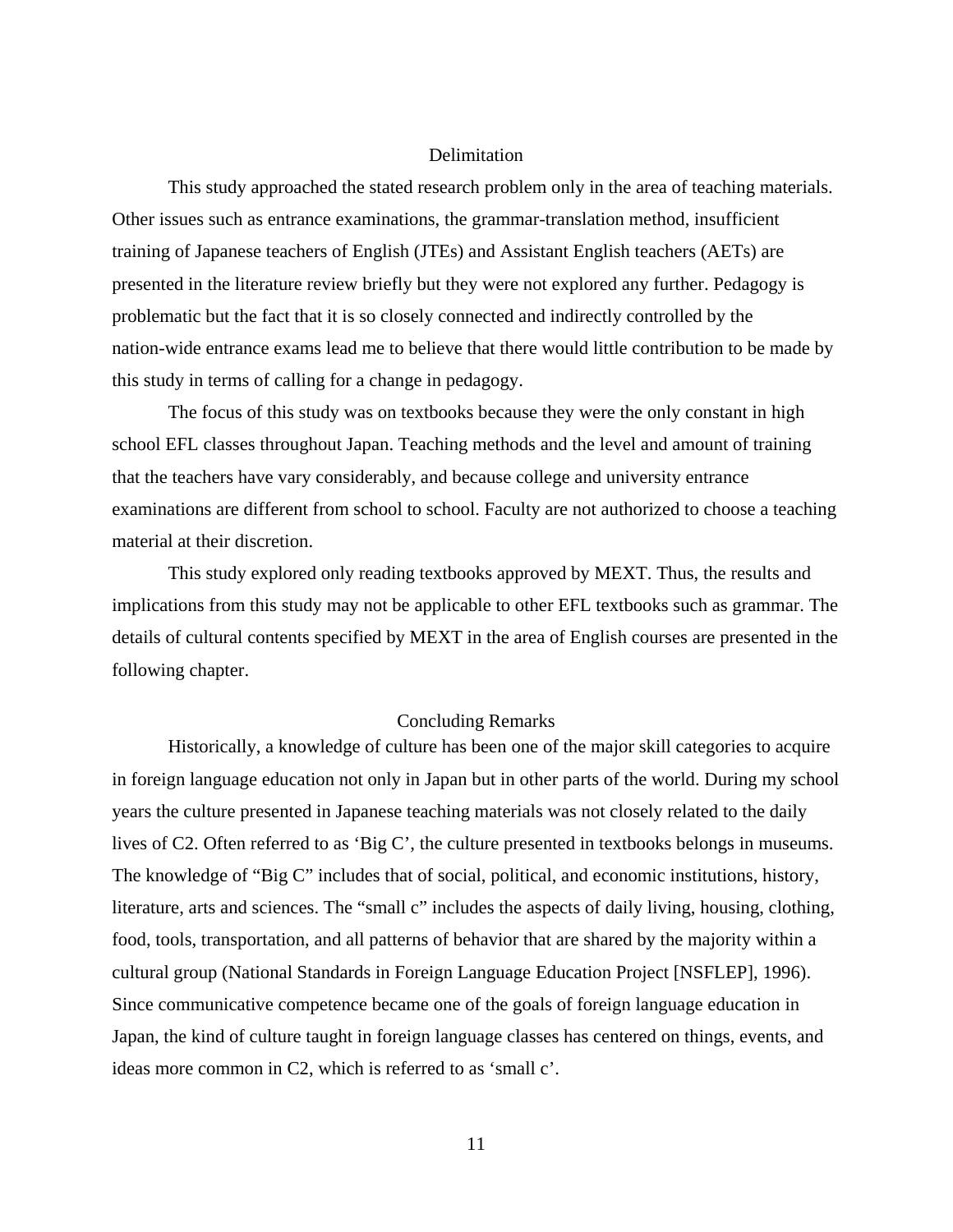The latest and more prevalent categorization of culture in the field of foreign language pedagogy is advocated in ACTFL *Standards for Foreign Language Learning in the 21st Century* (National Standards for Foreign Language Education Project, 2005). In the national *Standards for Foreign Language Learning* (SFLL), a culture is divided into "Three Ps" that are perspectives, products and practices. Perspectives are "traditional ideas and attitudes…beliefs and values", practices are "the knowledge of what to do when and where", and products are "tangible" and "intangible" manifestations that reflect the perspectives of the culture (SFLL, 2005). The relationship among the three is described as that both practices and products reflect perspectives of a culture.

Regardless of the approaches, no major shift in teaching culture has been observed yet. In Japan presentation of cultural information has remained discrete superficial pieces of information that are easily forgotten. The goal of this study was to determine if any efforts were being made to (1) present the culture as is and (2) relate the culture to the readers' lives so that the knowledge may be meaningful enough to be retained and utilized further.

With increasing exposure to other cultures in and out of Japan, it is apparent that the nation needs to change its attitude toward cultures in general. The Japanese people have been criticized for their closed mind-set and the treatment of other culture bearers (Dale, 1986; Kramsch, 1997). The national curriculum acknowledges the importance of cultures in foreign language education. The curriculum attempts to reflect this acknowledgement in the Japan Exchange Teaching (JET) Programme and supposedly in the content of the textbooks. The fact that there are more American Assistant English Teachers (AETs) than other nationals limits the variety of cultures presented in classrooms. American teaching assistants come with different educational backgrounds and they may not be experienced or trained to teach EFL. Since Japanese teachers may not always be reliable references for other cultures, the textbooks commonly required in a reading course must be dependable sources of cultural information and facilitate Japanese open societies.

A student's success or failure in learning culture then is, to some extent, the responsibility of the learning materials. It is difficult for anyone to adjust to an unfamiliar culture without proper instruction and sufficient input. It was hoped that the analysis and suggestions to be made in this study would help the textbook writers and classroom instructors to take the steps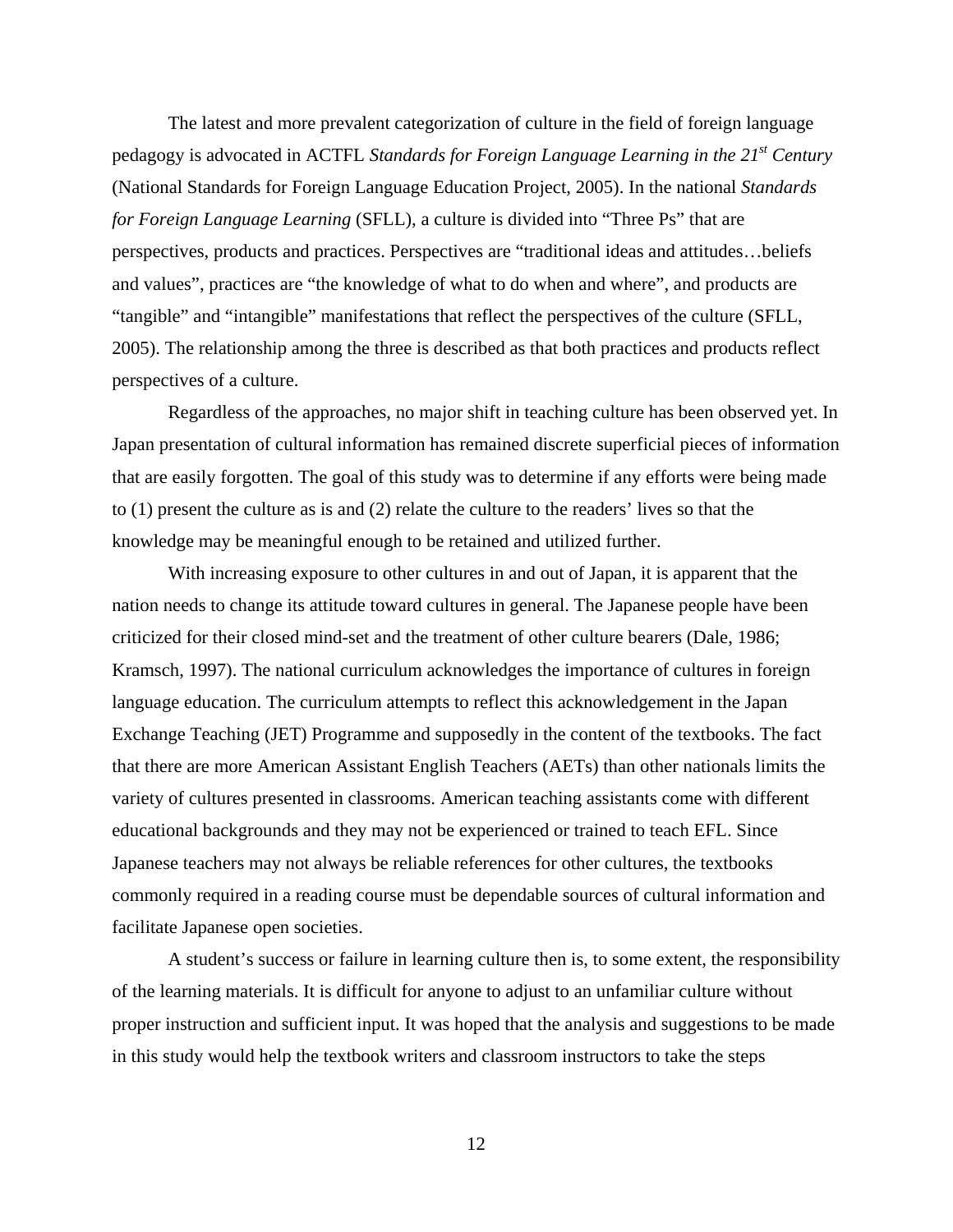necessary to succeed. Careful textbook selection, along with delivery and evaluation, would allow the teachers to guide the students on a precise and accurate path.

 These factors, united with language learning theory, provide a powerful basis for helping students succeed. The key, however, is making students and instructors aware of the importance and necessity of cultural knowledge through the evaluation used in this study. Once teachers are made aware of the importance and necessity of cultural knowledge, they may begin planning powerful lessons based on culture.

#### Organization

Chapter two is a review of the literature concerning the major categories of previous research in EFL education: MEXT's goals, and textbooks. It is also explained how this proposed research will contribute to the studies done in the past. Chapter two will also describe how culture has been defined and taught in foreign language education. The suggestions made on how culture should be taught will be introduced.

Chapter three contains research design and methodology. It consists of two sections, one section for describing the reading passages in each textbook and the other section for a study of the pre-reading and post-reading exercise sections following each reading passage.

Chapter four reports the findings and results of the data collected. Detailed description of the results found in this study is presented.

Chapter five summarizes and discusses the findings and the results. It also presents the recommendations for future research and implications for teaching.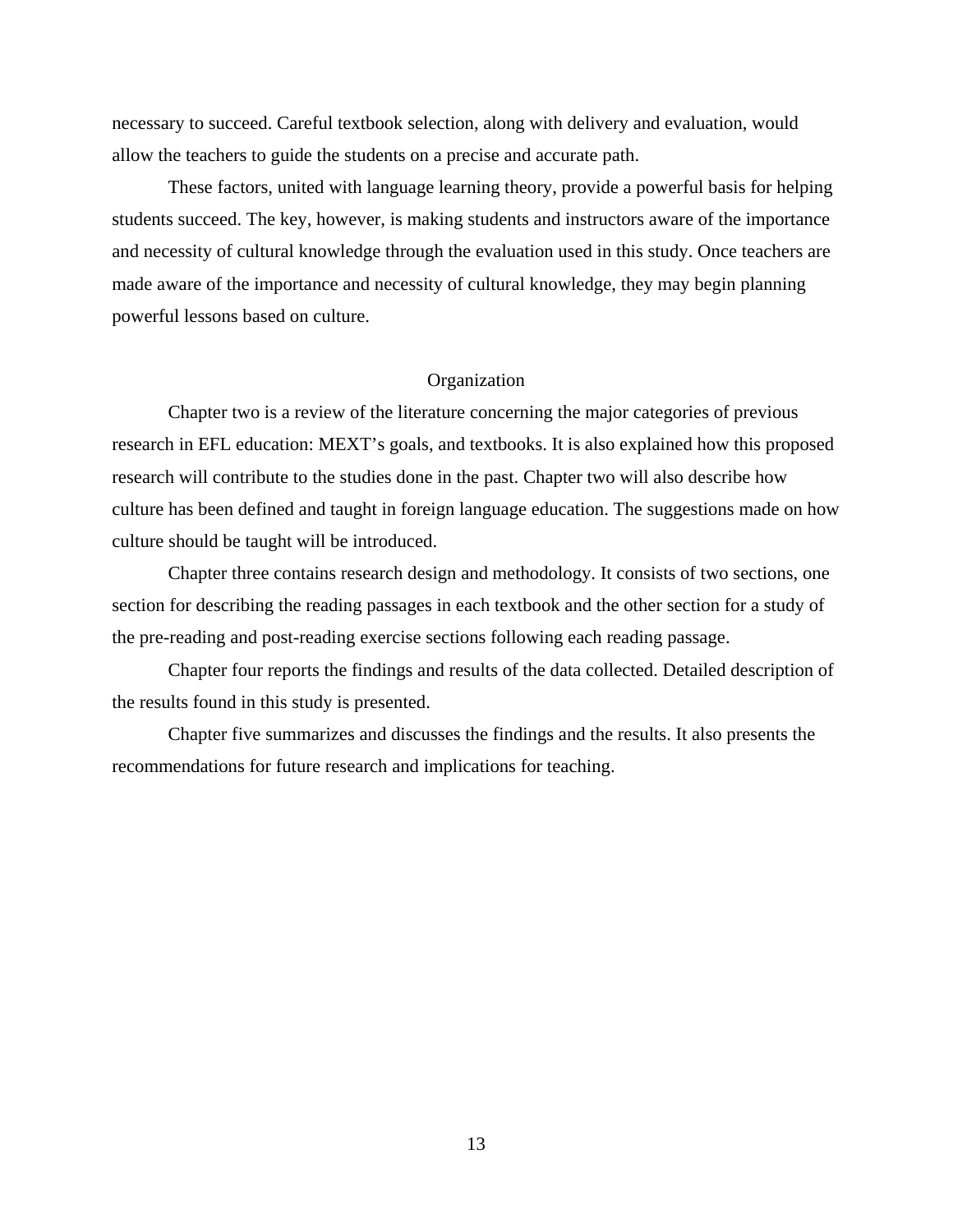#### CHAPTER TWO

#### Review of Literature

The purpose of this chapter is to situate my study in literature and in theory. This chapter contextualizes the study providing a rationale for exploring and describing the contents and organization of English as a Foreign Language (EFL) textbooks used in high schools in Japan. Because this study is exploratory and descriptive in nature, some aspects or the review of literature emerges later in the study as the data are collected, describing the contents of the textbooks.

In this chapter the goals of foreign language education are presented as recommended by the Japanese Ministry of Education, Culture, Sports, Science and Technology (MEXT), the difficulties in achieving these goals, and a review of the literature on EFL education in Japan. Second, the literature is reviewed on culture in foreign language education especially where it pertains to these concepts:

- how the definition of culture has changed since the beginning of audiolingualism with which came the shift in emphasis in foreign language education from reading canonical literature to more communicative purposes;
- various approaches to teaching culture in foreign language education, reflecting the different definitions, categorizations of culture;
- presentation of cultural information.

Then, the researcher's stance is described on how this study contributes to the teaching of culture in foreign language education, reflecting on the following: goals of teaching culture, suggested methods to teach culture, and the two principles of teaching culture that are (1) critical thinking to compare and contrast C1 and C2, and (2) the use of authentic material. These two principles are deduced from the previous theories and studies, and will be the guiding lights of this research.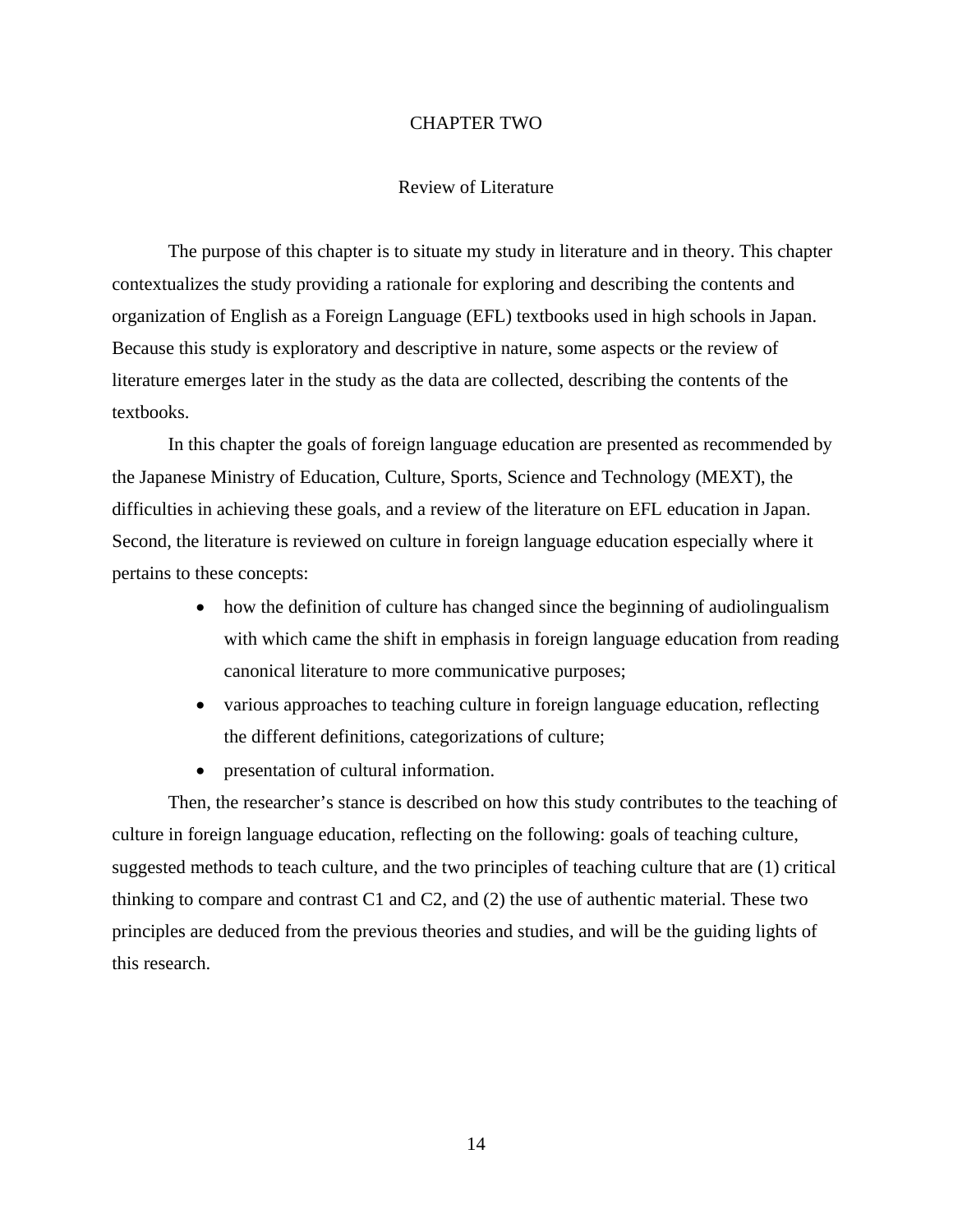#### MEXT's Goals and EFL education in Japan

In this section, MEXT's role is defined in the light of foreign language education in Japan. The goals of foreign language education in the 2002 Course of Study and its 2003 Action Plan are described. Also, the existing difficulties that prevent the goals from being met, the possible reasons for these difficulties, the examinations, and Japanese culture, will be described accordingly.

## *MEXT's Goals and Existing Difficulties*

MEXT prepares the curriculum of education to be used nationwide, based on research and the needs of Japanese society and its relation to the world. The latest Course of Study was published in 2002 with the 2003 Action Plan as a guideline to implement the Course of Study. For example, the Course of Study includes plans such as the following: (1) adding a listening section in the entrance exams, (2) comparing the entrance exams to standardized tests such as TOEFL, (3) assisting teachers to score at least 550 on the TOEFL exam, and (4) sending 10,000 high school students on an annual study abroad program.

However, for these plans, no specific schedules are provided to realize these goals. It is difficult to deduce one underlying philosophy of the four plans above but it is apparent that both the Course of Study and the Action Plan disregard the importance of input. Krashen (2004) warns that it is necessary to train receptive skills such as reading and listening instead of just the accurate translation of sentences. Increase in the amount of input as well as the exposure to proper usages of the target language aides language skills to improve.

In Japan, the Course of Study (1983) for foreign language education for lower and upper secondary schools concretely defined the objectives and activities for the four major linguistic skills of speaking, listening, reading, and writing, while mentioning little about cultural study. The items that could be interpreted as culture are found under the heading "Foreign Affairs" in the Course of Study for upper secondary schools. Included in the contents of Foreign Affairs are 1) daily life, 2) manners and customs, 3) geography, 4) history, 5) other topics related to foreign affairs (p. 180). No usable texts, exercises, or activities for concrete practice in the classroom are mentioned under these subheadings; how these concepts are presented and studied is left to each classroom teacher. It is assumed that these were appropriate for the time.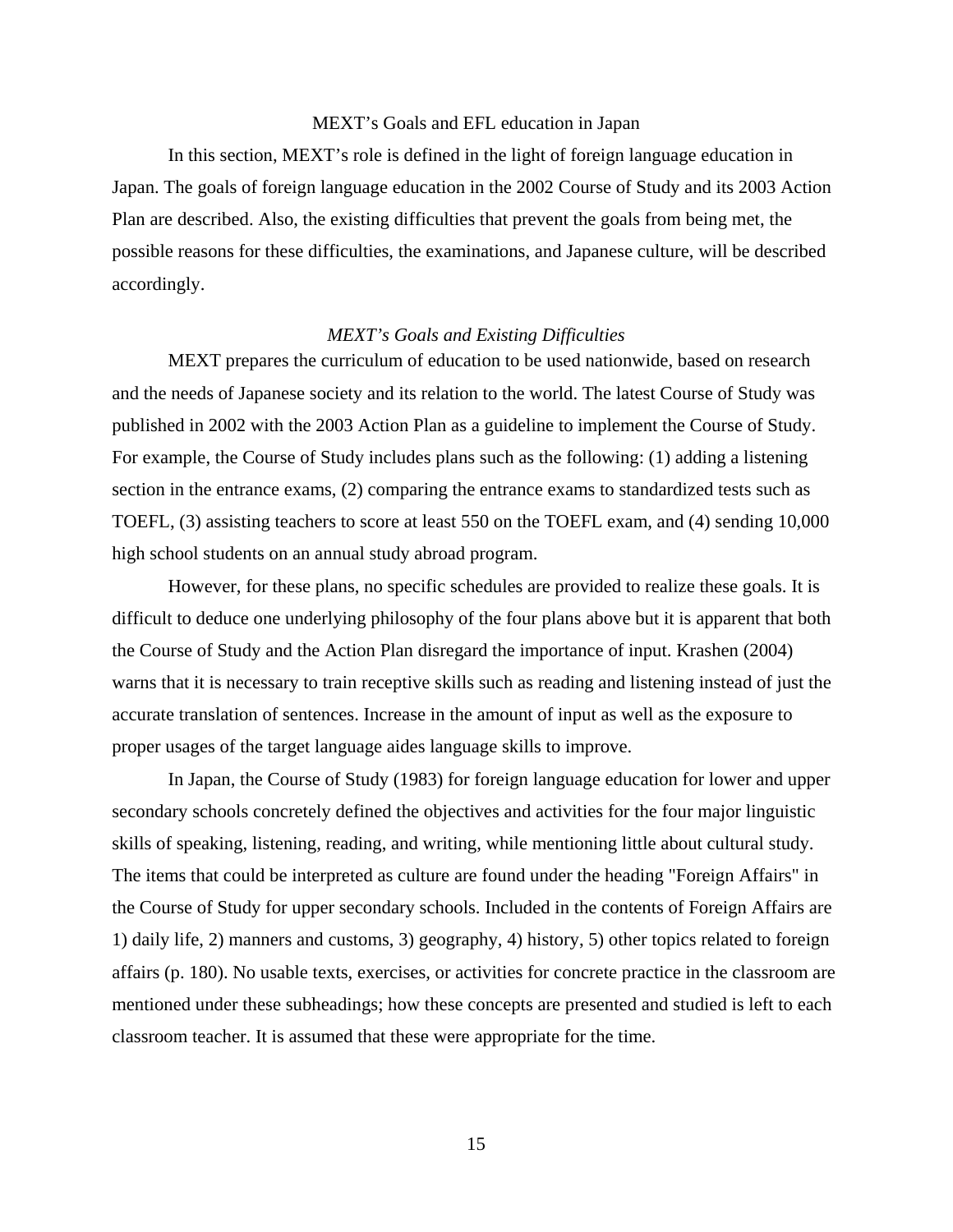Nearly two decades after the 1983 edition, the overall objectives in the latest Course of Study (MEXT, 2002) are "To develop students' practical communication abilities such as understanding information and the speaker's or writer's intentions, and expressing their own ideas, deepening the understanding of language and culture, and fostering a positive attitude toward communication through foreign languages." Later in the Course of Study, instruction is given to cover "topics that relate to the daily lives, manners and customs, stories, geography, history, etc. of Japanese people and the peoples of the world…" The criteria for material selection are 1) to enhance the understanding of various cultural perspectives and the ability to make impartial judgments; 2) to deepen the learners' interests in the languages and cultures of the world including Japanese; 3) to deepen an international understanding from a broad perspective and to heighten the students' awareness of being Japanese citizens living in a global community and to cultivate a spirit of international cooperation.

If these goals are met, deeper and more global perspectives should be possible to achieve through reading. However, these criteria are not narrowed specifically in the instructions for the Reading section in the Course of Study (2002). Mention is made of the need to grasp both the information and the writers' intentions from the reading material, but the Course of Study never describes how each culture is reflected differently by writers.

The Course of Study (2002) lists six separate courses under "Foreign Languages": Aural/Oral Communication I, II, English I, II, Reading, and Writing. Under the heading "Treatment of the Contents" of each subject, the Course of Study instructs the teacher to integrate the four language skills, listening, speaking, reading, and writing. Nothing is mentioned about how culture is mirrored in each linguistic skill. The overall objective lacks the vital link between each subject matter in EFL education and teaching culture, and each specific goal has resulted in teaching linguistic skills without deepening cultural understanding.

## *Reasons*

Possible reasons why MEXT's goals are difficult to realize are the restrictions against the material available in the market, the lack of guideline to the classroom teachers how to attain the goals, the Japanese culture, and the prevalent grammar-translation method. Ultimately the MEXT Course of Study appears to allow classroom teachers liberty in their selection of activities and materials. However, schools must choose textbooks from the list of approved materials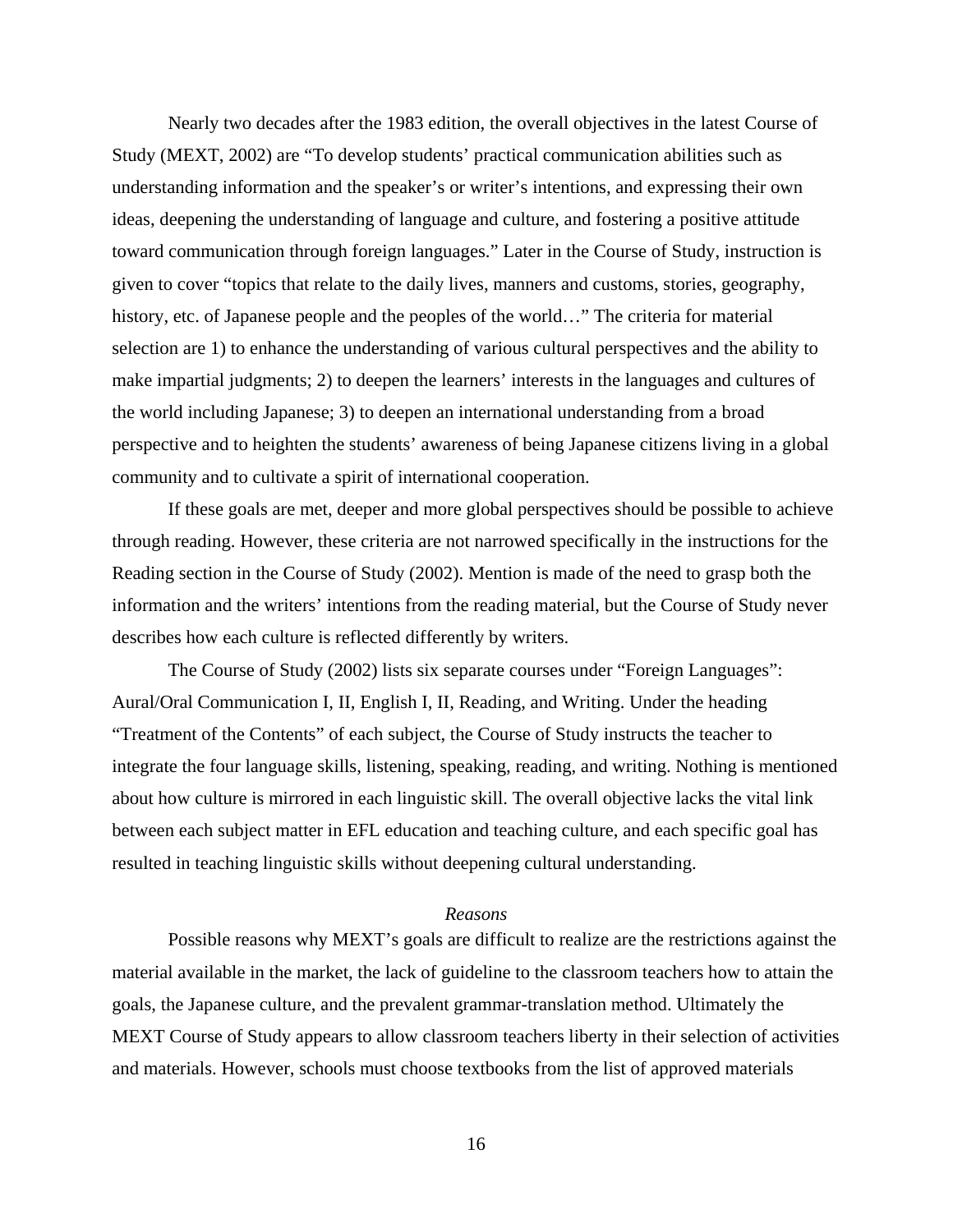(MEXT, n.d.), and the Japanese culture does not recommend that teachers do anything that is not specifically described in the course of study (H. Ashida, personal communication, August 9, 1995). Similarly, Matsumura says that faculty in elementary, middle, and high schools in Japan are not allowed to use any teaching material that is not approved by MEXT (A. Matsumura, personal communication, November 2, 2007). Supporting Ashida's and Matsumura's comments, Hino (1988) and Sakui (2004) provide a sociocultural reason that Japanese culture both inside and outside of school does not allow teachers to try freely what might work better than the current practice. Teachers must abide by the authority of MEXT. Conscientious teachers must wonder why students' communicative skills do not improve after both teachers and students spend so much time translating. The teachers might do research and consider trying different materials available in the market but not approved by MEXT. However, the use of outside material will reduce the amount of time to spend on the given material.

Carter, Goold, and Madeley (1993) report that the curriculum prepared by MEXT includes terms such as "culture" and "oral communication" in an effort to implement them. This curriculum also suggests specific activities such as discussion, recitation, and debate to promote oral activities. However, it does not mention anything specifically about how culture is learned through these activities. Although culture becomes a determinant factor in how these suggested activities are practiced (Barnlund, 1975), culture and these oral activities are not adequately integrated in the curriculum for the teachers to use in their classes. Communication happens in an interactional setting where content and meanings are more important than form and structure.

One thing worth noting is the dilemma in applying this type of activity in the Japanese cultural context. Socially, Japan is a collective society where individual opinions are secondary to the groups' opinion. Traditionally, the Japanese avoid discussion or debate in their efforts to submerge differences in opinions (Barnlund, 1975). Secondly, the subjective opinions of the Japanese readers toward a reading passage should vary considerably. However, personal reflections would not be considered of much value in Japanese high schools, especially when it is more important to answer questions correctly. Weeks (1996) reported that no opportunities were provided in the classroom for the students to reflect on the contents of a reading passage. The students were not used to answering any questions from outside the textbooks.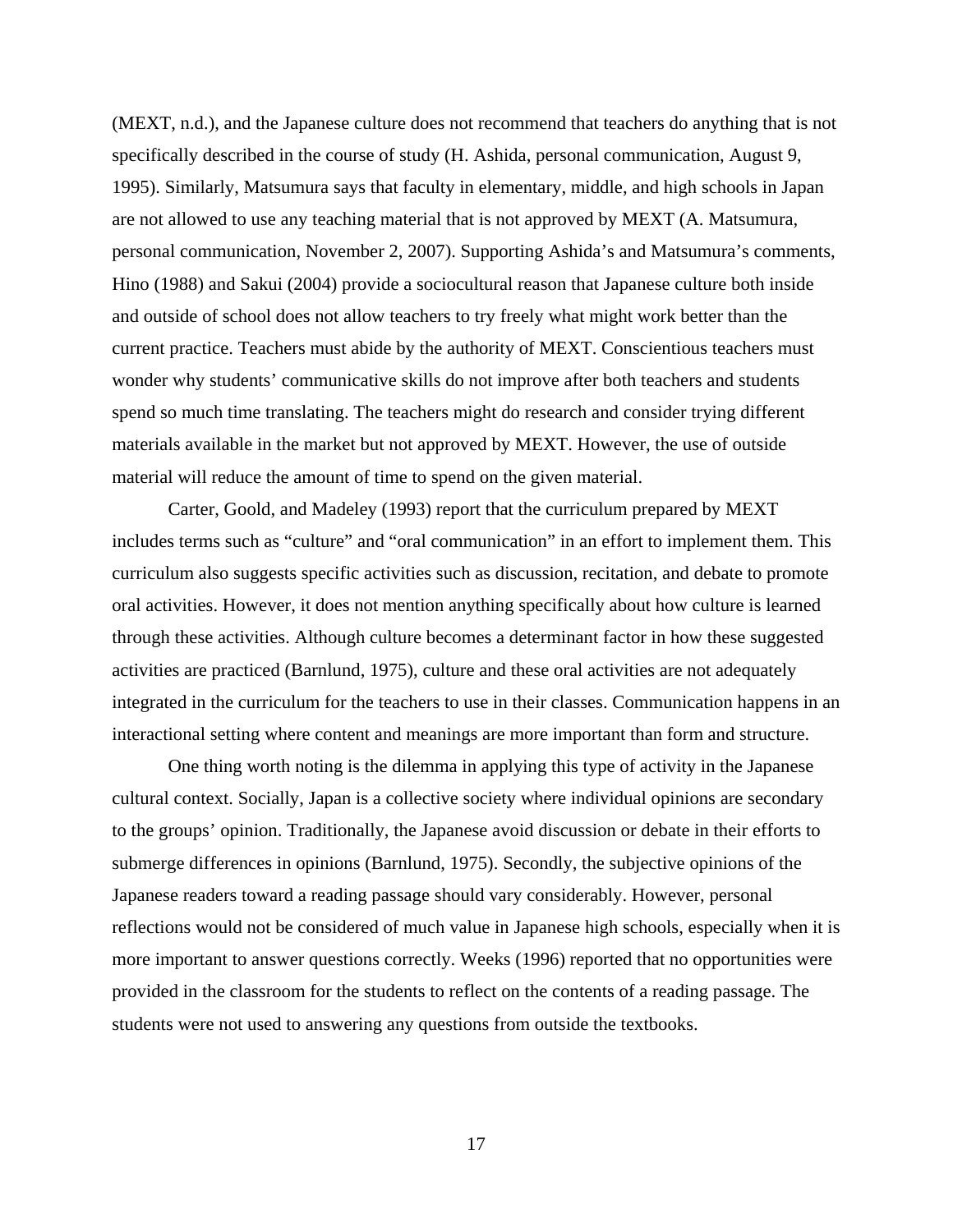The teaching method that does not allow the learners an option of different responses is the grammar-translation method. It has been reported (O'Donnell, 2005; Sato, 2002) that the grammar-translation method is still widely used nationwide, and post-reading questions in textbooks are assumed to be more literal than inference questions. Literal questions rely more on memory rather than on comprehension. For example, the post-reading questions in an introductory lesson in *Encounter: Reading Course* (Watanabe, Ikeda, Tajima, Haisa, Takeoka, Cheetham, & Harrell, 2005, pp. 19-20) ask the students to retrieve information by recalling the contents of the preceding reading section. This implies that MEXT considers inference questions less critical for achieving communicative goals than recalling details, rearranging discrete pieces of information, and organizing elements of sentences.

#### The EFL Textbooks in Japan

 As stated below, all high schools are required to use a textbook that is approved by MEXT (n.d.):

The School Education Law stipulates that pupils and students at all … upper secondary schools … are required to use textbooks, either authorized by the Minister of Education, Culture, Sports, Science and Technology, or whose copyright MEXT owns, then, determined which authorized textbooks to be adopted and used at each school in the locality. (MEXT, n.d.)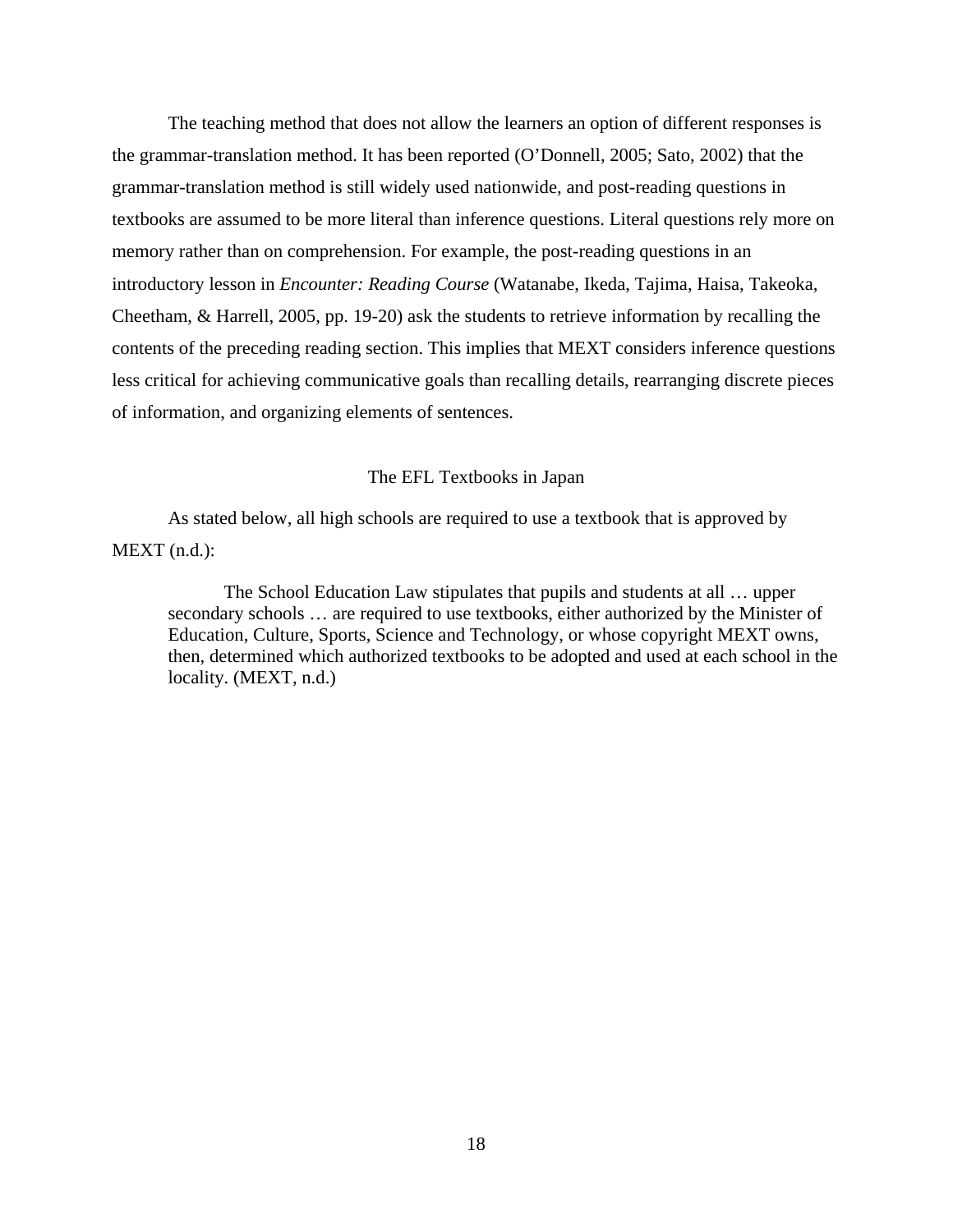

**Table 2** *Until a textbook is actually used (Mext, n.d.) (sic)* 

One of MEXT's (2002) goals is to foster intercultural understanding, critical thinking, and communicative skills in the English curriculum. When the entrance examinations for post-secondary education require a higher level of reading skills than is taught, there is a serious dilemma with the government's objectives to foster intercultural understanding, critical thinking, and communicative skills through EFL education. It would be interesting to find out how and if the textbooks for reading comprehension are designed to accommodate both needs, first, to improve reading skills needed for passing the exams and the second to promote intercultural understanding, critical thinking and communicative skills.

## *New Trend*

The guidelines for selecting teaching materials state that the materials selected should be "… useful in enhancing the understanding of various ways of seeing and thinking, cultivating a rich sensibility, and enhancing the ability to make impartial judgments… in deepening the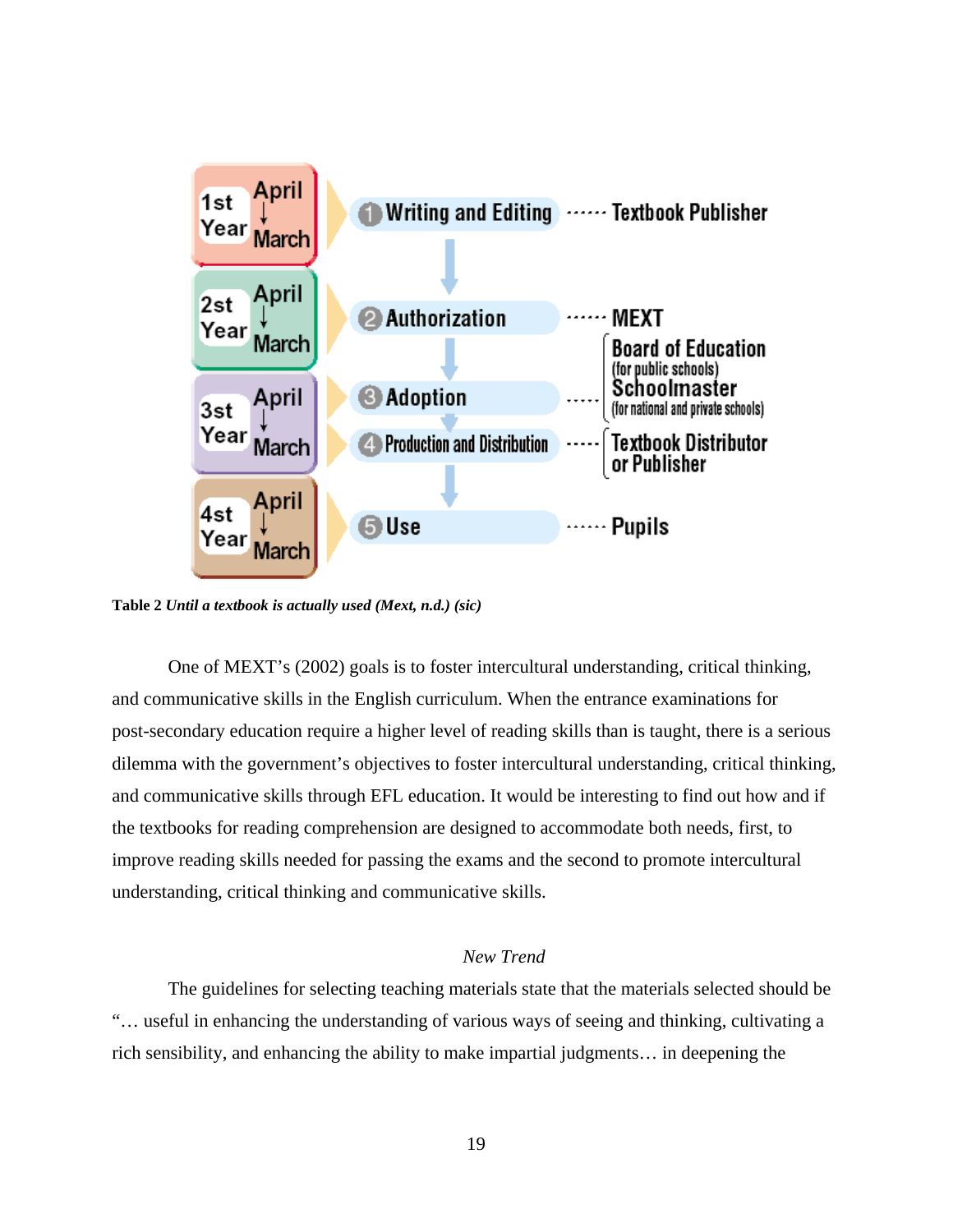understanding of the ways of life and cultures of Japan and the rest of the world, raising interest in language and culture, and developing respectful attitudes to these elements… in deepening international understanding from a broad perspective, heightening students' awareness of being Japanese citizens living in a global community, and cultivating a spirit of international cooperation" (MEXT, 2002). Also, textbooks have been revised to a certain extent, as in the recent introduction of topics such as global issues so that the books supposedly present more cultural information now compared to the past (Nakabachi, 1992); the same trend in the topic selection is reflected in the topics used for the entrance exams (Peaty, 1995; Sawada, 1991).

As for the variety of countries included in the textbooks, Watanabe (1989), who analyzed five series of EFL textbooks for junior high schools in Japan, found countries like the United States, England, Australia, Singapore, Kenya, Canada, countries in South America, Thailand, Japan, Cambodia, Spain, France, Niger, Korea, and Papua New Guinea. She stated that this was a fairly new approach to include all these other English-speaking countries compared to the view in the past where there was a British-American supremacy as English-speaking countries. The intention of MEXT to expose Japanese students to more countries in the world rather than two exclusively English-speaking nations was reflected in this approach. However, in later analyses of high school textbooks, Iwata et al. (2001) and Yamanaka (2006) found an increase of information provided regarding the United States and Britain.

## *Limited Exposure to C2*

When much importance is still placed on passing the entrance examinations, the textbooks must emphasize all the more the students' needs to acquire both grammar and meaning. Regarding the cultural information, learning EFL in Japan is quite different from learning ESL in the United States where English is a primary means of communication. In a case like Japan where English is not a designated official language, the textbooks approved by MEXT are in most cases the only access and the only exposure to the culture of the communities that use the target language (Brosh, 1997). Despite the presence of people like Assistant English Teachers (AETs) from English-speaking and non-English-speaking countries who are selected by the Japanese government to teach English in schools in Japan, majority of the information on cultures of English-speaking countries usually is delivered by the media in Japan. Under the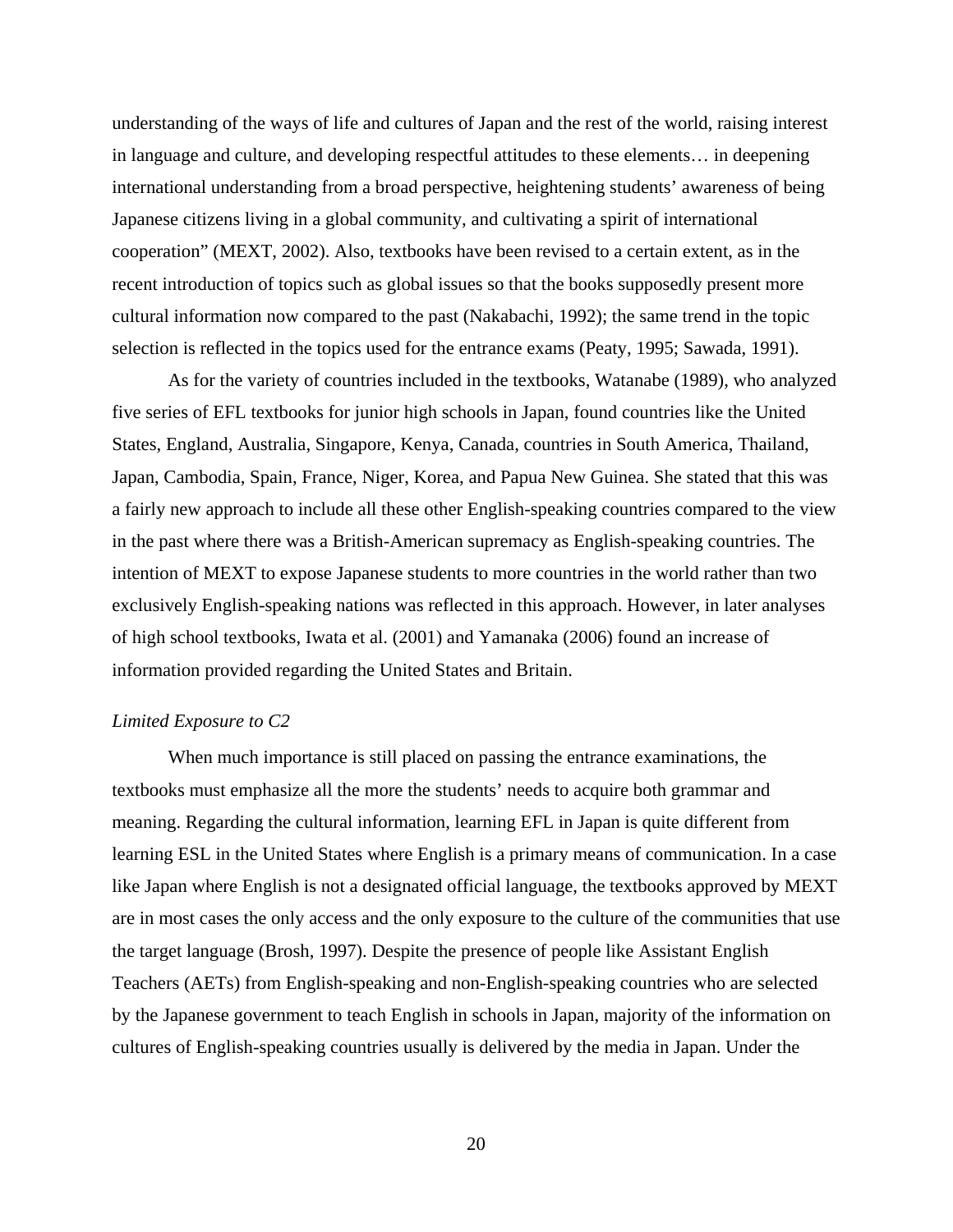circumstances, the quality, intensity and quantity of textbook information has a formative impact on the students' personal views as well as their political orientations (Brosh, 1997).

#### *Critical Thinking*

In the grammar-translation method, a critical or reflective reading of a passage is rather secondary compared to decoding each word and sentence. Interpreting the background of a reading passage is hardly existent. When this method is applied, the textbooks written by authors are translated by students and teachers so that the content in English superficially matches that of the Japanese language.

Under such circumstances where studying is often driven by examinations, the faculty should find this kind of textbook easier to use if they clearly present vocabulary and grammar and provide questions with only one possible answer. Those textbooks that instigate critical thinking are usually not preferred because such a book does not provide one clear solution to the problem presented. The preferred world knowledge in the reading passages includes specific pieces of information from history or philosophy such as names of people and places and historical incidents in the past. However, this type of information will not necessarily guarantee fostering open minds toward the differences among the cultures of the world because specific information without relevance to the learners' lives less likely to be retained.

#### *Textbook Characteristics and the Ill Effects*

Specific problems of textbooks reported in research studies are (1) edited reading passages for correct grammar, (2) artificial simplification of the vocabulary of reading passages, (3) a lack of information on cultural contents, (4) more literal than inference questions, and (5) various other problems. Since accredited schools are required to select a textbook from the list of teaching materials approved by MEXT, students are exposed to these problems regularly. Bowles (2001a, 2001b) and McCarthy and Carter (1994) report the unnatural use of English in the textbooks in Japan.

## *Editing for grammar correctness*

Bowles concludes this is due to the selection of less frequently used vocabulary for syntactic or structural simplicity. McCarthy and Carter (1994) report a similar situation with the use of grammatically correct English with no performance errors. However, no major problems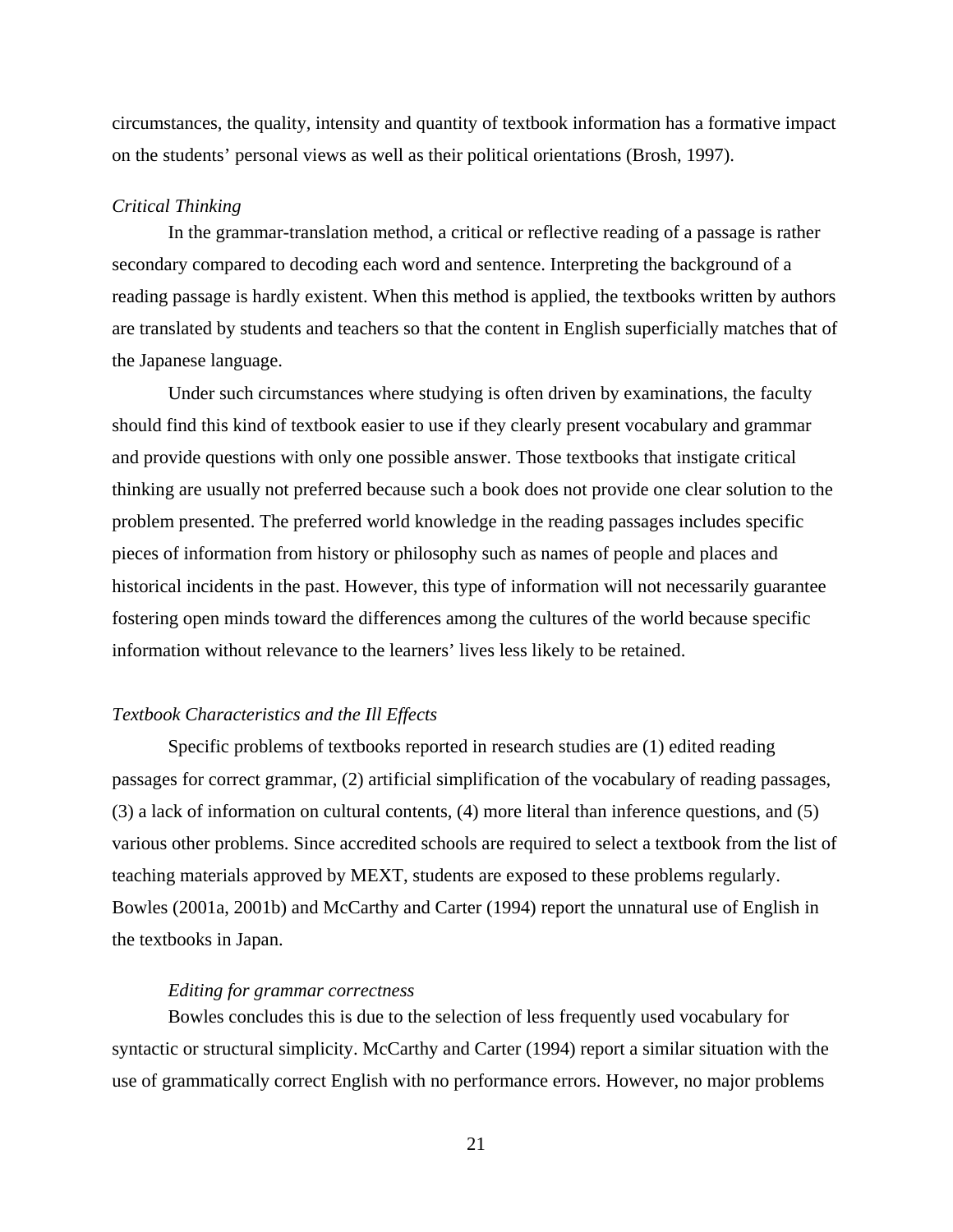in the treatment of English grammar have been found in any of the approved texts. Gilmore (2004) presents an example of an unnatural dialogue (Appendix A) from an EFL textbook used in Japanese secondary schools. It is perfect in grammar but the dialogue lacks the features that are commonly observed in an authentic interaction such as hesitation, repetition, or false starts. Material such as this is easy to translate but it does not present the reality of English usage. He also claims that authentic material is completely rewritten by Japanese editors so that the contents would fit in the curricular frame. Iwata et al. (2001) also asserts that the information, if not cultural, is presented in decontextualized settings for correct grammar.

#### *Artificial simplification*

Secondly, compared with the authentic use of language, artificial simplification supposedly for improving reading fluency, is reported to counteract fluent reading (Oh, 2001; Swaffar, Arens & Byrnes, 1991). Kikuchi (2006) expresses a concern that the entrance examination might be too difficult for the Japanese high school students who are educated with simplified English. It is elaboration, such as rephrasing, rewording and additional explanation that actually helps comprehension. When people try to make themselves understood, they elaborate more and add explanations in detail. They do not delete. Leedham (1991) and Templin (1997) report similar findings. Templin (1997), who analyzed the high school textbooks for the course, Oral Communications, reports that they foster translation and low-content grammar exercises, present an out-of-date, stereotyped view of English-speaking nationalities, and occasionally they even provide misinformation. In his study, the Japanese teachers and students who use these textbooks are reported to mention that MEXT-approved textbooks are boring, impractical, too difficult, and they lack authentic language and communicative activities, and contain too many stereotypes. The students complain that the EFL texts, whose main author is usually a Japanese professor or higher education, contain too many words and the content is too difficult to comprehend.

From the perspective of sociolinguistics, Bachman (1990) believes that sensitivity is required for cultural references, register, naturalness, and variety. An appropriate use of a language is determined by the social norms. Being grammatically correct is not the only criterion. Depending on who participates in a communication, grammatical correctness can become secondary.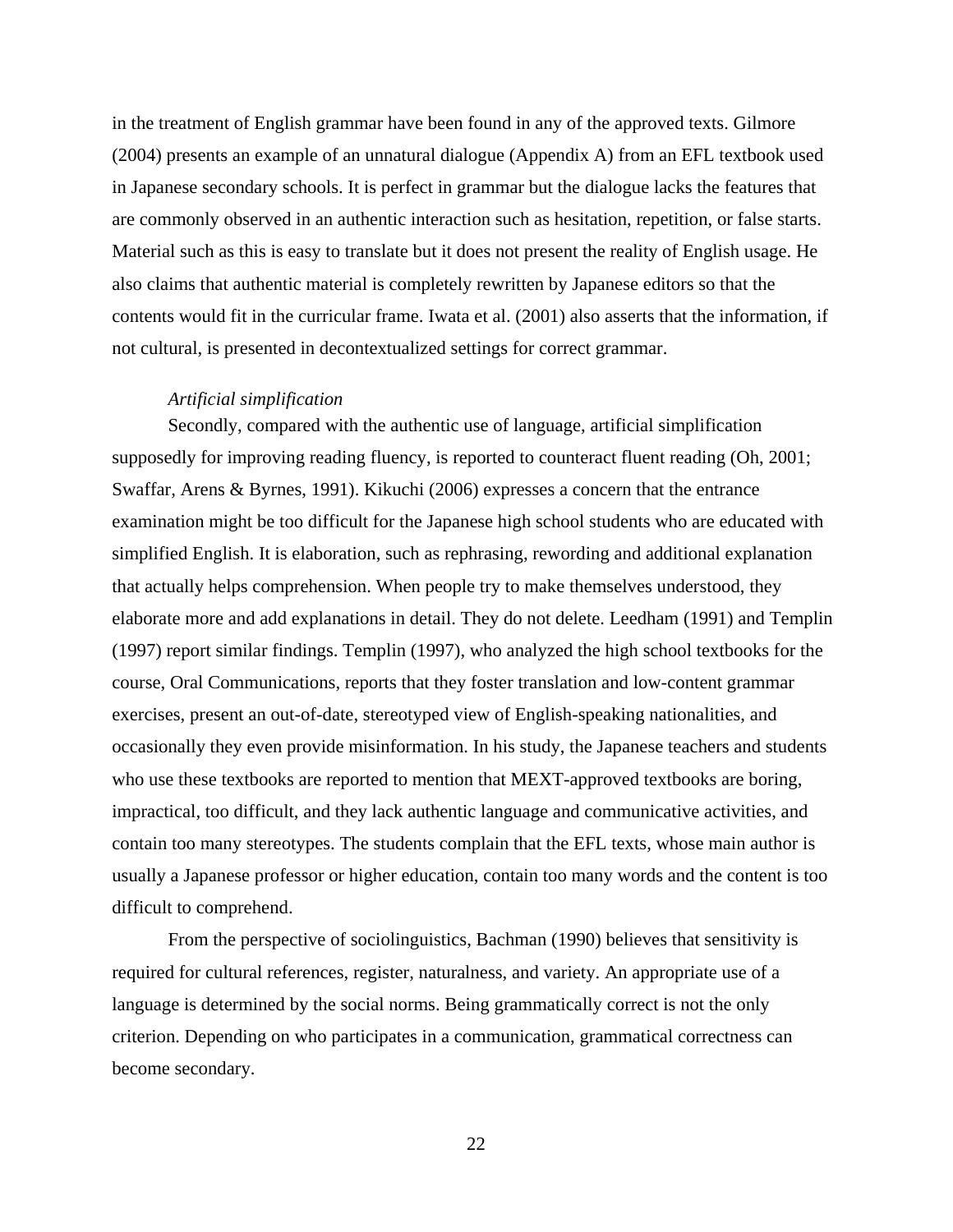example 1: If it **were** a fine day today, I could have come to class by bike.

example 2: If it **was** a fine day today, I could have come to class by bike.

The difference between the two examples above is grammatical correctness. Grammatically speaking, example 1 is correct; however, even someone who works in a highly educational setting would not always correct a coworker's mistake such as in example 2. A lack of both an authentic and practical usage of the language for grammatical correctness is at the extreme opposite end of Bachman's claim (1990). To prove Bachman's point, Templin (1997) describe some problems in the dialogues in the Japanese EFL texts as unnatural and that there are similar problems with sociolinguistics in other texts. For example, the following is a short conversation between a high school teacher and a new student in a textbook, *Select*.

Ken: Hello. My name is Ken. What is your name, please? Ms. Brown: Mary Brown. Hello, Ken.

Ken: I like horoscopes. What is your sign?

Templin points out that Ken's question to the teacher on the first day is inappropriate from a socio-lingustic standpoint.

There are reports on problems involving the use of edited English that it consequently loses its unique tone and style becomes plain, simple, boring, forced, choppy, and unnatural (Blau, 1982; Hall, 1977; Honeyfield, 1977; McKay & Hornberger, 1996; Yano et al., 1991; Yorio, 1985). Editing eliminates the unique linguistic features that learners eventually should know. Furthermore, the end product may become even harder to comprehend than the original because simplification often leaves the relationship between ideas and concepts in a text unclear (Young, 1999). MEXT's contemporary standard English is actually something no one uses because no language remains perfectly grammatical in its authentic use.

## *Lack of culture*

Third, textbooks have been analyzed also by cultural contents (Browning, Kawagishi,  $\&$ Seto, 1999; Iwata, et al. 2001; Kitao, 1979, 1988). Kitao (1979) analyzed twenty English textbooks for seventh through twelfth graders with the Joiner's (1974) evaluation form. Kitao concluded that these textbooks were linguistically, not culturally, oriented. He found a lack of any important cultural information, and the few cultural facts that were presented, were presented inaccurately. In the following year, interviews with thirty-one Japanese teenagers who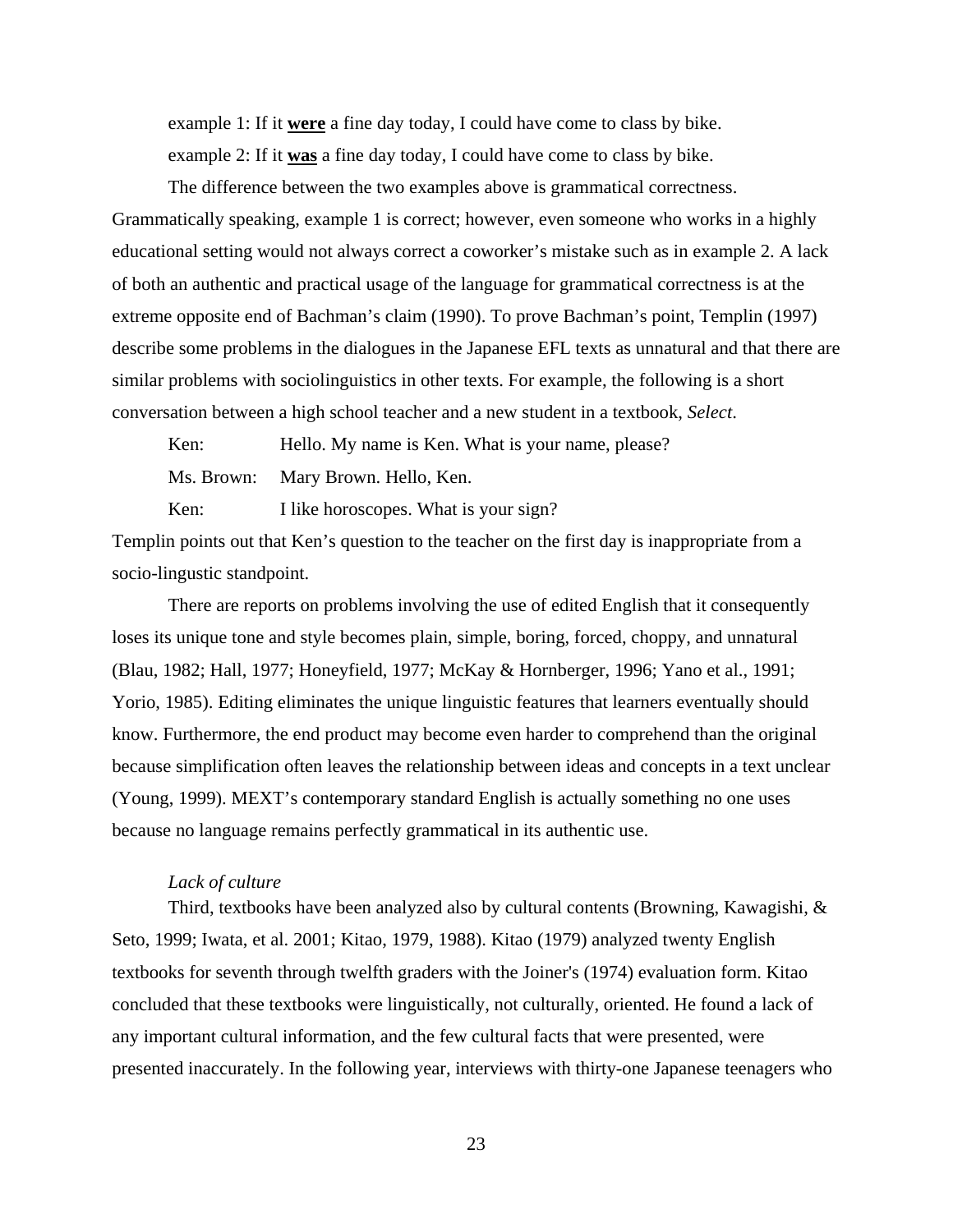had been in the U.S. for a year as exchange students at University of Kansas, indicated that the little amount of American culture taught in English classes in Japan prevents the Japanese students from communicating adequately with Americans (Kitao, 1980). Japanese high school English education was perceived to be weak in the area of cross-cultural training. In analyzing seven English textbooks for high school programs, Kitao (1988) concluded that American culture is not addressed extensively over a wide range or depth of topics, in spite of the fact that the amount of material that presented culture has increased in the past ten years. He calls for further research and effort as necessary to improve the quality of cultural information in EFL textbooks. He concluded in two of his studies (1979, 1988) that cultural information lacked accuracy, and that textbooks still remained linguistically rather than culturally oriented.

Two decades after Kitao's study (1979), Browning, Kawagishi and Seto (1999) report that textbooks present cultural information such as festivals and annual events, which are categorized as Big C. Similarly, Iwata et al. (2001) in their analysis of topics of culture have found that there is more information on 'Big C, i.e., achievement culture' than on 'small c, i.e. behavioral culture'. Although *Standards for Foreign Language Learning in the 21<sup>st</sup> Century* (2005) advocated the 3Ps-products, practices, and perspectives-Iwata et al. (2001) used the categorization of Big C and small c, making a reference to Yoshida's (1995) research. His definition of Big C is the abstract and comprehensive value system in a culture that does not easily change with time. On the other hand, small c refers to the aspect of a culture that varies by time, location, and individual, that is closely related to daily lives. They further note that there is less information in the national curriculum for Japanese high school in the subjects, Reading and Writing textbooks than in Oral Communications and English I courses. Both studies by Iwata et al. (2001) and Yamanaka (2006) report that information regarding English-speaking countries such as the United States and Britain is included more often than that of other nations. Regarding the superficial content of cultural information, unless efforts are made to make these superficial contents relevant to the students' lives, the discrete pieces of information are unlikely to be retained to culturally enrich the readers. When faculty are not always a reliable source of input on culture due to the varied backgrounds, the teaching material must present enough information to satisfy the deficit.

### *More literal than inferential questions*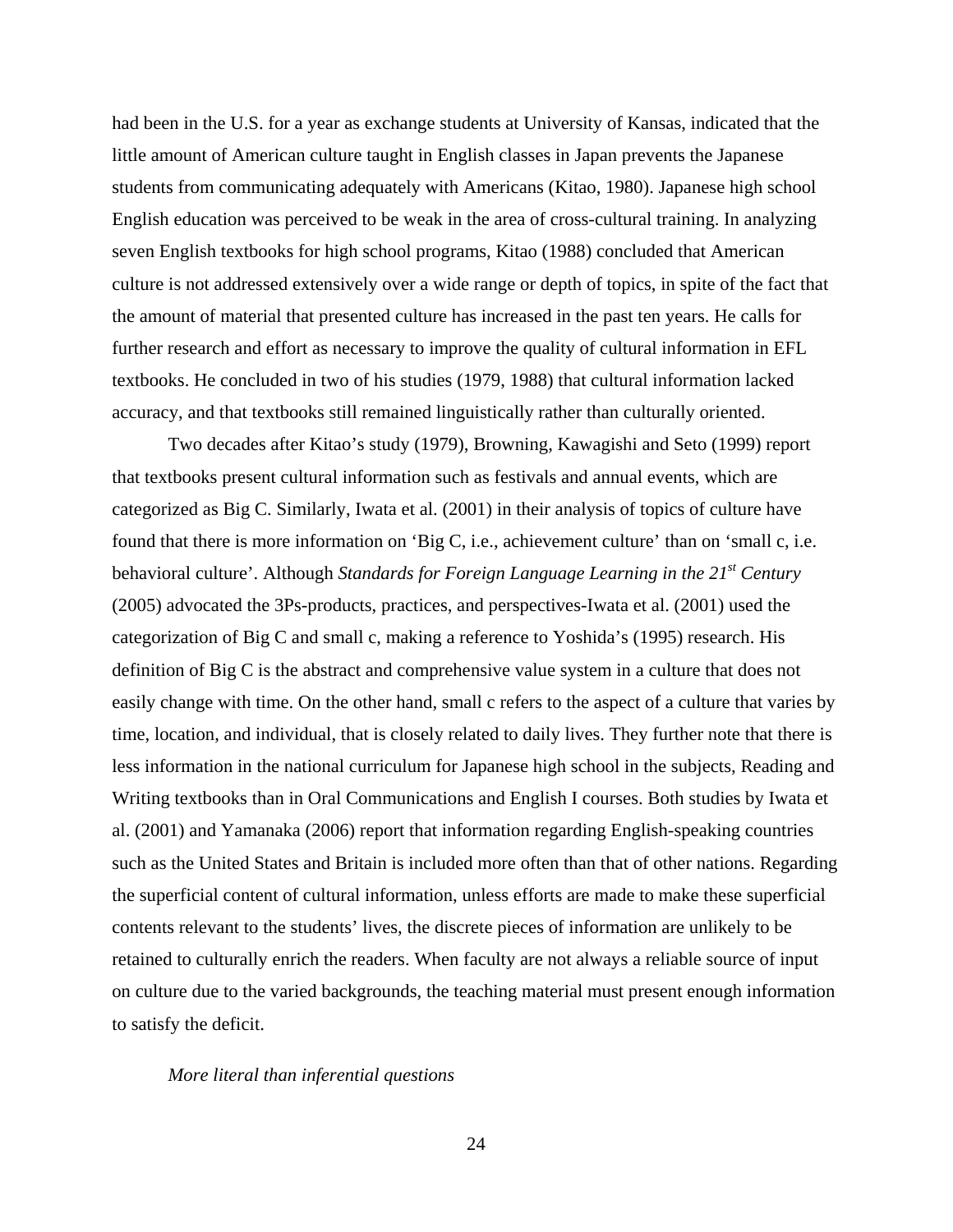A fourth problem is that post-reading exercises tend to ask more literal questions rather than inference questions, even though the latter is more important to reading comprehension (Frederiksen, 1975; Kintsch, 1974). Literal questions ask the readers to retrieve more discrete pieces of information from a reading passage such as who, what, when, and where. On the other hand, inference questions require the readers to guess, judge, and logically reason with the available information in the passage. An example of an inference question would be to write an alternative ending to a story. Readers are required to use all the information presented in the reading passage so that the final product is logical.

Literal questions often do not require an overall comprehension of the text because they tend to focus on details or on the superficial aspects of the language such as words, phrases, and sentences. Although the act of reading for overall comprehension requires the balanced use of specific details from passages and the readers' background knowledge, Japanese EFL education has traditionally utilized the details more than the background knowledge because it is more effective to acquire vocabulary and grammar. When overall contents and meaning are less emphasized than details, cultural background knowledge is not necessary to answer literal questions because the cultural background of the reading selection is reflected equally in overall content as well as in bits and pieces of separate words and phrases.

As seen in the grammar-translation approach, grasping the main theme of a passage is secondary to translating each sentence. Fluent reading does not involve decoding each letter (Smith, 2004). Sentences and paragraphs are interconnected and support each other. The importance of each sentence or paragraph is different depending on how each supports the main theme. However, when a reader is made to focus on letters by a method, s/he fails to recognize this relationship between larger units such as sentences, and paragraphs in a text. This method is less concerned with how each paragraph is related to the others, among the paragraphs, or with the topic statement rather than with other more meaning and content-based approaches.

In reality, smooth reading requires a lot of inference utilizing the information in the passage and the reader's existing knowledge. Since reading is an interactive process of these two clusters of information, the more extensive the reader's background knowledge is, the easier reading should become. When a passage is written by someone outside the reader's culture, inference is usually more difficult. Stating it another way, the lack of cultural background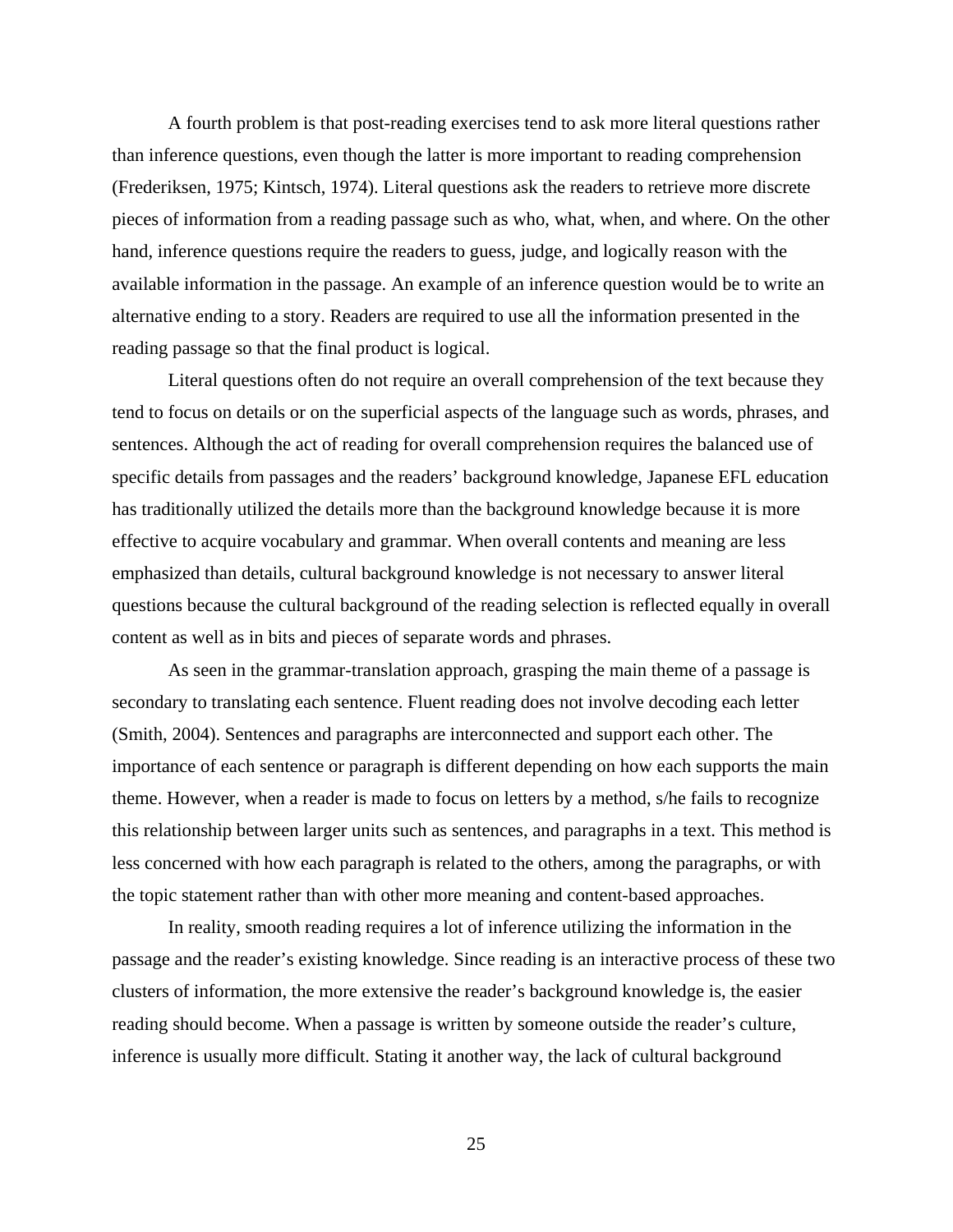knowledge inhibits inference (Davies, 1997). Since cultural differences between the writer and the reader slow down the reading process, Swaffar (1985) suggests that teachers provide pre-reading instructions on discourse markers, logic development, environment or stage setting, and information on the writer's intent.

On the other hand, in order to achieve the goal of fostering critical thinking skills, MEXT (2002) suggests that students read, talk, and write about their personal reflections based upon reading. This suggestion should serve to prove Kramsch's (1993), Kolb's (1984), Byrnes' (1990), and NSFLEP (2005) point that better cultural understanding would be possible by relating the readers' culture with the writer's. However, this suggested move from rote memorization to more analytical thinking and task-based skills has become more difficult to support with the content of traditional Japanese textbooks (Mulvey, 2001).

#### *Other problems*

Several studies point out other problems (Kanamaru, 1998; Yoshihara, 2005). For example, the word *man* is still interpreted as if he were not people in general. Many women in reading passages take the role of a mother, and the majority of the authors of reading passages are male. Also the honorary prefix Ms, is hardly used (Kanamaru, 1998). Yoshihara (2005) points out that sensitive feminism issues such as violence against women and sexual harassment are rarely mentioned in EFL textbooks. She further points out how textbooks have potentially contributed to the stereotyped images of women in the western culture as somewhat more civilized and advanced, compared to those in Asia. There are stereotyped images seen in ESL textbooks, also. In the United States, Caroll and Kowitz (1994) report that women in ESL textbooks are typically busy, tall, and beautiful and men are either poor, young, strong and tall or rich, old, strong, and fat.

## *Suggested Use of Authentic Reading Materials*

As a resource for culture, authentic material has been proposed by several studies (Brown, 1987; Gilmore, 2004; Honeyfield, 1977; Kramsch, 1993; Lamie, 1998; McKay, 1982; Shrum & Glisan, 2005; Swaffar, 1985). Authentic texts are defined as "those written and oral communications produced by members of a language and culture group for members of the same language and culture group" (Galloway, 1998). Authentic materials as pointed out by Honeyfield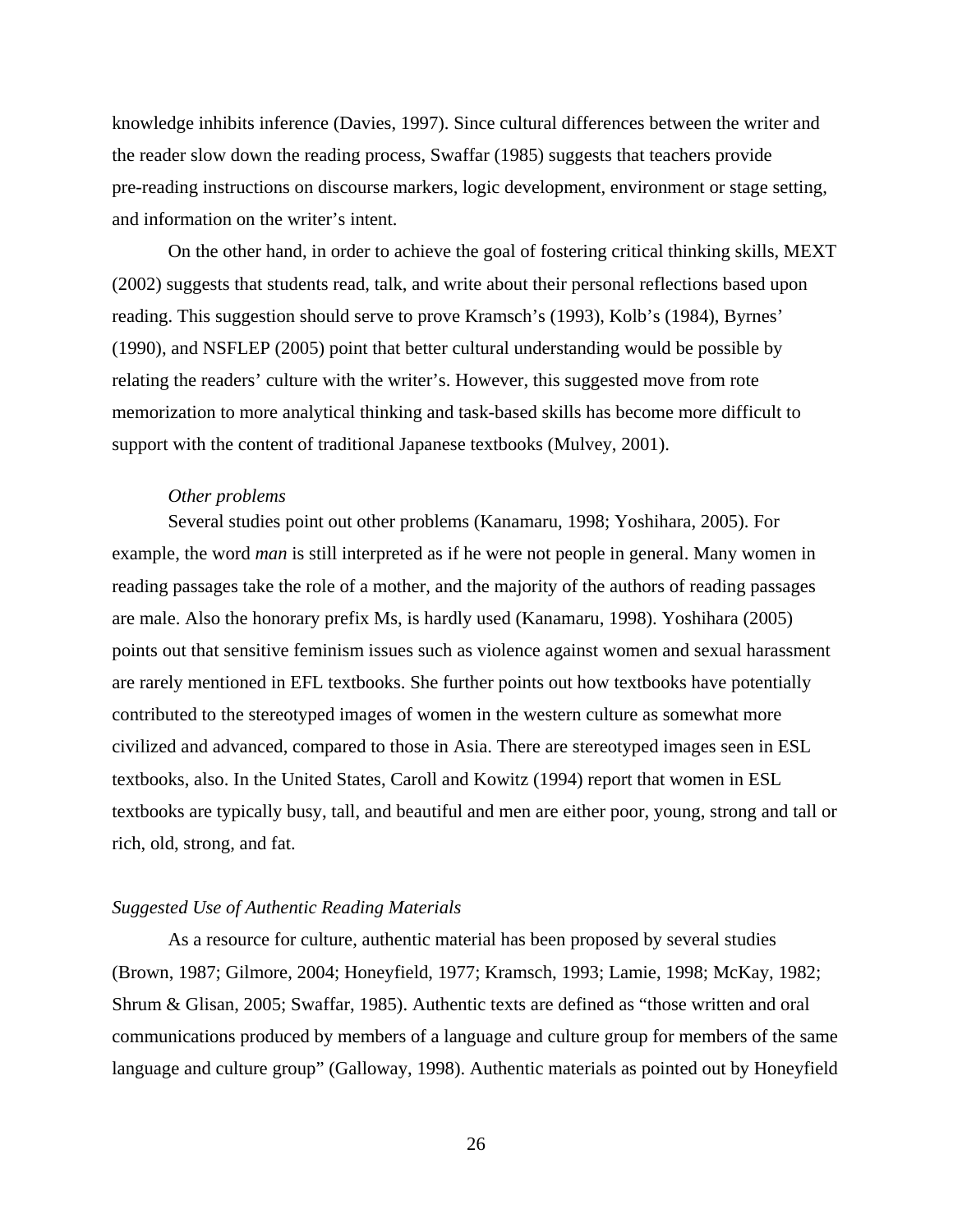(1977) and McKay (1982) are useful in preparing students for reading in the real world. Authentic texts also allow for the different linguistic practices in a society and thus cultural varieties within a language. There are unique features in English languages depending on where it is a designated official language. It is these unique characteristics that allow a language to be culturally distinctive from another.

MEXT (2002) selects the contemporary standard English to be taught. Among the English languages officially used in multiple countries in the world, MEXT does not specify in which country or culture the contemporary standard English is used in speech or in writing. If MEXT implies that there is a common vocabulary and grammar among all varieties of the English languages, whatever is unique in each would have to be eliminated both in content and in form.

The forms of authentic material include speeches, television and radio broadcasts, social interaction, discussion, popular and canonical literary texts, ads, periodicals, comics, songs, and poems, etc. Lamie (1998) claims that in Japan, in spite of the accessibility to western pop culture in the form of songs, magazines, and movies, these are rarely used in English lessons. Among the proposals to use unedited authentic materials, literary works in particular have proven to improve reading ability (Carter & McCarthy, 1995; McCarthy & Carter, 1994; Schofer, 2002). Authentic materials have their own unique characteristics that actually make reading easier than edited passages with perfectly correct grammar. The edited passages look clean at first glance but they are artificial, sanitized, and unnatural. The unique characteristics in authentic passages make up the very essence of culture that distinguishes itself from other cultures.

It would be interesting to find how reading textbooks reflect MEXT's goals such as "contemporary standard English" while there are researches and theories that suggest using authentic materials. Considering the theory that language *is* culture, the end product of contemporary standard English must be reduced to only the common English lexicon shared by the English-speaking nations. This lexicon may indeed be what MEXT defines as "contemporary standard English". What, if at all, is left as common culture among all English-speaking countries? The relationship between a culture and its language use is discussed later in the chapter.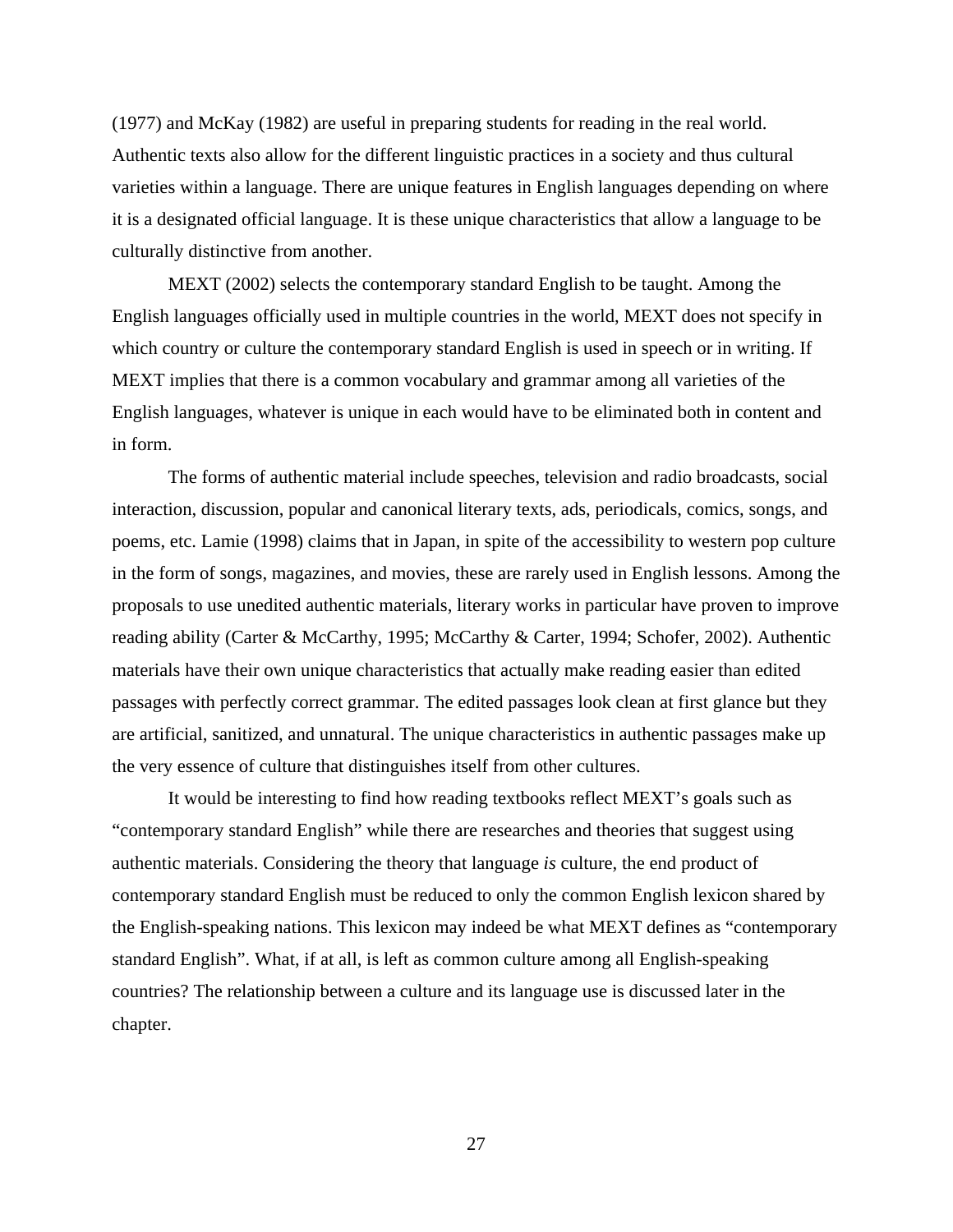The goals of foreign language education and the suggested characteristics of teaching materials described in MEXT's curriculum (2002) lead the researcher of this study to believe that MEXT is aware of the importance of teaching culture in foreign language education. The fact that the recent textbooks were published based on this curriculum, and have been approved by the government agencies is a sufficient evidence to indicate that MEXT believes the textbooks in use are designed to serve the goals. The problems and the suggestions reported regarding the EFL textbooks in Japan are laid out in Figure 1.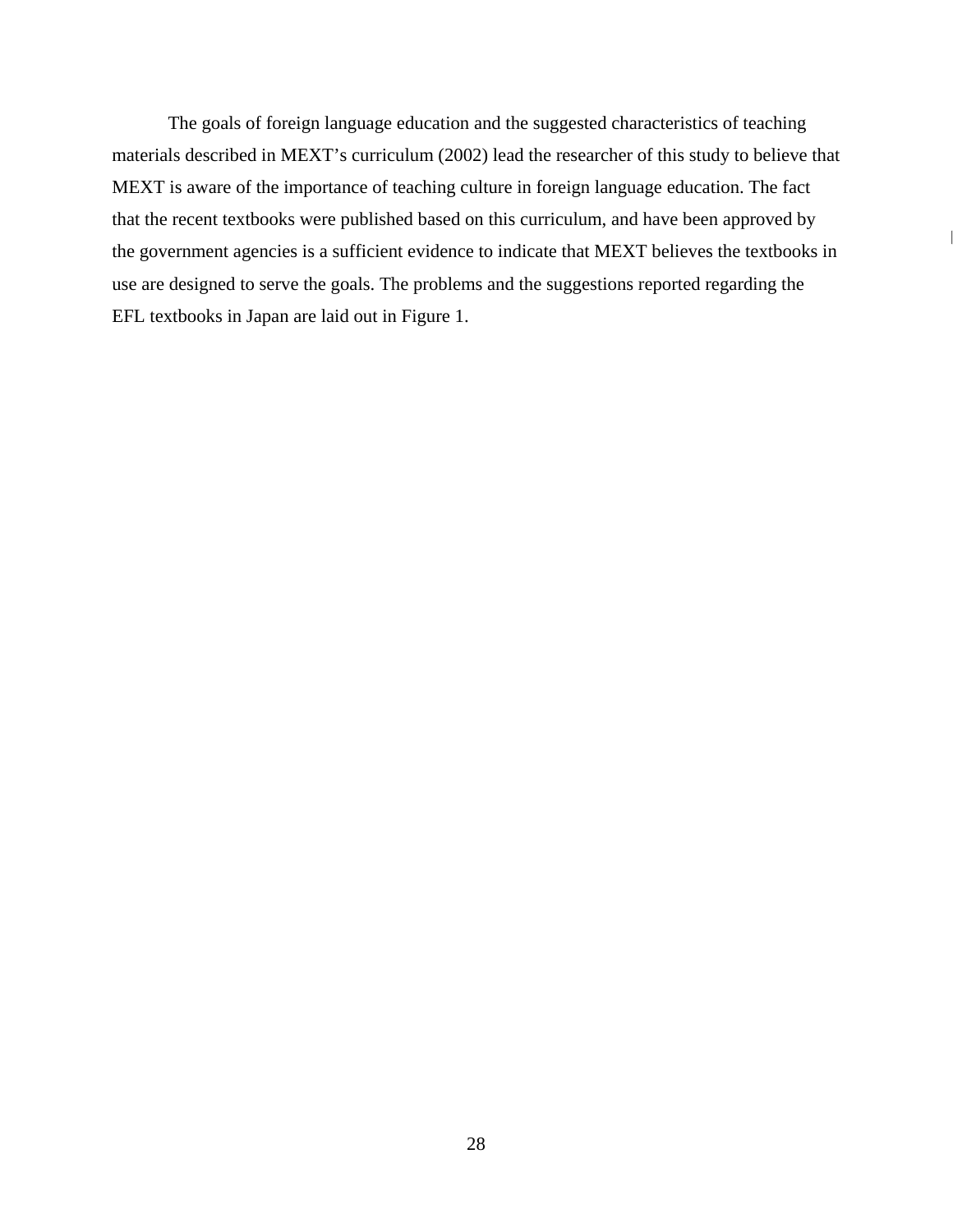

**Figure 1** *Literature Map: Textbooks*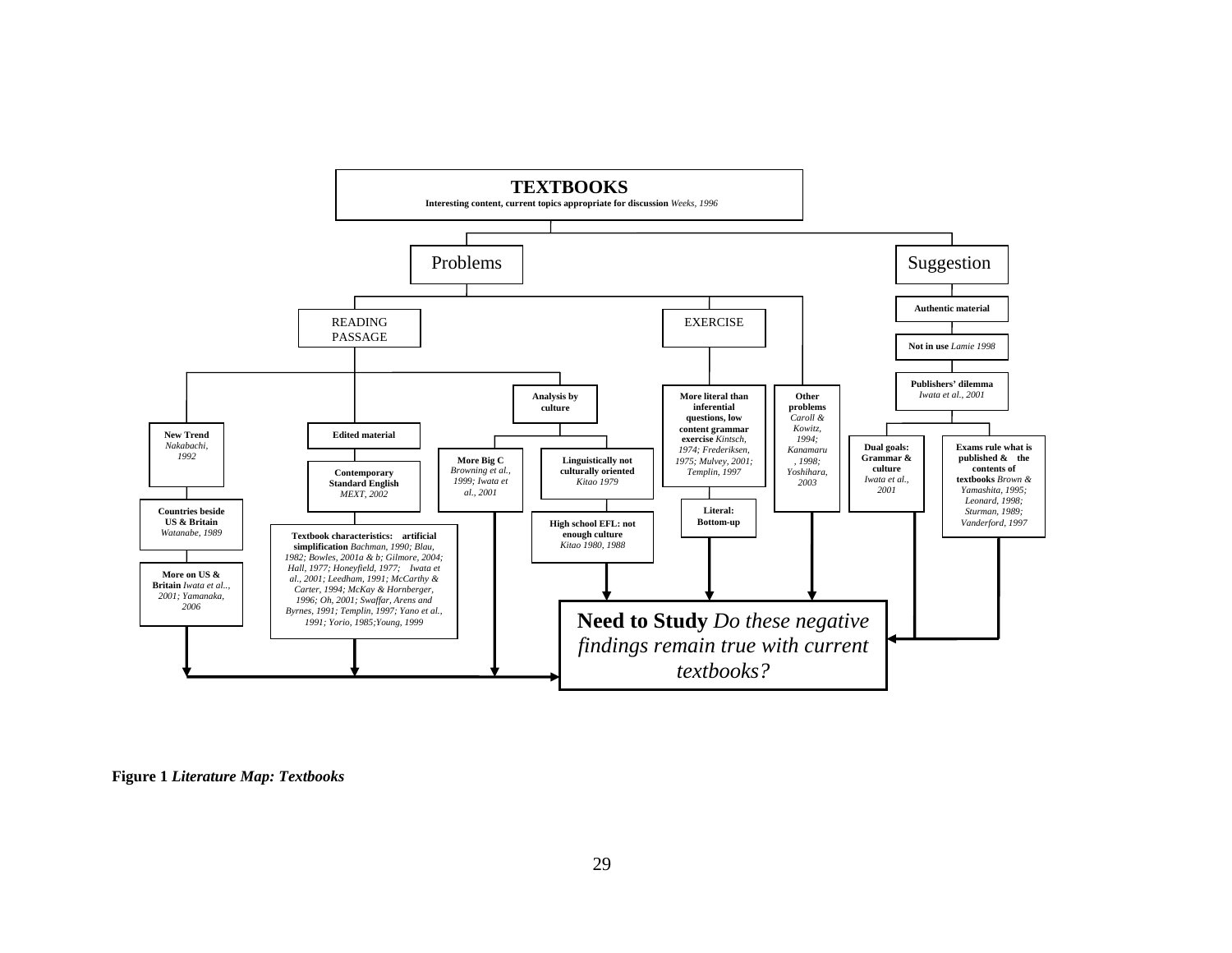## Culture in Foreign Language Education *Definition of Culture*

The term culture has been used to refer to groups of people who were more developed in their way of life and less primitive than the tribal people in many parts of the world (Gollnick  $\&$ Chinn, 1994). Culture in this sense includes the major accomplishments of a given civilization such as art, music, literature, geography, folklore, sociology, political system, and history. It means the conventional ideal of individual refinement which encompasses the non-economicspheres of human activities (Sapir, 1949). Prior to the 1960s, this definition was prevalent and culture was synonymous with civilization.

The definition of culture has changed its boundary since early in the 20th century from simply referring to the formal aspects of civilization to everything, both material and spiritual, related to human beings or that has made that species human. There is a difference, however, with respect to the definition that culture includes material and physical aspects of human life (Goodenough, 1971; Herskovits, 1948; Keesing, 1982; Nida, 1954; Young, 1972). Linton (1940) tends to emphasize physical aspects less.

 The attributes common to most of the definitions of culture are behaviors, both observable and non-observable, traditions, habits, customs, perspectives, values, beliefs, interpretations, evaluations, and perceptions (Banks, 1994; Boas, 1940; Brooks, 1968; Goodenough, 1987; Johnson, 1992; Keesing, 1981; Nida, 1954; Ochs, 1979; Rosaldo, 1989; Saville-Troike, 1989; Seelye, 1993; Swaffar et al, 1991). In their definitions, these behavioral aspects are historically and socially transmitted within a group of people either by instruction or imitation. Culture does not exist apart from people or in individuals, but between people. Cultural traits are shared by the members of a group and learned by individuals while growing up in that group (Banks, 1994; Goodenough, 1987; Hall, 1959 & 1977; Johnson, 1992; Linton, 1940; Ochs, 1979; Saville-Troike, 1989; Storti, 1989). People are not born **with** but **into** a culture, the elements of which are later discovered by every individual. As a result, there is some variation within any culture.

Based on a body of knowledge or beliefs shared by the members of a society, these members operate their behaviors in an acceptable manner to their society (Goodenough, 1957; Storti, 1989). Specifically, by intellectual, moral, and aesthetic norms or standards, one decides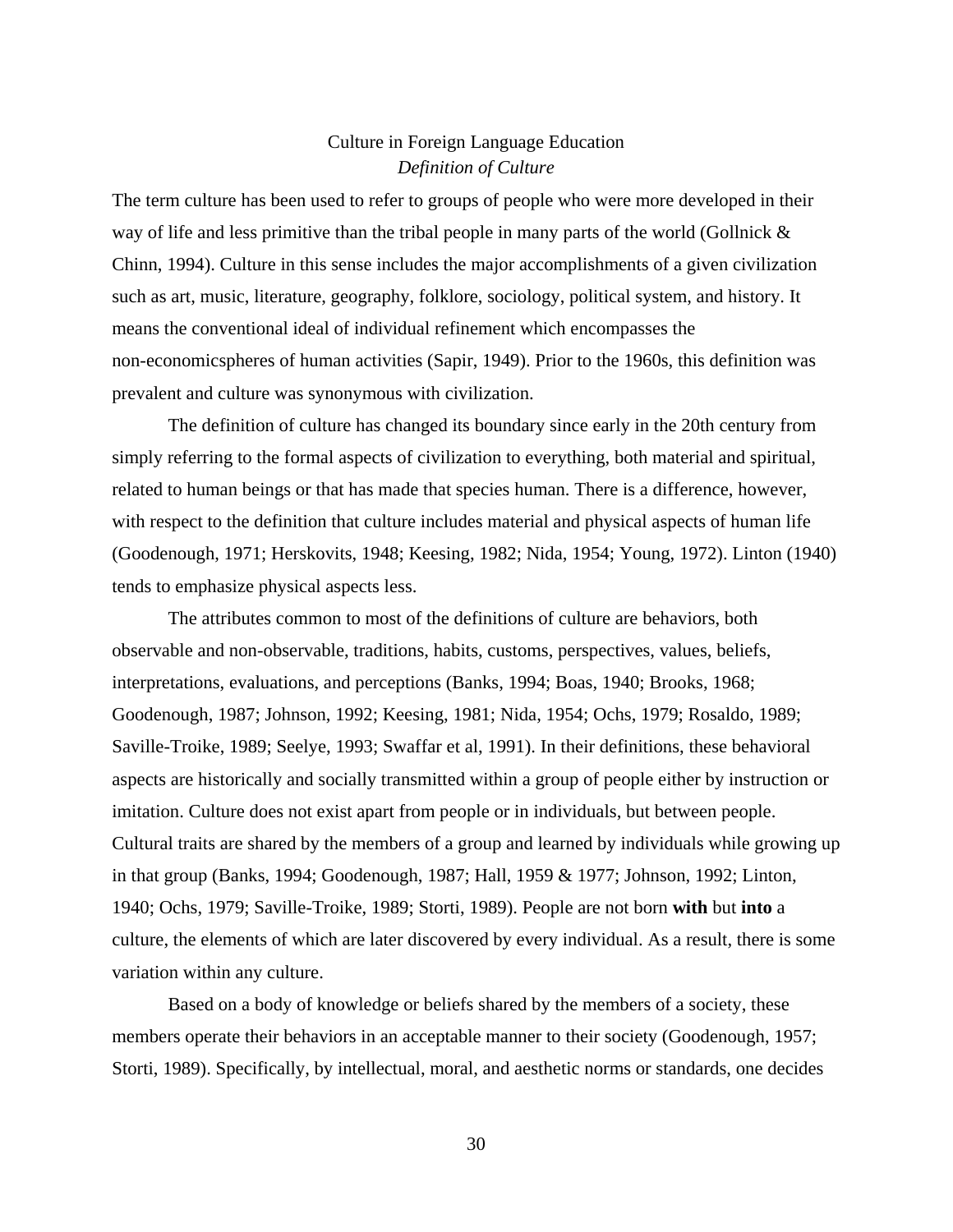where to live, how family members are to be classified, how deference is to be expressed and so on. Just like a computer operates by means of a program consisting of a set of rules that prescribe what actions are to be taken under various conditions, an individual can be seen as operating by means of a cultural program.

Hall (1959) and Cortazzi and Jin (1999) provide similar definitions of culture as a mold that controls our daily lives and which identifies the meaning and significance of each experience of a group member. Culture is a common spiritual sphere shared by all members and used to interpret the participants' actions, words, and patterns of thinking.

This major shift in the definition of culture from major accomplishments of a civilization to a system that controls our daily lives is reflected in foreign language education. When culture was defined as civilization, cultural topics used to be introduced as supplemental information at the end of each instructional unit. Since the new definition of culture as a system that controls our daily lives became more prevalent, it is often recommended that culture be fully integrated into foreign language teaching based on the idea that language is inseparable from culture and that language shapes the reality in a culture (Barnlund, 1975). Language is not a mirror, which reflects the reality of a culture, but it is rather a necessity to adjust to the reality of a culture.

In spite of the shift in the definitions of culture, an agreement has not been reached how a culture should be defined in a foreign language curriculum (Schulz, 2007). For the ease of presenting specific goals of learning foreign languages, culture has been categorized. Some of them are: 1) the Hammerlian (1986) model that divides culture into three categories of achievement, information, and behavior; 2) the dual concepts of 'Big C,' achievement culture, and 'small c,' behavioral culture; 3) and the three Ps of cultural perspectives, products, and practices of a group of people by the Standards for Foreign Language Learning (SFLL) (2005).

Critiquing the three Ps by SFLL (1996), Tang (2006) proposed to divide a culture into only two categories, combining 'products' and 'practices' and leaving 'perspectives' as is. The reason for this claim is that products and practices are the same in their essence because they are manifested forms of underlying values and beliefs of a cultural group. Products take a form of tangible items to display these values, and practices are behaviors and conducts that are controlled by cultural norms. Perspectives are considered separate because they are the values, beliefs and the cultural norms from which the products and practices are manifested.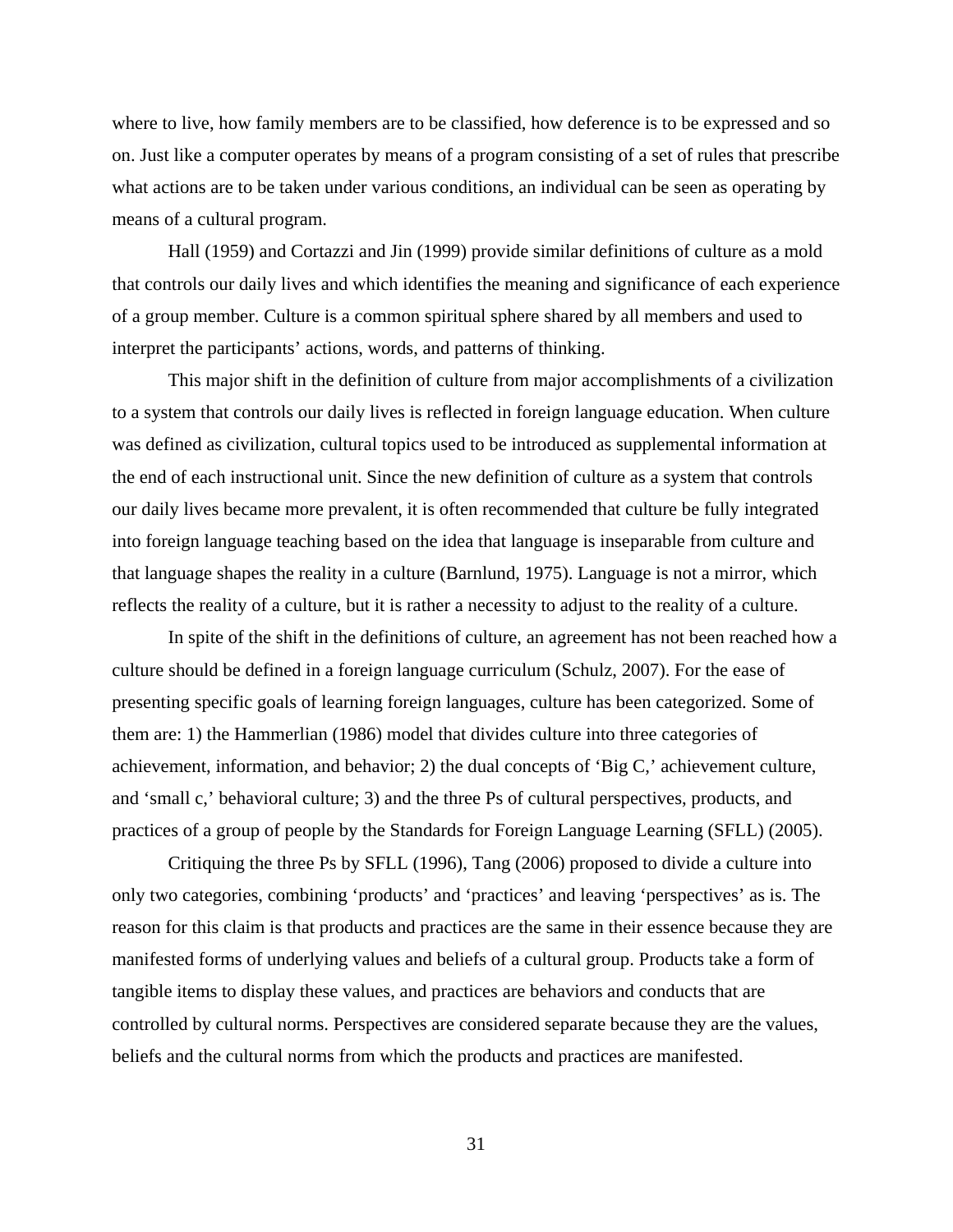In summary, the definition of culture shifted from civilization to everything that pertains to human life. Along with this shift, the treatment of culture in foreign language classes has changed, and the importance of teaching culture has been emphasized. Although there has been different categorization of culture in foreign language education, there has not yet been a consensus on one definition of culture.

### *Various Approaches to Teaching Culture*

Although language teachers have come to understand the importance of culture instruction in foreign language classes, they have been criticized for their inadequate treatment of culture. In reality cultural study may either encircle language learning or come after language learning. Fischer (1996) defines these methods as the tourist approach, in which learners acquire only linguistic forms and tangible cultural facts. According to Ito (2002), the increase in the number of English-speaking countries presented in the textbooks has resulted in the superficial treatment of the cultures of these countries. The efforts to include many different cultures resulted in eliminating the unique characteristics of each culture and thus what remained in the course contents are the few common traits of all cultures. As a result, what is presented as culture is far from any real culture of any people. Galloway (1985) lists four common approaches to teaching culture.

- 1. The Frankenstein Approach: A taco from here, a flamenco dancer from there, a gaucho from here, a bullfight from there
- 2. The 4-F Approach: Folk dance, festivals, fairs, and food
- 3. The Tour Guide Approach: The identification of monuments, rivers, and cities
- 4. The "By-the-Way" Approach: Sporadic lectures or bits of behavior selected indiscriminantly to emphasize sharp contrasts

The effort to present a variety of cultures often results in brief descriptions of multiple cultures mostly due to time restrictions and a lack of knowledge on the part of the teachers.

Since the language teaching profession embraced proficiency guidelines and testing in the mid 1980s, communicative competence has been emphasized, and language and culture have been considered together as a unit. Language taught without culture emphasizes correct grammatical forms, which indeed helps learners convey superficial messages, but such language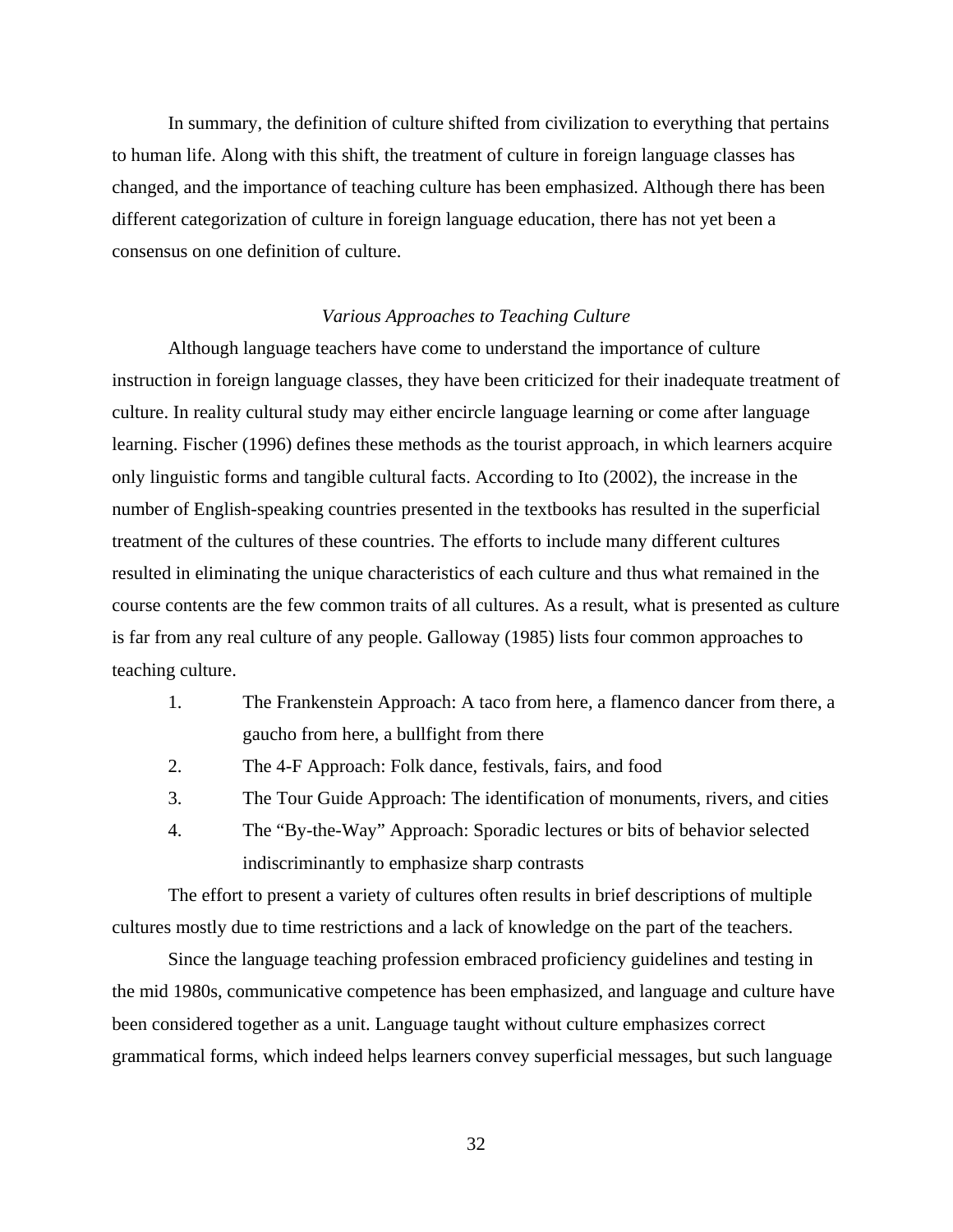study does not help the students carry out intercultural communication. With pragmatic instruction, where language is taught in cultural contexts, the learners acquire the knowledge of socially appropriate uses of that language. This human dimension of language enables the learners to communicate in real-life situations (Hinkel, 1992).

However, when superficial cultural traits were taught in foreign language classes, the cultural component was separated from language instruction. One dimension of culture, the underlying values of a society, has been ignored until recently. The various reasons for this are that the qualities of the underlying values are not concrete enough for writers of language textbooks to clearly define them; language instructors are not willing to make the changes due to constraints such as the profession's traditional nature, time, and budgetary constraints (Bragger & Rice, 2000; Morain, 1986, 1997). Morain points out the difficulties in teaching cultural perspectives in foreign language classrooms: Customs change with time; the reflected values in daily lives are not distinct; attitudes are mutable; and paralinguistic cues are subtle.

Teaching culture in foreign language classes has been criticized for its manner of bottom-up presentations, with a list of facts to commit to memory. Sapir (1966) criticizes this by saying culture does not consist of separate pieces but that everything is connected like leaves and twigs of a tree. Tedick, Walker, Lange, Paige and Jorstad's (1993) criticism is from a different angle. They attribute the prejudice against C2 to that fact that culture is presented with discrete facts. Hall stresses the importance of providing a "mold" or background of the culture bearers (Hall, p. 49). Tang echoes this view by suggesting "a general theme" (Tang, p. 88) so that the discrete facts can be understood based on the common underlying rules. Facts or superficial aspects of culture that change with time can never serve as a "mold". What the students need for a better understanding of culture is the mold itself, not its contents.

There have been suggestions to relate the contents of reading material to the readers' personal lives. Specifically, the Reader Response Approach (Rosenblatt, 1995) is seemingly effective in this regard (Liaw, 2001; McKay, 1982; Oster, 1989). In this approach, students may judge and analyze events in a reading passage based on whether that event would be culturally appropriate in their culture. Any response would be acceptable. The readers' responses differ from culture to culture. While learners respond to the contents of a passage, they should be instructed on how to respond differently to the culture about which the passage was written.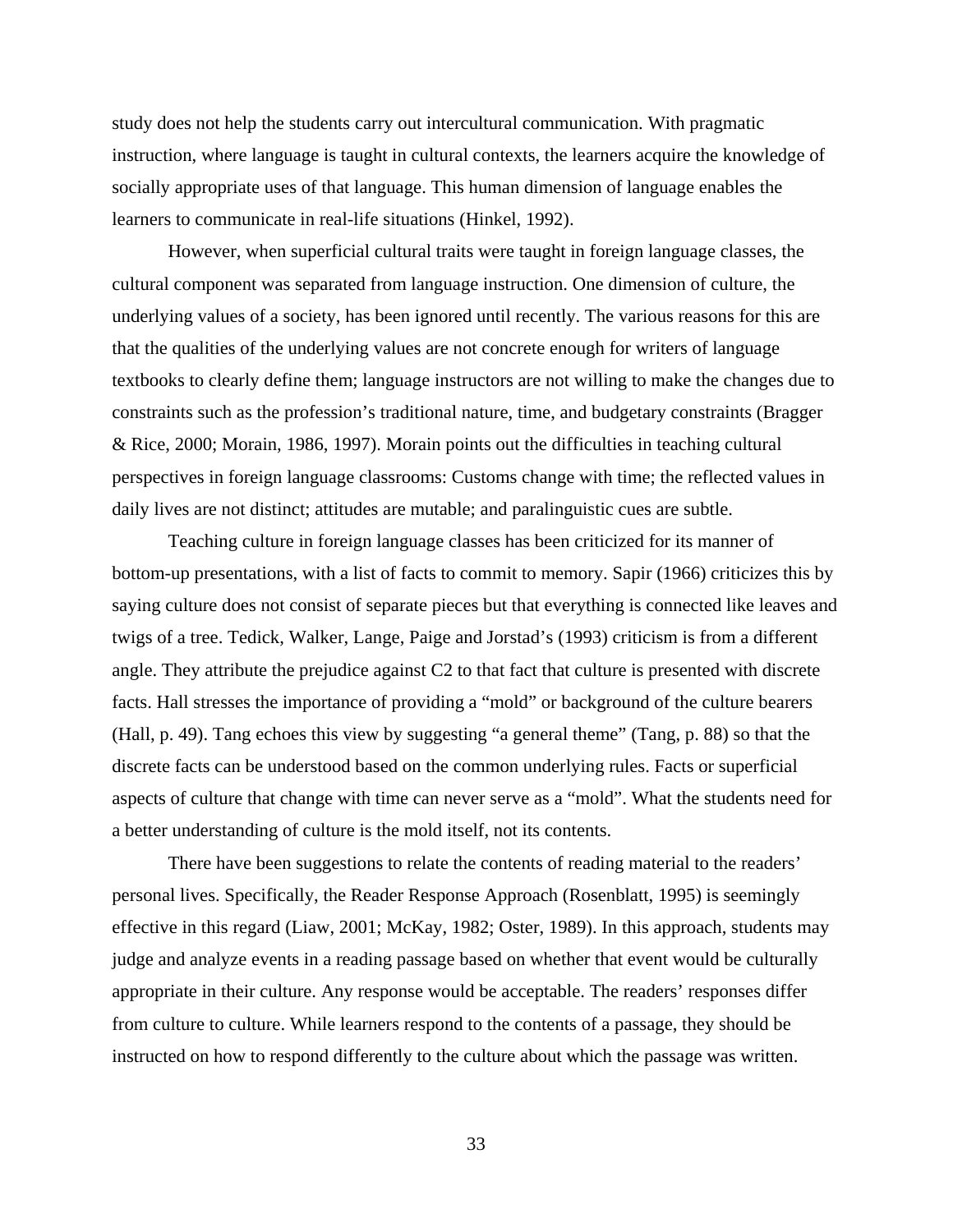Liaw (2001) describes the advantages of this approach in EFL classes. Personal connection such as this would enhance comprehension, and creative and critical thinking are only possible when there is no threat or compulsion to learn correct answer or compete for the best interpretation, which are the typical characteristics of entrance examinations in Japan. Not only is the Reader Response Approach an effective tool for language teaching but, as Liaw (2001) claims, it also enhances cultural understanding. Kramsch's theory (1985, 1993) to make the content personally relevant is common to this Reader Response Approach in that the learners are instructed to approach the reading material on a more personal level instead of memorizing discrete facts.

Teachers as well as approaches have been criticized for their lack of appropriate training. Their training has been on how to teach a language, not a culture (Kramsch, Cain  $\&$ Murphy-Lejune, 1996). Also, they are not comfortable enough with their limited knowledge in culture to supply their classes with appropriate cultural information (Allen, 1985; Arries, 1994; Bragaw, 1991; Crawford-Lange & Lange, 1984 & 1987; Lafayette, 1988; Nunan, 2003; Hadley, 1993; Sakui, 2004; Samimy & Brutt-Griffler, 1999).

Reported twice in one of the major newspaper, Yomiuri<sup>1</sup>, in 2003, teacher training is more concerned with language proficiency such as raising TOEFL scores. Culture is known as one of the crucial elements in EFL education but according to these newspaper reports, the actual programs to provide more training English teachers in Japan are seemingly geared to improve only their linguistic abilities.

## *Presentation of Cultural Information*

 In spite of the major changes in methodology in the 1950s and 1960s and of the concerns for the integration of culture in language teaching, it is still questionable that foreign language textbooks present appropriate cultural reality. The role of hundreds of native speakers of English, invited to Japan by the Ministry of Education, Culture, Sports, Science and Technology (MEXT), remains rather that of an entertainer in the classroom. Their relationship to the Japanese teachers of core subject is rather like that of an assistant. In addition, culture is not presented as necessary information to learn but as separate supplemental or enrichment material.

 $\overline{a}$ 

<sup>&</sup>lt;sup>1</sup> "Long Summer" (2003) and "Kagawa Pref" (2003)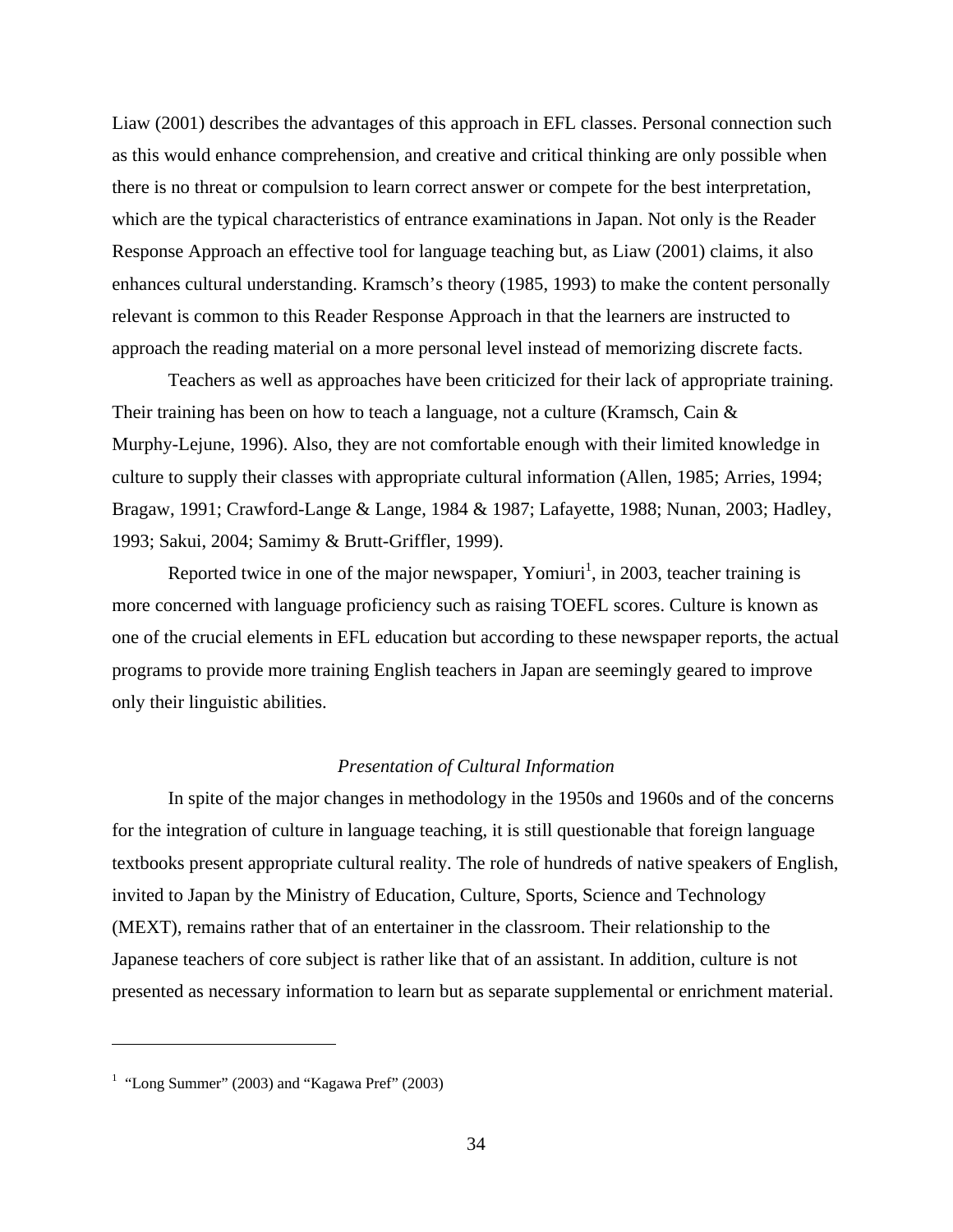Ramirez and Hall (1990) note in their analysis of Spanish textbooks, "language and culture are presented in a linear model" (p.64). Defined by Wilkins (1976) and Banathy and Lange (1972), the linear model is based on pre-established objectives that are reduced to learning tasks. The mastery of these tasks eventually contributes to the mastery of the language. In this model, culture is treated as an outside element and is parallel to language learning. As early as 1984, Crawford-Lange and Lange criticized that this manner of description does not prepare students to recognize and understand cultural changes over time. Some potential results from such a practice would be the neglect of cultural variations within a culture, stereotyping, and a generalized bias toward the target culture. The culture is closed, final, and complete; therefore, its characteristics at a particular time may be correctly identified. However, instead of acquiring a fair attitude toward other cultures, students may possibly get stereotyped ideas and obtain fixed images about other cultures. In addition, they say that this manner of presentation does not relate linguistic aspects to social situations, and that cultural aspects are scattered in the textbooks as separate information rather than being integrated with the language study. Culture is not a body of characteristics on a fixed stage but rather a process of changes that the participants in a culture bring about as they live and work. Despite that, culture is taught like a shopping list.

This manner of presentation of culture may have resulted in the pattern of exercises that one finds in EFL reading textbooks: questions in the exercise sections tend to encourage recalling facts as if reading meant memorizing, despite the fact that inference questions are reported more helpful to retaining information and to integrating background knowledge with the contents of the material (Aslanian, 1983). Seelye claims, "most culture tests unfortunately measure superficial knowledge rather than intercultural skill development" (1993, p. 207). Although Kramsch claimed (1983) that while language teaching has moved away from audiolingualism, from "rote learning and imitation drills, that is, away from a stimulus-response approach, ... textbooks still use mostly stimulus-response methods of presenting culture" (p. 437).

Classifying culture has started a trend in foreign language education. For example, Kramsch (2003) says that, due to the view that the improvement in assessment was considered as the improvement in education, testing students' cultural proficiency has resulted in defining specifically what to teach. However it does not concern how to teach it. Factual information such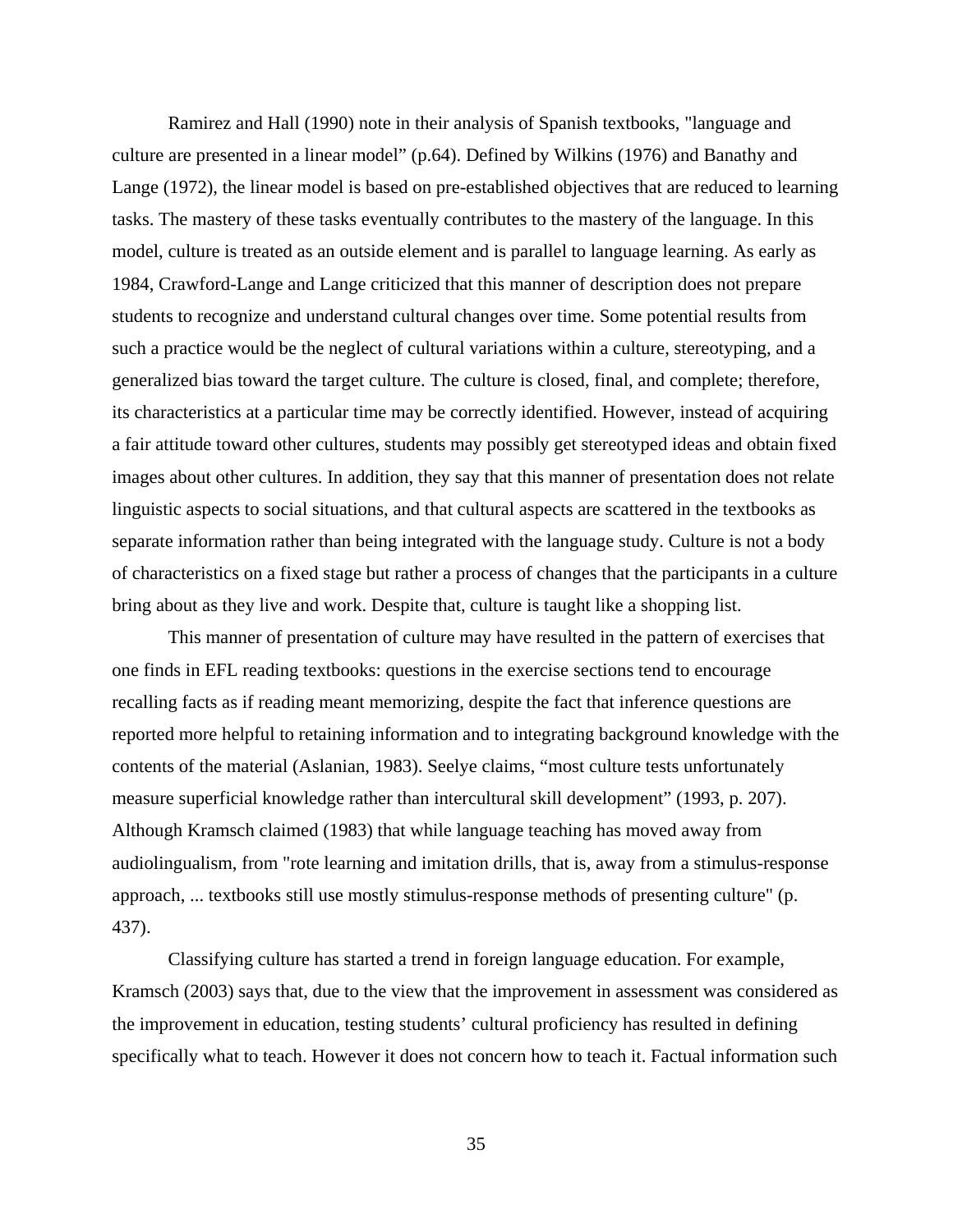as history and the sociocultural views, and routines and etiquettes may be assessed with a pencil and paper test or an oral proficiency test. However, they do not deal with "general sociolinguistic competence or with social awareness across cultures" (Kramsch, 2003, pp. 20-21). Because discrete itemized culture is presented during the teaching process, it has been tested as such. This trend has failed to teach how students should use a foreign language in a socially appropriate manner. It also has not helped the students to acknowledge that their own use of the language reflects their own culture.

In addition, Tang (2006) argues that categorizing culture has resulted in ignoring the holistic nature of a culture and emphasizing instead a superficial, discrete manner of teaching culture. Culture has been categorized in foreign language education in order to propose better teaching methods. Major categorizations include the binary concepts such as "Big C," achievement culture, and the other, more behavioral "small c". Furthermore, in the US, Standards for Foreign Language Learning (SFLL) in the  $21<sup>st</sup>$  century (NSFLEP, 1999) cultural instruction is divided into the "Three Ps," cultural perspectives, products and practices. With these categorizations, to be familiar with the target culture has been interpreted as knowing how to respond to the stimuli in each category. In her claim, Tang says that each category is interconnected to others and is not functional apart from others.

Whether it is 'Big C,' and 'small c' or '3Ps', the efforts made are common in that culture is divided in some way or another. In consideration of these divisions of cultures, foreign language textbooks have been analyzed and studied according to their cultural elements (Iwata et al. 2001; Joiner, 1974; Kitao, 1979, 1988) and the countries that the cultures represent (Yamanaka, 2006).

## My Stance on Culture in Textbooks

In research studies on teaching culture in foreign language classes, they described which cultural information or country was included and what was not. Based on the findings, suggestions have been made to include different categories of cultures such as 'small c' or different cultural 'Perspectives'.

However, in reality, it is probably impossible to include all these culture categories. In any foreign language course taught in any school, there is a limit to the amount of time available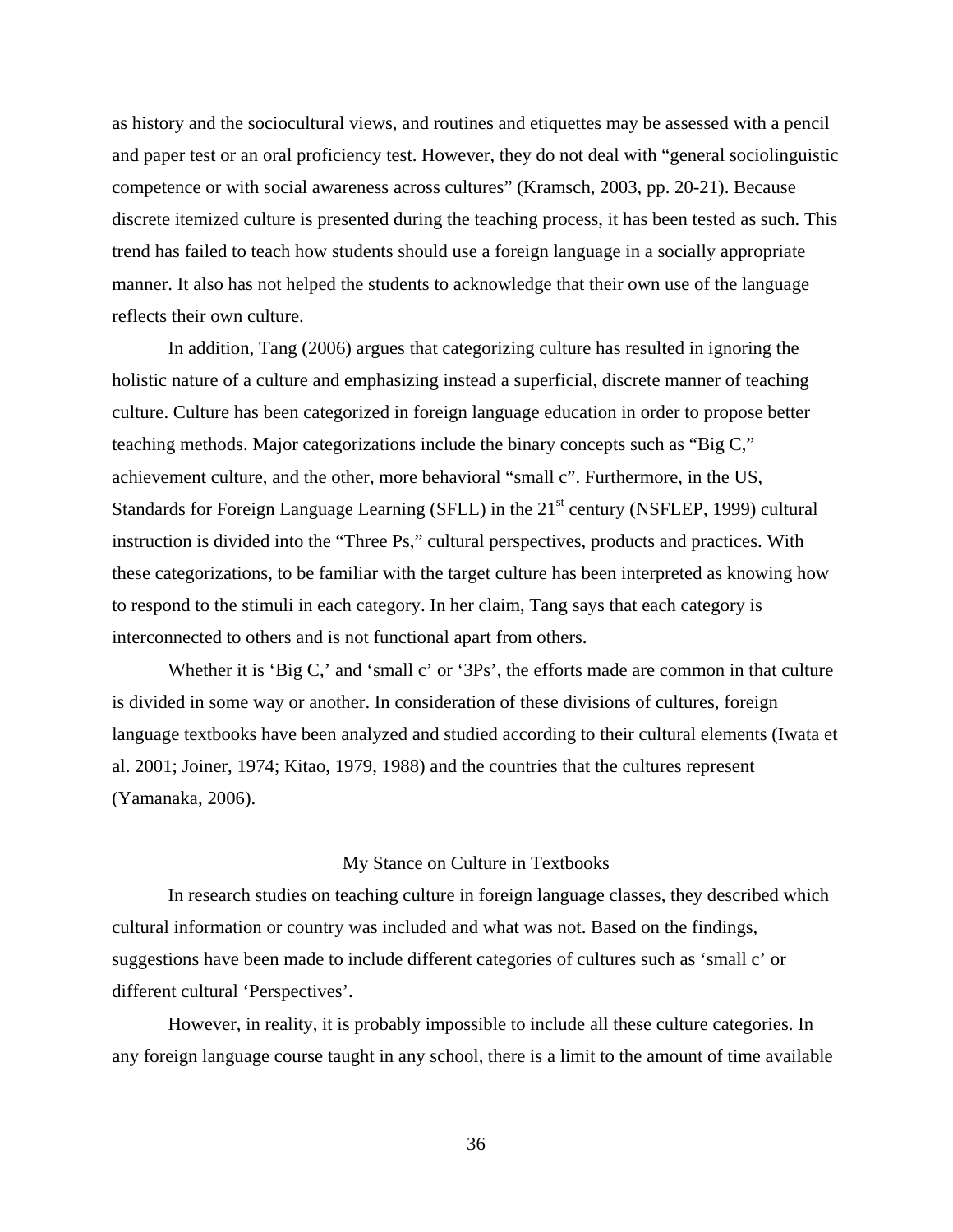to teach and the amount of material to cover in the given time frame. If one thing is selected to be included in the course material, other areas have to be excluded. Although different criteria for this process of selection have been suggested, the researches by Iwata et al (2001), Joiner (1974), Kitao (1979, 1988), and Yamanaka (2006) show that these studies followed the same routine. Reviewing literature has revealed that more ways to suggest how to feed the students with fish, instead of teaching them how to fish. Providing specific cultural information may help a learner at a certain point in time and place but due to the changing nature of culture, it may not help him at all in other places. What would be of help to a learner is to equip him to be ready for cultural differences in general.

It is impossible to include all aspects of all cultures in the world in one textbook or a series of textbooks because, first, it is impossible to identify all of them. Second, culture changes with time. These changes are especially rapid in the superficial elements such as food, clothing, and housing. Even covert underlying values shared by members of a culture change for convenience or influence from other cultures. Assuming it is indeed impossible to learn everything about all cultures, MEXT's goals have been explored of teaching culture in foreign language classrooms.

# *MEXT's Goals of Teaching Culture*

The goals of teaching culture according to the MEXT (2002) are to enhance the students' understanding of different values, to develop respectful and impartial attitudes toward various cultures including Japanese, to deepen international understanding, and to heighten one's awareness as a Japanese citizen in a global community. In foreign language education in general, the importance of teaching culture in the classroom has been proclaimed since the 1970s (Cazden & Leggett, 1981; Guthrie & Hall, 1981; McKay & Hornberger, 1996; Hadley, 1986; Seelye, 1984). The SFLL proclaim the need for an awareness toward the ways how people of other cultures view the world (NSFLEP, 1999).

Second/foreign language educators are being asked to facilitate the development of the learners' intercultural communicative competence (Dirven & Putz, 1993) and the students' awareness of global issues (Hanvey, 1975; Peaty, 2004). English-as-a-foreign-language educators in Japan should play the key role in providing opportunities for students in Japan to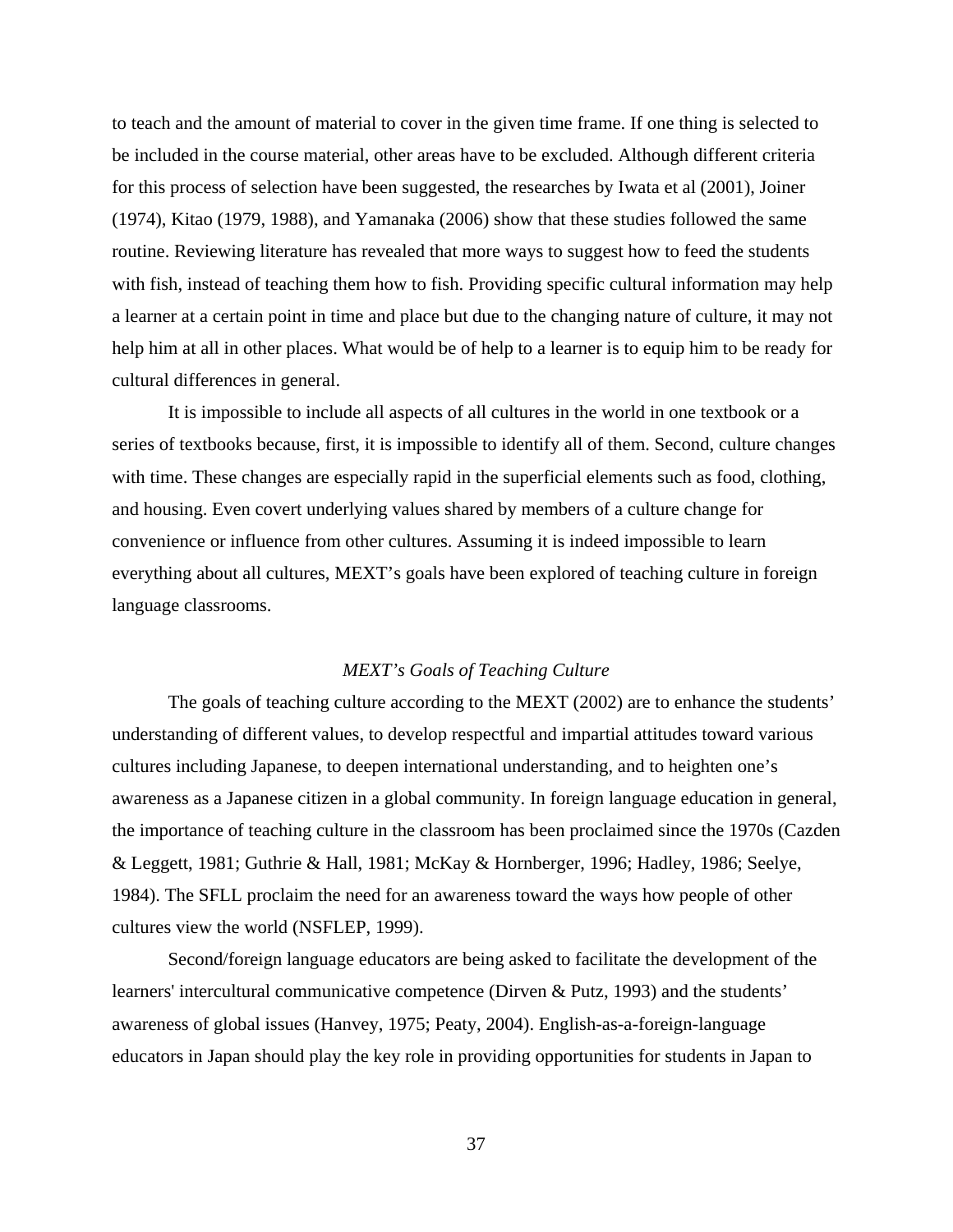become more aware of the existing cultural diversity within their own nation. In a society such as Japan, Creighton (1997) points out that people tend to define themselves as being mono cultural and mono racial. People in these societies tend to ignore the existing ethnic variety, which for Japan includes Korean, Ainu, Okinawan and other people. A newspaper article<sup>1</sup> reports that an independent investigator for the UN Human Rights Commission, was sent to Japan for a nine-day tour, and that minority groups suffered from social and economic discrimination. The investigator further pointed out in the article the lack of efforts by the Japanese government to eliminate the discrimination. By presenting authentic EFJ materials that reflect the three Ps in the target countries, students are possibly exposed to unfamiliar customs and traditions abroad, and thus become aware of the existence of different views in a society.

Hanvey (1975) states that the ultimate goal of teaching culture is global awareness of: world situations, the choices people make, international relationships, alternative world views, and cross-cultural differences. Brown (1991) interprets the use of current affairs, such as peace initiatives and environmental issues, as topics in a textbook which reflect the trend toward global awareness. Cates (1997) also points out the potential of global issues to enhance language learning. Global issues could be stimulating enough for students to want to use the target language. A primary objective of learning a foreign language should be to foster cooperation with people of different cultures in order to solve problems together.

Since communicative competence became a goal of foreign language learning (MEXT, 2002), the learning contents have shifted from rather heavy topics such as arts and literature to more common daily topics such as global issues (Peaty, 1995; Sawada, 1991) in high school textbooks (Nakabachi, 1992) in Japan. Global issues for example are the type of topics to which the students are exposed frequently on a daily basis through the media such as newspaper and television programs. An environmental event, such as the global warming, is much more relevant and easier to relate to the students' personal lives compared to a story behind a famous painting in a museum that they may never visit. As a pre-reading activity, the students must be given an opportunity to relate the subject more closely to their lives. For example, with a question about what they should do to recycle, it would be easy for them to relate to the subject because the

 $\overline{a}$ 

<sup>&</sup>lt;sup>1</sup> "Japan Failing" (2005)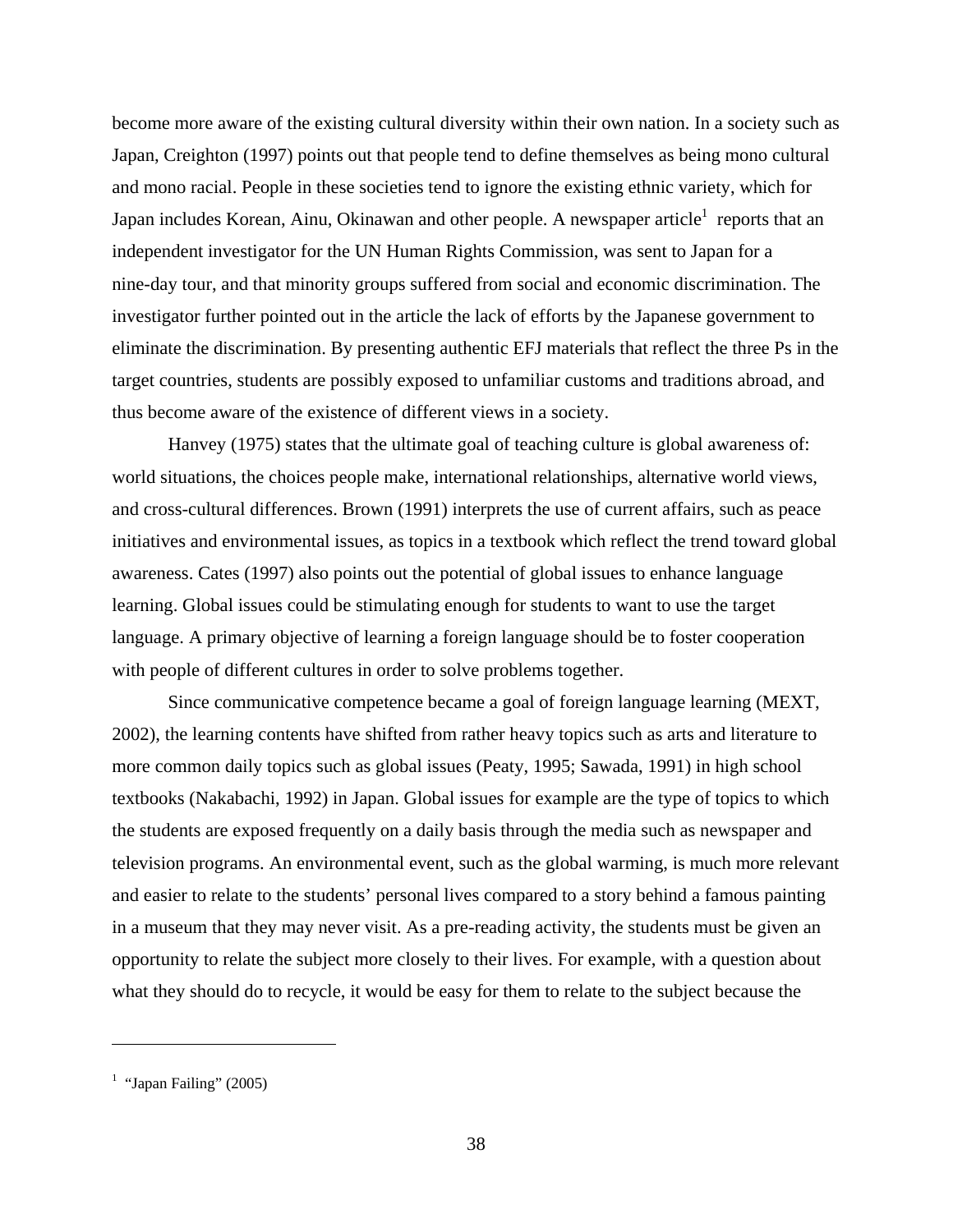teacher could provide, compare and contrast the statistics on the percentage and amount of material that is recycled by the country.

The importance of a knowledge of culture is realized outside the schools' curriculum, too. Some researchers even go so far as to elevate culture above language in importance for business employees. D'Agruma and Hardy (1997) and Vande Berg (1997) report survey results in Ohio that a knowledge of target culture is regarded as more important than the language for American expatriates transferred to overseas branches of private corporations. Also Grosse (2004) in another study reports that 89% of alumni of one school report that the cultural information as well as the language helped them in international business, whereas 82% reported that language instruction alone was sufficient.

In summary, there are studies (Brown, 1991; Cates, 1997; Hanvey, 1975) that suggest global awareness and a knowledge of global issues as goals of teaching culture. What they propose is to look at the globe as a unit, instead of looking at specific countries or cultures. As a result, the culture of non-English-speaking countries has been presented in junior high school textbooks (Watanabe, 1989) and the global issues have been suggested (Cates, 1997) and used in high school material (Brown, 1991; Nakabachi, 1992) and in questions in entrance examinations (Peaty, 1995; Sawada, 1991).

Despite the suggestions above, the global issues may feed another topic to a debate whether they present the underlying values and beliefs or the superficial aspects of a culture, depending on how global issues are presented in a foreign language classes. Reading content matters such as global issues is in essence separate from whether the reading passage reflects the author's culture. The culture reflected in the daily, authentic, language used by native speakers is one facet of culture. In other words, depending on how a topic is presented in the teaching material, it is possible for the topic to remain just another superficial description of culture. Global issues have been one of the most current international topics in many countries in many languages. Unless these issues are presented to Japanese students in a way that reflects the views of different cultural approaches in different languages, the end result of dealing with these issues in EFL classes is unlikely to change.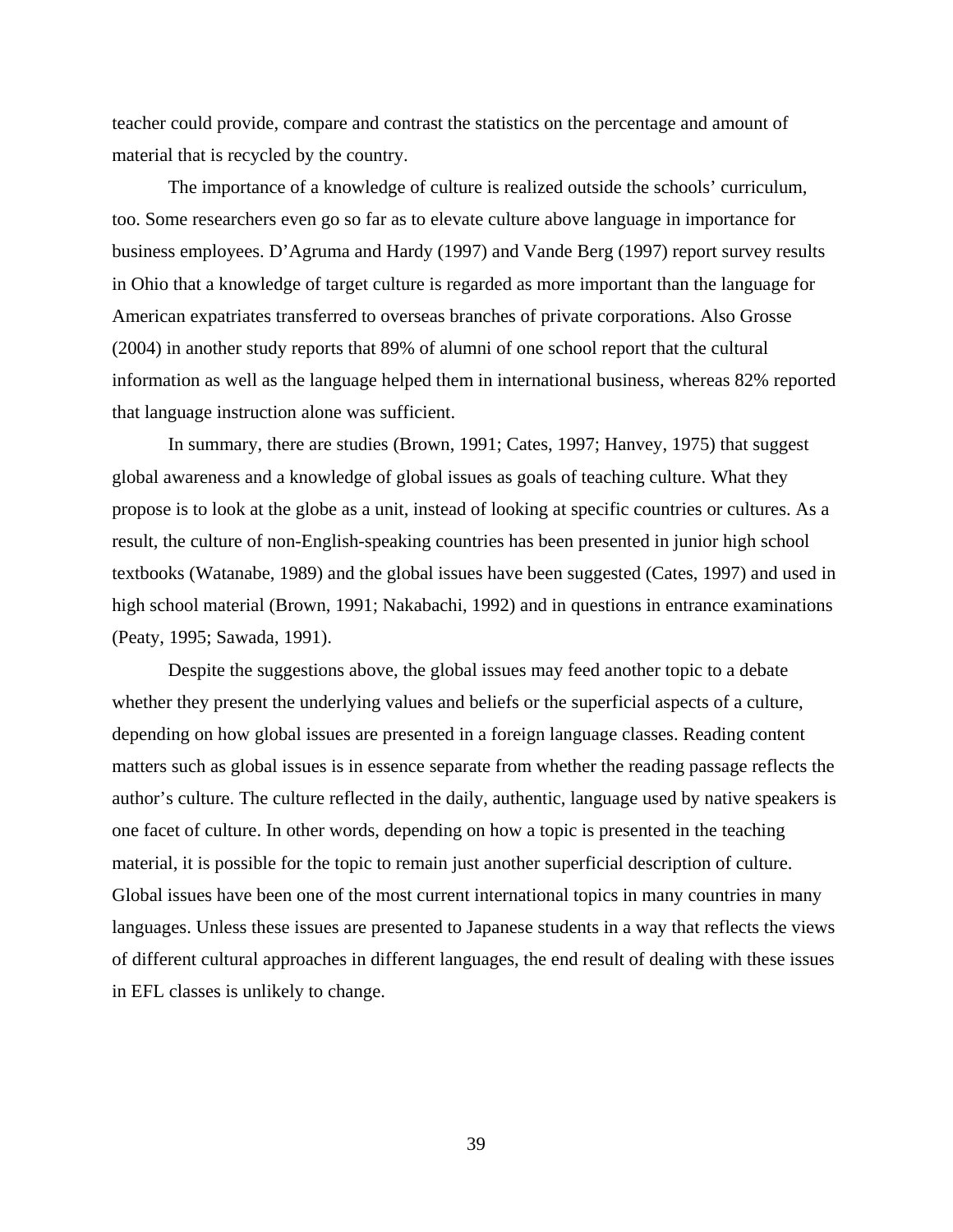# *Suggested Methods to Teach Culture*

Beside the topics such as global issues, there are two proposed methods for teaching culture: (1) critical thinking about the contents of the teaching material and the students' personal involvement are the necessary factors that makes a difference in understanding cultures (Birckbichler & Muyskens, 1980; Byrnes,1990; Carrell, 1984; Day, 2003; Fischer, 1996; Hall, 1959, 1966, 1977; Henning, 1993; Kolb, 1984; Kramsch, 1985, 1993; Lange, 1999; Peety, 1995; Ricoeur, 1976; Seelye, 1993); (2) reading material that is comprised of an authentic use of the language is recommended over the edited, simplified forms used for presenting correct grammar (Bachman, 1990; Blau, 1982; Bowles, 2001a, 2001b; Gilmore, 2004; Hall, 1977; Honeyfield, 1977; Iwata et al., 2001; Kikuchi 2006; Liaw, 2001; McCarthy and Carter, 1994; McKay & Hornberger, 1996; Oh, 2001; Swaffar, Arens & Byrnes, 1991; Templin, 1997; Yano et al., 1991; Yorio, 1985; Young, 1999).

# *Critical Thinking and C1, C2, C3*

# *Definitions of C1 and C2 for C3.*

As far as how to present foreign cultures is concerned, Kramsch's (1993), Byrnes' (1990), and Kolb's (1984) theories may be applied. By Kramsch's concept (1993) the learners' native culture is the first culture, C1, and the culture where the target language is used is the second culture, C2, and the third culture, C3, is the place where the students of foreign languages learn to be in order to look at both C1 and C2 comparatively and objectively. Rather than presenting a list of cultural traits with superficial elements as it has always been done, Kramsch recommends creating a third place for the learners to bridge the contents of the learning materials, i.e., C2, and where they are, C1. Byrnes' (1990) and Kolb's (1984) stance is similar in this respect that two cultures should be made visible for an active involvement of the learners.

Similarly, SFLL (2005) reflects these theories as it lists comparisons as one of the five goal areas of foreign language education that are Communication, Cultures, Connections, Comparisons, and Communities. Specifically, the goal of comparisons is to realize the similarities and differences between the learners' native language and culture, and those of the targets'.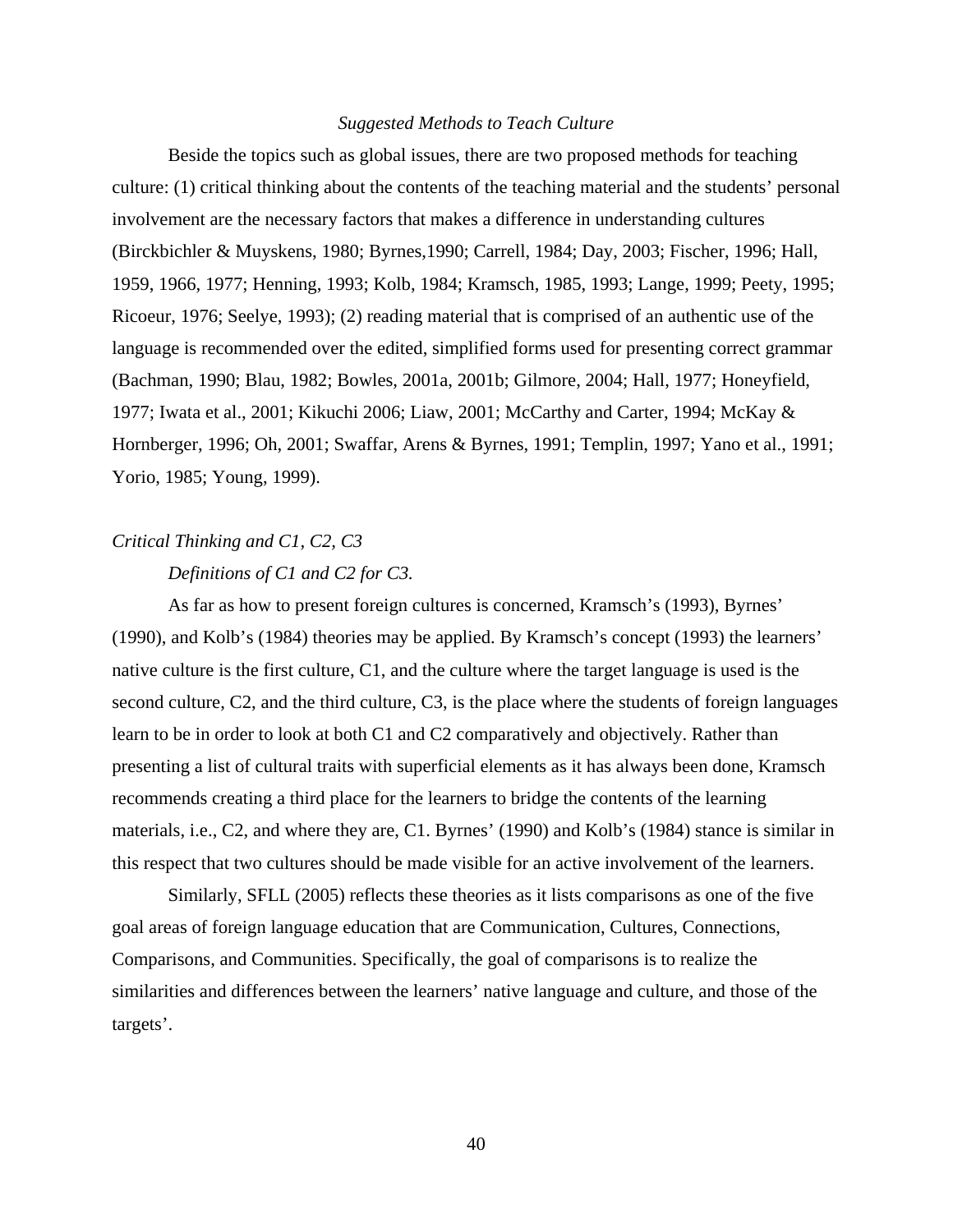# *Rationale: Comparison of C1 and C2 for C3.*

The rationale for applying Byrnes', Kramsch's, and Kolb's stances is as follows. As Matsuda (2003) says, English as a global language or world Englishes has been promoted while at the same time it has become more difficult to choose one English-speaking culture as C2. The fundamental reason for the same criticism against how culture is taught lies in selecting specific cultures. It is not a question of which culture to teach but rather how to inspire the learners so that they realize that there are people who live differently from how they live. In order to know different ways of living, learners must know theirs first for comparative analysis. The goal of this learning process is to create C3 where one can see both C1 and C2 objectively. For example, as Yoshihara (2005) points out that there is a lack of topics in EFL textbooks in Japan that concern feminism. She emphasizes the importance of teaching about the status and treatment of women in the Japanese culture. In order to compensate a lack such as this, topics such as the social statuses of single mothers in Japan and in any English-speaking countries may be introduced. Presenting both in front of the learners' eyes, the differences and similarities become visible and available for comparisons.

# *C1 and C2 for C3: SFLL's case.*

SFLL (2005) defines one of the five goals, Cultures, as an understanding of the relationships of perspectives to products and practices, i.e., 3Ps: How cultural perspectives are reflected in the products and the practices in the culture studied. Using the same example as above of the social status of a single mother, ideas and values attached to a woman, i.e., Perspectives, may be concretely exemplified in how she is treated in a society, i.e., Practice. For instance, benefits provided by the government and the support from private organizations, i.e., Products, may differ from culture to culture. By comparing and contrasting these 3Ps between the learners' native culture and the targets', the learners are provided with the opportunities to view both cultures more objectively. If a single mother in one culture does not receive as good public or private support in raising a child as in another culture, a learner is then provided with an opportunity to realize that the society views childrearing by a single female parent as less valuable. Comparing and contrasting 3Ps in C1 and C2, learners are expected to reach C3, where they are able to view both cultures more objectively.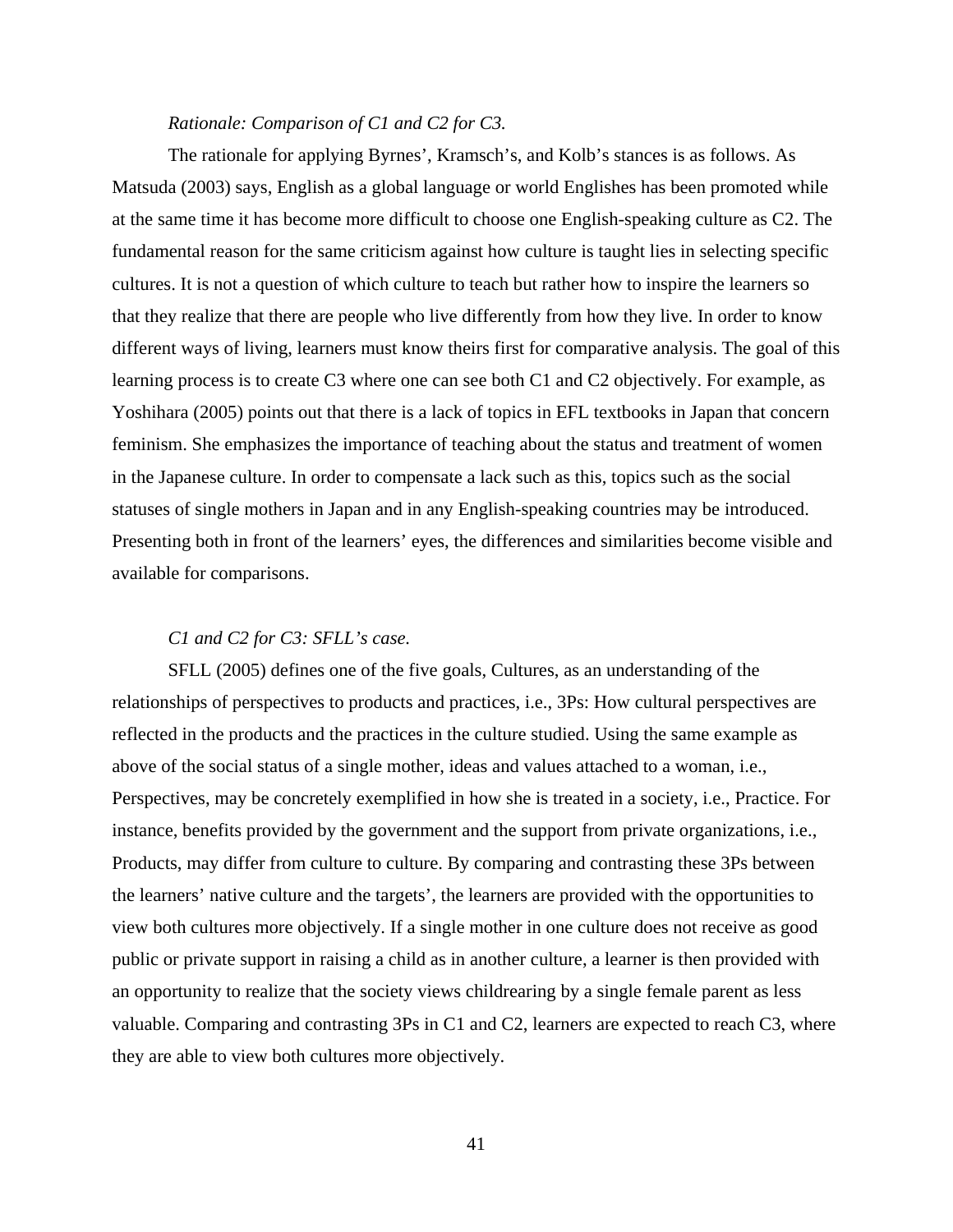# *Why C1 and C2 for C3?*

Kramsch (1993) suggests that questions should be asked on the reading texts to shed light on how the culture of the author is, similar to the ethnographers' field work. More specifically, the cultures of the learners', C1, and of the speakers' of the target language, C2, should be presented more evidently than leaving the learners figure out on their own. One technique proposed (Kramsch, 1985, 1993) is that students rewrite parts of a literary work or provide a rationale for an act in a story and compare their version to the original so that the students' expectation of logical development is contrasted with the writer's of a different culture. The parts to be rewritten can be the introduction or conclusion, or a new part may be inserted in the form of a letter or a diary written from one of the characters' point of view. These proposed activities will necessarily require an understanding of the rest of the story and reflect the students' cultural perspectives.

To attain a deep understanding of meanings calls for a high degree of involvement of students. The skills necessary to make the transition from a tourist to an explorer requires the students to bring their own experiences into the learning situation. Instead of limiting the students' learning to the classroom or the textbook, the students need an opportunity to relate the academic content to the reality in their lives.

Deep cognitive involvement and critical thinking in learning a second language and the second culture help learners see the concepts and viewpoints that are non-existent in their native language and culture. This cognitive involvement and critical thinking allow the learners to become critics of their own language and culture. Kramsch (1998) contends that the ability to see L1 and C1 critically enriches themselves in return because learners who have little knowledge of any other language and culture are usually unaware of their own. Brooks (1968), Hickey (1980), and Kramsch (1983) claim students are exposed to another culture passively on a tourist level as long as they are provided only with the facts of the target culture. They are not able to evaluate fairly either the target culture or their native one. Students reading about a target culture are not given a chance to become an active participant of that culture when only discrete facts are described objectively in textbooks. In order to foster a fair view toward one's own culture and that of others, learners must be given an opportunity to look critically at the native and foreign cultures.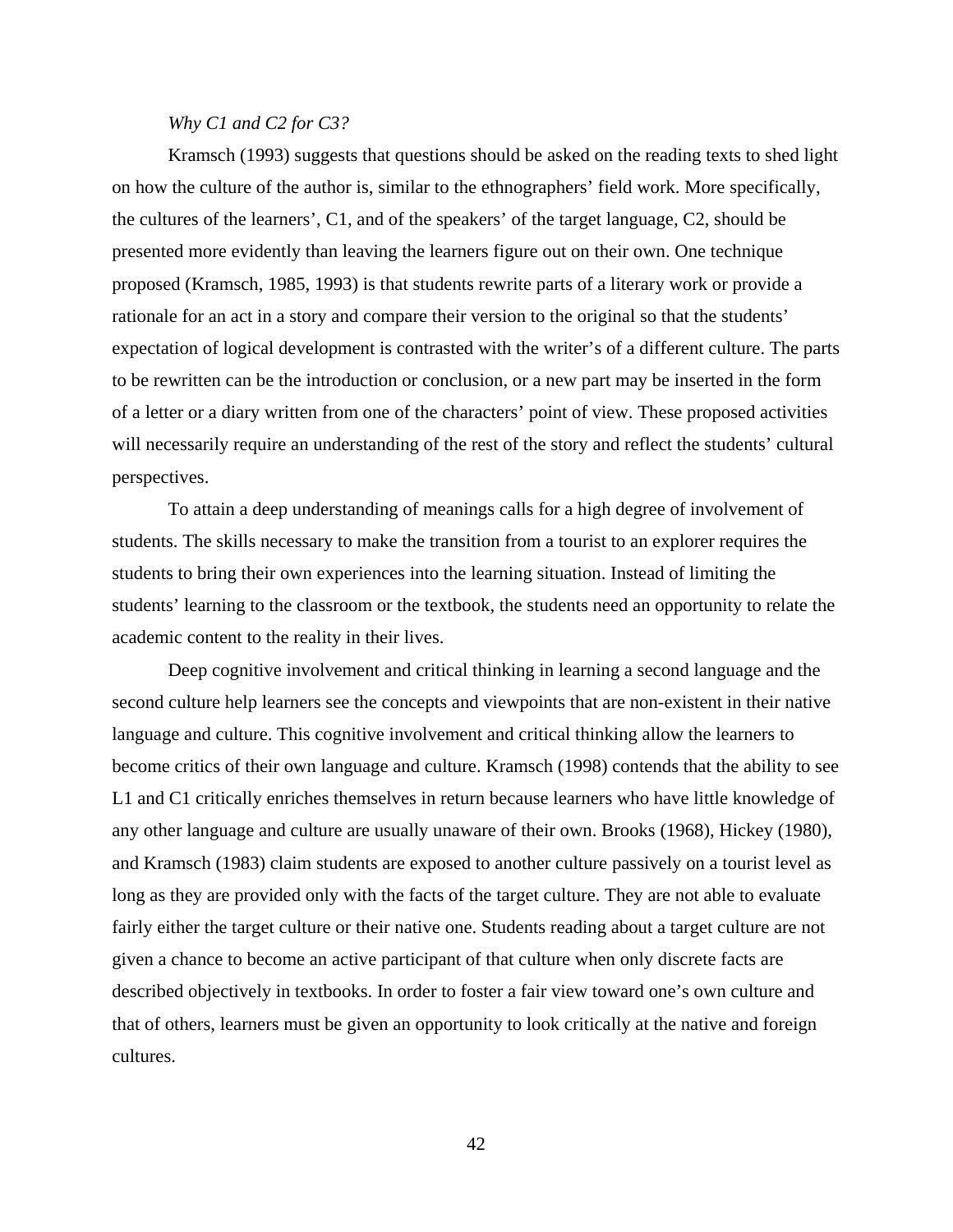# *Use of Authentic Material*

With the oppositions to use the edited passages (Bachman, 1990; Blau, 1982; Bowles, 2001a, 2001b; Gilmore, 2004; Hall, 1977; Honeyfield, 1977; Kikuchi 2006; Iwata et al., 2001; McCarthy &Carter, 1994; McKay & Hornberger, 1996; Oh, 2001; Swaffar, Arens & Byrnes, 1991; Templin, 1997; Yano et al., 1991; Yorio, 1985; Young, 1999), the use of authentic material has gained popularity for various reasons (Allen, 1956; Brumfit & Cater, 1991; Constantino, 1994; Handel & Goldsmith, 1990; Headle-Tylor, 1989; Krashen, 1989; McConochie, 1985; McKay, 1982; Povey, 1972; Preston, 1982; Sharp, 1991; Smallwood, 1991, 1992; Spack, 1985, all cited in Liaw, 2001). When a passage is simplified and edited for correct grammar, it actually becomes harder to read and different from the natural use of the language. There are cues in the authentic use of a language that helps comprehension. Editing and simplifying often removes these cues.

# *Disadvantages of edited materials.*

McDonald (1987) has proven the importance of massive exposure to the second language during the acquisition of these cues in the authentic language use that are different between L1 and L2. By editing authentic materials, these cues of L2 may be eliminated. Authentic reading material presents the language as it is used in its cultural context. The problems that Yorio (1985) points out in edited materials are that not only syntax and vocabulary but also the styles and tones become inevitably simple; as a result, the material turns plain, simplistic, boring, forced and unnatural. Blau (1982) describes edited reading materials as choppy and unnatural. McKay and Hornberger (1996) claims that simplification of the original reduces the variation within a language. This variation comes from the different ethnicity, social class, gender, geographical regions, etc. Depending on the audience and the purpose, the writers' assumptions and the context of the writing change.

Another harm from editing is the elimination of all potentially unfamiliar linguistic items. This elimination prevents exposure to items that learners eventually should know (Yano, Long, & Ross, 1994). Honeyfield (1977) asserts that simplifying the language possibly induces learners to develop reading strategies that are inappropriate for unsimplified target language materials and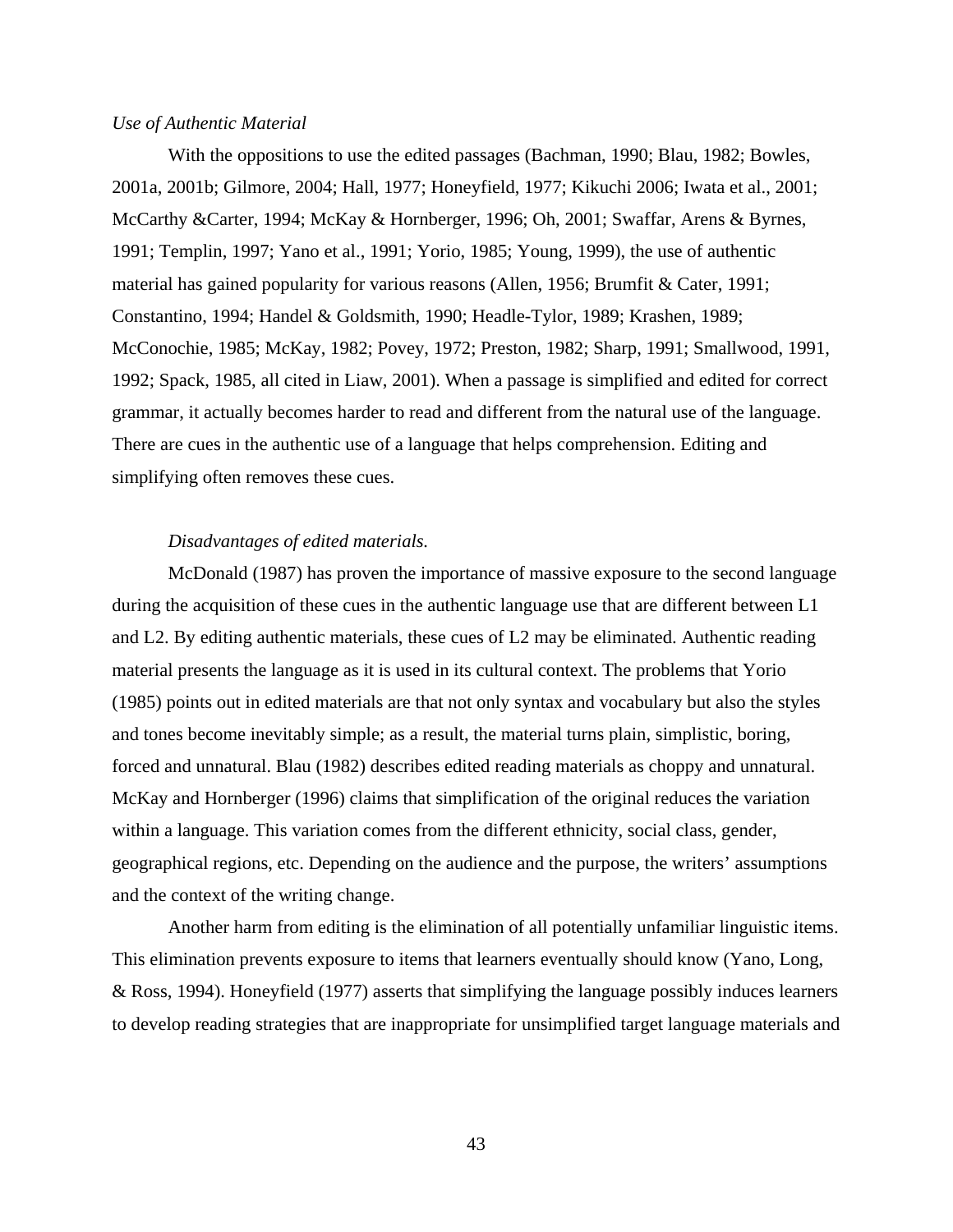that simplified passages may lack cohesion because the process of simplification often leaves the relationship between pieces of information unclear.

#### *Advantages of authentic materials: Reflection of culture in language.*

Concerning the relationship between culture and language, language proficiency is necessary to adjust to the social reality of each culture (Barnlund, 1975; Fischer, 1996; Sapir, 1949; Volosinov, 1973). Sapir says, "No matter how sophisticated our modes of interpretation become, we never really get beyond the projection and continuous transfer of relations suggested by the forms of our speech." (1966, p. 8) His point is that reality cannot be expressed without the means of a language. Ideas are not communicable until they are put into a language. The reality or the ideas cannot be anything more or less than what a language depicts.

However, Sapir indicates that culture and language are not in a causal relationship. The culture of a group of people does not develop as a result of its linguistic development or a language of cultural development. One language does not correspond to one cultural area, and culture and language do not necessarily develop in a parallel fashion. Nevertheless, language and culture do not exist separately but they are related only on a superficial level, the level of vocabulary (Sapir, 1949). As an example of this superficial relationship, Eskimos are known to have seven words for "snow" in order to describe the different conditions of snow. Another example is the Japanese use of words such as "anata", "kimi", "omae", "anta", and many more for the second person pronoun. Both of these examples of Eskimo and Japanese vocabulary are the cultural results from the necessity to distinguish the constituents of one category.

The physical environment is one of the determining cultural factors of how people make a living, and this variation in words in the Eskimo and the Japanese languages reveal differences in the physical environment, food consumption, diet, and the economy. People's communication is partly based on the demands of local environmental conditions. Different uses of words, such as those of the Eskimos and Japanese which differ from the use of these words in American English, reveal which cultural group a person is from.

Thus, culture is reflected in the contents of a language (Sapir, 1949): The cultural attitudes of language users are shown in the semantic groups of vocabulary they use. An analysis of the degree of specialization in a semantic domain reveals the cultural attitudes of that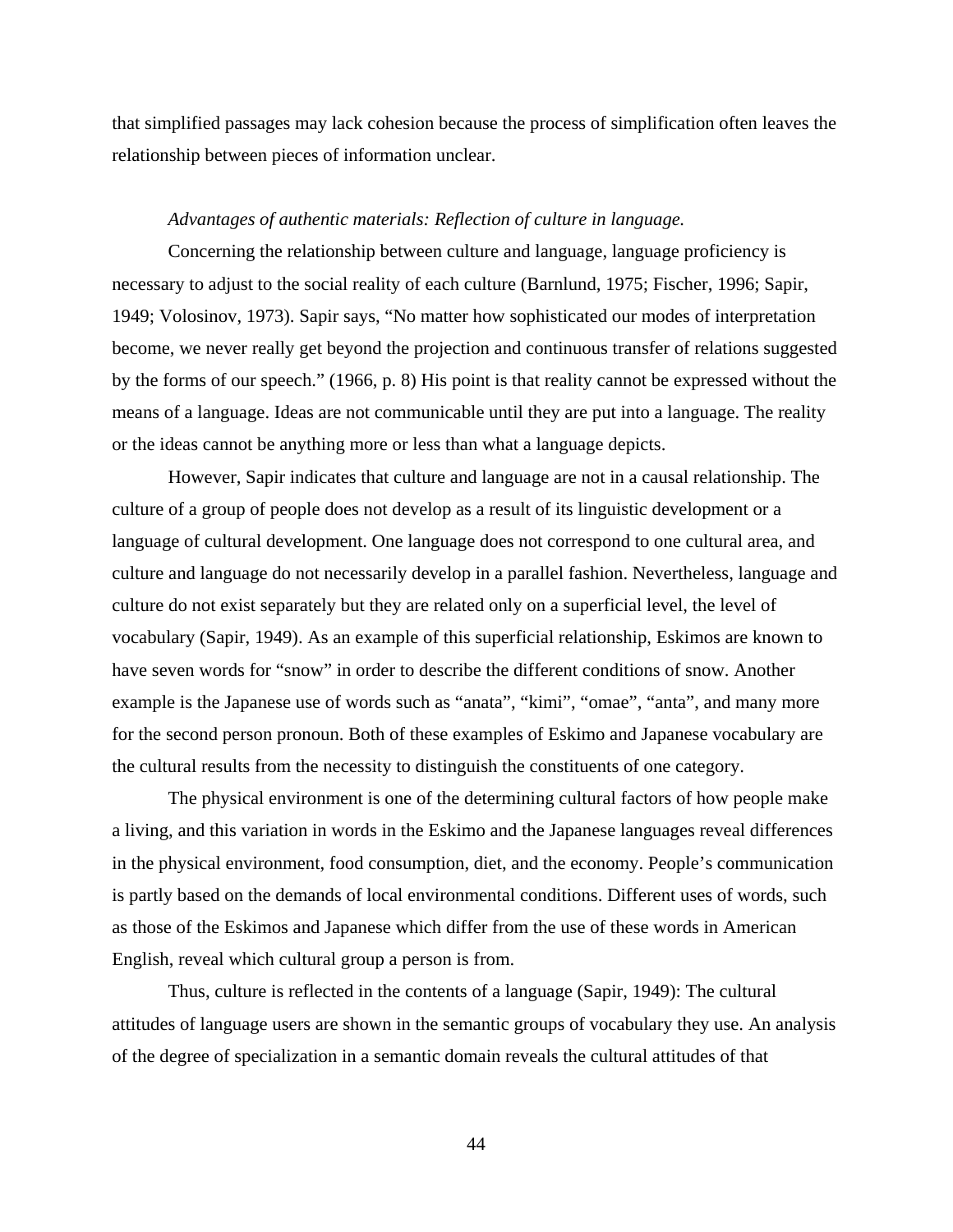language group. The more specialized the vocabulary, the more crucial the items are to that culture, such as snow and personal pronouns. For example, Sapir (1963) in his comparison of geographical terms in English and in Paiute, a native American language, reveals that there are numerous topographical terms for types of land in the Paiute language and that English lacks separate words for each type of terrain. Because the criteria for classification is culturally different, the classification of animals and colors, and kinship terms would also reveal the cultural attitudes of the language users, depending on the economic use of the land, the consumptive value of an animal, and the social values attached to relationships between relatives. In summary, Sapirian notions of language and culture are referred to here to demonstrate the relationship between language and culture.

Sapir concludes that thought is shaped by language within a particular language. The degree of specialization in a category of vocabulary reflects the significance of that category in the culture. He demonstrates three points: First, the typical belief that the more advanced "civilized" cultures have an equally advanced language neglects the basic universal needs of humans. Secondly, the language of "primitive," "simpler" culture is equally complex. Third, the culture is even satisfying because it exhibits coherence for the individuals suiting to the overall social goals.

Thus Sapir presents how culture is so lucidly reflected in the language and thus in authentic materials. Language is an integral part of culture and a vehicle for expressing oneself, including culturally specific ideas and thoughts (Scarcella & Oxford, 1992; Scovel, 1991; Valdes, 1986). A knowledge of the target culture, including culturally specific ideas and commonly shared beliefs, is reflected in the unique expressions in the language.

# Reading

# *Pre-Reading Activities*

In applying the theory that questions and activities should provide a framework for readers to the acquisition of cultural knowledge (Carrell, 1984; Kramsch, 1985; Swaffar, 1985; Swaffar et al., 1991; Young, 1999), the students' schema in C1 has to be activated in the pre-reading activities so that whatever information presented on C2 in the reading passages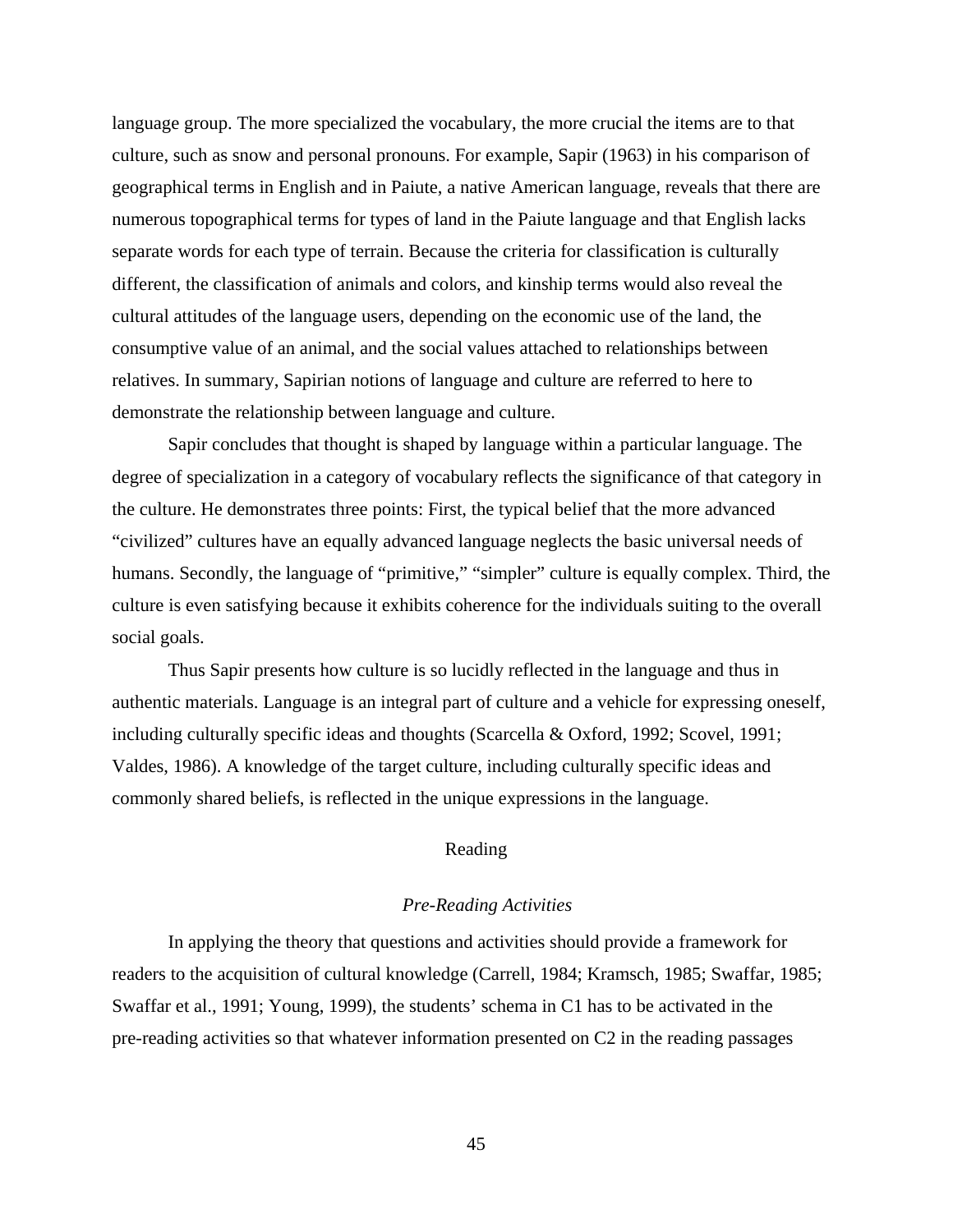would be compared and contrasted. Whenever a new piece of information is related to the existing schema, it is retained better by the learner.

When readers are given a frame of reference of some clear direction of what meaning is to be grasped from a written passage, their comprehension improves (Carrell, 1984; Kramsch, 1985; Swaffar, 1985; Swaffar et al., 1991; Young, 1999). Complementing these claims, Carrell (1988) asserts that the key to successful reading is to employ both top-down and bottom-up processes. Based on these contentions, what a reader needs is a direction and skills to decode the printed material in order to succeed in reading. It helps the reader to activate in advance which piece of background knowledge, or the readers' existing schema, to use, and to build on it. Specifically this pre-reading activity or question has to clarify the author's intent and the environment of the reading (Swaffar, 1985) for the readers: what is written and on what stage it is being set.

#### *Better Retention of Details*

Another advantage of providing a framework with pre-reading activities is that details are retained better when one reads focusing on the meaning (Swaffar et al., 1991). Based on the theory above, the type of pre-reading activities that helps the readers is inferential. Inferential questions or activities recall the learners' personal knowledge in advance to relate it with the reading passage they are to face in the chapter. On the contrary, literal activities, such as providing a list of new vocabulary to be introduced in the passages, are not recommended (Carrell, 1984).

However, an overall theme provided prior to reading the passage may not fit the readers' development of logic regarding the theme due to cultural differences on the part of the authors (Carrell, 1984; Kramsch, 1985; Young, 1999). Another pre-reading activity might help the readers to follow a different logic. Kramsch (1985) suggests a brainstorming activity in class which helps to visualize the differences between the author and the students' cultures, where the readers guess how the story develops and then they compare their guess to the actual outcome. Based on the precept above that activating the students' schema helps reading comprehension and retention of details, the pre-reading activities for the 88 chapters chosen previously for this study were analyzed in order to determine if any consideration had been given to the cultural differences between the authors and the Japanese high school students. As Kramsch (1993) and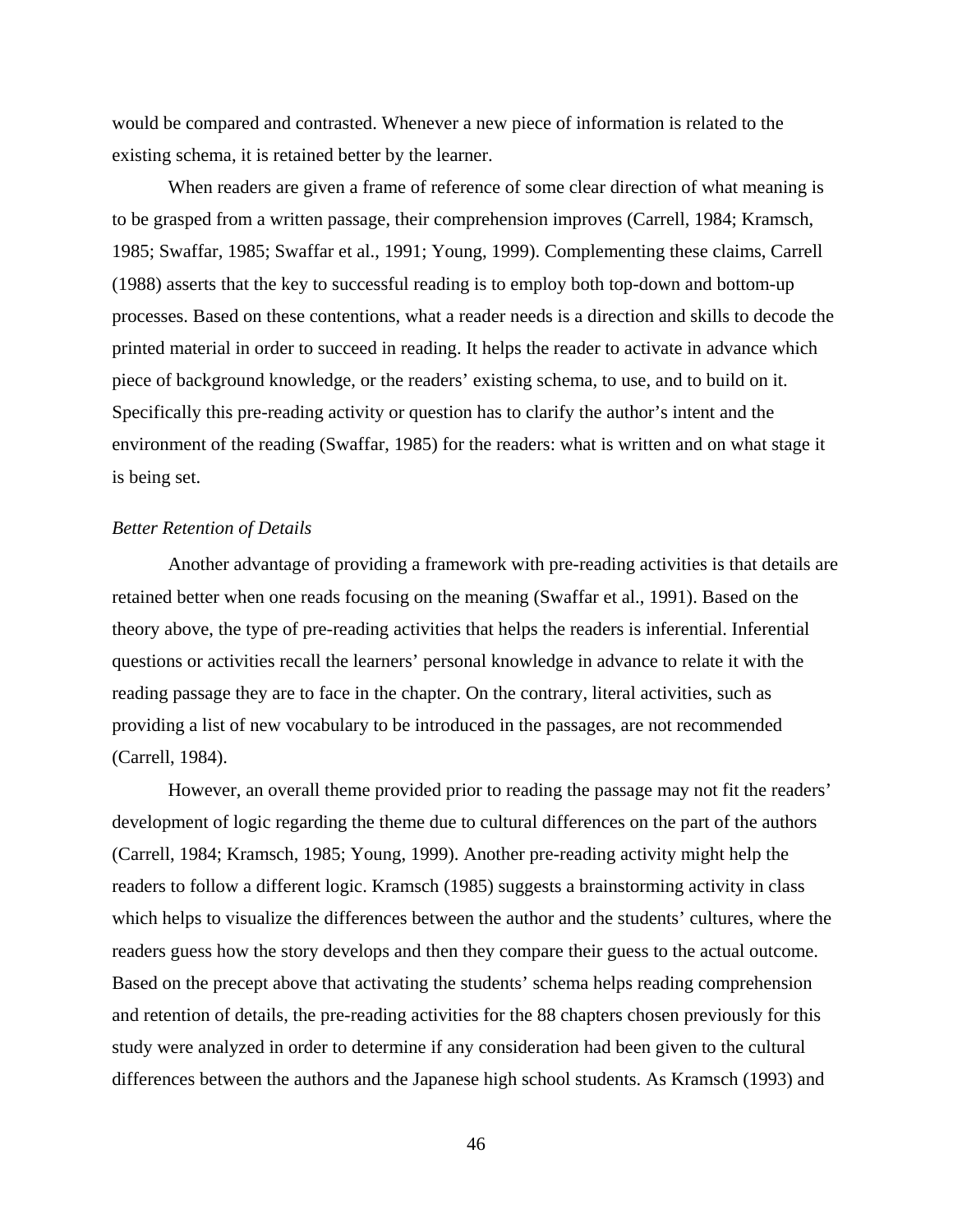National Standards in Foreign Language Education Project (2005) claim, the foreign language learners need to be made aware of C1 so that the differences from C2 will be evident. When the students are not exposed to other cultures constantly, it is natural to disregard the fact that there are people who think and live differently.

## *Post-Reading Activities*

Next, post-reading activities were examined. It was found that overall comprehension could be assessed more appropriately by inference activities or inference questions than by literal questions. Reviewing Adams and Collins (1977), Carrell and Eisterhold (1983), Kramsch (1985), Hadley (1986), and Swaffar et al. (1991), a common theme for comprehension assessment is an activity to explore the students' thinking. More specifically, this thematic concept is divided into two parts: (1) readers are able to tell the relationship between the whole and its parts and the relationship between those parts, and (2) readers are able to distinguish between meanings and also to relate meaning in written texts to their own background knowledge or schema. In addition, if the pre-reading instructions establish any goal prior to the reading of the work, then the post-reading should assess whether or not the goal has been met. Applying these two rules to the acquisition of cultural knowledge, the students have to demonstrate an understanding of culture: (1)' which cultural norm results in which superficial cultural behaviors; and (2)' being able to tell the differences and the similarities between other's culture, i.e., C2, and the students' native culture, i.e., C1. In addition, the questions asked prior to reading should be answered after the reading.

First, the post-reading activities must reveal the students' perceptions of the organization of the text, and they should be able to identify the main theme and the supporting ideas. Secondly, activities must enable the readers to demonstrate how a new schema has been constructed integrating the text meaning and the students' existing schema, that is how the readers logically support, interpret, and construct the conclusion drawn in the text. During this process, the readers must be able to distinguish their opinions and impressions from the meanings provided by the text. As Swaffar et al. (1991) claim, incompetent readers are not able to use both top-down and bottom-up processes in a well-balanced manner integrating their background knowledge and textual meaning. They tend to make mistakes confusing their ideas and the ideas of others. This principle of distinguishing one's own knowledge from the meaning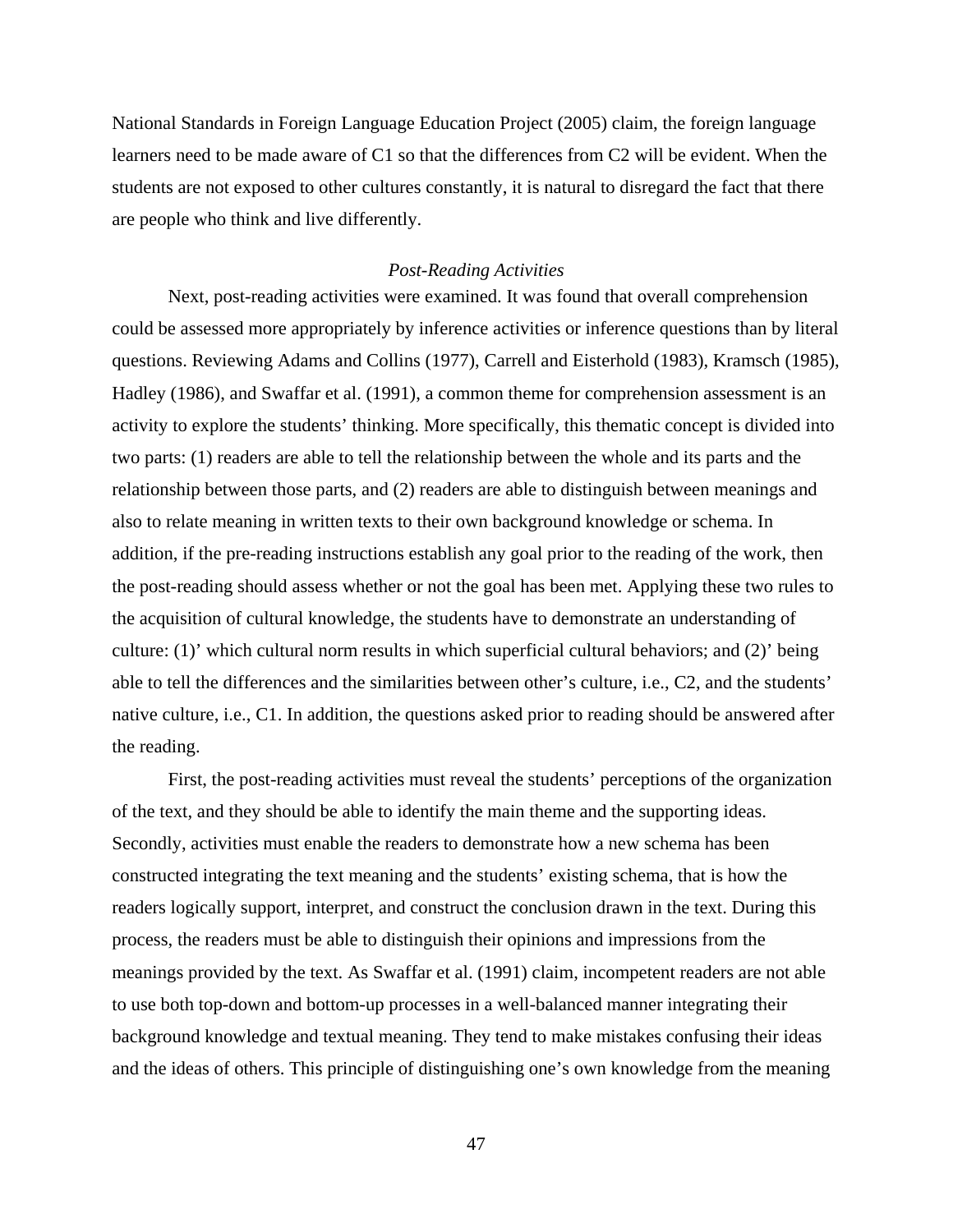in the text indirectly reflects Byrnes (1990), Kolb (1984), Kramsch's (1993) and National Standards in Foreign Language Education Project (2005) theories to compare and contrast C1 and C2 in order to be able to view them objectively.

# *Inference Questions*

As examples of post-reading activities/questions, the following are presented as possible strategies: open-ended questions, to probe for inferences from the text, to ask students to justify answers to more direct questions (Carrel & Eisterhold, 1988); open discussion and negotiation of meanings (Kramsch, 1985); connecting parts of a text with conjunctions, writing a summary in L1, drawing idea maps, and reporting the students' hypothesis or comments (Swaffar et al., 1991). One common characteristic of these activities is that there is no single correct answer. As long as the students' response is logically structured, the response is considered correct.

## *Literal Questions*

On the other hand, literal questions are recommended, if at all, in post-reading rather than in pre-reading activities (Swaffar et al., 1991). However, it has been cautioned not to mix them with inference questions because the main goal of an activity should not be combined with other goals. For example, it should be decided whether the post-reading assessment is on content or form. Questions and activities such as the following are recommended for activities to assess language acquisition, not content comprehension (Hadley, 1986; Swaffar et al., 1991): fill-in-the blanks, matching, cloze, short answer questions, multiple choices, questions on specific details of meaning in the text, a single-sentence format of questions without a context, discrete point items emphasizing vocabulary more than drawing conclusions or making inferences. Based on the suggested activities described above, post-reading questions/activities were categorized into inference or literal questions in this study. Next, the inference questions/activities were further divided whether they compared and contrasted C1 and C2.

#### Summary

Current language theory points to a number of issues relevant to EFL instruction in Japan. One of these issues is to teach culture and to prepare students to pass entrance examinations at the same time. Since the definition of culture has changed with sociolinguistics and other linguistic theories, teaching culture has become one of the major issues in foreign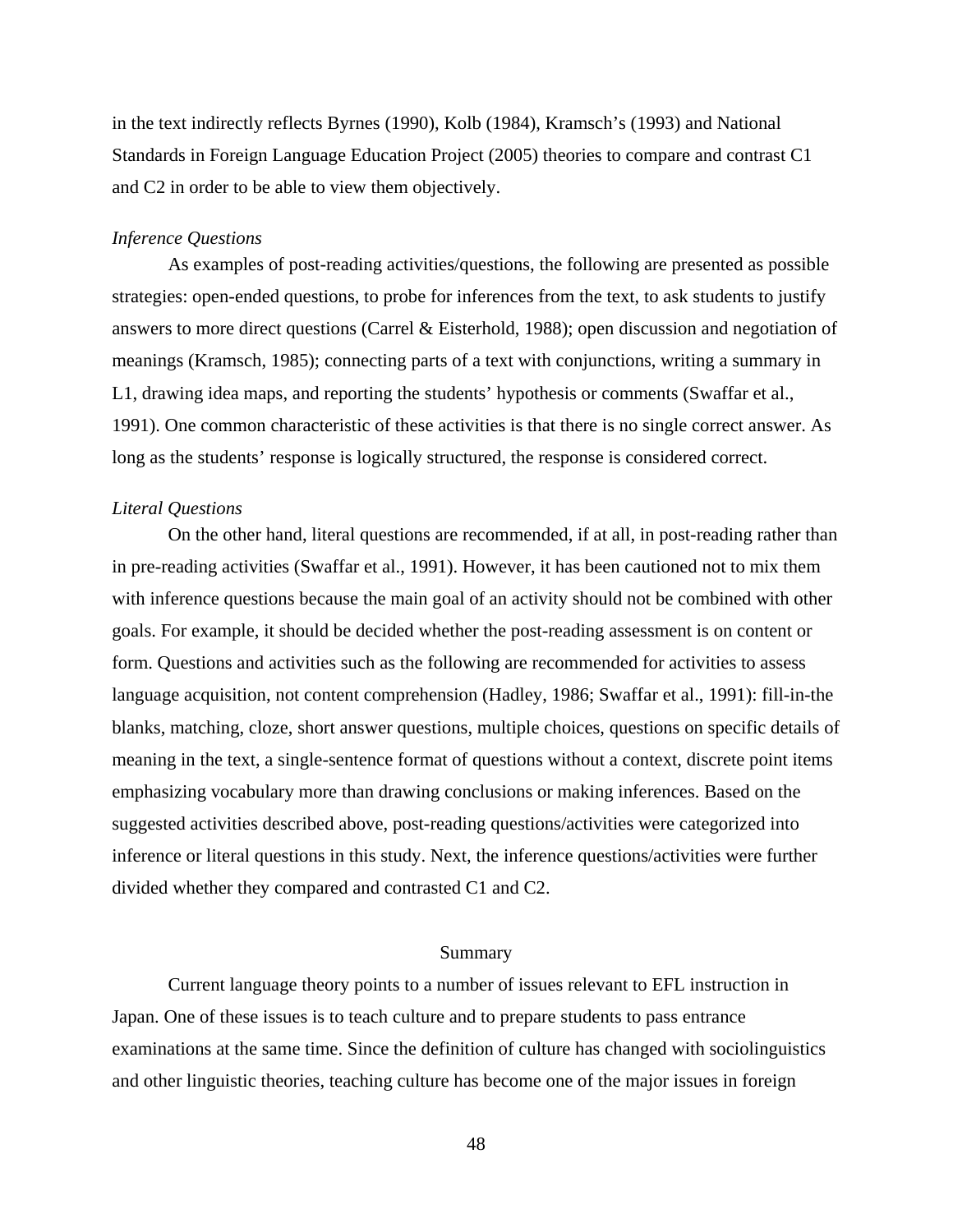language education. Unfortunately, it seems that intercultural understanding and communicative competence have been emphasized less. To read to understand the target culture requires more than just conveying superficial meaning in a reading passage. Nevertheless, the importance of culture in language instruction has been secondary to other things such as the entrance exams even though there has been a claim to teaching culture for decades.

One piece of evidence that culture remains secondary is the way cultural information is presented in teaching materials. These materials have presented the language in the form of perfect grammar, disregarding the claim that culture is reflected in the language. The values of a culture are eliminated by editing for grammatical correctness. Despite the claim that culture is in the language use, the main focus of the EFL course remains the acquisition of linguistic skills. As a consequence, the students' attitudes toward the target culture do not change and remain similar to those of tourists. They are and will be passive spectators as long as they are provided with the edited material for translation and are not provided the opportunity to relate the contents to their lives.

In spite of the claims and research findings to support the teaching of culture in EFL classes, there are some hurdles such as entrance examinations and pedagogy that may make it difficult to teach culture or to reflect these claims in textbooks. Even without those hurdles it must be very difficult for the teachers to teach about target cultures in EFL classes when their own EFL education was limited by the philosophy of their educational system. Given that, if textbooks are designed with integrative and interactive pre- and post-reading activities, the students might be provided with an opportunity to integrate their perspectives (Kramsch, 1993), and consequently, critical thinking about the reading passages should become an attainable goal.

Also, there are many students who seek an educational opportunity abroad, whose lack of knowledge in the target culture is too serious a problem to ignore. Besides students, there are a number of employees of private corporations who are transferred to the overseas branches. In a survey conducted in 2005, more than half of these employees had their families accompany them. Also, comparing the results to the survey conducted two years earlier, the numbers of employees who had their families and children accompany them increased (Nihon Zaigai Kigyoo Kyookai, 2005).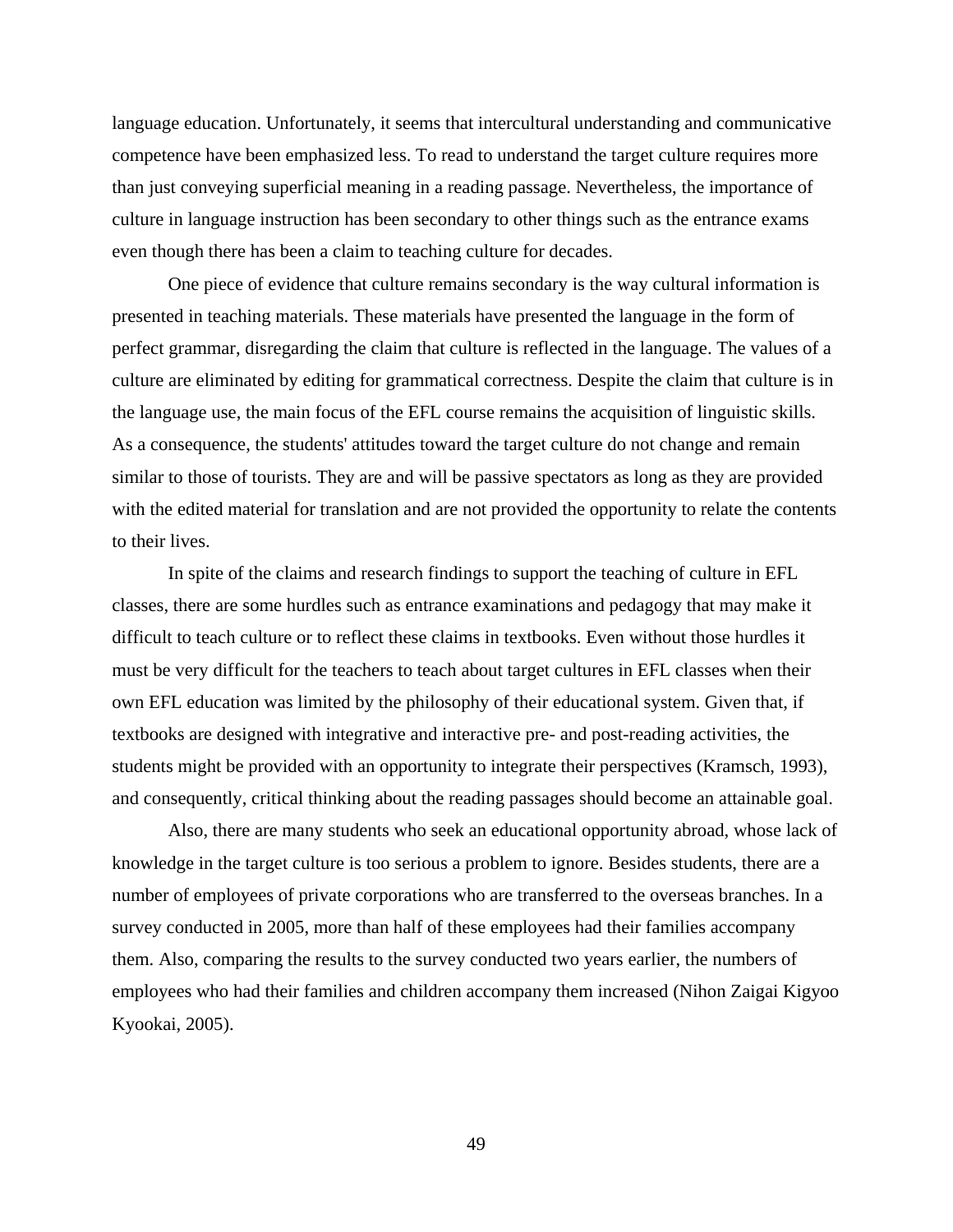As more Japanese have the opportunity to go overseas, problems both on international and interpersonal levels increase due to cultural differences. There are several kinds of problems that Japan has to overcome. Japan has become one of the members of the industrialized nations over the decades, during the course of which youths have been trained to gain knowledge and skills from other countries. However, the coming generations are now expected to apply their schooling in solving problems that exist in other parts on the globe such as global warming and terrorism through international cooperation with other industrialized nations. However, culturally, people in a collectivist society such as Japan feel more comfortable following a leader than taking initiatives and actually perform better that way (French, 2001; "Nurturing Japan's", 2003). Leaders have to be able to observe the situations, analyze the possible causes, prepare solutions and estimate the consequences accurately. Doing so requires wisdom and also the knowledge of cultural differences among other leaders so that they can work together to attain agreeable goals. These qualities are quite difficult to cultivate in Japan when people are more used to follow a leader than making their own decisions. Japan is a difficult environment in which to raise critical thinkers.

Yoneyama (1999) summarizes the characteristics of education in Japan: It means raising children not to be critical thinkers; learning is merely memorizing; many high school students realize that the way they are expected to learn is quite useless; Japan Exchange Teaching Programme (JET) inviting teachers of English from abroad, aiming to expose the youths in Japan is never main-stream but rather marginal; MEXT has exclusive control on the contents and methods of instruction. These traits contribute quite negatively for anyone to become equipped with critical thinking skills.

As Japan becomes more internationalized on the world stage, communication across cultures is a must. Dealing with foreign cultures is one of the biggest challenges for those learning English in Japan to prepare themselves for an international role in business, school, and also tourism. Both inside and outside the nation, the Japanese people are constantly exposed to the cultures other than their own. They have to be made aware of the cultural diversity within the nation and abroad so that they are prepared against the possible conflict between their own culture and that of others.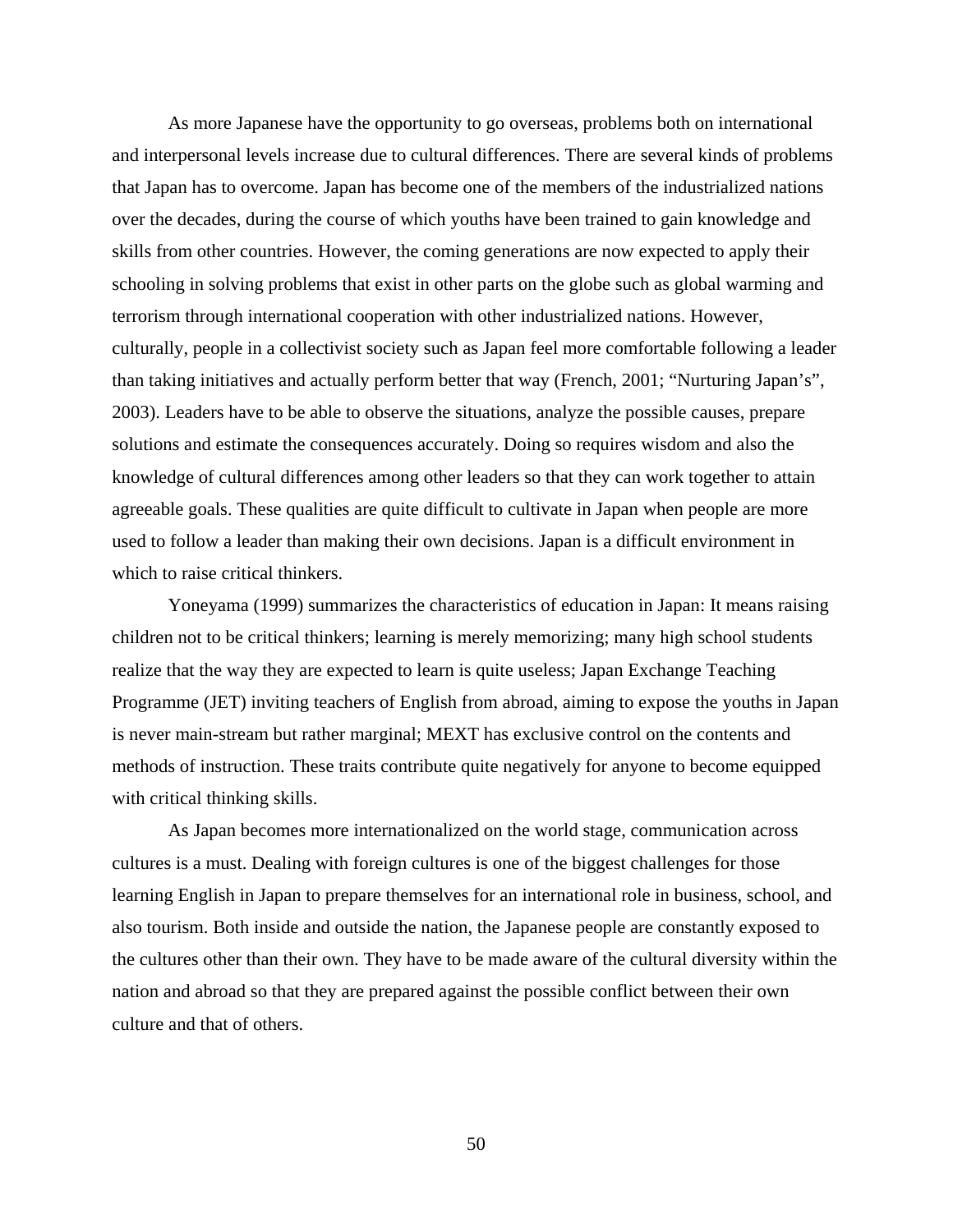In this chapter, literature on the textbooks has been reviewed. Also, although brief, the issues surrounding the textbooks, such as the entrance examinations, and teaching culture in foreign language education, were reviewed through their relationships to the textbooks. Using the two theories as a backbone, an analysis was conducted of EFL reading textbooks in high schools in Japan. The two theories are: (1) Authentic material presents the culture in the language use; (2) comparing and contrasting C1 and C2 fosters improved understanding of the target culture. The course of this proposed study is described in Figure 2.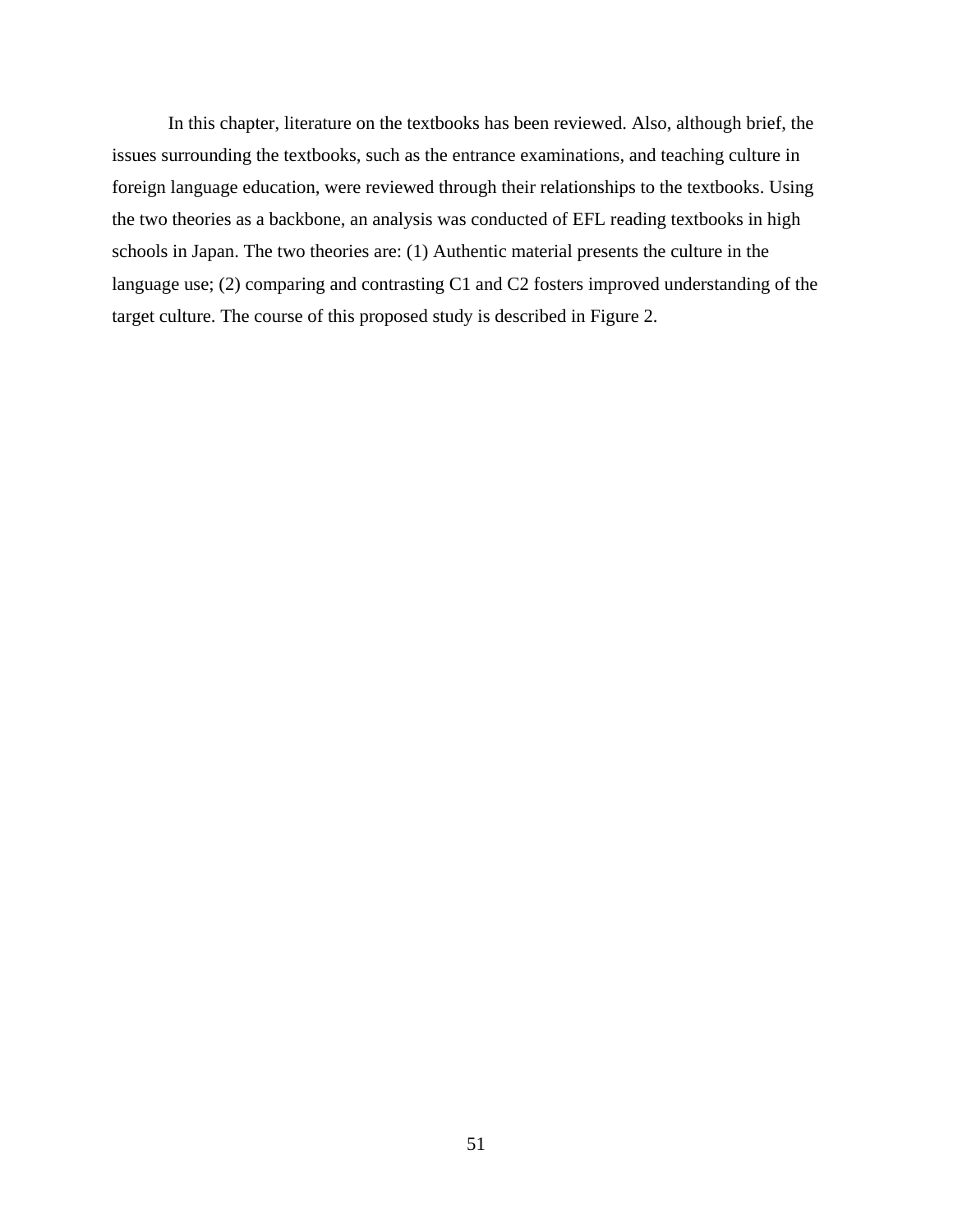

**Figure 2** *Course of this Study*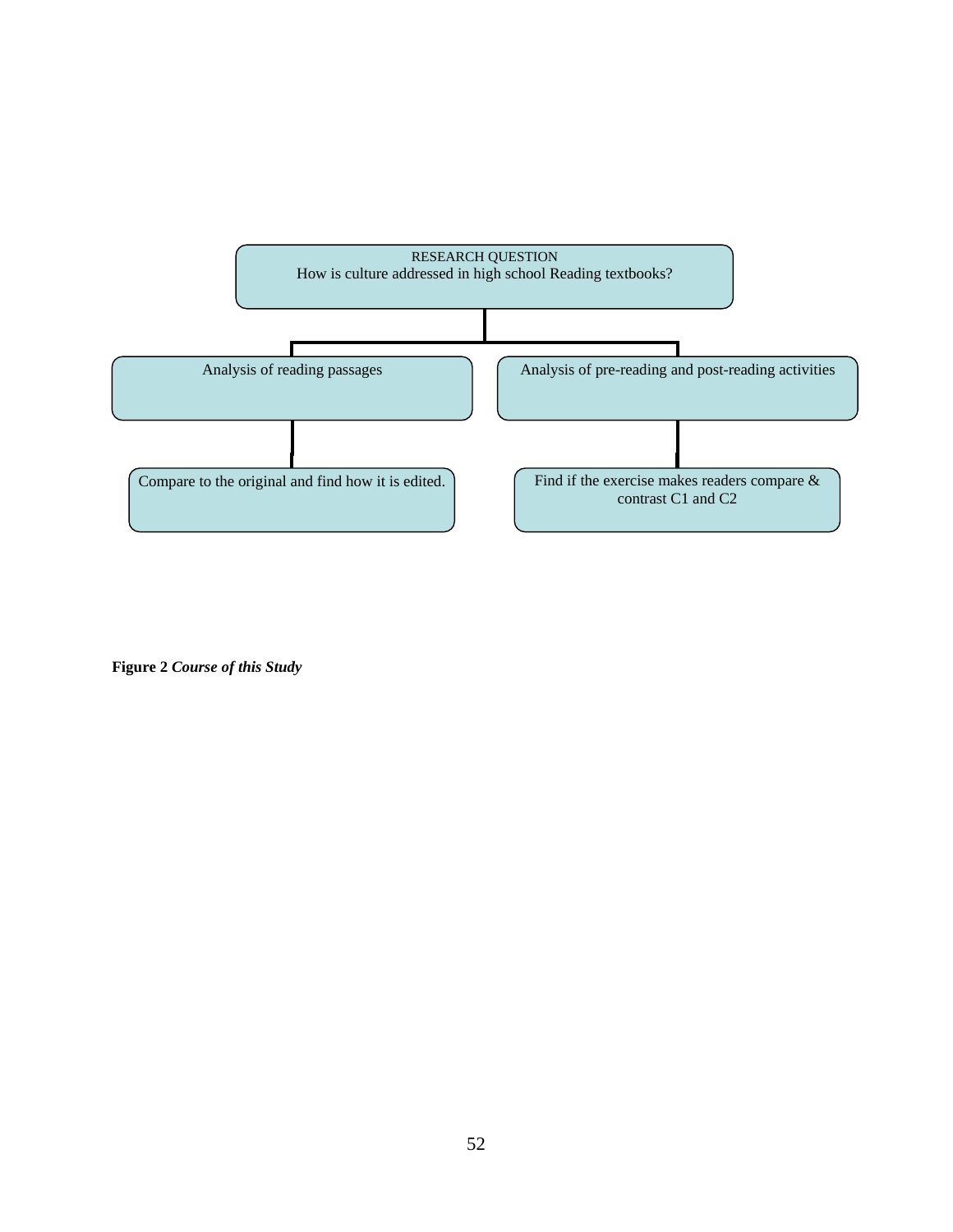## CHAPTER THREE

#### Methodology

The purpose of this study is to find the characteristics among the EFL reading textbooks approved by the Ministry of Education, Culture, Sports, Science, and Technology (MEXT), that emerged as the data were collected. The primary research question is: How is culture addressed in high school reading textbooks? This question was answered by looking into the following sub-questions.

(1) Are passages edited? If so, how?

(2) Do pre-reading and post-reading exercises relate C1 and C2?

In this study, both qualitative and quantitative methods were used to study the broad issue of culture as presented in EFL textbooks in Japan. As Creswell (2003) describes the characteristics of a qualitative method, the data are collected on multiple levels to deduce a hidden rule. In a qualitative study "the researcher seeks to establish the meaning of a phenomenon (p. 20)," "it begins with a broad survey in order to generalize results (p. 21)," and "qualitative research is exploratory and is useful when the researcher does not know the important variables to examine (p. 22)." He also points that approaches emerge as the research progresses. In applying these descriptions, this study compared and contrasted the original works and the edited reading passages in Japanese EFL reading textbooks. In chapters four and five, the findings are described, discussed, and interpreted as part of the prelude to further studies.

As for the quantitative method, Creswell (2003) describes that a quantitative method uses close-ended, pre-determined questions. Both the first and the second phases of this study used questions pre-determined by the researcher. Below are those questions for phases one and two.

- Are reading passages edited? If so, how?
- Do pre-reading and post-reading exercises relate C1 and C2?

The theories that guided this study are: 1) Authentic material presents the culture in the language use, 2) culture is in vocabulary, and 3) comparisons and contrasts between the students' backgrounds and perspectives (C1), if integrated with the new cultural information in the textbook (C2), result in better comprehension and retention. With the methods described above, this study examined what textbooks provided and how they did it in terms of these three theories.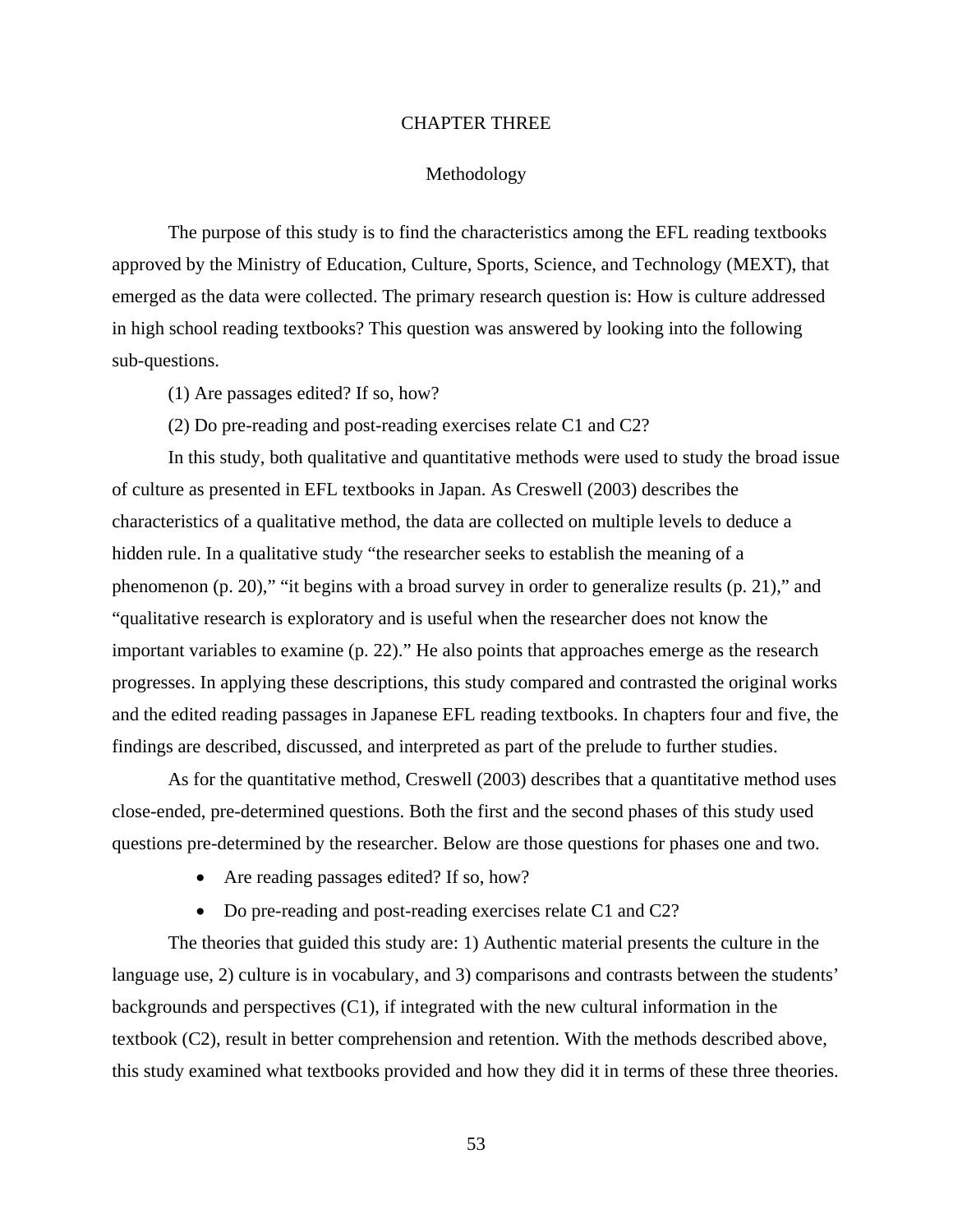# Material Selection: Textbooks

The fourteen textbooks analyzed in this study were those approved by the MEXT in

Table 3. Table 3 presents information such as the list the titles and the acronyms of textbooks analyzed in this study, total number of chapters in each textbook, and those selected from outside sources. There were no other reading textbooks approved by the Ministry when this study was conducted. Accredited high schools are required to choose one of them as the primary teaching material for the reading course. The designated grade level of these textbooks is either the second or the third year in high school.

The number of reading passages in total of all fourteen textbooks is 263, out of which 163 were selected from English sources such as journal articles and monographs written by native English speakers for English-speaking audiences. These 163 chapters were the subject for analysis in this research.

Because some chapters were originally written by Japanese for the Japanese audience, they were not included in this study. Because the study examines texts for English learners, authentic texts would have to be those written in English for native English speakers. Texts that were translated into English by Japanese writers were excluded. One of the guiding theories used for the first phase of this study is that culture is reflected in the vocabulary of the language (Sapir, 1949). In Japan, Japanese is the only officially designated language.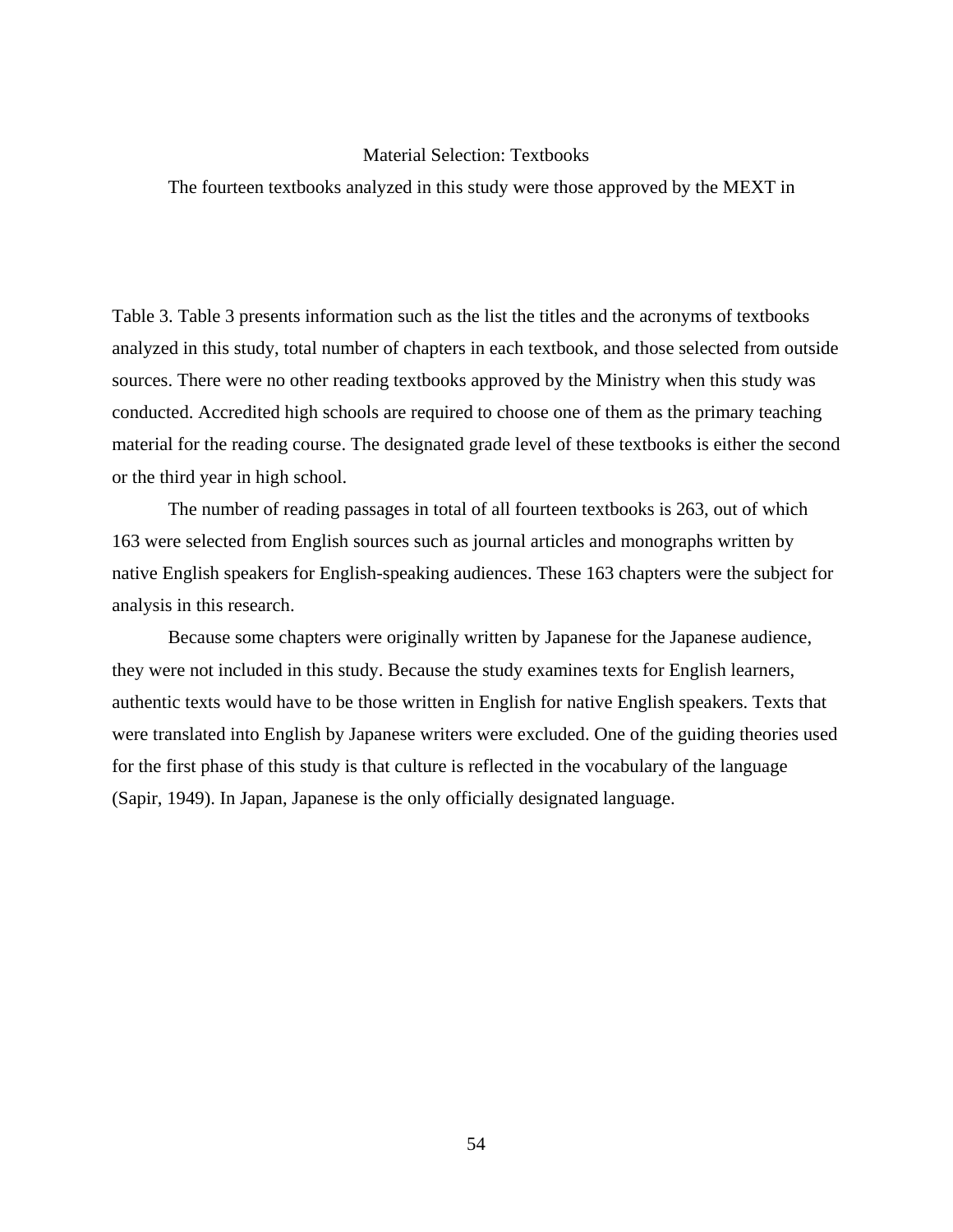# **Table 3** *Reading textbooks*

| <b>Titles</b><br>$(codes)*$ | <b>Authors/Editors</b> |               |                | <b>No. of Readings</b> |          |              | <b>Japanese</b><br>Original | <b>Total</b><br>chapters<br>to analyze |     |
|-----------------------------|------------------------|---------------|----------------|------------------------|----------|--------------|-----------------------------|----------------------------------------|-----|
|                             | Main                   | <b>Others</b> |                | chpts                  | suppl.   | <b>Total</b> | sources                     |                                        |     |
|                             |                        | JPN** Non-    | $JPN***$       |                        |          |              |                             |                                        |     |
| Encounter (ENW)             | Watanabe               | 4             | $\overline{2}$ | 8                      |          | 9            | 9                           | $\theta$                               | 9   |
| Genius (GEO)                | Okada                  |               |                | 12                     |          | 13           | 13                          |                                        | 12  |
| Milestone (MIO)             | Okuma                  |               |                | 11                     |          | 12           | 11                          |                                        | 10  |
| New Stage (NET)             | Tanioka                |               |                | 46                     |          | 46           | 13                          |                                        | 13  |
| One World (ONT) Takahashi   |                        |               |                | 12                     |          | 17           | 11                          |                                        | 9   |
| Orbit (ORT)                 | Takanashi              |               |                | 25                     |          | 25           | 15                          |                                        | 10  |
| Planet Blue (PLN) Negishi   |                        |               |                | 27                     |          | 27           | 27                          |                                        | 26  |
| Polestar (POM)              | Murakami               | 9             |                | 12                     |          | 14           | 11                          |                                        | 10  |
| Prominence (PRU) Uechi      |                        |               |                | 11                     |          | 13           | 11                          |                                        | 10  |
| Pro-vision (PRS)            | Shiozawa               | 6             |                | 16                     |          | 20           | 16                          |                                        | 14  |
| Sunshin (SUK)               | Kuzumi                 |               |                | 12                     |          | 13           | 11                          |                                        | 10  |
| Unicorn (UNI)               | Ichikawa               |               |                | 15                     |          | 16           | 13                          |                                        | 13  |
| Vivid (VIM)                 | Minamimura             | 10            |                | 20                     | 0        | 20           | 7                           |                                        | 6   |
| Voyager (VOO)               | Okihara                | 11            |                | 18                     | $\Omega$ | 18           | 11                          | $\theta$                               | 11  |
|                             | <b>TOTAL</b>           | 72            | 15             | 245                    | 18       | 263          | 179                         | 16                                     | 163 |

\* Codes (Appendix) are used, with the first two letters in the title and the initial of the primary author

\*\* Japanese authors: other Japanese authors beside the main authors

\*\*\* Non-Japanese: other non-Japanese authors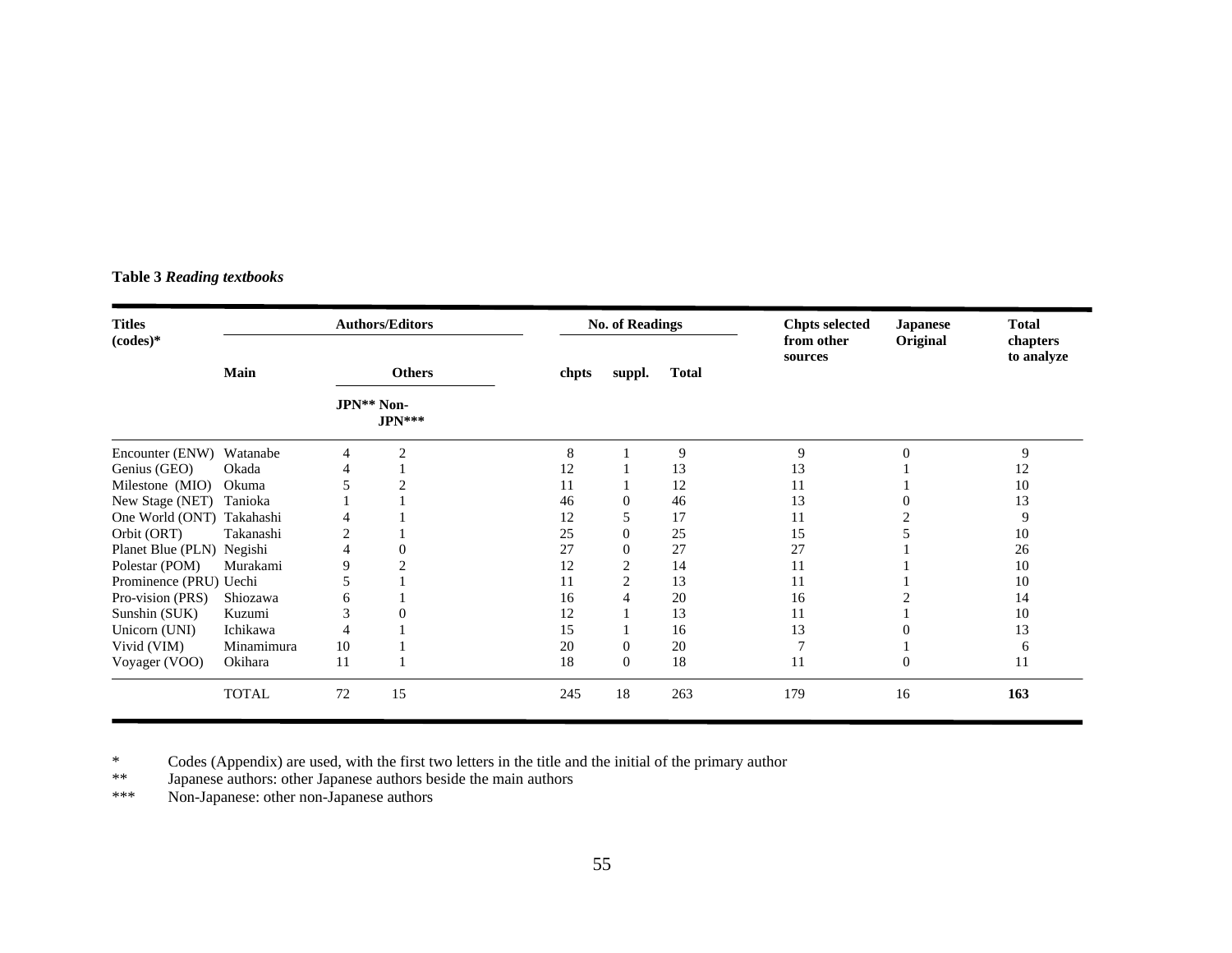# Data Collection and Analysis *First Phase: Analysis of Reading Passages*

# *Chapter Selection*

Table 3 shows the names of the primary authors, number of other authors, both Japanese and non-Japanese, the numbers of chapters, those of supplemental reading chapters, and those of chapters and supplemental readings selected from outside sources. The authors of the textbooks wrote some chapters by themselves, selected some from outside reading materials such as journals and monographs, or translated articles and books to English from Japanese. When all the reading passages were selected from outside sources, the authors of the textbook were editors because they were not the original authors. Those chapters that were not selected from other sources were the authors' original writings in English. These chapters were written by the Japanese authors as EFL textbook materials, and thus not considered authentic.

The majority of authors and editors are Japanese. Everyone involved in writing and editing these textbooks is a college or university faculty member, except for the employees of each publisher. It is not known what tasks they performed. Participation of each publisher in writing the textbooks is indicated either Y or N because a specific number of the publisher's employees is unknown.

The number of chapters ranges from nine to forty-six per book (Table 3). For example, *Encounter Reading Course* (Watanabe et al., 2004) has eight chapters plus one supplemental reading chapter and *New Stage English Reading* (Tanioka et al., 2004) has forty-six chapters, thirty of which are the Japanese authors' writings for the textbook. The percentage of authentic reading passages varies from 35% to 100%. The length of these chapters varies also because the number of classes allocated for reading to finish these textbooks is ninety class meetings per school year. Depending on the authors, the perceived importance in authentic materials may be reflected in how many chapters they decided to select from authentic reading materials.

Following the claim that materials edited and simplified for correct grammar do not present the natural use of the language in a culture, the chapters in each textbook are divided into two groups: 1) those written by the Japanese authors of each textbook and those selected from other ESL/EFL textbooks, 2) those selected from authentic English sources written for an audience that speaks the target language (L2). The first group is excluded from this study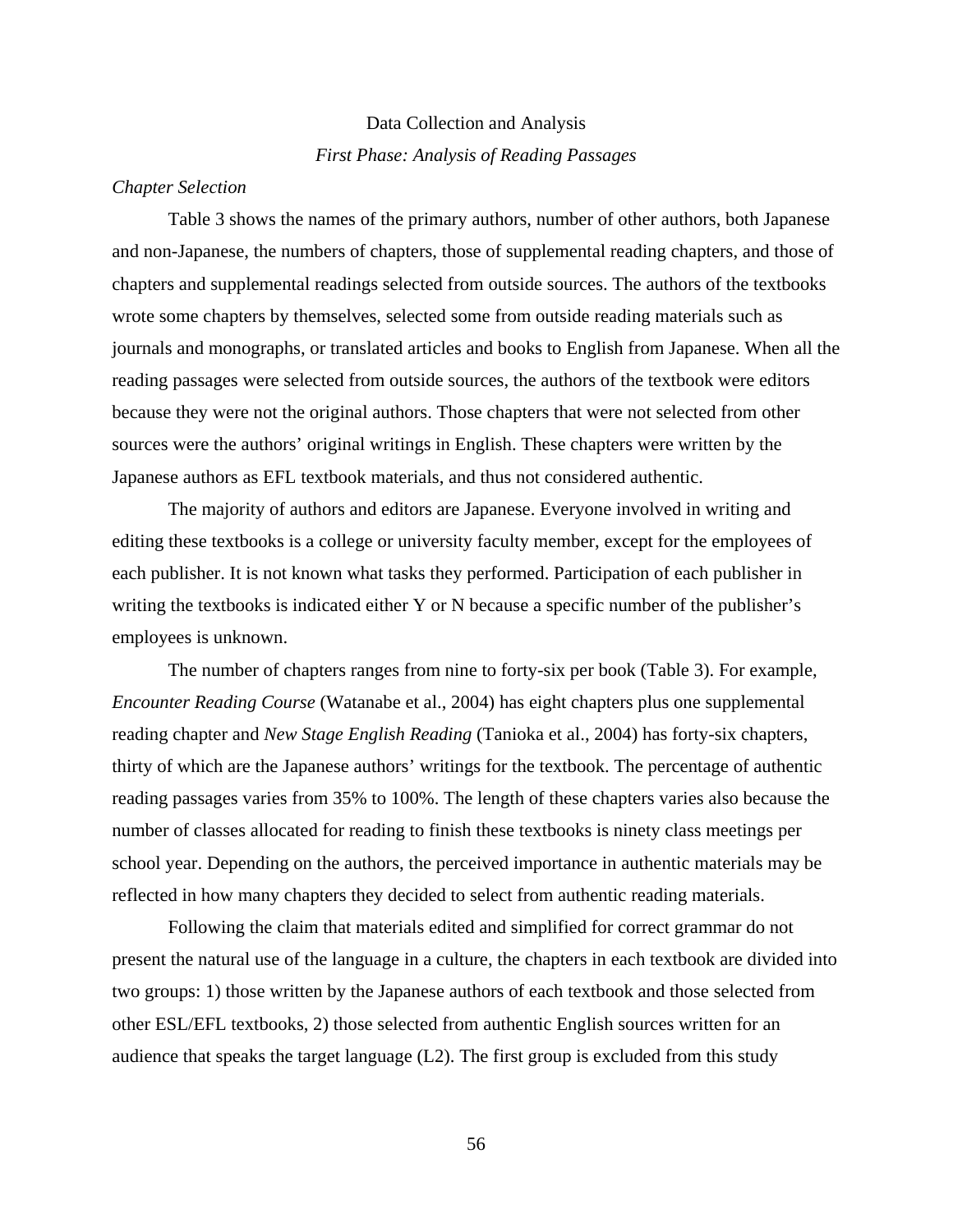because these reading passages were written as EFL teaching materials and hence are not authentic. Also, based on the theory that culture is reflected in the authentic use of the language, sixteen chapters whose original works were written by Japanese authors and then translated for an English-speaking audience, will be excluded from this study. In examining the reading passages, chapters that are the Japanese authors' original writings were excluded because the English passages written by Japanese authors for the Japanese students did not fit the definition of authentic material for this study, "those written and oral communications produced by members of a language and culture group for members of the same language and culture group" (Galloway, 1998).

#### *Editing Categories*

Next, the original works were located, the sections in the original works selected for the EFL textbooks were identified, and the edited details were sorted into five types and coded accordingly: Lexical (L), Simplification (S), Grammatical (G), Alteration (A), and Elaboration (E). *Lexical editing* refers to a word or phrase replaced by one with an identical or similar meaning. In order to judge the degree of similarity in a meaning of a word or phrase between the original and the textbook, Merriam-Webster's Online Thesaurus (2007-2008) was used. *Simplification* is the deletion of words, phrases, or sentences. Simplification makes the section in the Japanese textbook shorter. This category varied in quantity. It is applied to words, phrases, clauses, sentences, paragraphs, and to pages and chapters of a book. The counts of *Simplifications,* deleting complete sentences or more was separated from the counts of fragments of a complete sentence in this study because, although it was yet considered editing, this study was led by a theory that culture is present in the use of vocabulary. The intended focus was to investigate how vocabulary usages in the original were edited by the authors of the reading textbooks. Deleting an entire sentence or more was no longer a change into something else but rather it included editing of multiple processes such as simultaneous editing of *Simplification* and *Grammar*. Thus deleting a complete sentence or more was excluded from the count.

*Grammatical* editing includes changes in voice from passive to active and vice versa, or changes in mood, tense, etc. This type of editing includes clerical changes as well as punctuation changes. Although a different grammar rule was applied, the event or situation described was not affected. *Grammatical* editing included both the correction of informal use of the language into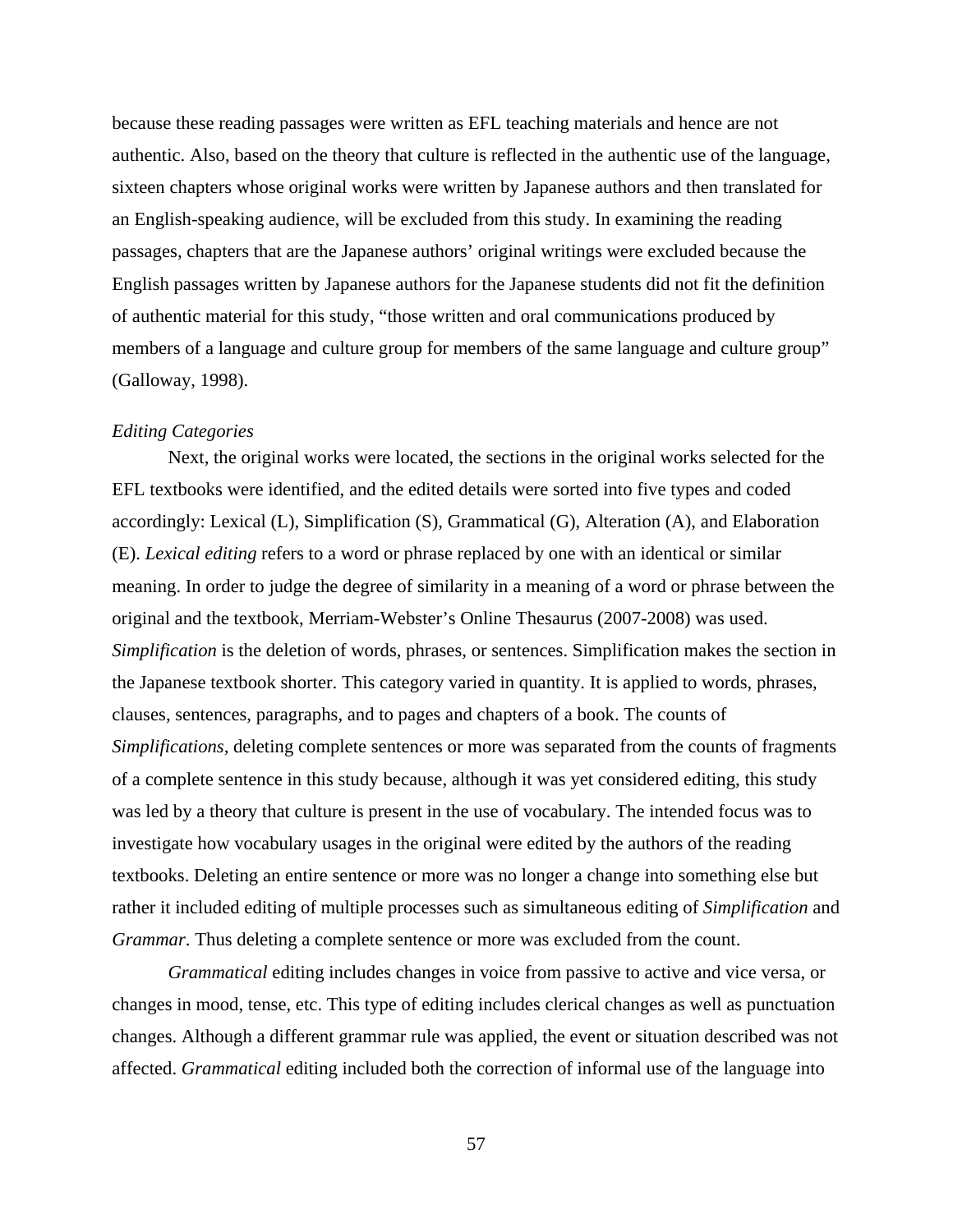correct grammatical usages and those resulting from other types of editing. For instance, when one sentence was divided into two short independent sentences, the beginning of the second sentence was capitalized. Capitalization in this case was an inevitable result of other type of editing.

*Alteration* is editing that resulted in a purposeful revision in meaning. The revision might be due to other types of editing, but alteration was selected only when the meaning was changed after editing. Even when the edited word or phrase appeared similar in meaning to the researcher's eyes, it was counted as *Alteration* if it was not listed in Merriam-Webster's Thesaurus.

Not all *Alteration* was within the same syntactic units such as from a word to another word, from a phrase to another phrase, from a sentence to another sentence. *Alteration* included changing fairly lengthy section to a short summarizing sentence, a sentence to a clause, a phrase to a clause, etc. Alteration of this type required further comparison and analysis of elements in the sections altered. Wherever possible, altered sections were dissected into the smallest units for comparison to the original.

*Elaboration* is editing by adding words or phrases. As a result, the equivalent section in the textbook increases in the number of words. This category also includes the necessary additions resulting from simplifying a previous section of the reading passage. For example, when a paragraph was eliminated (Simplification), it might be necessary to make an adjustment for a smooth transition to the next paragraph. This adjustment was coded *Elaboration*. The flow of tasks for the First Phase of the study is described on the next page (Figure 3). Chapters selected from outside sources were compared to the original works to determine what type of editing had been applied: lexical, simplification, grammatical, alteration, and elaboration. The originals and edited words, phrases, and sentences were compared side-by-side and then coded (Appendix C).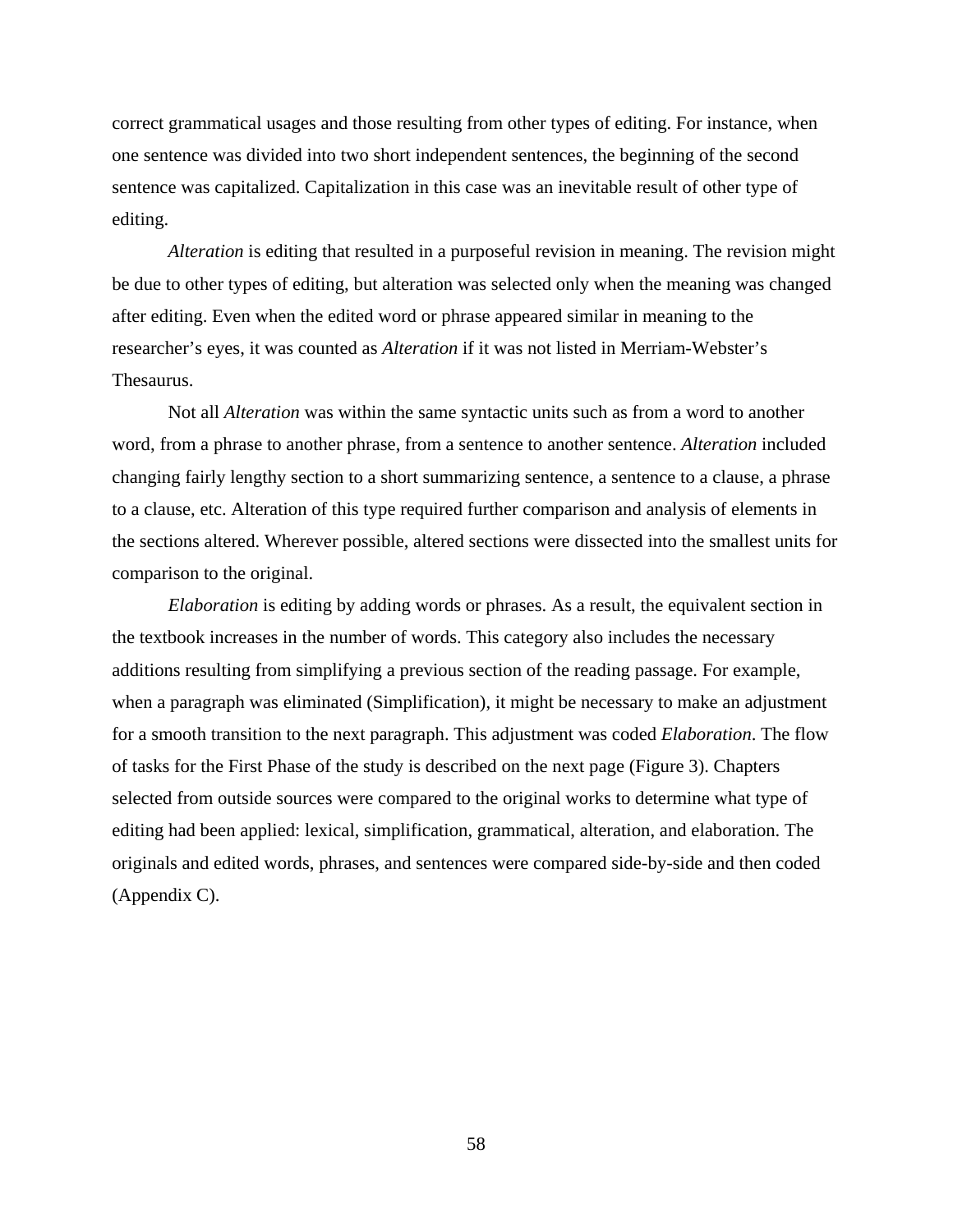

**Figure 3** *Flow Chart: How the reading passages are analyzed*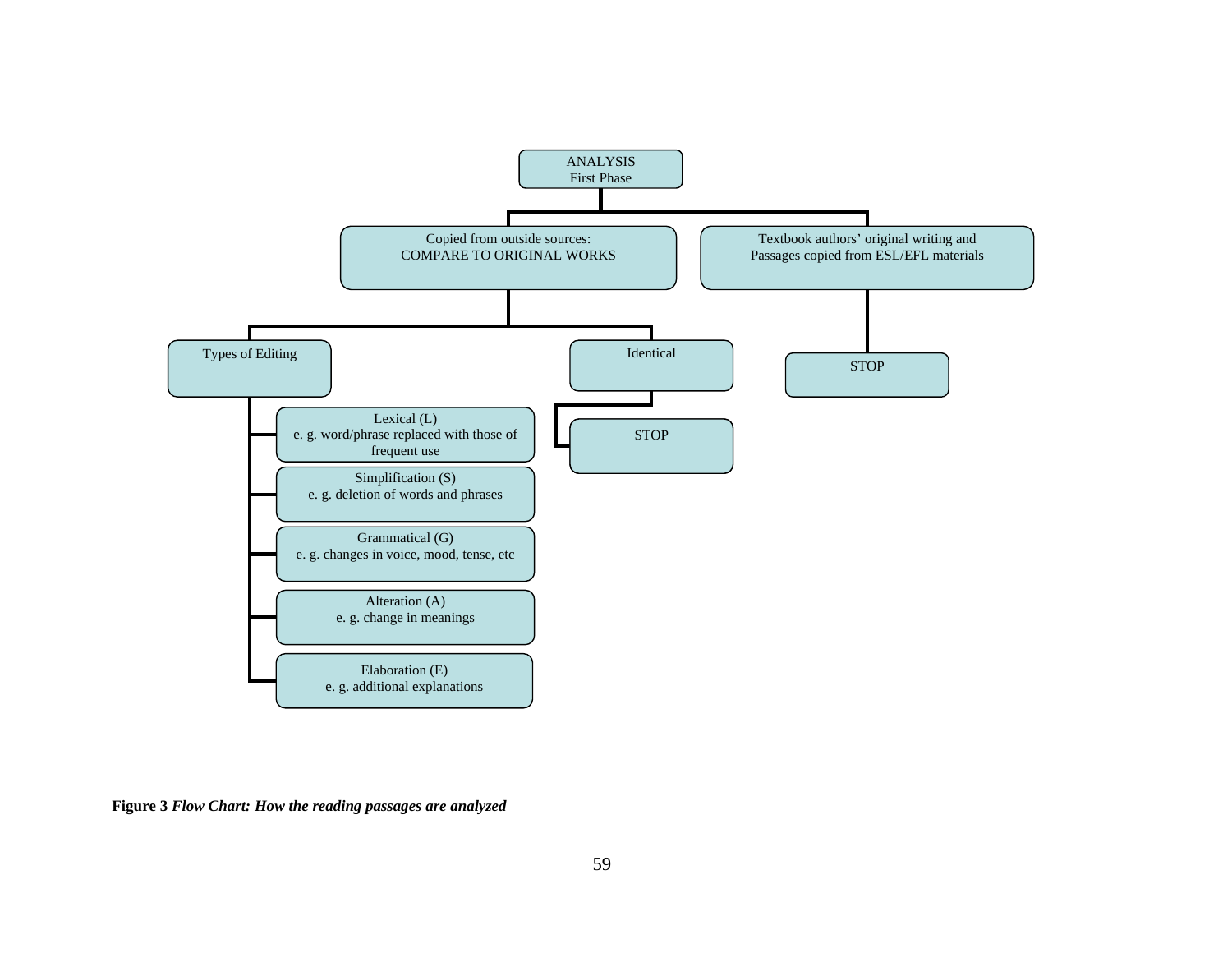#### *Rationale for Coding Categories*

Young's (1999) study is referenced for the first phase of the study. Specifically, Young compared the effectiveness of edited vs. authentic materials and concluded that edited material is not necessarily more effective. Based on the survey results (Hague & Scott, 1994; Young, 1999) that second language reading materials have been pedagogically edited to prepare the students to read authentic materials, her research study has tested the actual effectiveness of edited materials that have been used in foreign language classes. The results show that the edited materials are not superior to the authentic ones.

In Young's study, literature on various simplifying and modifying techniques is reviewed. The types of simplification are to shorten sentences, to delete or rephrase idioms to avoid specialized or low frequency vocabulary, and to revise complex syntax by using simpler sentence structures (Long & Ross, 1993), to make shorter texts such as a magazine or newspaper article or a literary work, and to eliminate paragraphs or sections of it (Shook, 1997), "glossing words or phrases (Young, 1999, p. 351)." These techniques are rather purely linguistic simplification. Generally, after these techniques are applied, a reading text becomes shorter and simpler than the original works.

In addition, Young (1999) reports recent research that distinguishes linguistic simplifications from cognitive processing modifications and elaborations (Long & Ross, 1993; Ross, Long, & Yano, 1991). These techniques clarify, elaborate, explain, and provide motivation for important information and make connections explicit (Beck, McKeown, Sinatra, & Loxterman, 1991).

The distinction between these two types of editing is similar to the distinction between bottom-up and top-down processing. The first group is more concerned with the written text itself by simplifying words, phrases, and structures of a reading passage, expecting a less involving processing of the passage than the original work as a result. On the other hand, the second group, cognitive processing modifications and elaborations, is concerned with the ease of processing, not by eliminating the elements or by shortening the written passage, but by elaborating and rephrasing, and thus adding more so that it activates more background knowledge of the readers.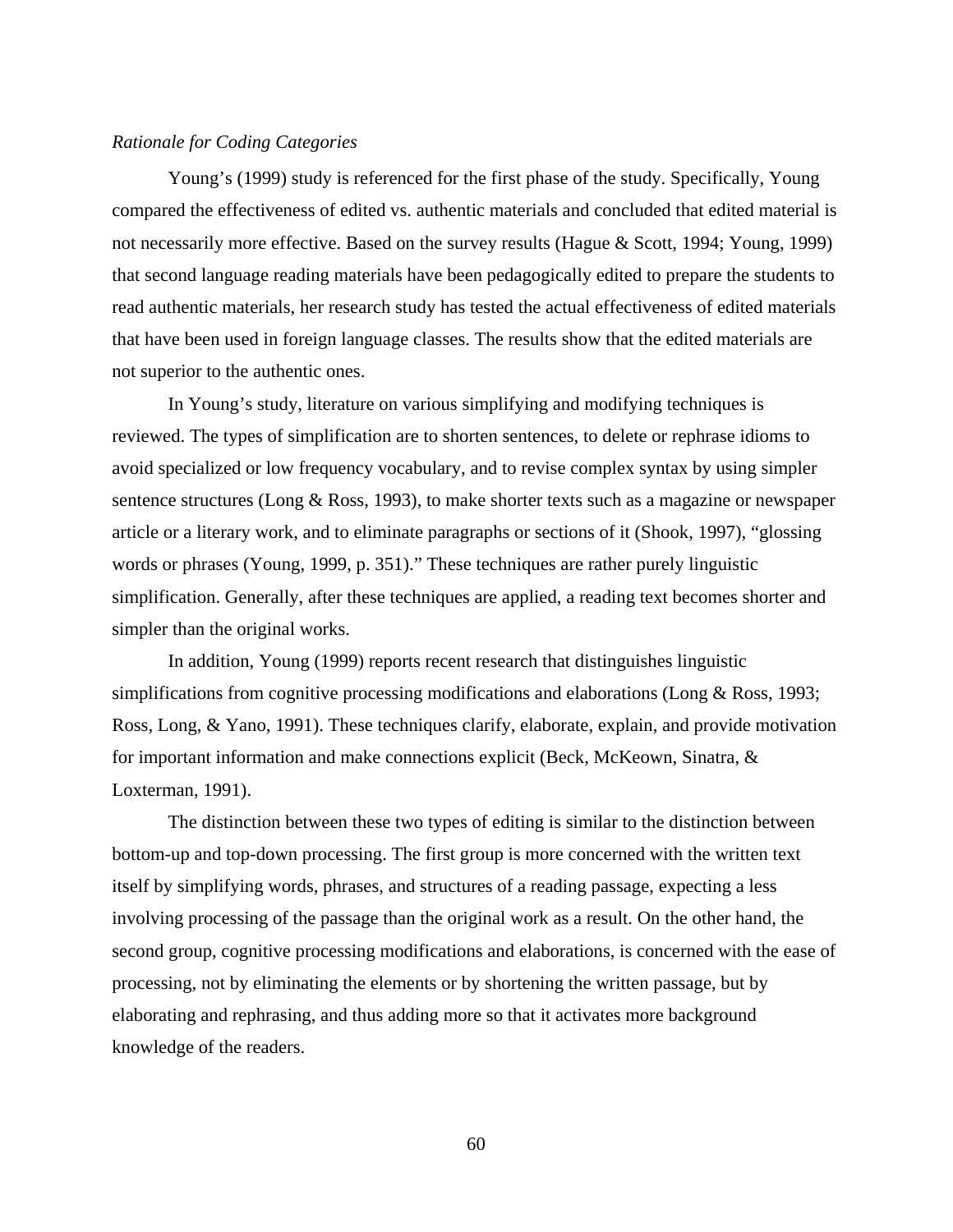Summarizing the commonalities of the first group of editing techniques, editing in the reading passages for this study was categorized into five types, (1) lexical, e.g. replacing words or phrases with other words and phrases; (2) simplification, e. g. deleting any needless accumulation of words and; (3) grammatical, e. g. changing voice from active to passive, etc.; (4) elaboration. Adjustments of meaning might become necessary at times as a result of lexical, grammatical, or elaborative techniques so that the passage would stay coherent and consistent. Therefore, a fifth category was added, (5) an alteration to original meaning.

# *Second phase: Pre-reading and post-reading activities*

# *Pre-Reading Activities*

# *Providing a framework for reading.*

For the second phase of this study, an analysis of the pre-reading and post-reading activities was conducted. Questions and activities in the pre-reading sections were examined to determine if they provided a frame or a goal and activated the readers' schema (Carrell, 1984; Kramsch, 1985; Swaffar, 1985; Swaffar et al., 1991; Young, 1999).

#### *Post-Reading Activities*

Next, post-reading activities were examined. First, they were divided into two categories, inferential or literal. The former examines the understanding of them and the supporting details and the relationships among them. The latter examines more superficial aspects of the language such as grammar and vocabulary. Upon dividing the activities, all the inferential activities were examined further to see if they compared or contrasted C1 and C2.

## *Validity and Reliability*

To control the rater drift, twelve passages were selected randomly of all the textbooks and coded twice by the researcher, once at the beginning and once at the end of the coding process. The coding results were compared between the first and the second times. The percentage of agreement was 98.2%.

For inter-rater reliability, two criterion observers were requested to code the data. These criterion observers are a Ph.D. candidate in foreign language pedagogy at a mid-eastern university and a Ph.D. holder in foreign language pedagogy from a southern state university.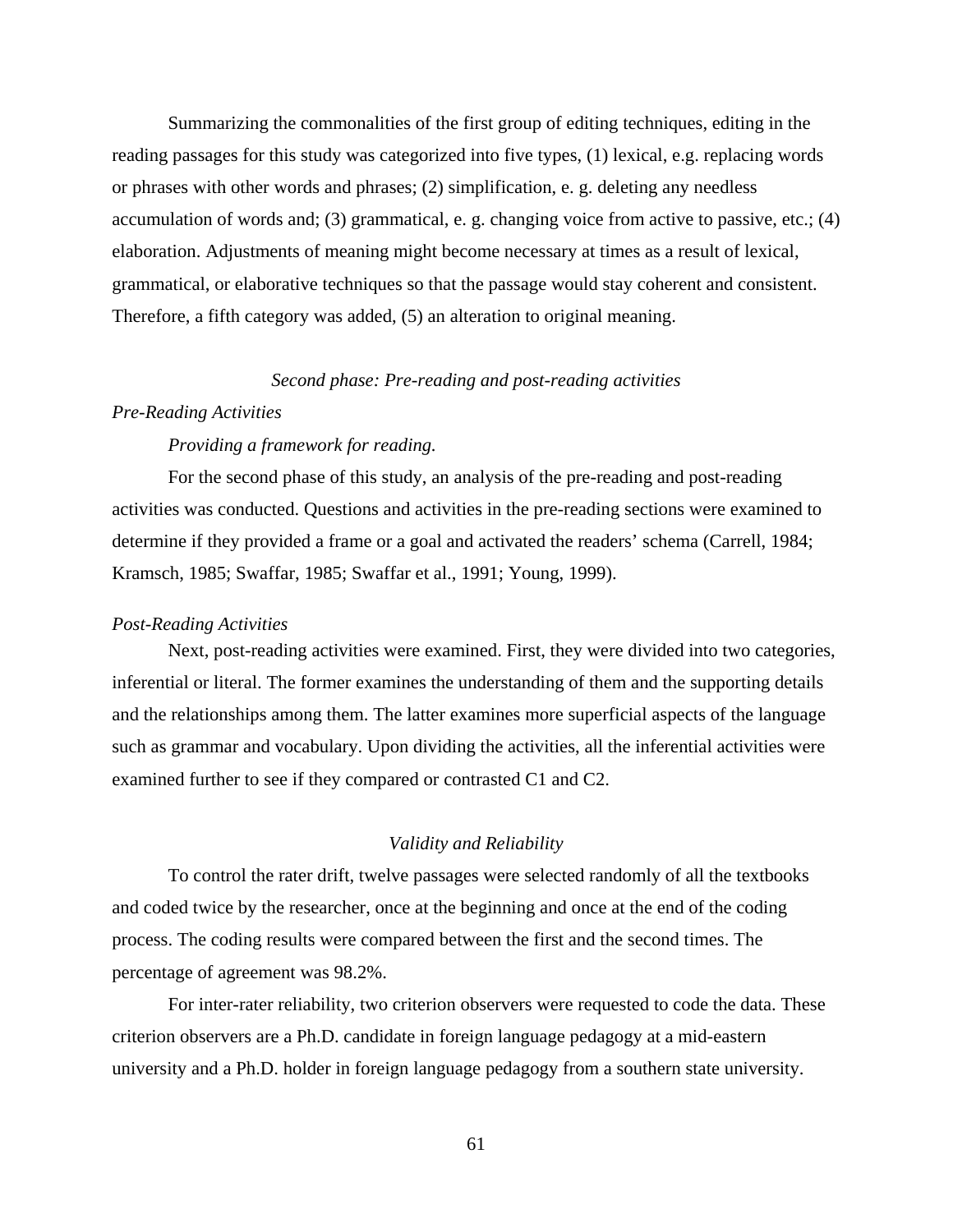They have taught a foreign language or English as a Second Language (ESL) full-time for over a decade and done book reviews and comparative studies among foreign language textbook series. In order to familiarize the criterion observers, the researcher provided them a description on the coding process with sample words, phrases, and sentences from outside the textbooks used for this study. The explanation included the meanings of five codes, lexical (L), simplification (S), grammar (G), alteration (A), and elaboration (E). Then, they were provided with a set of samples to code for practice. Any disagreements between the researcher and the criterion observers were discussed and agreed.

The percentage of agreement in coding between the researcher and the criterion observers was 96% and 94.8%. Upon completion of coding by the criterion observers, the researcher of this study examined their coding of the selected samples that did not agree. Some of the disagreements were that the criterion observers did not code the following as grammatical (G), 'relocating any part of a sentence to different places of a sentence or passage.' The criterion observers required more explanation of what the grammatical category meant and it was clarified for the researcher's own understanding.

In this chapter, the research method was described in details. In chapter four, results of passage and activity analysis are reported, and in chapter five, those results are discussed, conclusions are drawn, and recommendations for future research are made.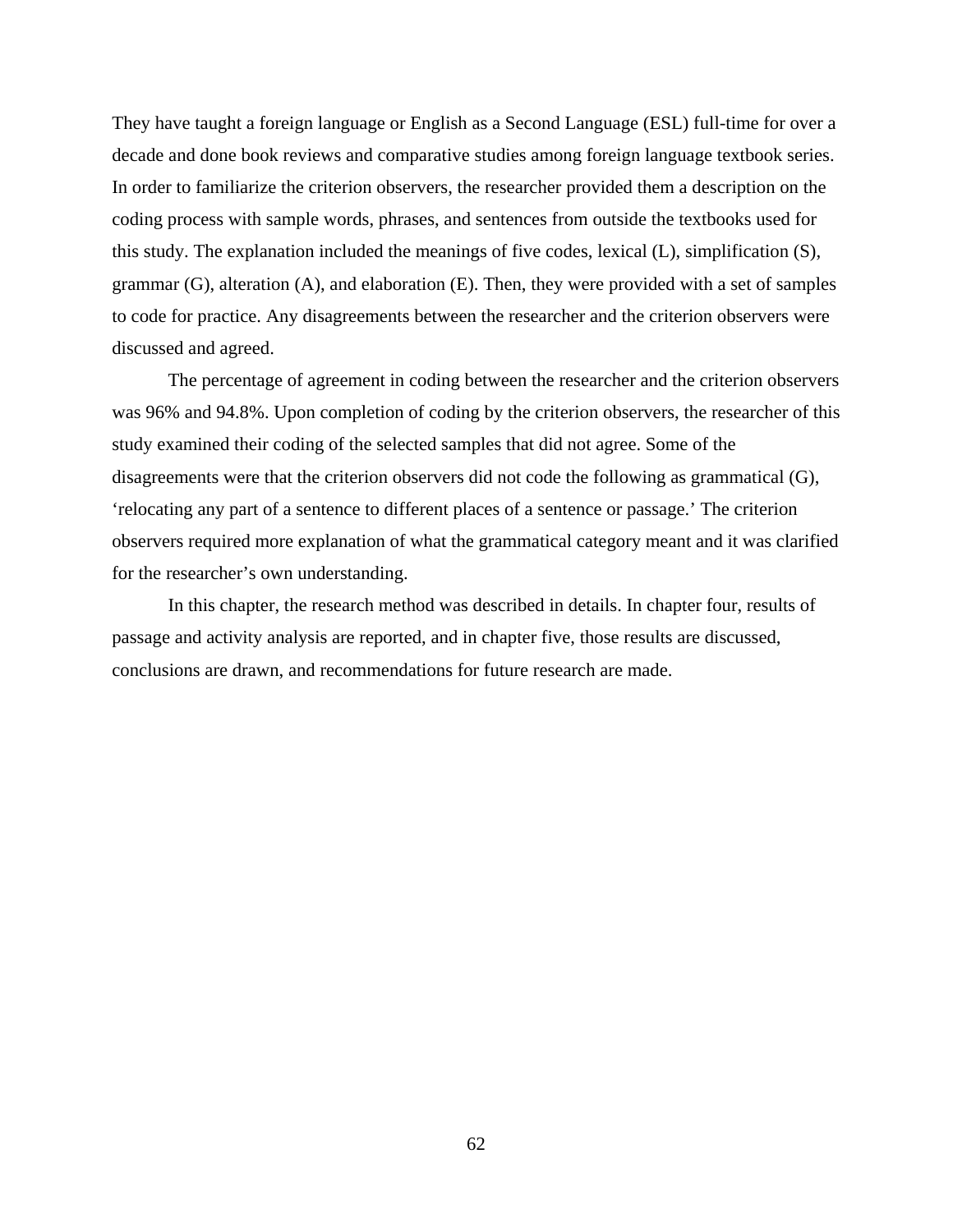## CHAPTER FOUR

#### Results

This chapter reports the findings obtained from the analysis and examination of reading passages and pre-reading and post-reading exercises of high school EFL reading textbooks in Japan. The findings are summarized and details are described.

#### Summary of the Study

The primary research question addressed in this study was:

How is culture addressed in Japanese high school EFL reading textbooks?

The key objective of the study was to find how culture in the original reading passages was presented in the high school reading textbooks used in Japan. As the original journal articles and monographs in English were retrieved, the availability was limited largely due to the incorrect bibliographical information in each textbook. For example, the list of references did not present all information of the original works necessary to locate them: Author names, years of publication, the original titles, location and name of publishers. The researcher of this study tried possible alternatives, e.g., Internet websites, search engines, authors of the textbooks and the originals, publishers, etc. Since the first phase of this study required the comparison of the original works to those versions in the textbooks to describe how the passages had been edited, those chapters that the originals were not located had to be excluded from this study. Subsequently, 88 chapters in fourteen textbooks were analyzed. The entire process of the first phase of the study is described below.

# Results of the Study

The analysis of data obtained from two sources, edit categories and the examination of pre-reading and post-reading activities, revealed that the culture in the original English passages was either omitted or changed during the editing processes. Additionally, neither pre-reading nor post-reading activities were designed to compare or contrast the students' culture to the cultures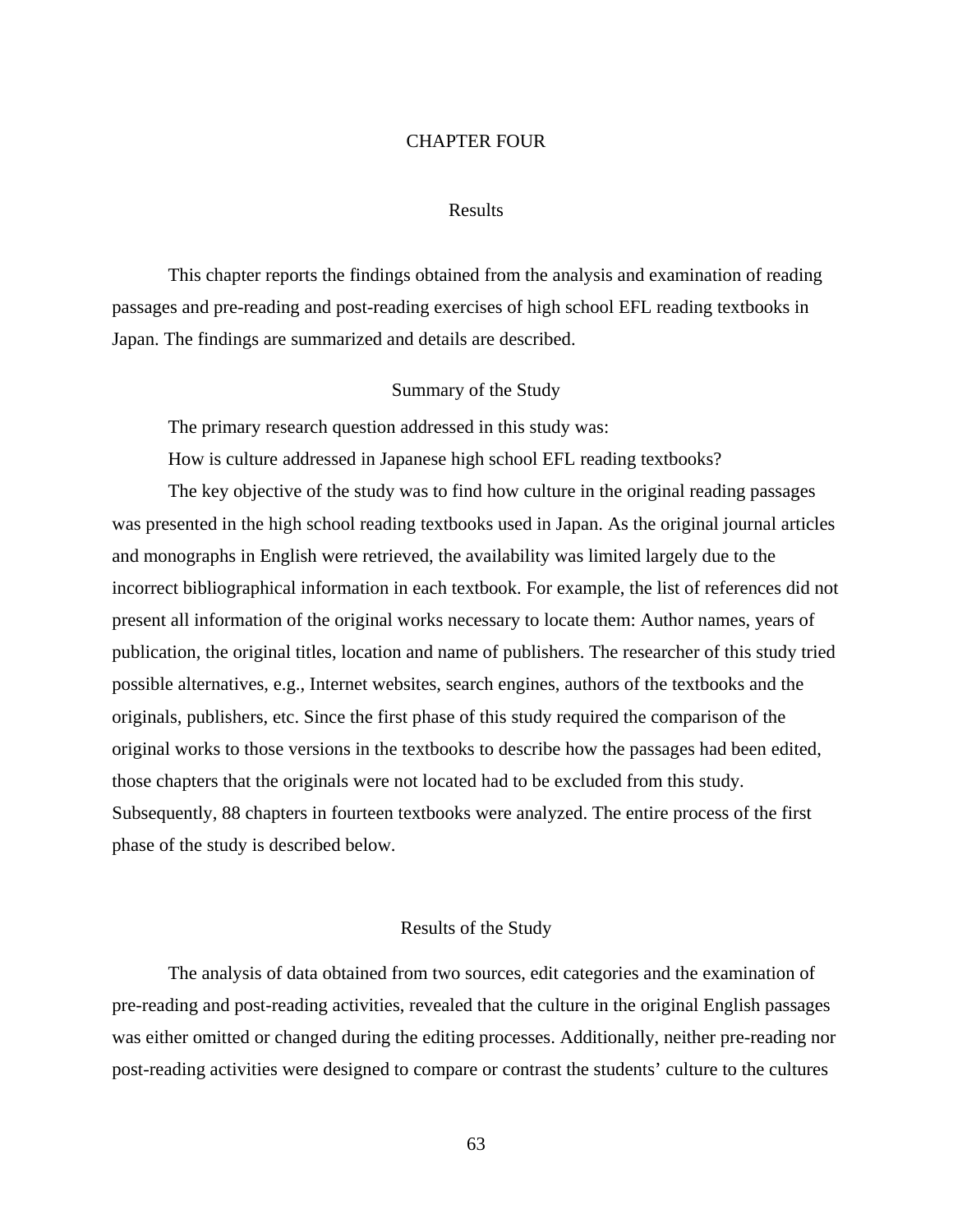portrayed in the original passages. The learners were not provided with the opportunity to become aware of the similarities and differences between two cultures. A detailed description of the findings follows.

# Results for the Primary Research Question

This section describes the findings related to the primary research question regarding the manner in which culture is addressed in Japanese EFL reading textbooks. Two sets of analysis were conducted in separate phases in order to answer the primary research question.

## *Results: First Phase – Passage Analysis*

In order to answer the first secondary questions "Are reading passages edited? If so, how?" the types of editing applied to the English language in the original passages were categorized into five groups: (L) lexical, (S) simplification, (G) grammatical, (A) alteration, and (E) elaboration (Appendix A).

The purpose of this reading passage analysis was to find how the language used in the original English passages was edited for use in the reading textbooks. Based on the claim by Sapir (1949) that culture is reflected in the vocabulary, the sections that were different between the originals and the textbooks were categorized into five kinds of editing: Lexical (L), simplification (S), alteration (A), grammar (G), and elaboration (E). Table 5 *Chi-square on editing strategies* presents the overall counts. The entire coding counts are presented in Appendix B. Samples of passage analysis are presented in Appendix C.

As a statistical analysis, chi-square was run to see if textbook authors were biased with any editing categories. The results are presented in Table 5. As they indicate, there was no association between the editing processes and the textbook authors. No textbook had strong preference over any editing category.

|        |        | S      | G      | A      | E      | Total   |  |
|--------|--------|--------|--------|--------|--------|---------|--|
| Counts | 741    | 1741   | 1554   | 2166   | 1072   | 7274    |  |
| %      | 10.19% | 23.93% | 21.36% | 29.78% | 14.74% | 100.00% |  |

**Table 4** *Summary of Editing*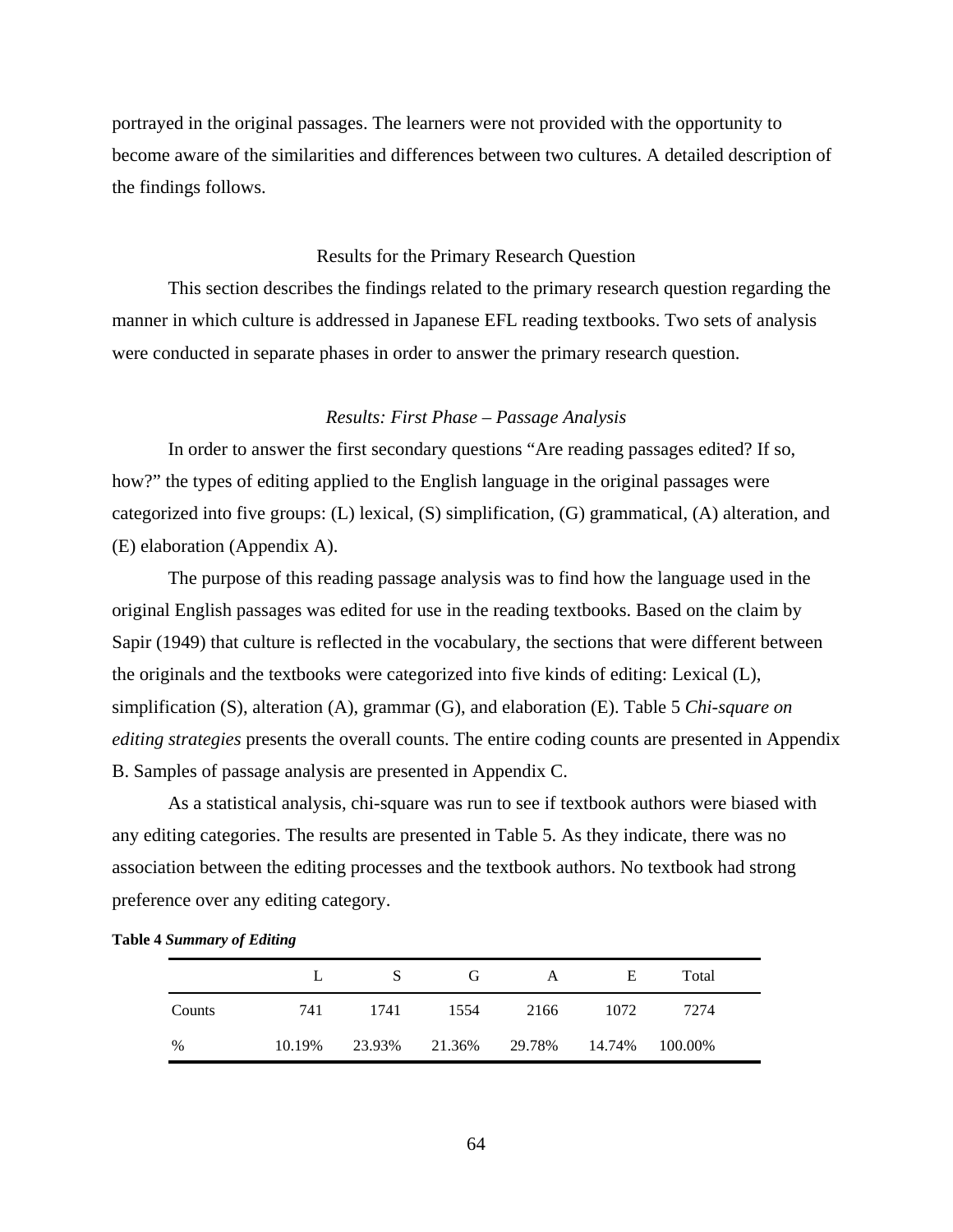|                |       | S   | G   | А   | Е     |
|----------------|-------|-----|-----|-----|-------|
| $\mathbf{x}^2$ | 1.429 | 0.0 | 0.0 | 0.0 | 1.429 |
| df             | 11    | 13  | 13  | 13  | 11    |
| P-value        | 1.0   | 1.0 | 1.0 | 1.0 | 1.0   |

Alteration, changes in meanings, was the editing strategy used most frequently by the authors (29.78%). Simplification, deletion, was second most frequently used with 23.93%. As examples of alteration, 'inauspicious' and 'guy' were replaced with 'unsuccessful' and 'person' in lesson one of ENW (Watanabe et al., 2003, p. 12). Merriam-Webster's Thesaurus does not enter them as synonyms. An expression such as "made my debut as" (King, 1994, p. 24) was found replaced with "became" (Watanabe et al., 2003, p. 15). There was an example of changing "brothers" (Gersh, 1962) to "sisters" (Takanashi et al., 2004, p. 114). The rationale for this replacement of male to female siblings is unknown. As for the examples of simplification, phrases such as "I hasten to add" (King, 1994, p. 26) and "or into the basement, or use the time when you're driving your car" (King, 1994, p. 27) were removed.

Third highest was Grammar, 21.36%. For example, "clicks" (Dougherty, 2001, p. 54) was changed to "clicking" (Negishi et al., 2004, p. 22).

The fourth was Elaboration, 14.74%, added to clarify the original material. Lexical editing, which replaces words with synonyms, turned out to be the lowest in frequency, 10.19%. An example that included both Elaboration and Lexical was a change from "hung around" (King, 1994, p. 23) to "stayed close" (Watanabe et al., 2003, p. 13). For example, the Merriam-Webster's Thesaurus defines "hang around" and "stay" as synonyms, and thus these counted as one Lexical change. "Close" was counted as one Elaboration.

The fact that Lexical changes were the lowest in frequency indicates that words used to replace those in the original wording were not synonyms. Although there were many words that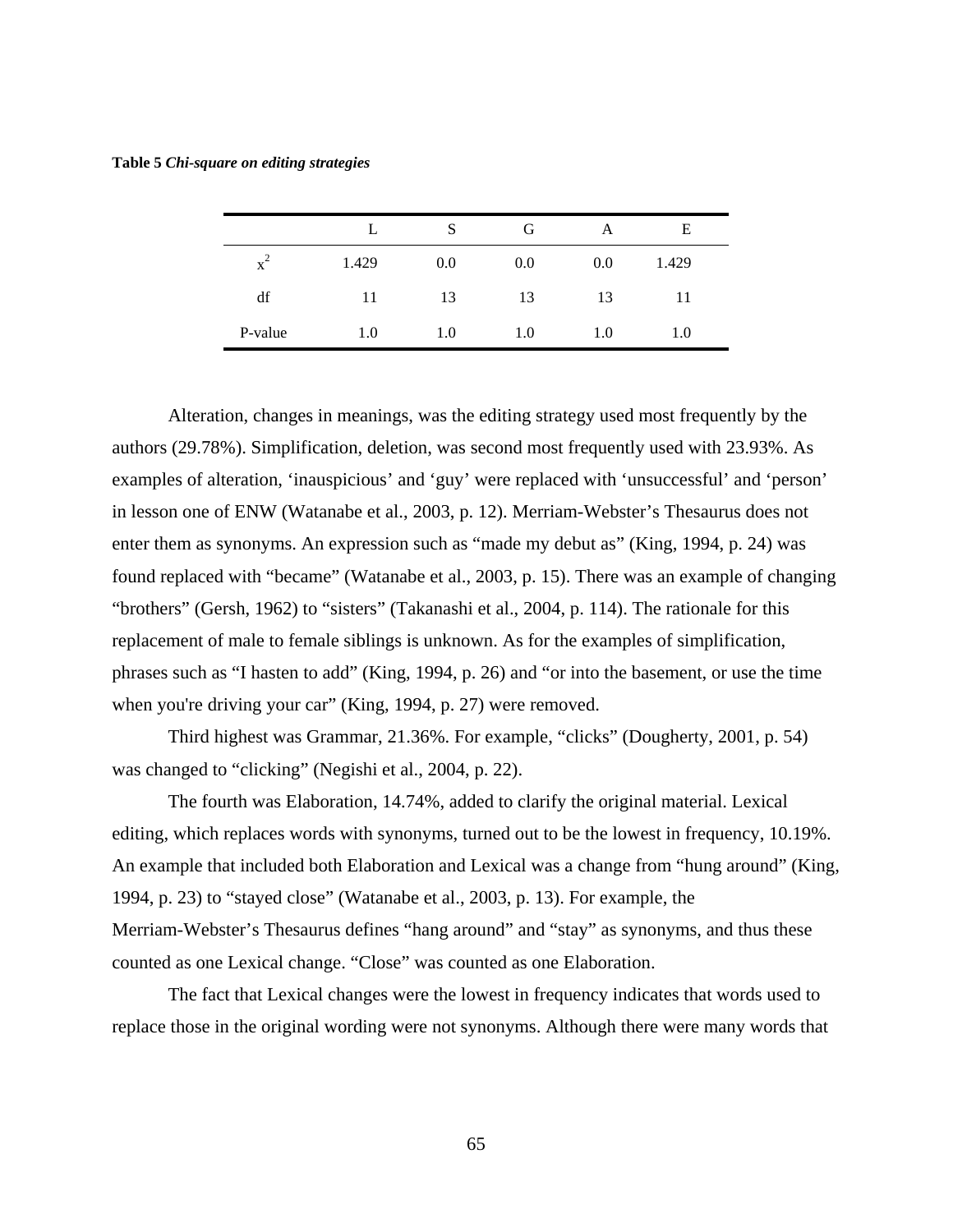looked similar at first glance, if the word was not listed as a synonym in Merriam-Webster's Online Thesaurus, it was categorized as an alteration.

Another point worth mentioning is that the results of the passage analysis support the reported characteristic of EFL textbooks that the language is simplified for grammatical correctness. Simplification and Grammar editing consist 45.29%, nearly half of all editing.

Table 6 below presents the number of words in the original and that in the textbook plus the percentage of addition or deletion in order to provide a better idea about how much was added or deleted. Overall 51,320 words that equals to 42.54% of total counts of words were deleted, and thus the chapters in the textbooks were generally shorter.

**Table 6** *Decrease in number of words from editing*

| Textbook Chapter |  |          | Number of words | Deduction |                  |  |
|------------------|--|----------|-----------------|-----------|------------------|--|
|                  |  | original | textbook        |           | Deduction $(\%)$ |  |
| <b>TOTAL</b>     |  | 120652   | 69332           | 51320     | 42.54%           |  |

The reduction rate among the chapters varied from 0.09% to 26.99%. For example, lesson ten in UNI (2003), as a result of a 26.99% reduction and other editing, left few similarities with the original wording. Kikuchi (2006), Oh (2001), Swaffar, Arens and Byrnes (1991) presents an argument that simplified English hinders fluent reading. Their point is that it is elaboration that helps comprehension. When an idea needs to be clarified, it is rephrased and reworded. It is not deleted. The original for lesson ten in UNI (Ichikawa et al, 2003) is an article from Newsweek (Cowley, 2001). The word count was reduced by 51.70% from 909 to 439. First, 458 (50.38%) words were eliminated in complete sentences or more. Then, as a result of editing, the total count of words in the textbook became 439. The editing involved four Lexical, eight Simplification, ten Grammar, forty-one Alteration, and fourteen Elaboration. The rationale for a reduction of this size is unkown.

Grammar editing was  $3<sup>rd</sup>$  highest, 21.36%, made in 1554 places. Of all editing, this category included those changes resulting from other editing. For example, when a subject of a sentence was changed from 'they' to 'he,' the present tense verb had to change from 'run' to 'runs.' In a case like this, the latter editing was categorized as grammar, not as alteration.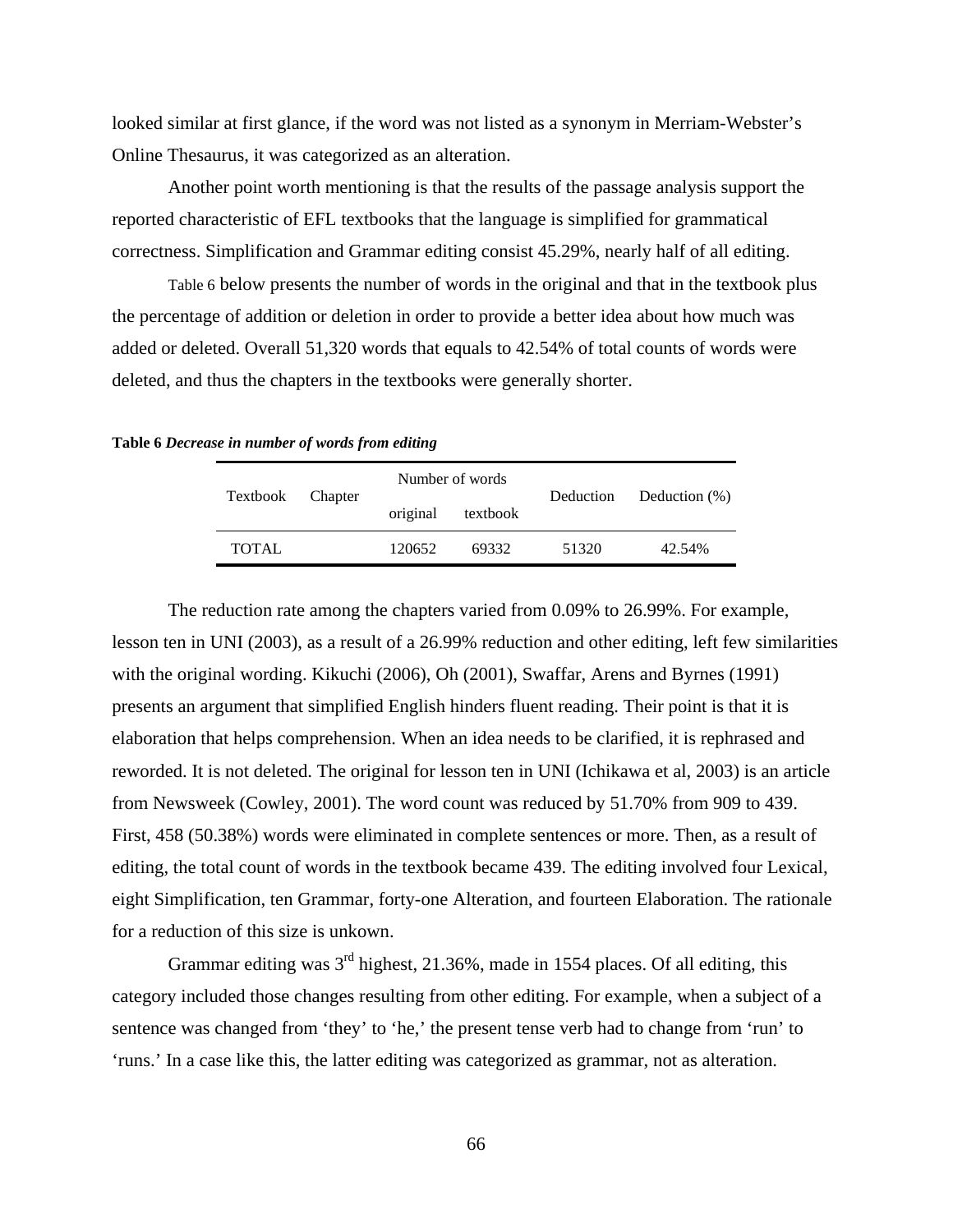Therefore, this category included those edits that were inevitable. Below is an example of an inevitable grammar change. Using the same lesson ten of UNI (Ichikawa et al, 2003), "deteriorated at the same average rate" ("The New", 2001) was changed to "continued to get worse" (Ichikawa et al, 2003, p. 93).

#### **Table 7** *Coding sample*

| original                 | textbook     | codes |
|--------------------------|--------------|-------|
| deteriorated             | to get worse | LG    |
| at the same average rate | continued    |       |

"Deteriorate" and "get worse" are as synonyms, Lexical, but "at the same average rate" and "continued" are not, and thus Alteration. Here the Grammar change from past tense of "deteriorated" to infinitive "to get worse" was inevitable because the textbook authors chose to change a prepositional phrase "at the same average rate" to a verb "continued."

Excluding the grammar editing, due to its resultant nature from other editing, simplification with 23.93%, alteration with 29.78%, and elaboration with 14.74% consisted 68.45%, which constitute major changes as a result of the editing processes. This means that the language in the original English passages was either shortened by deleting words, changing to words with a different meaning, and adding words written by non-native speakers. This result answers in a clear manner the research question, "Are reading passages edited? If so, how?" The answer is yes. The reading passages have been edited mostly by deleting, changing, and adding words and phrases.

The editing process of elaboration, i.e., adding, is a form of changes to the original. Elaboration usually reduces the difficulty of the reading material but from a cultural standpoint, it is a deliberate change made by non-native speakers to the original works that were written by native English speakers for English-speaking audiences. In this study, elaboration consisted of 14.74%. Since the researcher of this study takes the position that any work written by non-native speakers is unauthentic, the added parts of the passages may be categorized as another form of cultural changes for the same reason.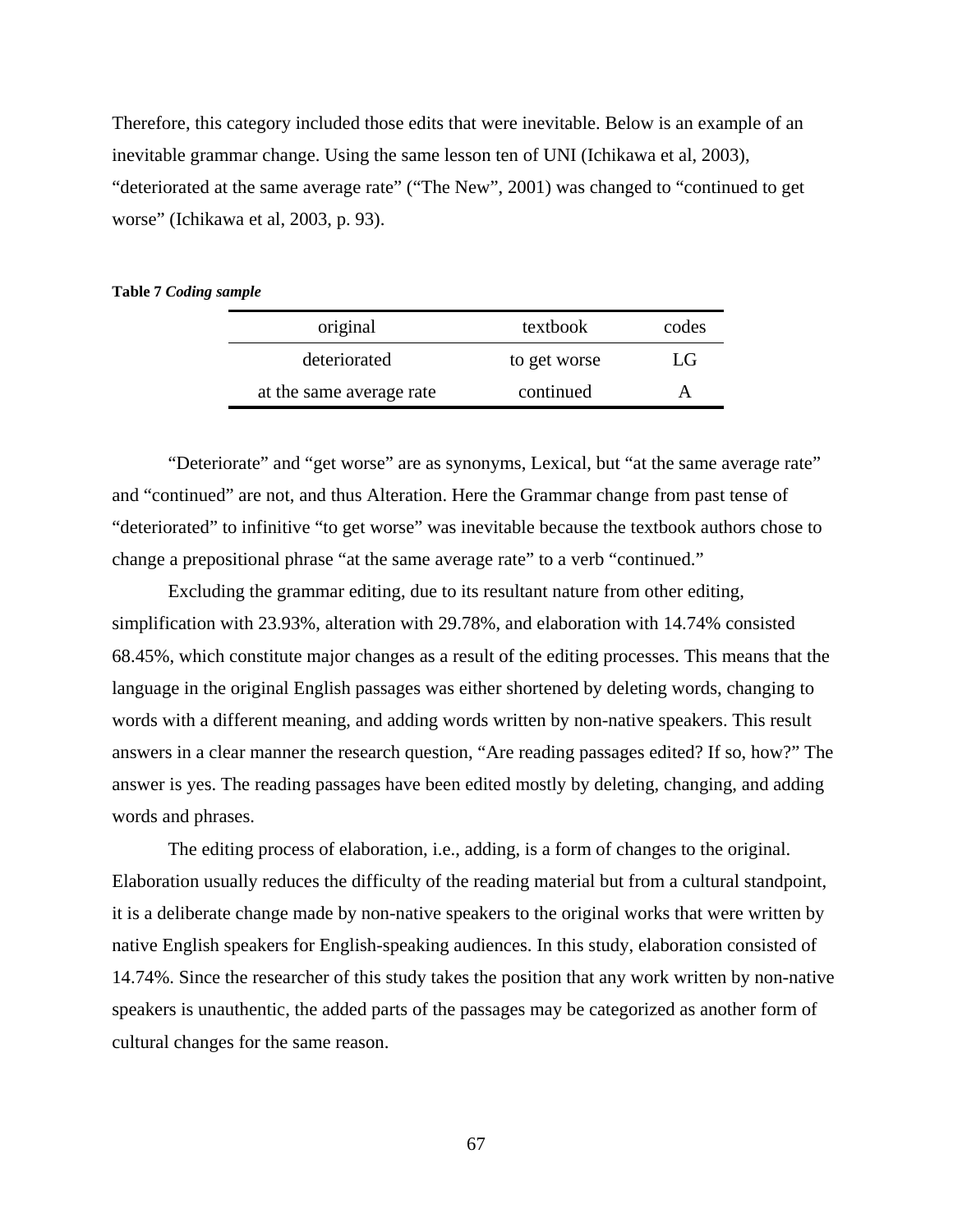This study applies Sapir's claim (1949) that culture is reflected in the vocabulary through the analysis of the reading passages. When 64.85% of the editing was either deleting, altering, or adding vocabulary, it is justifiable to conclude that culture in the original passages is not presented in the same manner as when the passages were published to the intended target audience.

# *Results: Second Phase – Analysis of Pre-reading & Post-reading Activities Pre-Reading Activities*

The pre-reading activities were analyzed in order to answer the second question: Do the pre-reading and post-reading exercises relate C1 and C2? The purpose of the analyses of pre-reading activities was to find out if they were designed to provide the EFL learners with a better understanding of C2. In an attempt to analyze the questions and activities in the pre-reading sections, the following three theories were applied:

1. The pre-reading activities should provide a frame or a goal and activate the readers' schema (Carrell, 1984; Kramsch, 1985; Swaffar, 1985; Swaffar et al., 1991; Young, 1999);

2. The details are retained better if an activity focuses on meanings through inferential activities, rather than from literal activities (Swaffar et al. 1991);

3. Foreign language learners need to be made aware of their own culture (C1) so that the differences with C2 will be evident (Kramsch, 1993; National Standards in Foreign Language Education Project, 2005).

Inferential activities measure the understanding of the contents. These types of questions/activities require the use of readers' background knowledge. They ask questions or instruct the learners to activate their schema. Literal questions/activities measure the understanding of the language forms. These types of activity requires recalling facts from the reading passage.

From the three perspectives above, the pre-reading section of each lesson was analyzed. The results are summarized as follows: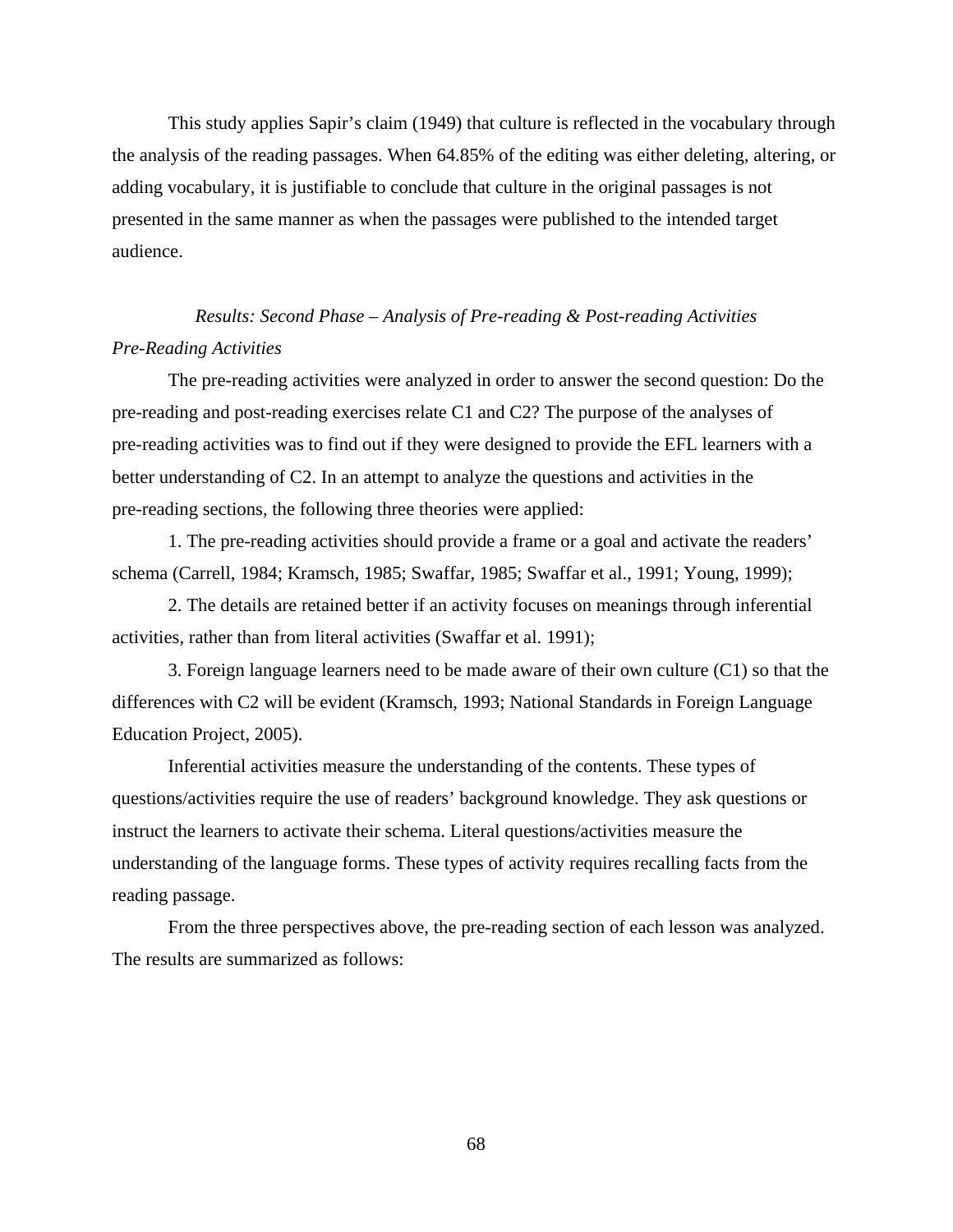**Table 8** *Pre-Reading Activities* 

|                                                   |                | Н                                                   |                           | Ш                                                                               |                |
|---------------------------------------------------|----------------|-----------------------------------------------------|---------------------------|---------------------------------------------------------------------------------|----------------|
| Does the pre-reading activity<br>activate schema? |                | Is the activity/question inferential<br>or literal? |                           | Does the activity/question make<br>the difference between C1 and C2<br>evident? |                |
| Yes                                               | N <sub>0</sub> | Inferential                                         | Literal or<br>no activity | Yes                                                                             | N <sub>o</sub> |
| 51 (54.84%)                                       | 42 (45.16%)    | 38 (50.00%)                                         | 38 (50.00%)               | 1(1.43%)                                                                        | 69 (98.57%)    |

As for question I "Does the pre-reading activity activate schema?" more than half, 54.84%, of pre-reading activities activate the readers' schema, e.g., by asking direct questions to the readers to recall their personal experiences. As for question II, the counts of inference and literal activities/questions were 38 each. Compared to these two results, the result for the third question "Does the activity/question make the difference between C1 and C2 evident?" was 98.57% negative. There was only one pre-reading activity in Lesson 5 of UNI (2003) that compared and contrasted C1 and C2. This activity presented how differently sushi was prepared at restaurants in the United States. More specifically, the textbook presented several *sushi* dishes that either used different ingredients or were served in such a manner that was not common at *sushi* restaurants in Japan (Ichikawa et al., 2003). Among all the questions and activities provided in all the chapters of all the textbooks, this is the only one that activated the readers' schema in culture.

#### *Post-Reading Activities*

Another secondary question of this study was "Do the pre-reading and post-reading exercise sections ask questions that relate the readers' culture to other cultures?" This question intended to ascertain whether the students were made aware of C1 so that the differences and similarities between C1 and C2 would be more evident for comparing and contrasting purposes.

Post-reading activities were divided first into two groups: inferential and literal questions/activities. Some of the examples of inferential questions/activities were debate and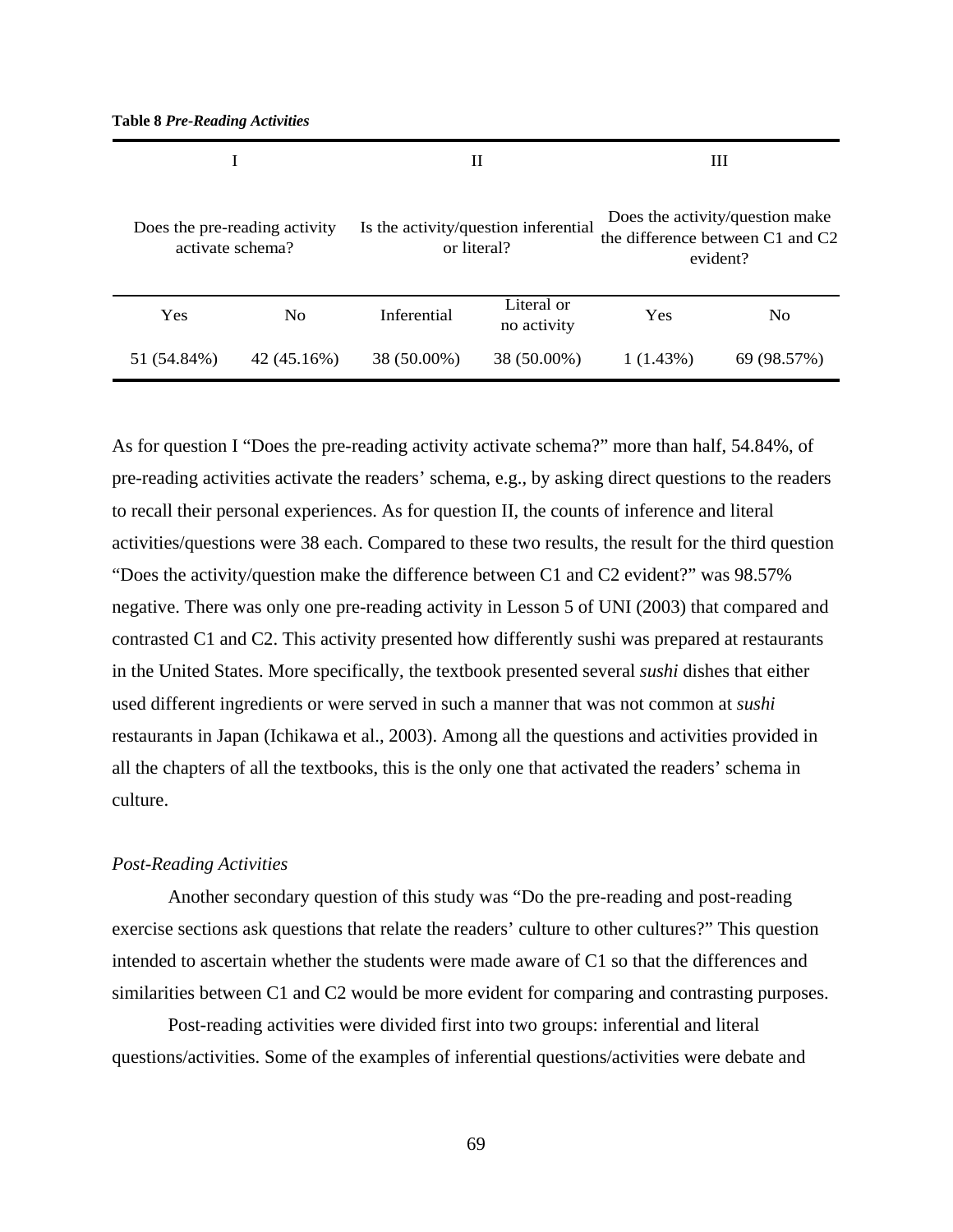discussions. As long as the students' responses are logically developed based on the contents, there is not one correct answer. ENW (2003) was the only textbook that had inferential questions/activities that compared and contrasted C1 and C2. The following questions were from Lesson 4:

II. THINK AND SPEAK OUT… 2. Col. Paul Tibbets does not feel sorry for dropping the atomic bomb on Hiroshima and says that he has never lost a single night's sleep about it. What do you think about his attitude? 3. On August 1, 1999, *Asahi Shimbun* published an article by an American who says that the atomic bombs on Hiroshima and Nagasaki were necessary to end the war quickly. What do you think about his opinion? (Watanabe, 2004, p. 56)

These two questions ask the learners' opinions. Since the Pacific War was fought between Japan and the United States, it is likely that its history has been taught differently in the two countries. For example, Okamoto (2004) describes the increasing sentiment from the viewpoints of victims in the MEXT-approved history textbooks of Japan regarding the atomic bombs in Hiroshima and Nagasaki in 1945. He claims that the description of these incidents in history has changed over time since immediately after the World War II through 1994 edition of the history textbooks used in Japan. If Japanese students are taught with the textbook whose narrative reflects more subjective views of the victims, the comments made by Colonel Paul Tibbets in question 2 and an unnamed American in question 3 may agitate the Japanese high school students. However, despite these questions instigate a personal reaction from the Japanese students, they make the students think and from their opinions toward the fact that there are people in culture outside Japan who view a historical event differently.

On the other hand, literal questions measure the understanding of the language forms. This type of activity requires recalling facts from the reading passage. In the next step, those categorized as inferential questions/activities were examined as to whether they instructed specifically to compare and contrast the C2 that was presented in the reading passages. The results are in Table 9.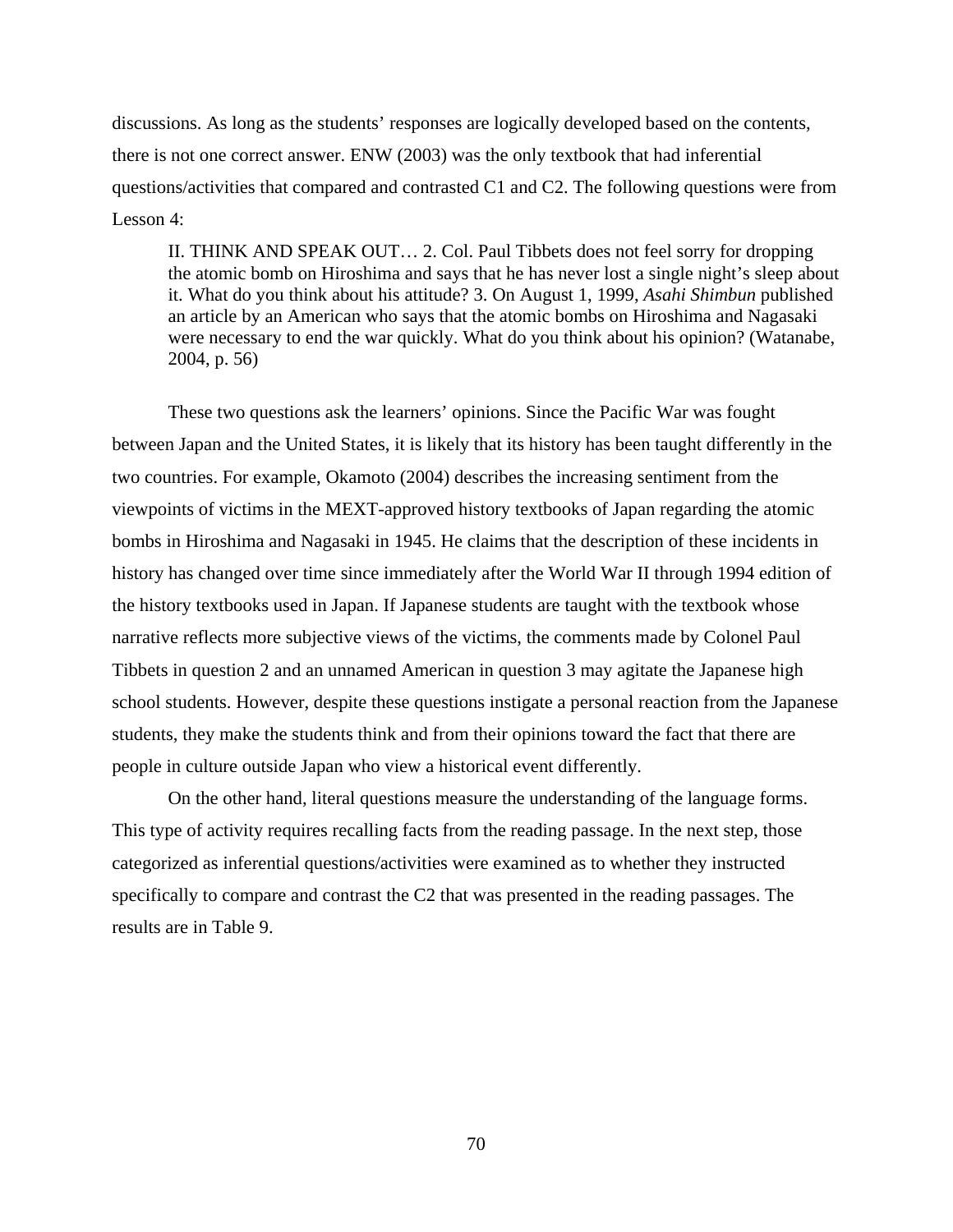**Table 9** *Post-Reading Activities*

|                                                     |              | Н                                                                         |             |  |
|-----------------------------------------------------|--------------|---------------------------------------------------------------------------|-------------|--|
| Is the activity/question<br>inferential or literal? |              | Does the inferential activity/question<br>compare and contrast C1 and C2? |             |  |
| <b>INFERENTIAL</b>                                  | LITERAL      | YES                                                                       | NO.         |  |
| 58 (10.96%)                                         | 471 (89.04%) | 3(3.37%)                                                                  | 86 (96.63%) |  |

Literal questions in post-reading activities or questions, 89.04%, focused on language forms compared to the inferential ones, 10.96%. Among the inferential activities/questions, which occur 10.96% of the time, there were only three questions, 3.37%, that somewhat lead the readers to compare and contrast C1 and C2.

As this result indicates, upon finishing each reading passage, the learners are expected to master almost exclusively the linguistic aspect of the language instead of understanding the content. However, the fifty-eight inferential questions/activities could have been used effectively for understanding both C1 and C2 because many of them ask the students' personal opinions, which would reflect the students' native culture. If the questions/activities had presented the authors' culture specifically to compare and contrast them to the students' culture, then the students would be made more aware of the similarities and the differences between the two cultures.

When nearly 90% of the post-reading activities are geared toward the mastery of mechanical aspects of the language, it is assumed the students' expectation and assumption about the importance of learning culture from the reading passages is likely to be low. The answer to the research question "Do the pre-reading and post-reading exercises relate C1 and C2?" would be negative.

#### *Summary of Findings Related to the Presentation of Culture in Reading Textbooks*

Based on the outcomes of the passage analyses, and the examination of pre-reading and post-reading activities/questions, it can be summarized that understanding other cultures is not the primary goal of EFL reading courses in Japanese high schools. The vocabulary in most reading passages was either reduced or altered in more than half the editing processes.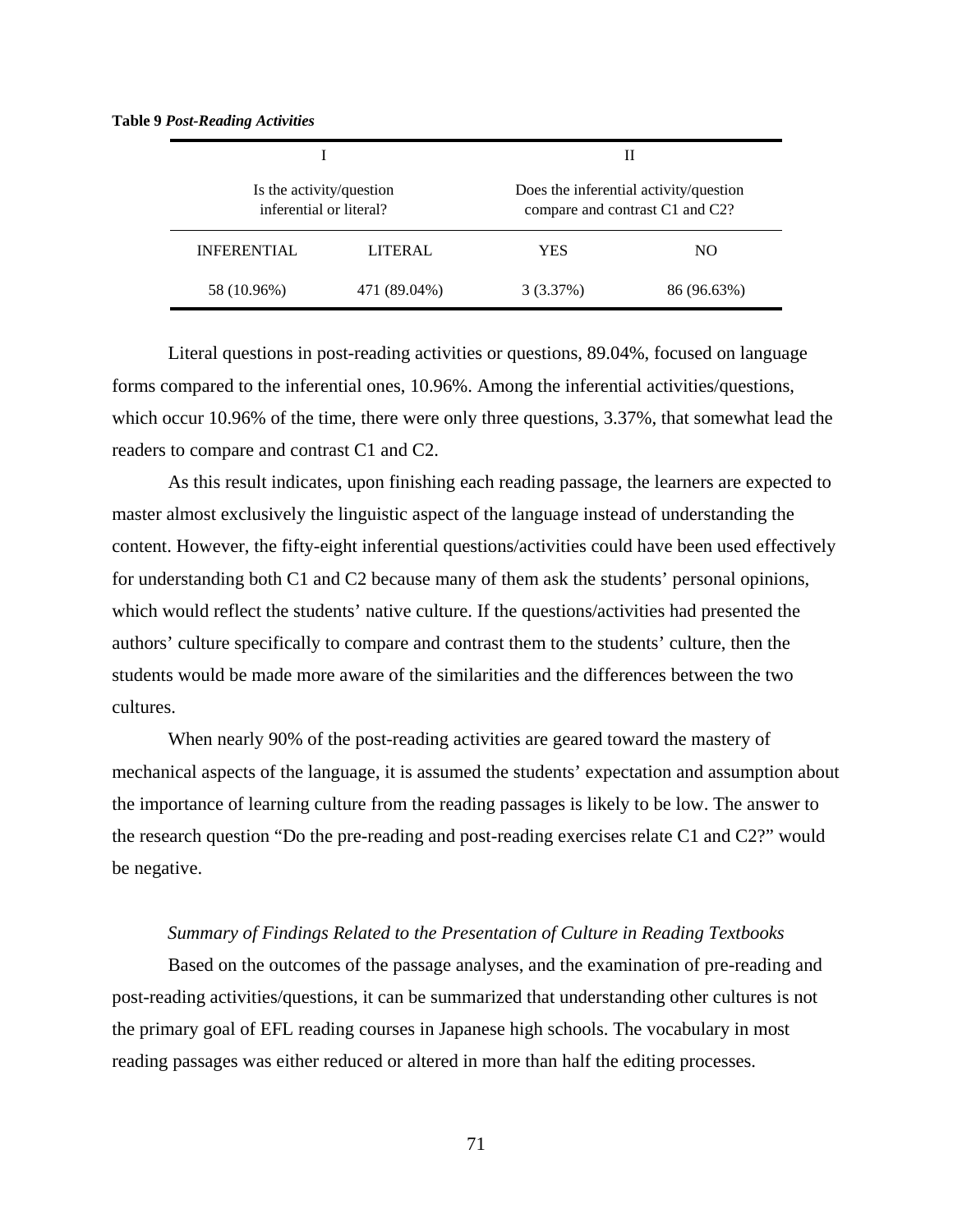The majority of the pre-reading activities/questions were not designed to prepare the students to learn the differences and similarities between C1 and C2 because they did not activate students' cultural schema. Most of the pre-reading activities instructed the readers to look for a certain piece of information from a passage. Copying certain sections directly from the passages always sufficed to answer those questions. With only one exception in Lesson 5 of UNI, the readers were not specifically asked to reflect on a particular aspect of their culture prior to reading so that they could compare their culture with what they were about to read.

The post-reading activities/questions were primarily geared toward the mastery of the language, not the culture. Despite the inferential questions that ask the readers' opinions and facts about C1, the questions or activities would need to go one step further to compare and contrast C1 and C2.

Summarizing the findings above, to answer the primary research question, "How is culture addressed in high school reading textbooks?" it would be sufficient to say that culture is not presented as in the original form. It has been altered by deleting, replacing vocabulary, or adding to the original vocabulary chosen by the authors. Secondly, activities before and after reading were not designed to point the students' attention toward learning about other cultures. Judging from the types of questions, mostly literal, these reading textbooks were intended to teach the mechanical aspects of the English language, not the cultures of the authors of the works cited.

#### Overall Findings of the Study

Considering the findings obtained from the analysis of high school reading textbooks used in Japan, these textbooks could be described as being remarkably similar to each other in their design. Despite the differences in the length of reading passages and the numbers of lessons included in a textbook, the overall structure of the readers was strikingly similar.

Each lesson begins with a brief statement or question to activate the learners' schema, instructs them to read an edited passage and answer questions about the reading passage. These post-reading questions are mostly literal and designed for an analysis of the grammar and vocabulary of the English language. The students would not need to be creative in answering these questions but rather are directed to find the exact phrase or part of a passage that answers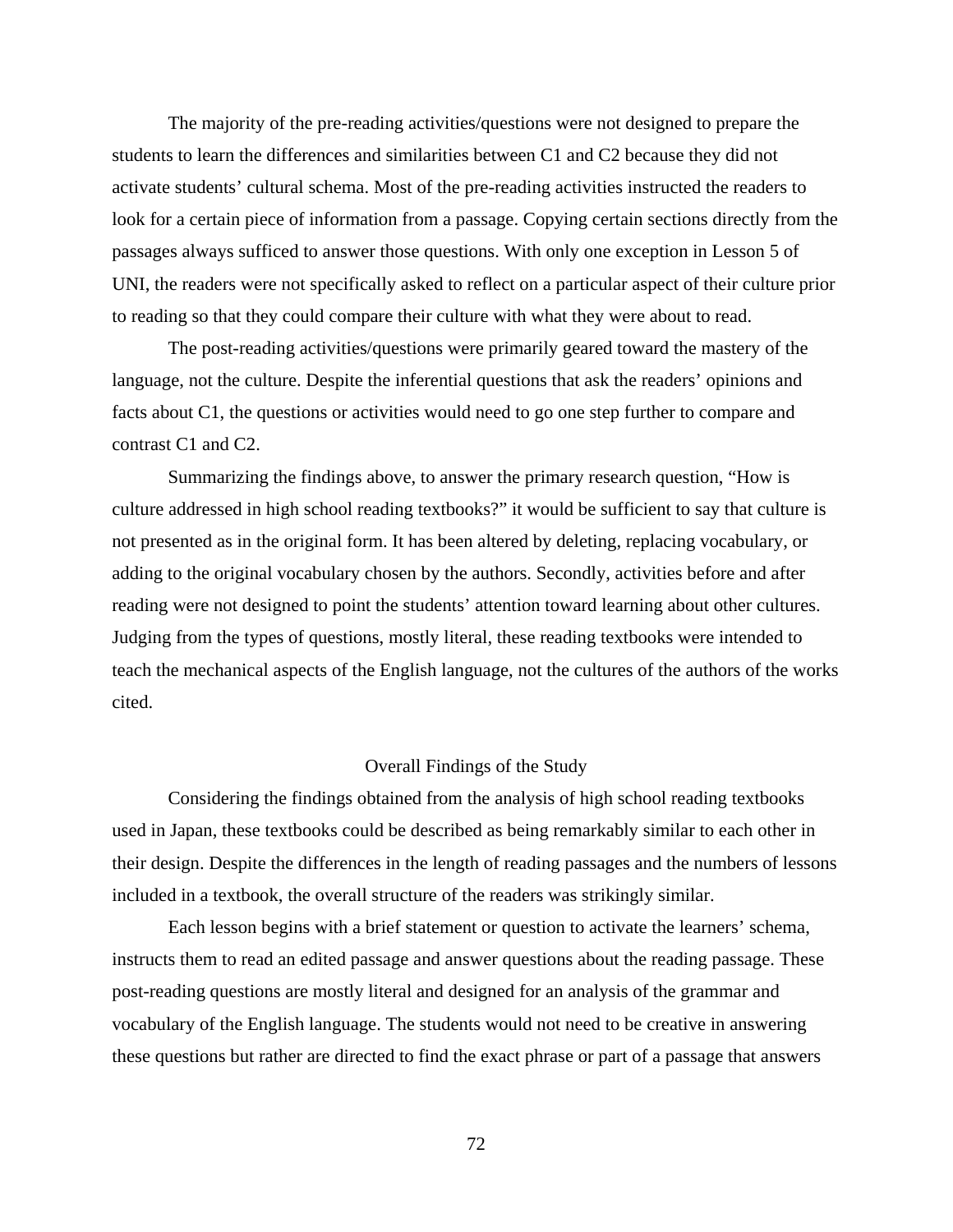the question most accurately. In the following chapter, these findings are discussed further, conclusions are drawn, and recommendations for future research are made.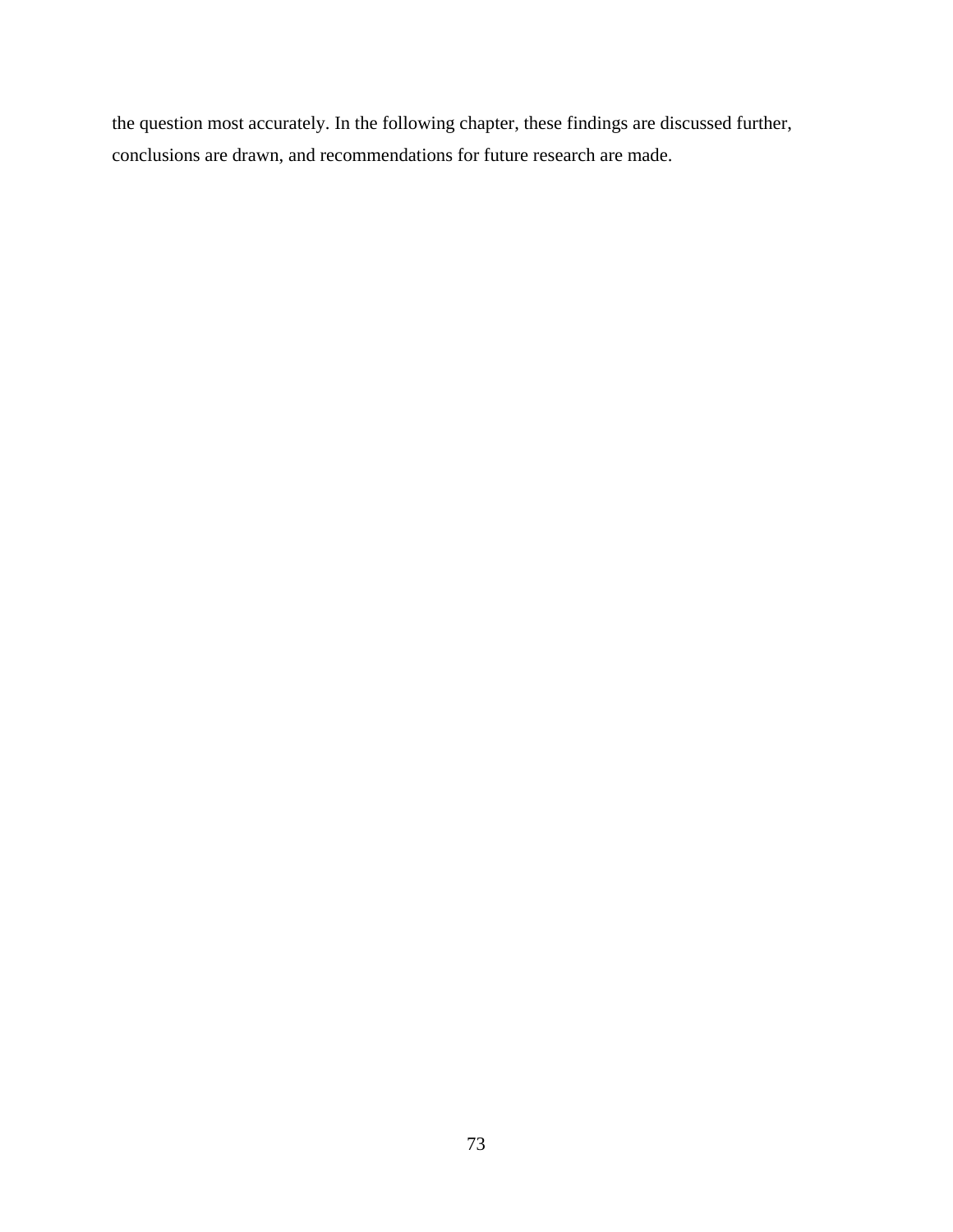## CHAPTER FIVE

#### Discussion, Conclusions, and Recommendations

This chapter summarizes, discusses, and concludes this study. It also provides recommendations for future research and implications for teaching.

#### Summary of the Study

The primary research question was: How is culture addressed in high school reading textbooks?

Two secondary questions must first be answered in order to respond to the primary questions. These secondary questions are:

A. Are reading passages edited? If so, how?

B. Do the pre-reading and post-reading exercises relate C1 and C2?

These questions were answered based on the data collected from high school reading textbooks. The answer was yes to the first secondary question, "Are reading passages edited?" The passages were edited in such ways that the meanings in the original passages were changed. The answer was "no" to the second question, "Do the pre-reading and post-reading exercise sections ask questions that relate the readers' culture to other cultures?"

Based on the answers to the two secondary questions, the answer to the primary question was that culture was not addressed in Japanese high school EFL reading textbooks by the original authors as intended.

# Discussion of Results

# *Reading Passage*

Following Sapir's claim (1949) that culture is reflected in vocabulary, it was concluded that culture in the original passages had been eliminated mostly through the editing processes of simplification, alteration, and elaboration. The authors of the original works selected the vocabulary to communicate their messages in such a way that the meaning would appear significant to the intended audience. The language selected for any authentic reading material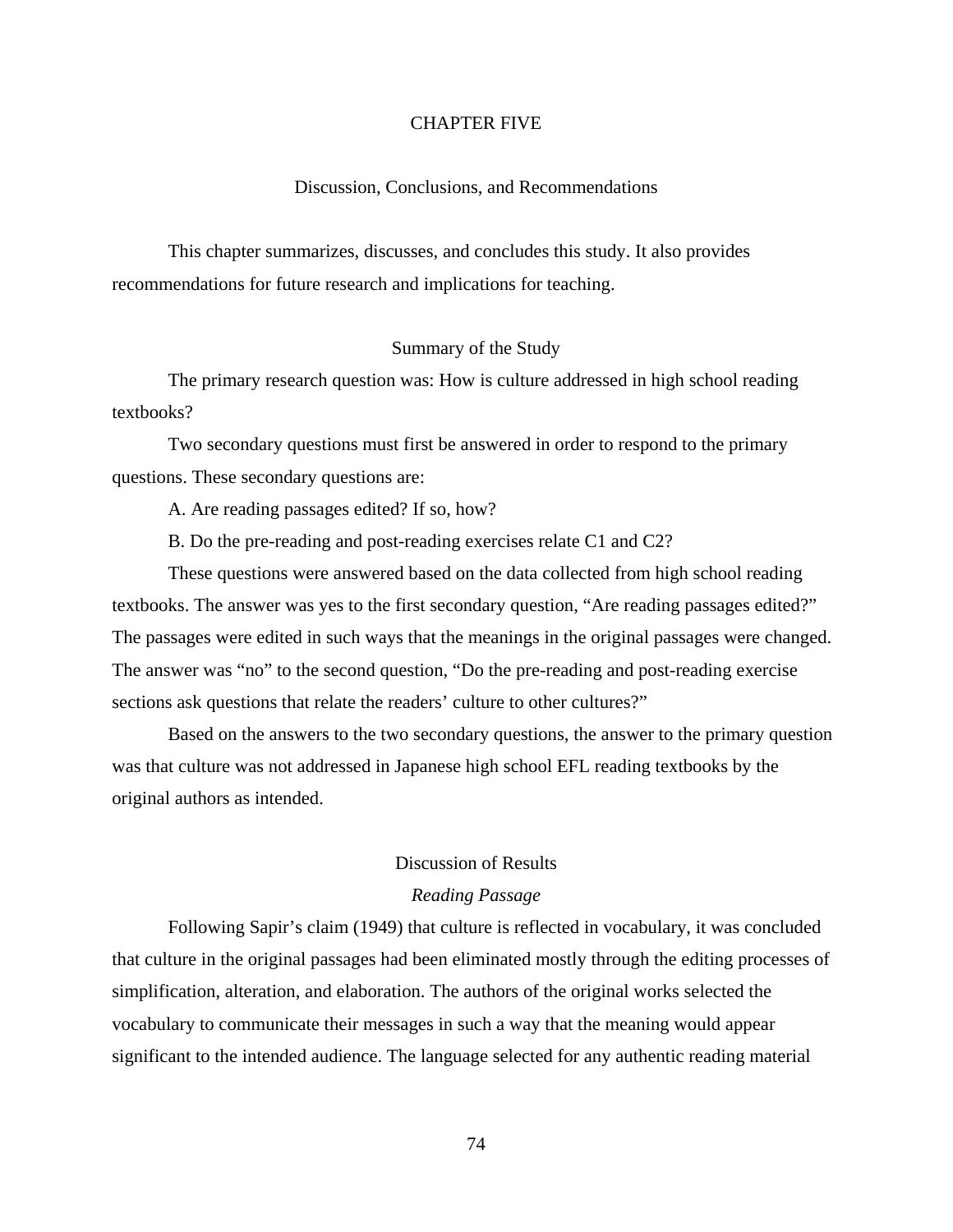varies depending on the social norms of the intended audiences. These norms include age, gender, ethnicity, geography, etc. that are all essential aspects of culture. The variety within a language depending on the different audience adds color to the language. It makes the language uniquely meaningful to the readers. Deleting, altering, and adding to any part of that language for any reason would decrease or even eliminate the anticipated effects intended by the authors.

Two kinds of editing are reported in Young's study (1999). One is the kind of editing that is applied in the textbooks that were analyzed for this study. This type of editing simplifies and shortens the language. The other type of editing involves modifying and elaborating the language for ease in comprehending the reading passages. Since this type of editing adds more, it activates the readers' schema and thus it is easier for the readers to relate personally to the contents.

More specifically, the first type of editing eliminates idiomatic expressions, specialized or low frequency vocabulary, and complicated syntax (Long & Ross, 1993). These purely linguistically simplified readings do not prove to be superior second-language reading materials (Young, 1999). Quite the contrary, they do not prepare the readers to improve their proficiency in reading and cultural understandings.

The idiomatic expressions, specialized or low frequency vocabulary, and complicated syntax of readings are selected by the authors based on cultural norms. They make each reading unique and thus easier and more interesting for the targeted audiences. Reading materials such as a machine's operating manual and a journal carry their own characteristics that make them a manual and a journal. Removing these characteristics in order to shorten and simplify the language makes them less distinctive from each other and flat.

Overall, the editing of Japanese high school EFL reading textbooks has removed unique characteristics from the original works that would have made reading comprehension easier, that would have equipped the learners with better reading skills in English for life outside the classrooms, and that would have realized MEXT's goal of intercultural understanding.

# *Pre-Reading Activities*

Pre-reading activities and questions were analyzed on the basis of three theories:

1. Pre-reading activities should provide a framework or a goal and activate the readers' schema (Carrell, 1984; Kramsch, 1985; Swaffar, 1985; Swaffar et al., 1991; Young, 1999);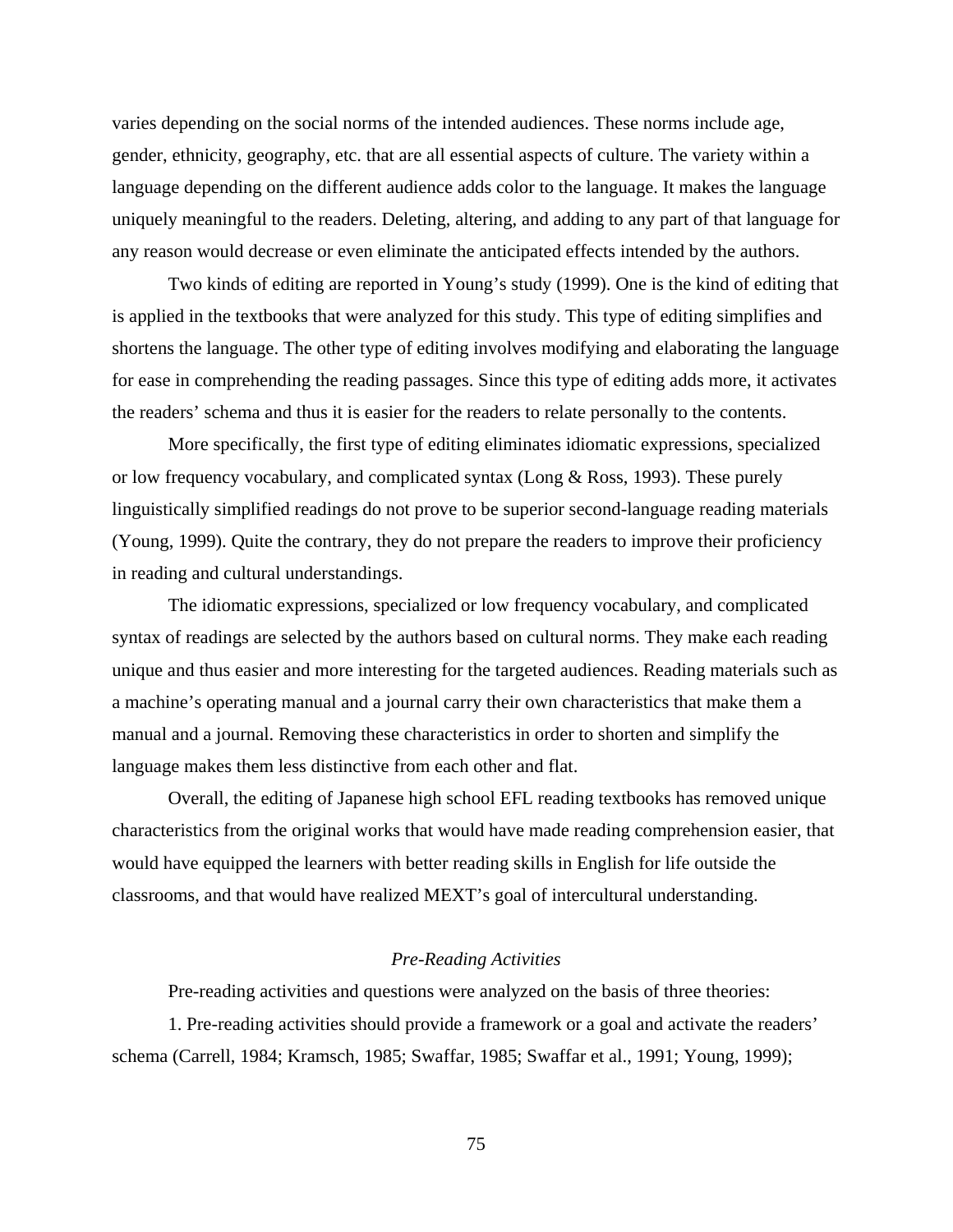2. The details of a reading are retained better if an activity focuses on understanding meanings through inferential activities, rather than through literal activities (Swaffar et al. 1991);

3. Foreign language learners need to be made aware of C1 so that the differences from C2 will be evident (Kramsch, 1993; NSFLEP, 2005).

As for theories 1 and 2, more than half of the pre-reading activities, 54.84%, do activate the learners' schema, and 50% of the pre-reading activities and questions are inferential. What is suggested by these results is that the pre-reading sections were not all literal, i.e. linguistically-oriented. To some degree, they do prepare the learners for the content they are about to read.

However, in applying the third theory, if the activity/question makes evident the difference between C1 and C2, the results were negative. There was only one activity that answered this question positively, while 69 activities/questions did not.

Summarizing these results, the pre-reading activities did relate the learners' schema to the contents of the reading materials to some extent, but not specifically with the cultural schema. Apparently, understanding the content information and retention of details are the intended goals of pre-reading activities, but not cultural understanding.

# *Post-reading Activities*

Post-reading sections were examined by applying two of three theories used for the analysis of pre-reading.

- 1. The details are retained better if an activity focuses on meanings through inferential activities, rather than from literal activities (Swaffar et al. 1991);
- 2. Foreign language learners need to be made aware of C1 so that the differences from C2 will be evident (Kramsch, 1993; NSFLEP, 2005).

In applying the first theory, each post-reading section was divided into literal and inferential questions/activities. Inferential questions measure the overall understanding of contents using learners' schema. The learners are required to generate their own answers logically with the information presented in the reading passage. On the other hand, literal questions measure one's understanding of the language forms. They require recalling facts from the reading passage. After sorting all post-reading questions/activities, it was noted that 10.96%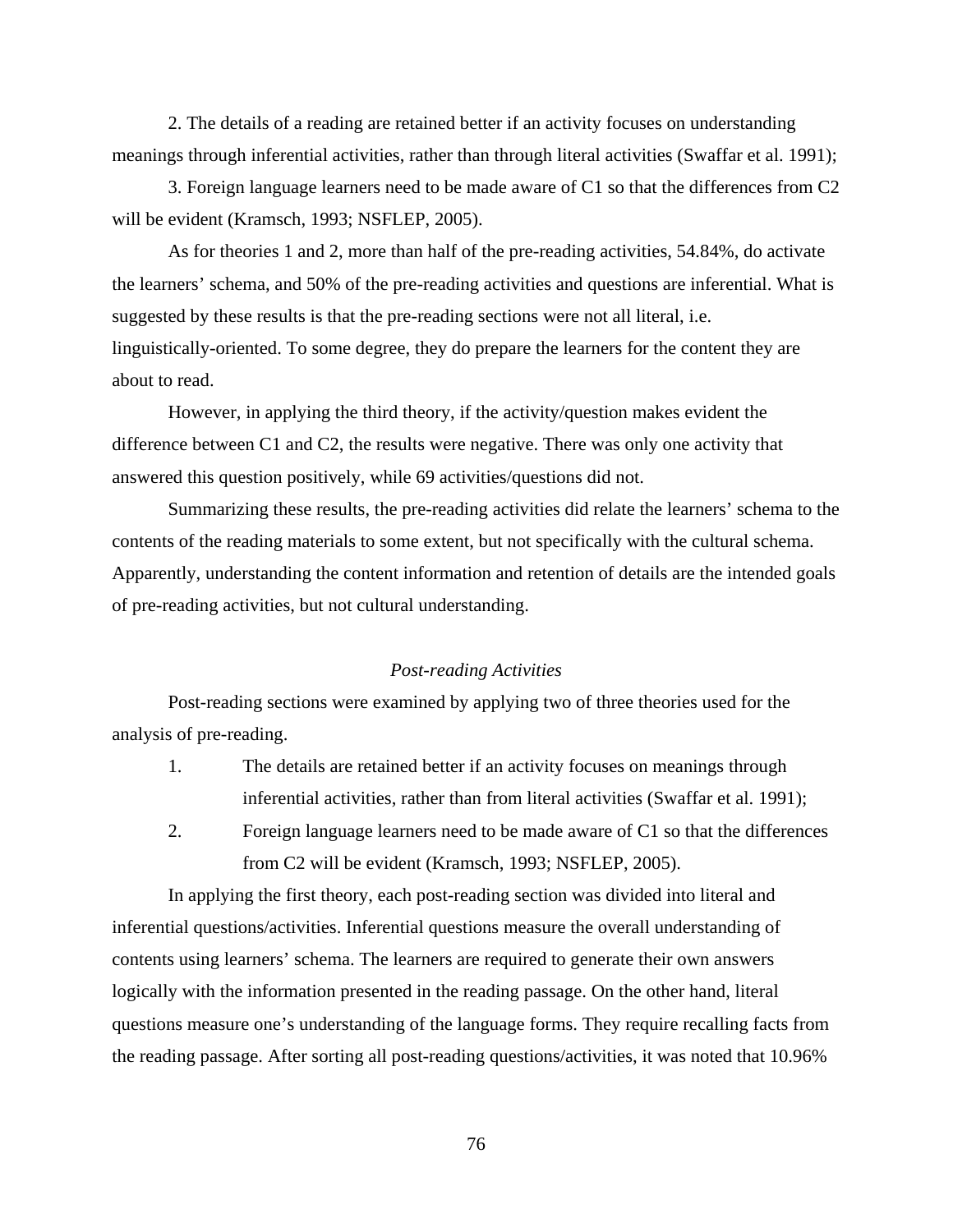are inferential and 89.04% are literal questions. Then, the inferential questions/activities were examined in light of the second theory to see if these questions/activities compared and contrasted C1 and C2. Among the eighty-nine inferential questions/activities, three questions, 3.37%, were found that required comparing and contrasting C1 and C2. The statistics show that the post-reading sections were heavily geared toward the mastery of linguistic aspects of the passage. An activity/question requires a learner only to copy an exact word or phrase to answer it.

Adams and Collins (1977), Carrell and Eisterhold (1988), Kramsch (1985), Hadley (1986), and Swaffar, Arens and Byrnes (1991) claim that comprehension is assessed via an activity that explores the students' process of thinking. Stating their claim in different terms, a good reader can perform the following two tasks: (1) tells the relationship between the whole and its parts and the relationship between those parts, and (2) distinguishes between meanings and also relates meaning in written texts to their own background knowledge or schema.

What the learners need to do to answer the post-reading questions correctly did not amount to either of the two above-mentioned tasks. When it is not necessary to understand the theme or supporting details in a reading passage or to integrate their personal and cultural knowledge, the learners' mastery of the teaching material is inevitably limited to the surface level of the English language, instead of how ideas are organized within the passage. On the other hand, inference questions and activities would require the learners to bring in their schema that necessarily reflects C1. If a reading is heavily loaded with C2, the differences and similarities between C1 and C2 should become more apparent.

# **Conclusions**

This section presents a discussion, integrating the results of this study and the attainment of the Japanese government's goals. The overall objectives in foreign language education for high schools in Japan are "To develop the students' practical communication skills, such as understanding information and the speaker's or writer's intentions, to express their own ideas, to deepen one's understanding of language and culture, and to foster a positive attitude toward communication through foreign languages (MEXT, 2002)." The results of this study suggested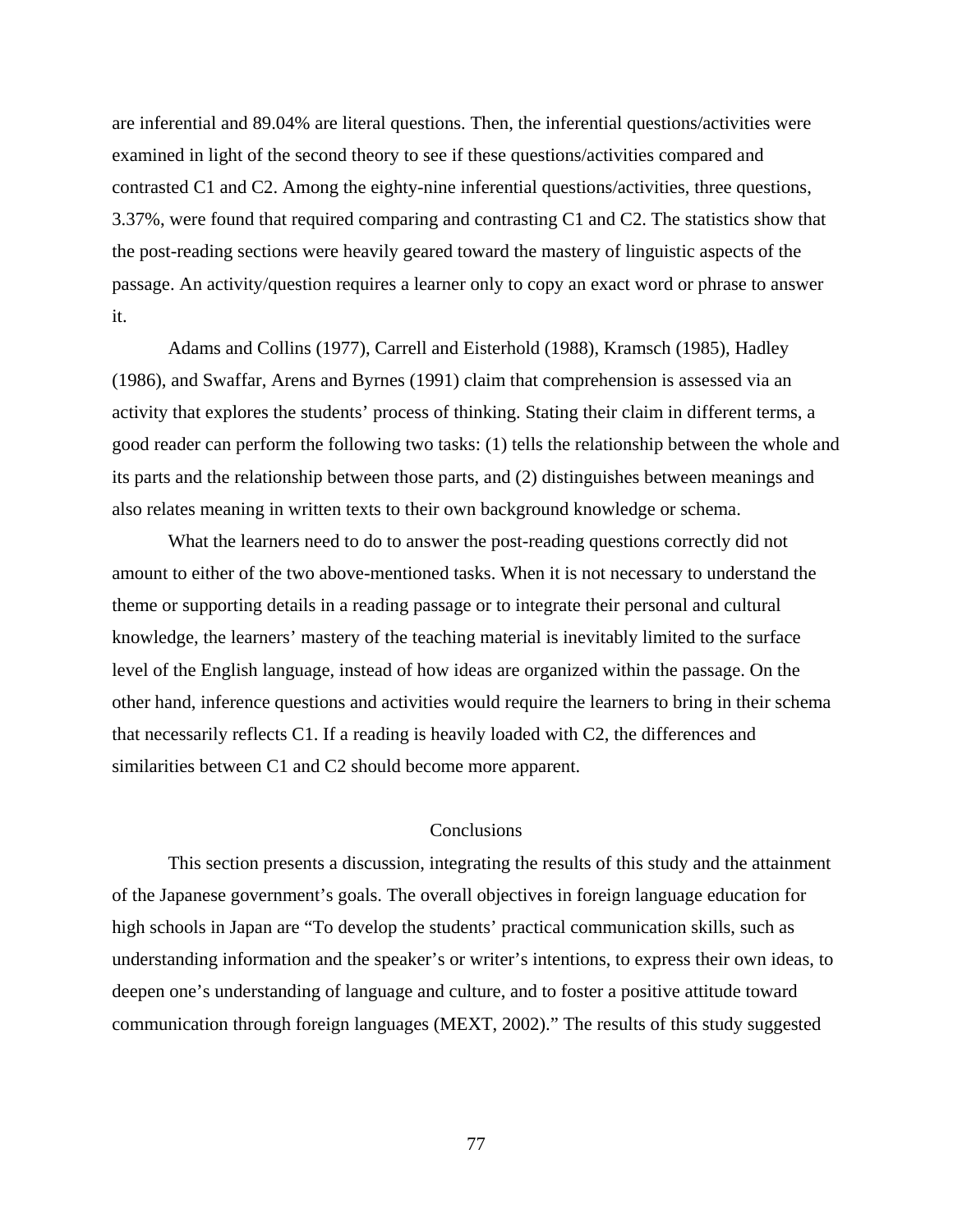that it would be difficult to achieve these objectives had difficulties if one was to achieve them with the current reading textbooks.

Specifically, there are four goals stated: (1) understanding information and the speaker's or writer's intentions, (2) expressing their own ideas, (3) deepening one's understanding of language and culture, and (4) fostering a positive attitude toward communication. Goal one refers to an understanding of the contents of the reading passages. Students may achieve an understanding to some extent via verbatim translation but their understanding is not confirmed or reinforced with the given post-reading activities. Goal two, expressing their own ideas, is not given an opportunity to be practiced before or after the reading because the overwhelming majority of practice exercises are devoted to the mastery of the superficial language with literal activities and questions.

Goal three seemingly requires more discussion. Deepening the understanding of language and culture, appears to be difficult to achieve based on the following claims. First, following the assertion that the authentic use of a language reflects the writer's culture (Brown, 1987; Byrnes, 1990; Gilmore, 2004; Honeyfield, 1977; Kramsch, 1993; Lamie, 1998; McKay, 1982; Shrum & Glisan, 2005; Swaffar, 1985), it is concluded that the cultural aspects have been erased through editing.

The second reason why goal three is seemingly difficult to achieve is that the language used in the reading passages has been revised mostly through editing. Compared with the authentic use of language, artificial simplification supposedly for improving reading fluency, is reported to counteract fluent reading (Oh, 2001; Swaffar, Arens & Byrnes, 1991). Edited reading passages are claimed to be ineffective not only as resources for the writers' cultures but also as teaching materials for reading proficiency.

Third reason is that reading material that is comprised of an authentic use of the language is recommended over the edited, simplified forms used for presenting correct grammar (Bachman, 1990; Blau, 1982; Bowles, 2001a, 2001b; Gilmore, 2004; Hall, 1977; Honeyfield, 1977; Iwata et al., 2001; Kikuchi 2006; Liaw, 2001; McCarthy and Carter, 1994; McKay & Hornberger, 1996; Oh, 2001; Swaffar, Arens & Byrnes, 1991; Templin, 1997; Yano et al., 1991; Yorio, 1985; Young, 1999). In spite of the claim that an authentic use of the language is endorsed, instead of over-edited and simplified forms of a language, the language used in the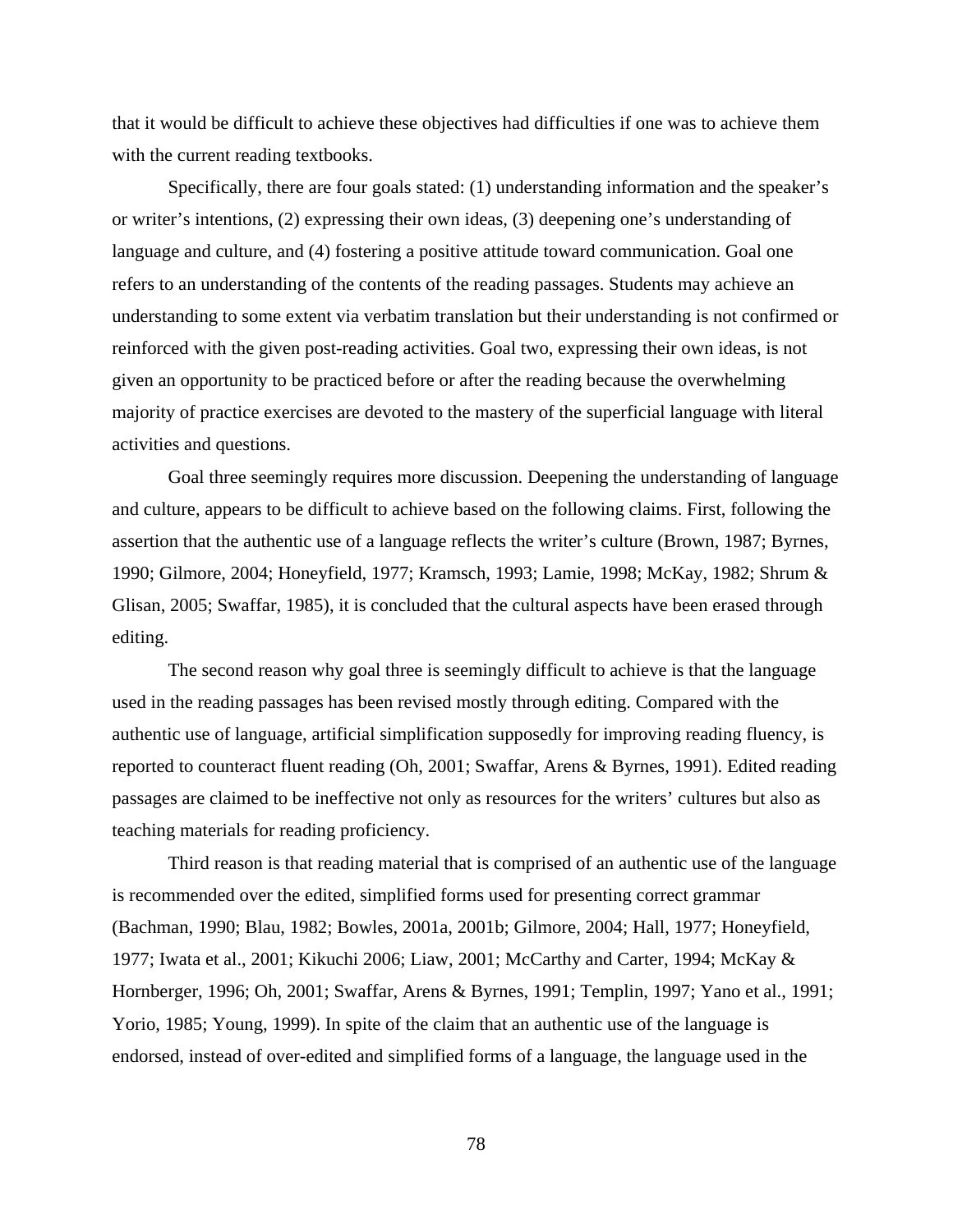reading textbooks was edited and simplified. It is assumed that the edited and simplified English is the MEXT's curricular goal to teach contemporary standard English.

Lastly regarding the third goal, editing has resulted in eliminating C2 on another level. In some cases, rather superficial information has been eliminated through editing, e.g., Barbie dolls to "pretty dolls" (Negishi et al., 2004 p. 49). Historically, Japanese EFL textbooks have been claimed to present superficial aspects instead of the beliefs and values of the people in the C2 (Iwata, Ogawa, Wen, Sakamoto, Takarada, Horio, Muto, & Mogi, 2001 Kitao 1979, 1988). Words such as 'pretty' are so subjective a term as to trigger socio-culturally different images and ideas. For instance, Barbie in the United States is not merely a toy but it has had considerable influence on social issues such as eating disorder<sup>1</sup>. It has a potential for comparing the culturally different images of an ideal female physique by presenting vocabulary such as Barbie as is and by equipping classroom instructors with guidelines on how to utilize an example such as this.

Goal four, fostering a positive attitude toward communication, is rather an obscure goal to achieve with the given materials. Longman Dictionary of Contemporary English defines communication "the process by which people exchange information or express their thoughts and feelings." Given that the activities are focused more on the acquisition of correct grammar and vocabulary and that the reading passages are cleansed of cultural flavors, it is unknown how MEXT planned to foster a positive attitude through correct English grammar and vocabulary without presenting a culture unique to each author. It is necessary to increase inferential questions and to train to interact with the contents of the reading passages personally with the schema.

Citing authentic reading materials in the textbooks is a very healthy step to take. However, due to editing, the culture that was present in the original works has been erased. Additionally, an overwhelming majority of the activities are linguistically oriented. Presenting authentic materials in edited forms with few activities to reinforce the learners' understanding or retention of cultural information never guarantees intercultural understanding on the learners' part. Awareness of other cultures does not automatically happen without proper resources, instruction, or activities.

 $\overline{a}$ 

<sup>&</sup>lt;sup>1</sup> Retrieved on March 24, 2008, http://transcripts.cnn.com/TRANSCRIPTS/0411/18/i\_ins.01.html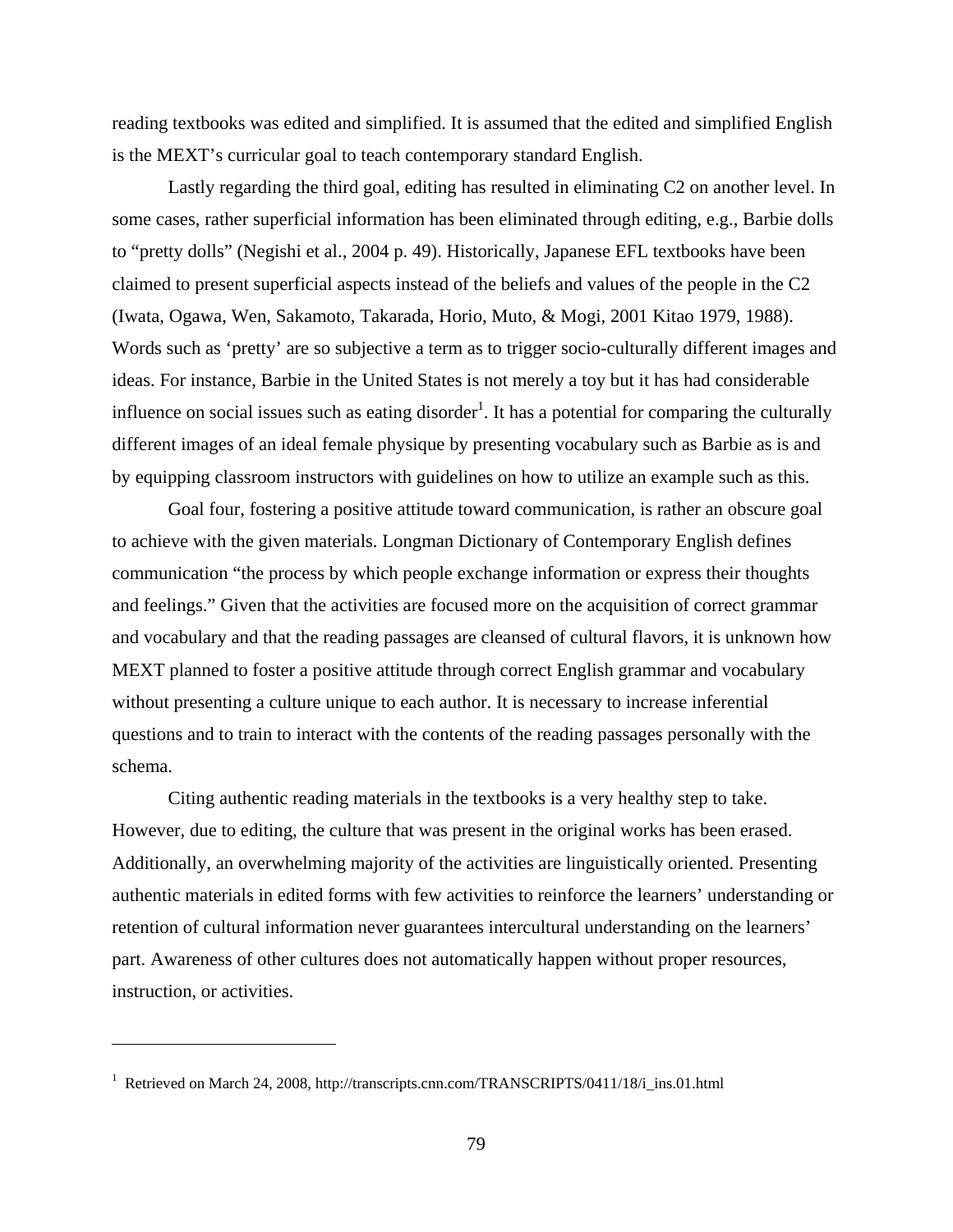#### Recommendations

#### *Recommendations for Future Research*

This study is by no means complete as an analysis of textbooks. If at all, it can only be a preliminary step for multiple studies along the same line of topics, i.e., the effects of editing on culture. Below are the possible research studies that stem from this study.

First, analysis of those textbooks that have been disapproved by MEXT might show if there was more authentic culture from outside sources present in their reading passages. Since it is evident that MEXT is more concerned with presenting linguistically oriented materials, then the reading material in those textbooks that have been rejected may possibly be truer to the originals.

Secondly, this study does not analyze the qualities or characteristics of words and sections deleted from the original works. An interesting research question might be: What negative effects are caused exactly by each type of editing and by how much in terms of acquisition of culture. For example, the writers of the original articles and the monographs and their editors must have their own criteria for choosing the vocabulary, elaborating any sections of their writings, and not elaborating but rather leaving the readers figure out what they meant to say. These criteria were considered unquestionably appropriate for the target audience. Deliberately altering what was considered appropriate by the professional, native writers and editors in applying them to EFL teaching materials must have specific effects for those who read them. A study that defines these effects, whether they are positive or negative, would probably complete this research.

Third, it would be intriguing to study which of the five editing categories, Lexical, Simplification, Grammar, Alteration, and Elaboration, would have more negative effects in learning culture. Further research from different angles with different tools would be necessary but the results would make a substantial contribution to designing reading textbooks in foreign languages.

Fourth, a study would be interesting to find if there is any association between the genres of the originals and the editing categories. Depending on the genre such as journal articles and essays, there may be differences in the degree of grammaticality, of lexical replacements or of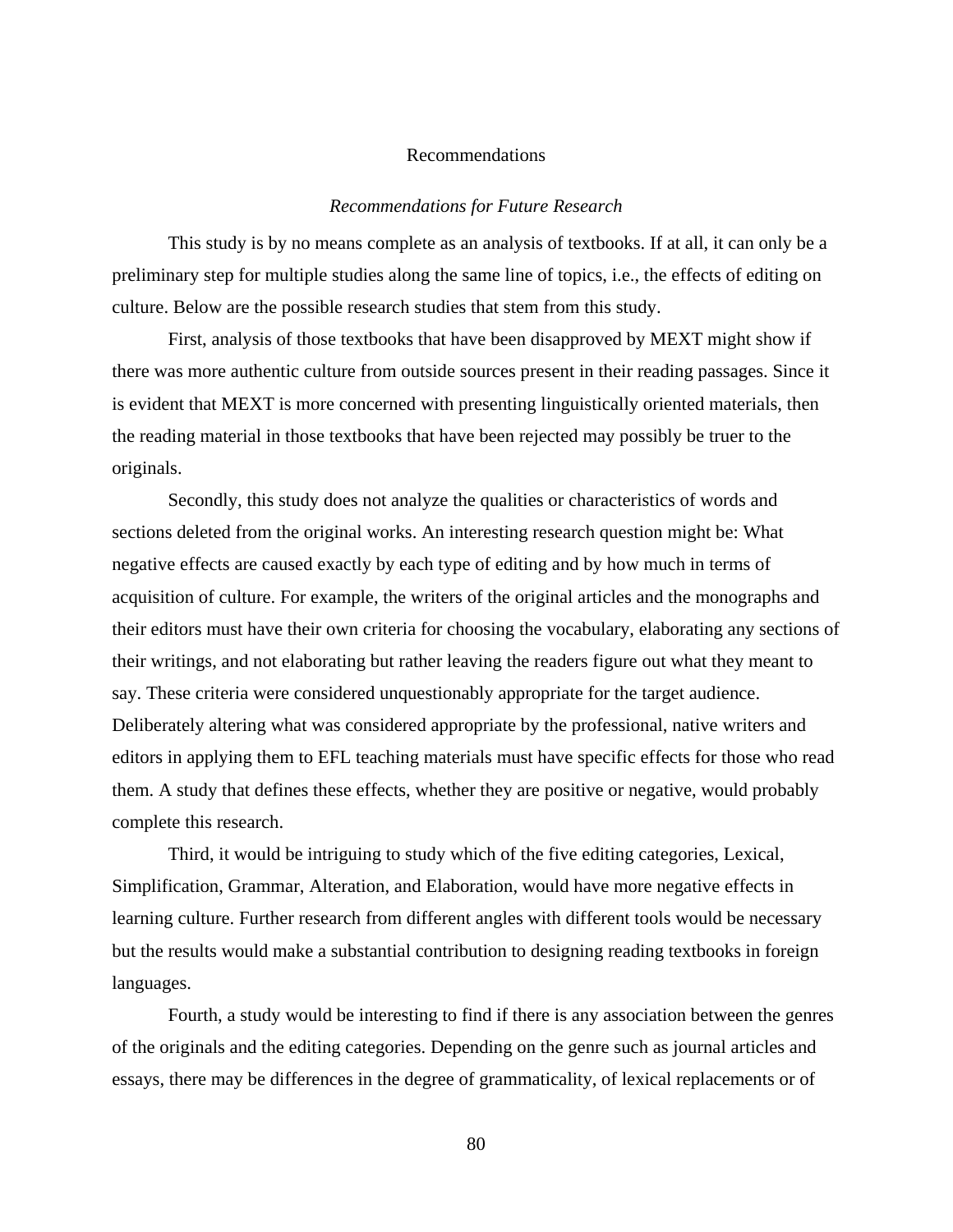elaboration. As indicated by the results in the second phase of analysis of pre-reading and post-reading activities/questions, the authors' and MEXT's interests were linguistically-oriented. If this tendency is reflected similarly in the reading passages, the originals such as personal narratives or dialogues may have received more editing compared to an article in a science journal.

Fifth, a differently designed analysis could reveal what MEXT considers to be cultural information. If one of MEXT's goals is to deepen cultural understanding, the approved textbooks should present culture from that viewpoint. Despite the conclusion drawn from this study that culture is not present, a different study may apply different theories to prove otherwise. From the same perspective, future research may consider interviews or surveys of MEXT officials to probe their rationale on how to realize this goal through readings in EFL textbooks. The fact that they have approved the textbooks analyzed in this study has made the researcher believe that MEXT considers that culture is indeed present in spite of the two major findings of this study. These two findings were:

- culture that is reflected in vocabulary (Sapir, 1949) has been changed by Simplification, Alteration, and Elaboration, and
- there are few or no activities or questions that would make the learners understand and retain the cultural information.

Sixth, it would be interesting as part of the post-reading activities, to develop a tool to measure the degree of cultural understanding achieved since it is one of the stated goals. Although Schulz (2007) points out that there has not been an agreement on how cultural understanding should be assessed, applying specific theories such as Kramsch's (1993) and NSFLEP (2005), i.e., that the learners must be made aware of the differences between C1 and C2, a variety of measurement tools should be made available for the different goals.

Although the examinations of the pre-reading and post-reading activities/questions have revealed that they are more linguistically-oriented, it would be most interesting to compare two groups of students, one that is taught with the currently approved EFL reading textbooks and the other taught with authentic reading materials. This would be one way of seeing if there are any significant improvements in cultural understanding in the latter group.